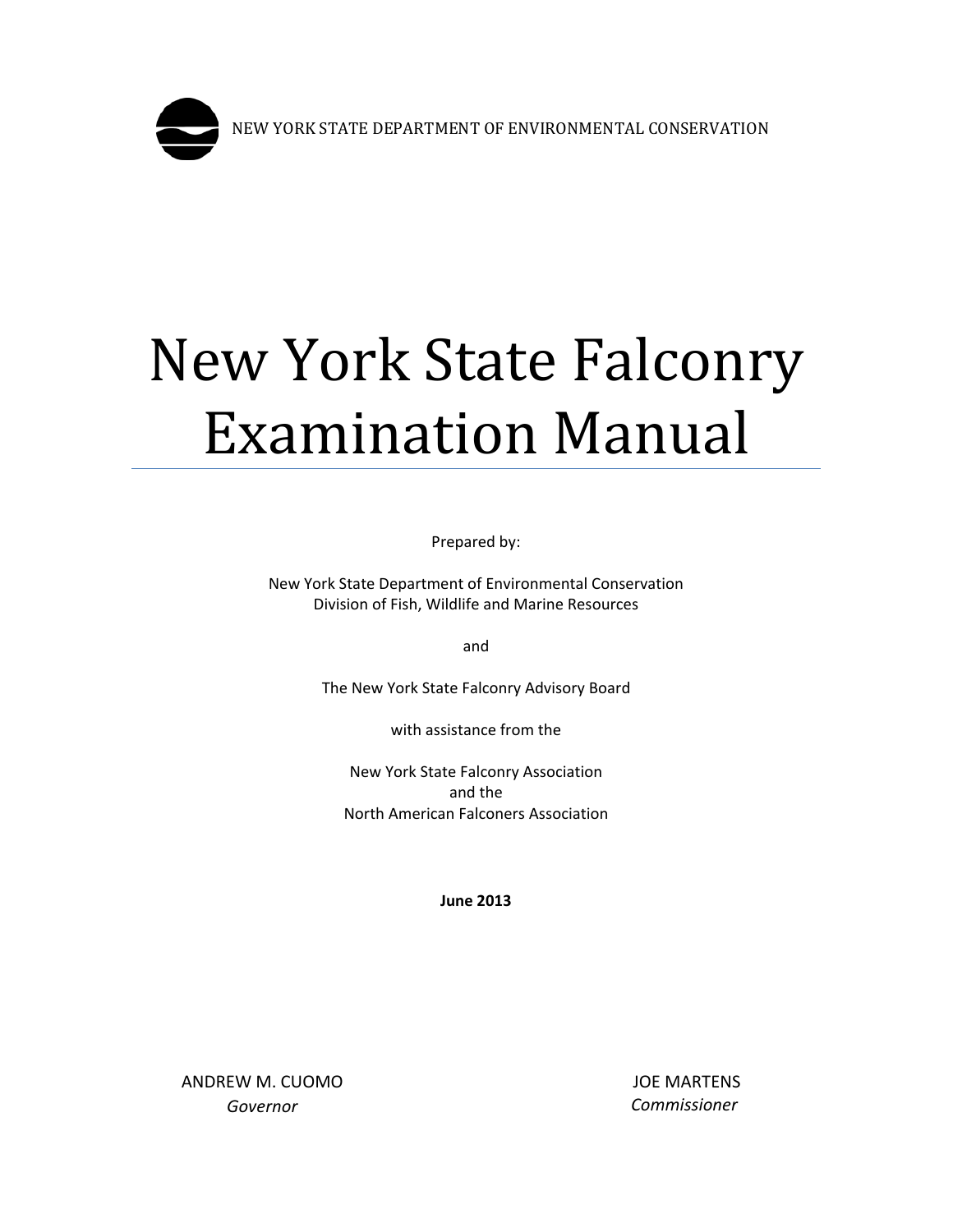# **Table of Contents**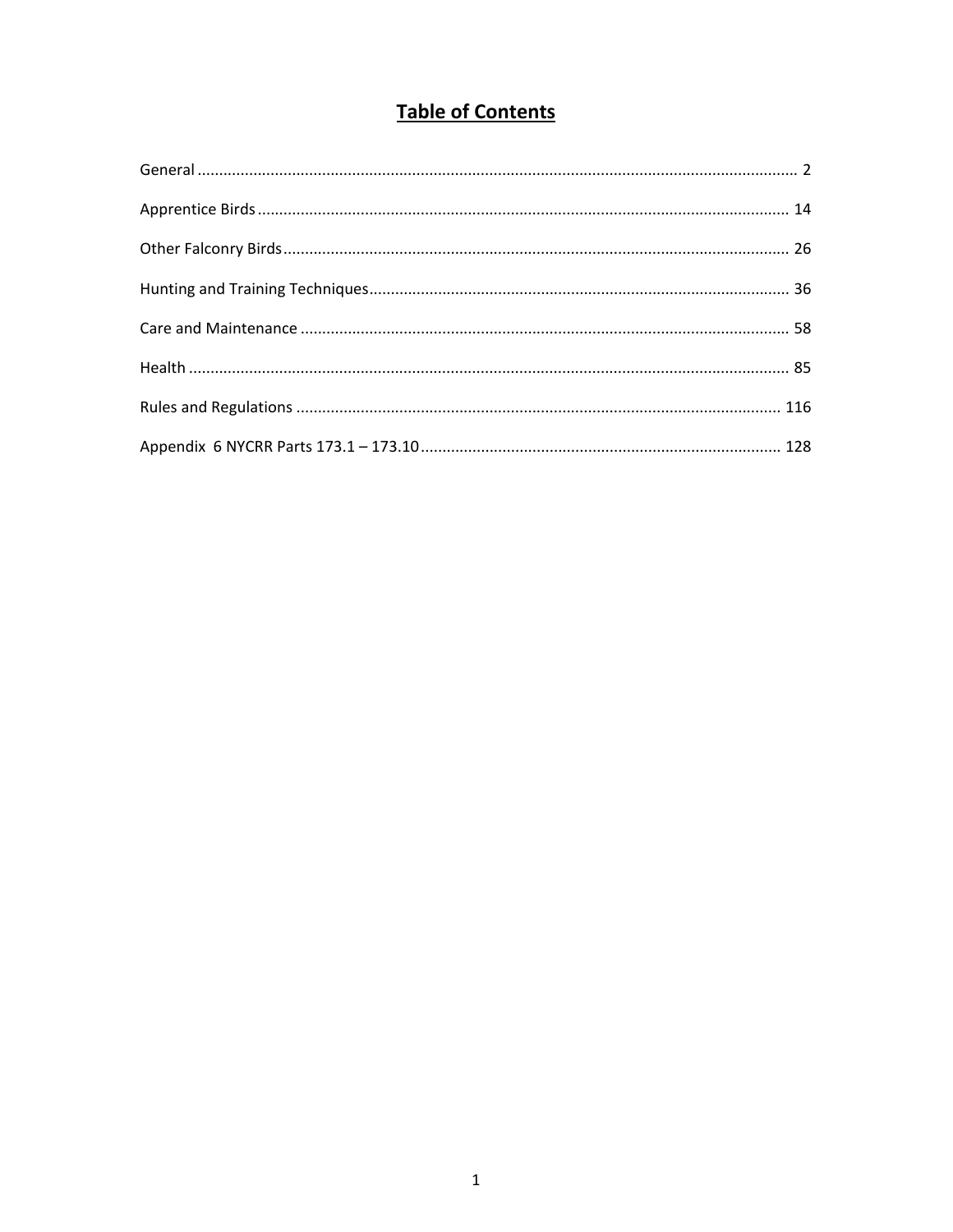# **General**

- <span id="page-2-0"></span>1. Hawks belonging to the genus Accipiter are also known as . .
	- a. broad wings
	- b. long wings
	- c. short wings
	- d. all of the above

Ans. c

- 2. Which of the following is generally true regarding male raptors . . .
	- a. first to return from migration
	- b. chose the nesting area
	- c. provides most of the food after the young have hatched
	- d. all of the above

Ans. d

- 3. A raptor tends to reach full size . . .
	- a. at one year of age
	- b. when they leave the nest
	- c. at six months of age
	- d. at five years of age

Ans. b

- 4. Which species of raptor does not exhibit sexual dimorphism . . .
	- a. Kestrel
	- b. Red-tailed Hawk
	- c. Peregrine
	- d. none of the above are correct

Ans. d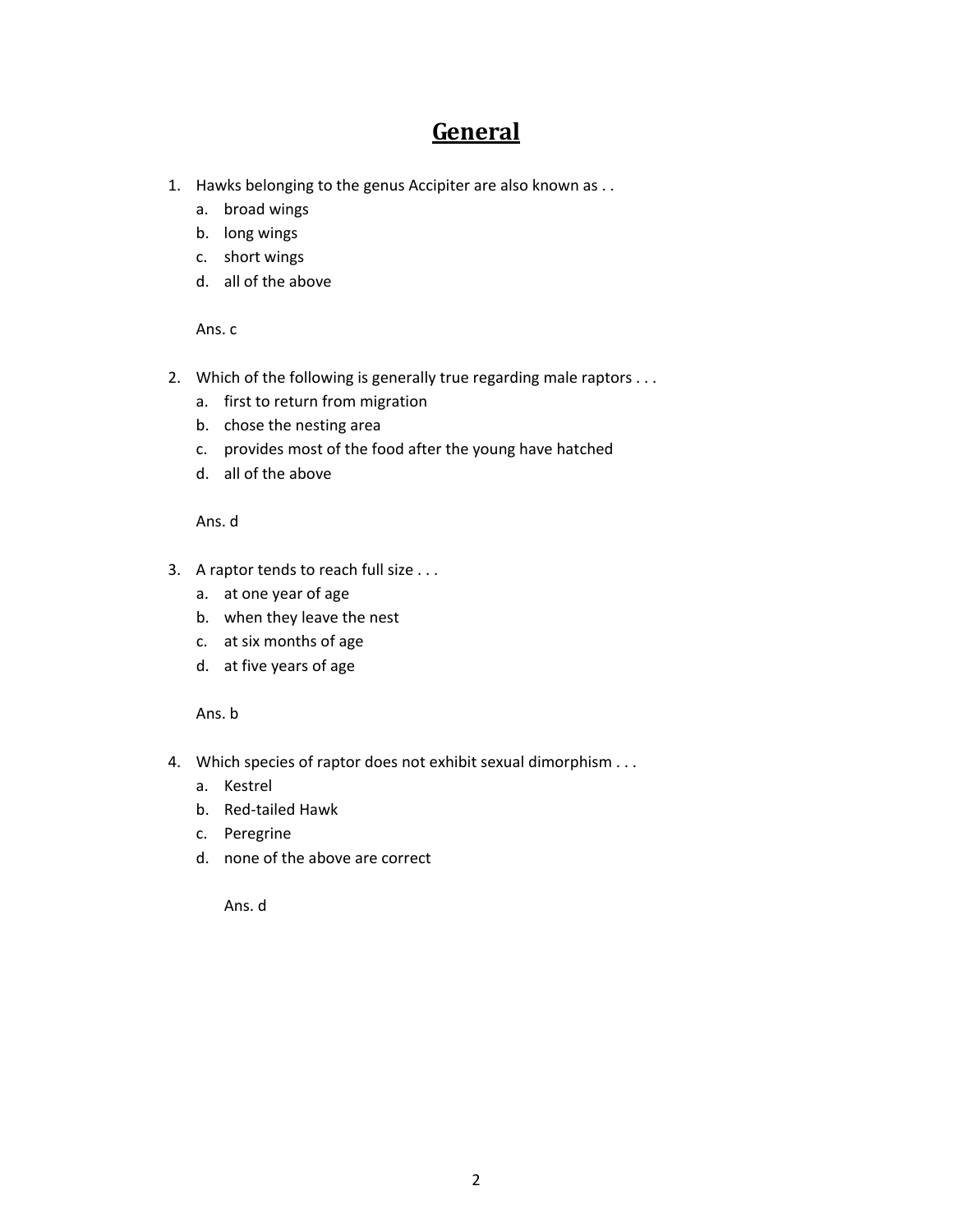- 5. A relaxed hawk is likely to . . .
	- a. preen
	- b. raise and tuck one foot
	- c. rouse
	- d. all of the above

- 6. Which of the following does not describe a portion of a raptors wing?
	- a. coverts
	- b. alula
	- c. cere
	- d. secondaries

Ans. c

- 7. Which of the following terms does not fit with the others?
	- a. talon
	- b. train
	- c. tarsus
	- d. hallux

Ans. b

- 8. Which factor is most important in determining what raptor any falconer should fly?
	- a. appropriateness of raptor housing
	- b. availability of prey suitable for that raptor
	- c. proximity to other falconers flying similar raptors
	- d. none of the above

Ans. b

- 9. The terms "passage," "imprint," and "chamber" describe...
	- a. the legal status of the falconer
	- b. the nature of the mews area in which a raptor is kept
	- c. how the raptor was raised
	- d. none of the above

Ans. c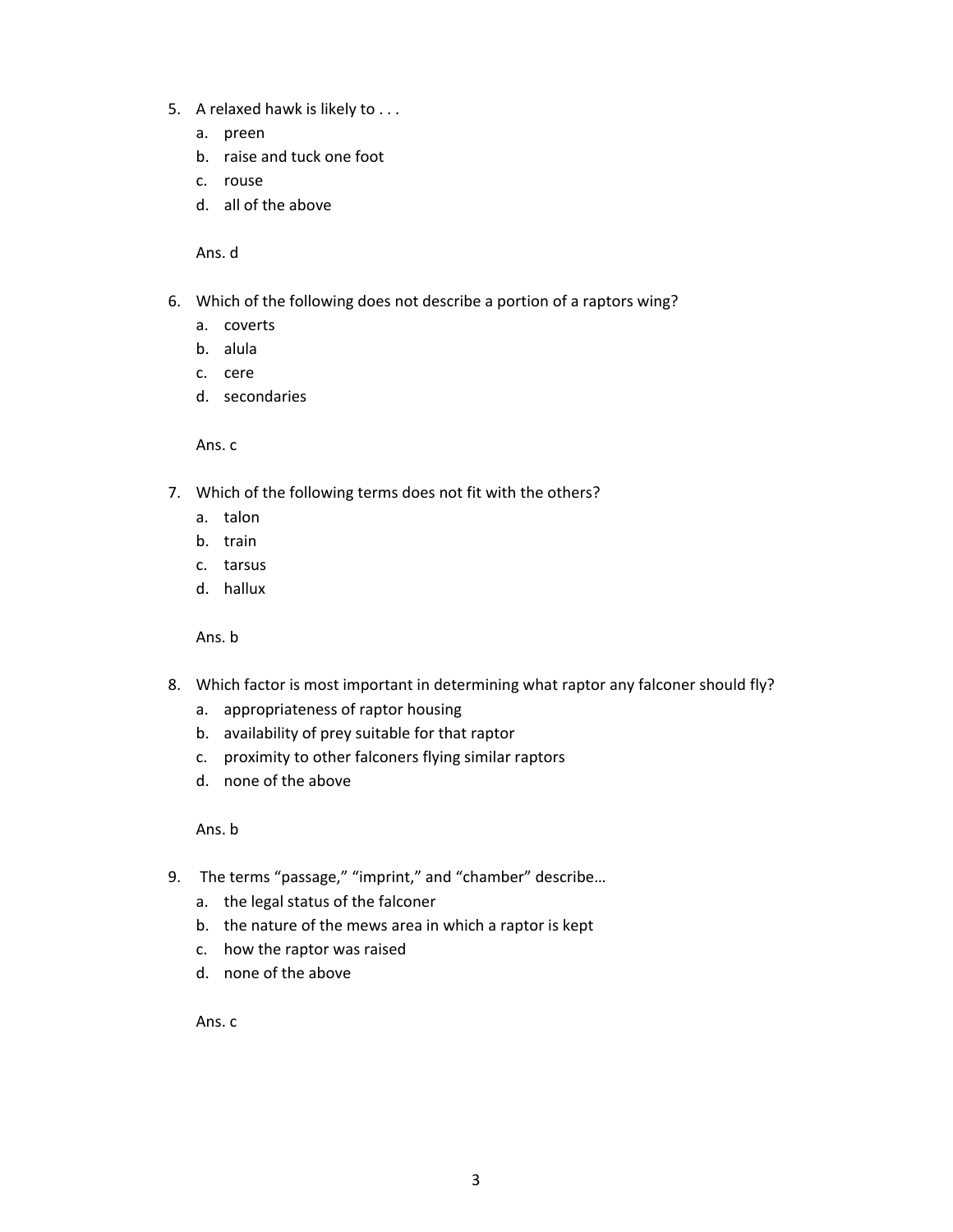- 10. All "raptors" includes species of the order or orders…
	- a. Strigiformes
	- b. Falconiformes
	- c. Accipitridae
	- d. both a and b

The term "raptor" includes all hawks and owls. Accipitridae is the largest family of hawks and eagles within the order Falconiformes, but it is not an "order".

- 11. Desertion of the nest by adult raptors is most likely to occur…
	- a. just prior to egg laying
	- b. during late incubation
	- c. during hatching
	- d. just prior to fledging

# Ans. a

Once the eggs are laid, most raptors, though not all, are likely to stick with their clutch, despite disturbances.

12. True or false: If the first clutch of eggs is destroyed soon after being laid, many hawks and falcons will lay a second clutch.

# Ans. True.

This tendency has been used by raptor propagators to maximize the progeny of breeding pairs. The system is called "double clutching." Caution: some raptors, if disturbed on eggs in the wild, will abandon their nests and close down their reproductive systems for the season.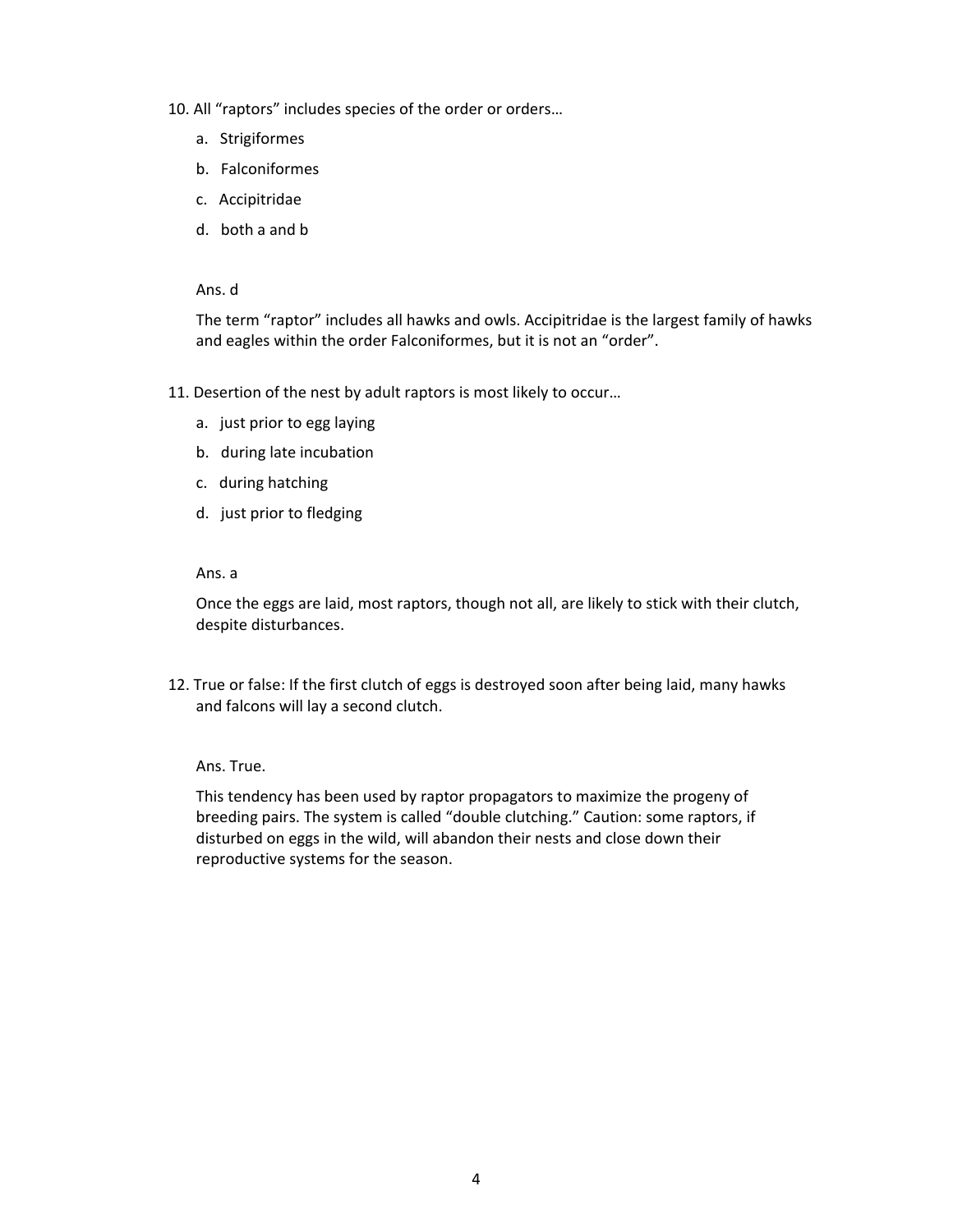- 13. A falconer is most likely to encounter a "brancher" of a species of hawk or falcon in…
	- a. January
	- b. March
	- c. June
	- d. October

A brancher is a young hawk that has left the nest or eyrie, but has not left the immediate vicinity. In New York, a falconer will most likely encounter a brancher of the species of hawks or falcons used in falconry in June. Great Horned Owls typically breed in January or February (depending on geographical location), so branchers of this species would be encountered earlier than June (February or March).

- 14. There is an observed trend of young avian predators (particularly falcons), shortly after leaving the care of an adult, to begin taking quarry considerably larger than is the norm for adults of the same species. This is probably because…
	- a. the youngsters are still growing and need more food than adults

b. the young birds are stronger and can out-compete their elders for larger, more nutritious prey

- c. more skill is required to catch a smaller bird
- d. all of the above

#### Ans. c

Certain principles of aerodynamics dictate that any bird lighter than a raptor that is chasing it can, if the wing loading is even approximately the same, always turn inside the turning radius of the larger, heavier bird. This factor operates very powerfully for a few months, but as the raptor develops flying skill and dexterity, smaller and less dangerous quarry are taken with increasing frequency.

- 15. The bird most likely to breed naturally in captivity is…
	- a. a passage bird
	- b. an imprint eyas
	- c. a raptor (parent)-raised eyas
	- d. all of the above

#### Ans. c

Raptor-raised eyases are the most successful captive breeders. Captive bred raptors have produced significant numbers of young in the United States.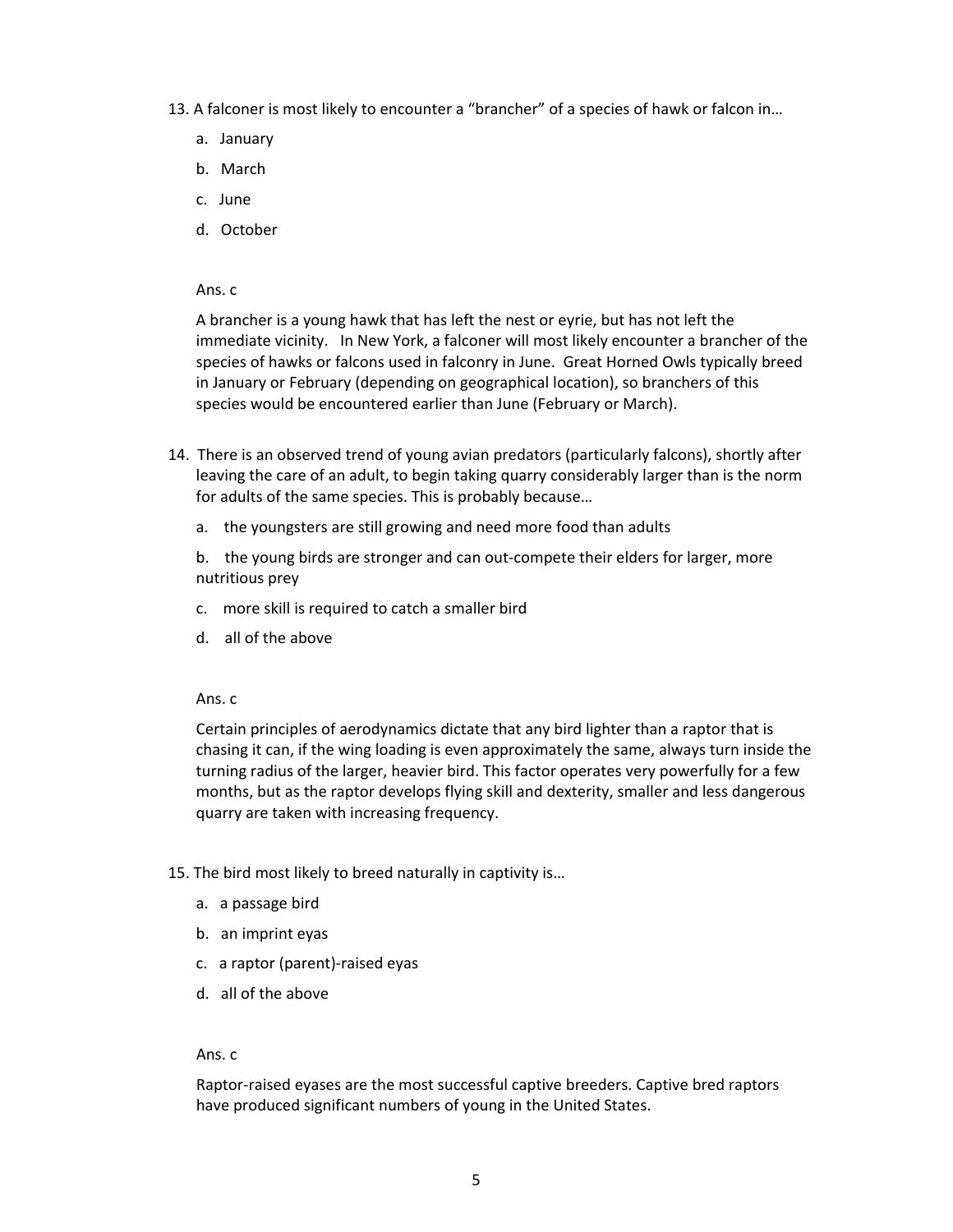- 16. Male and female hawks can be determined in most species by…
	- a. the faster speed of the females
	- b. the faster speed of the males
	- c. the larger size of the females
	- d. the larger size of the males

In most species the coloration of the sexes is similar. Speeds probably don't differ between the sexes, but especially in the bird-eating species, there is a great difference in the size between males and females. Males of some species are one-third smaller than the females.

- 17. Falconiforms in immature plumage appear to be…
	- a. smaller than when they become adults
	- b. larger than when they become adults
	- c. the same size as when they become adults

d. larger or smaller than the adults, depending on how well they were fed as nestlings and on how successful they were as hunters after leaving the nest

#### Ans. b

The juvenile flight feathers tend to be longer than the adult feathers to compensate for the less developed muscles and less ossified bones. This may give immature birds the appearance of being larger.

18. In Buteo, Parabuteo*,* and Accipiter, molting of the primary wing feathers…

a. starts with the inner most primary (ornithologically number 1) and proceeds in sequence to the outermost primary (ornithologically number 10)

- b. starts with the number 10 and proceeds inwards to number 1
- c. starts with the primary number 4 and proceeds in both directions
- d. proceeds in an irregular fashion but is the same sequence on each wing

#### Ans. a

The correct answer for the genus Falco would be c. Caution: The critical word here is "ornithologically." Historically, falconers counted primaries just the opposite. What is ornithologically number 1 is, to some falconers, number 10. However, most modern falconry literature counts according to the ornithological method.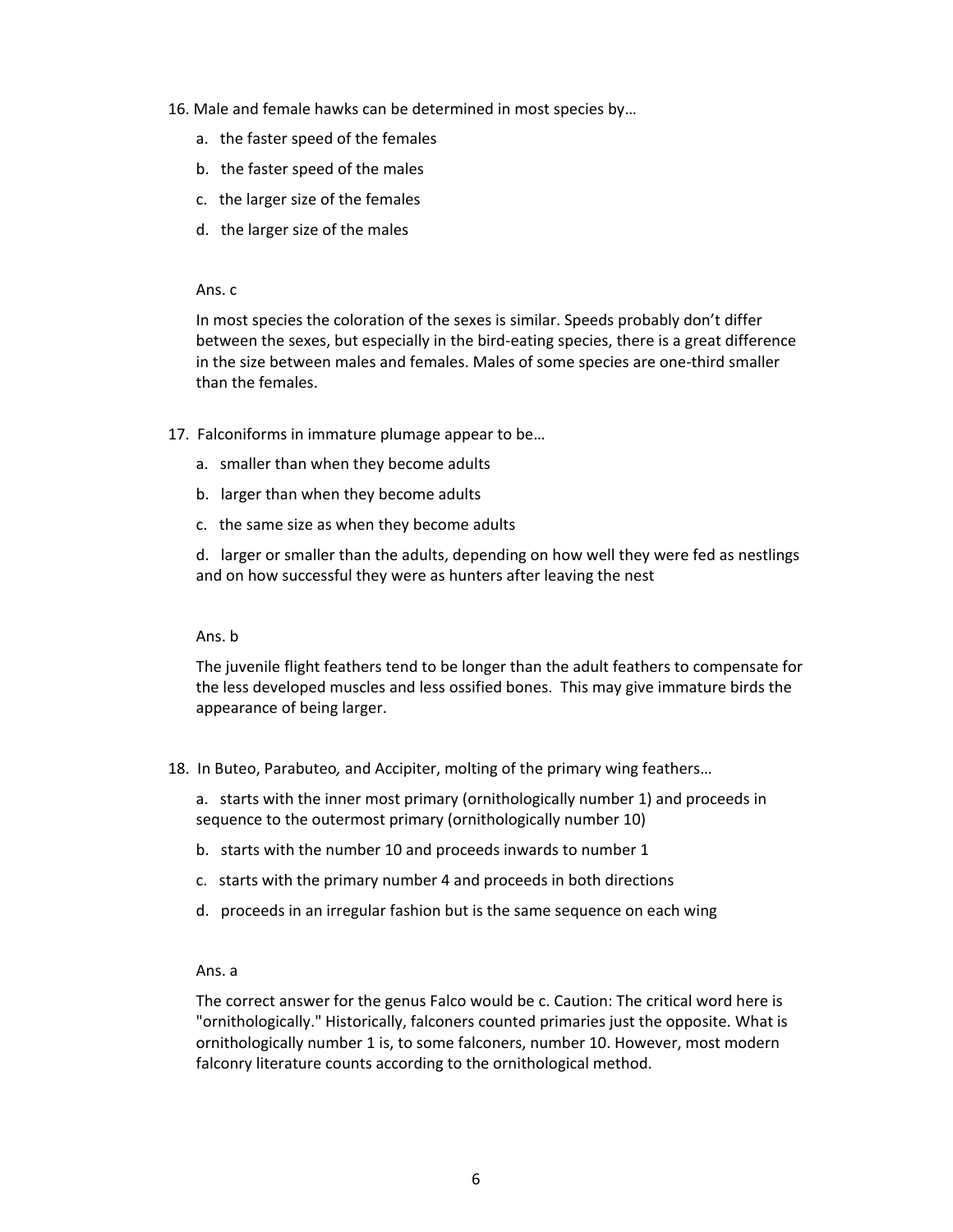- 19. Haggards (adults) are not taken for falconry because…
	- a. they may be too old and might die soon
	- b. they are too difficult to train
	- c. they are nature's breeding stock and should be allowed to function as such
	- d. they will only take the prey species they have specialized to catch in the wild

Young birds of prey have more than a 70% mortality rate before they reach breeding age. The consensus of falconers and regulators in the United States is that those birds that have survived to adulthood should be allowed to remain in the wild as part of the breeding population.

20. True or false: Hawks and falcons hunt by sight and hearing; their sense of smell is not well developed.

#### Ans. True

- 21. One is most likely to find the "cere"…
	- a. on the head of a raptor
	- b. on the feet of a raptor
	- c. on the wings of a raptor
	- d. around the breast area of a raptor

#### Ans. a

The cere is the waxy yellow, blue, grey, or green skin at the top of the beak in which the nostrils are situated.

- 22. The "tarsus" of a raptor is part of the bird's…
	- a. wing
	- b. leg
	- c. tail
	- d. head

# Ans. b

The tarsus is that part of the leg which extends from the foot upward to the first joint. It is the portion where jesses and bewits are attached.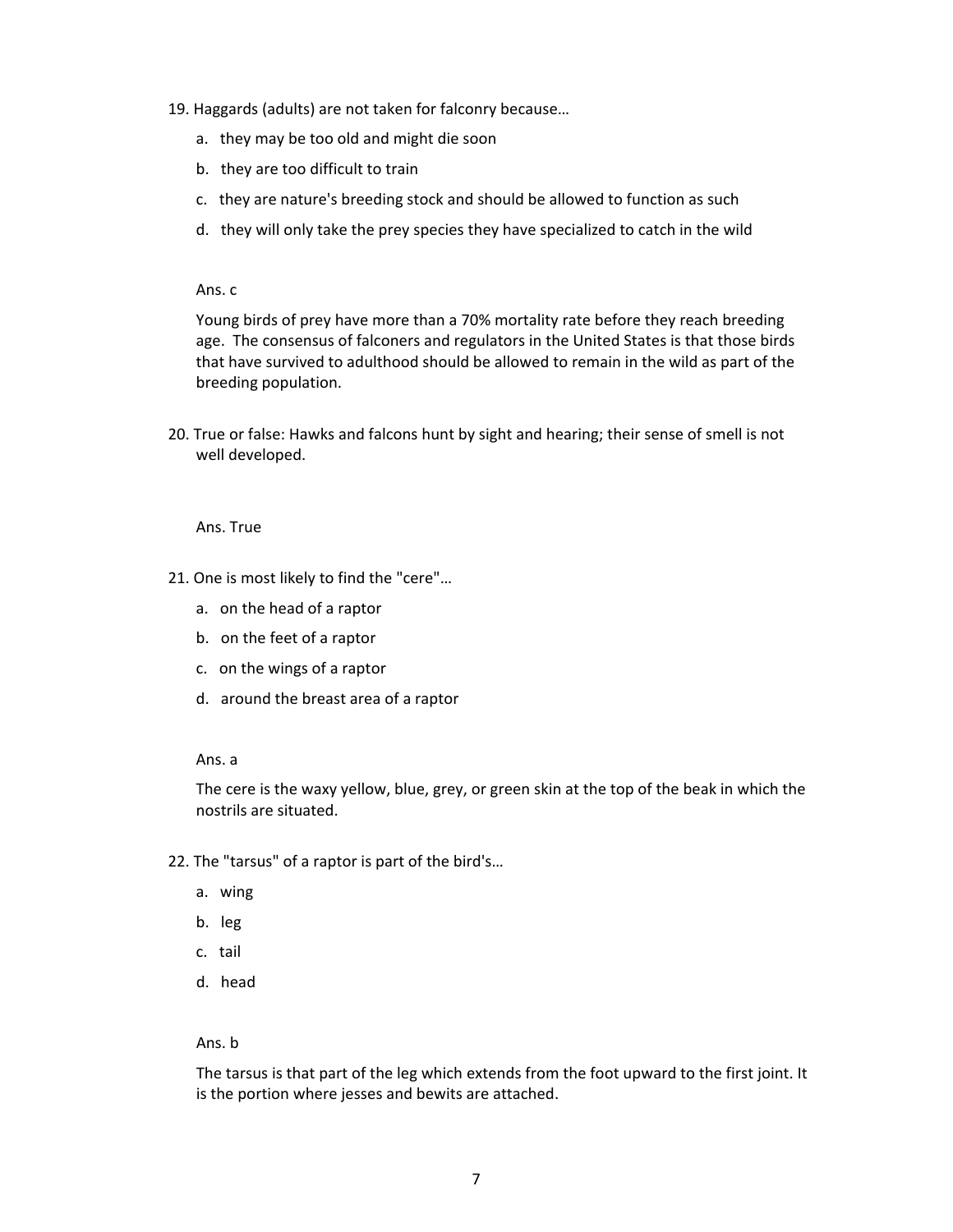23. A bird's "train" is it's…

- a. head
- b. wing
- c. foot
- d. tail

Ans. d

The train is the tail.

- 24. "Deck" feathers are…
	- a. the central pair of tail feathers
	- b. the feather tuft on top of a falcon's hood.
	- c. the feathers used in imping a broken tail or wing feathers
	- d. the row of feathers which run down the wing above the primaries and secondaries

Ans. a

- 25. A good indication of completed growth in eyases is when the bird is…
	- a. full summed
	- b. hard penned
	- c. both a and b
	- d. b but not a

Ans. c

Hard-penned and full summed are synonymous. They mean that the blood has withdrawn from the newly grown large feathers of the wings and tail, and that the feathers have hardened.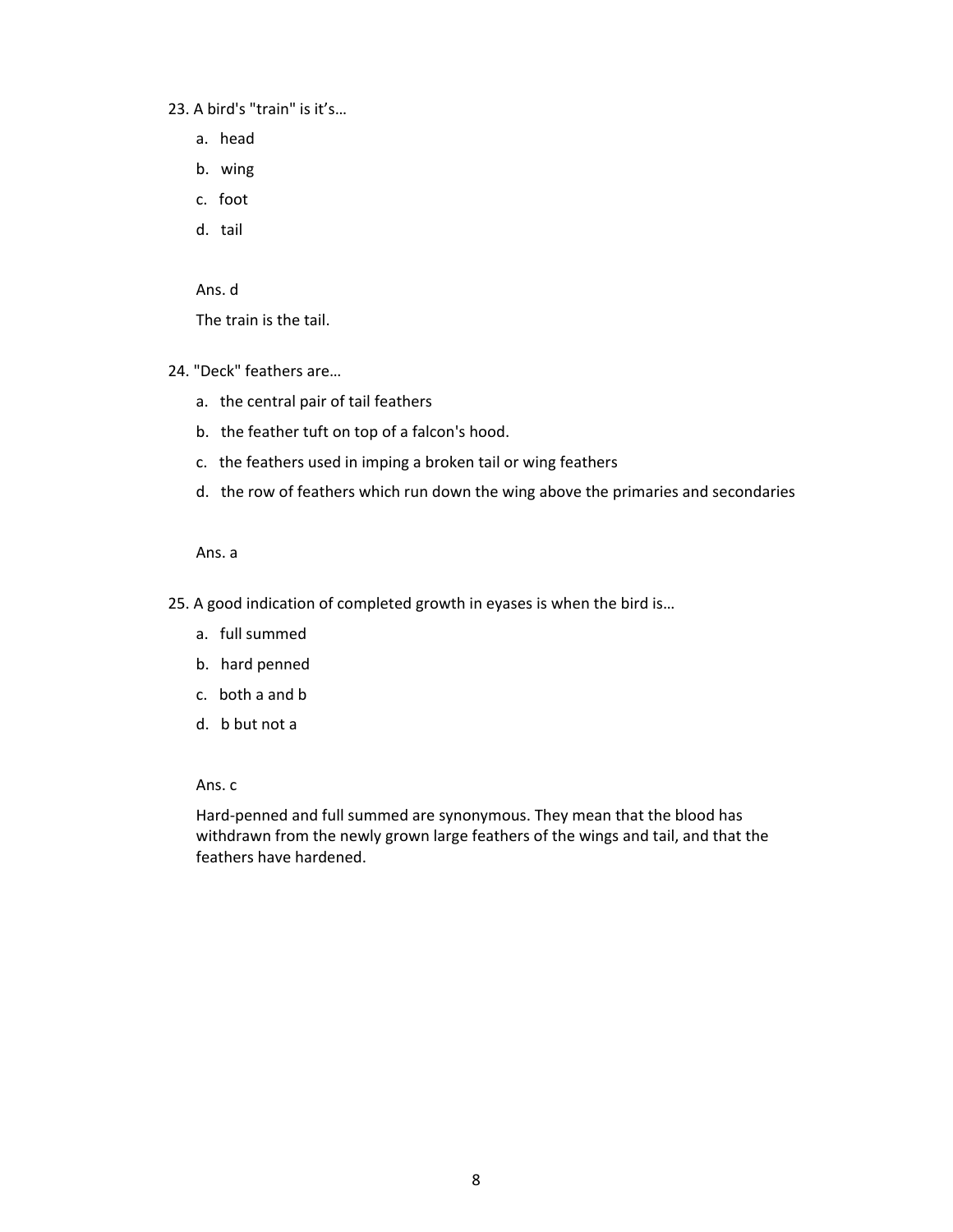- 26. Your bird is likely to "mantle"…
	- a. when in active pursuit of quarry
	- b. when standing over quarry
	- c. both a and b
	- d. neither a nor b

Ans. b

The term "mantle" is used to describe both a) the stretching of one wing and one leg on the same side, which is an indication that the bird is relaxed and contented, and b) the spreading of wings and tail over food or quarry, which is a defensive behavior used to conceal food from other animals.

- 27. A bird that is very comfortable with its surroundings and has a full crop is likely to…
	- a. gorge
	- b. hack
	- c. rouse
	- d. rangle

# Ans. c

"Rouse" is an action common to all birds in which all the feathers are slowly erected, the bird shakes itself and the feather then slowly settle back into place. It is considered a sign of tameness and well-being. "Gorge" is permitting a hawk to eat all it can, until it refuses to eat more. "Hack" is the state of complete liberty sometimes permitted to eyases during the first few weeks after they can fly. "Rangle" pertains to small stones given orally to a hawk.

28. A bird is likely to "preen"…

- a. following a bath
- b. when it is content
- c. both a and b
- d. neither a nor b

# Ans. c

"Preening" describes a birds' behavior in straightening and dressing its feathers. It is a sign of a well-adjusted raptor. A bird will often preen following a bath, or when it is content and comfortable.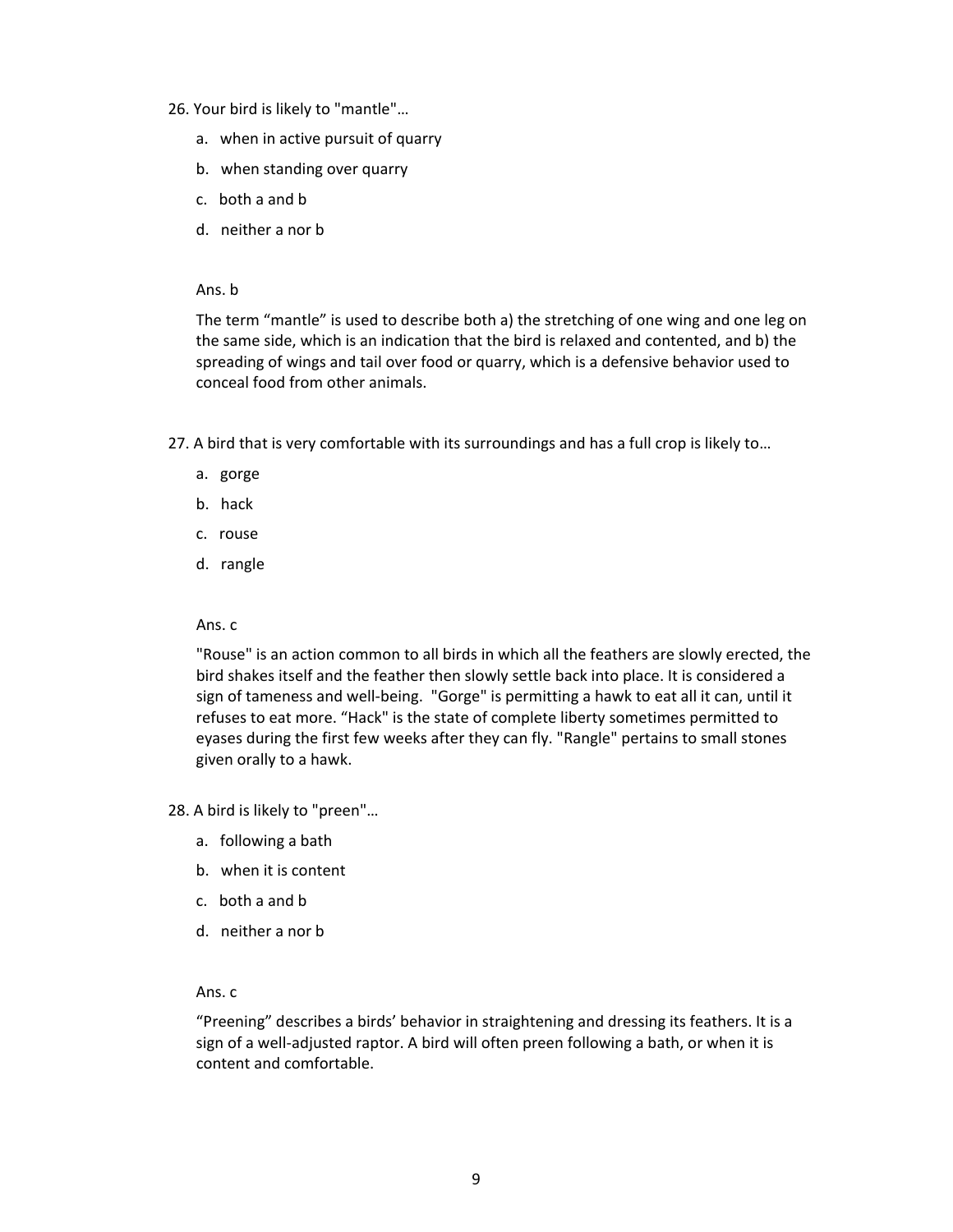- 29. "Cast" means…
	- a. the act of disgorging a pellet of fur, feathers, bones, or all three
	- b. two falcons flown together
	- c. to hold or wrap a hawk so as to prevent movement
	- d. all of the above

All are correct. A casting is the indigestible portions of a raptor's meal, usually the bones and feathers of their prey, which are formed into a compact pellet and disgorged through the mouth. The word, "cast," is also used to mean two raptors of the same species flown together, of either sex. One also "casts" a bird to immobilize it.

- 30. The medieval falconer was most likely to "enseam" his or her bird…
	- a. when it was hood shy
	- b. immediately after capturing the bird
	- c. when the bird was too fat
	- d. when the bird was sharp-set

#### Ans. c

"Enseam" means to prepare a hawk for flying by eliminating her reserves of fat. Today it may refer to the practice of feeding washed meat. The medieval term referred to certain purges (e.g. rangle) given to a hawk which were supposed to rid it of excess fat and mucus, thus making it more eager to fly.

- 31. A hawk or falcon is most likely to "put over" its crop…
	- a. when entering a stoop
	- b. while being entered on new quarry
	- c. just before eating
	- d. just after eating

# Ans. d

To "put over" a crop is the action of a raptor when, by movements of the neck and shoulders, it forces food from the crop into the stomach. A crop has been "put away" when all the food in the crop has been moved into the stomach.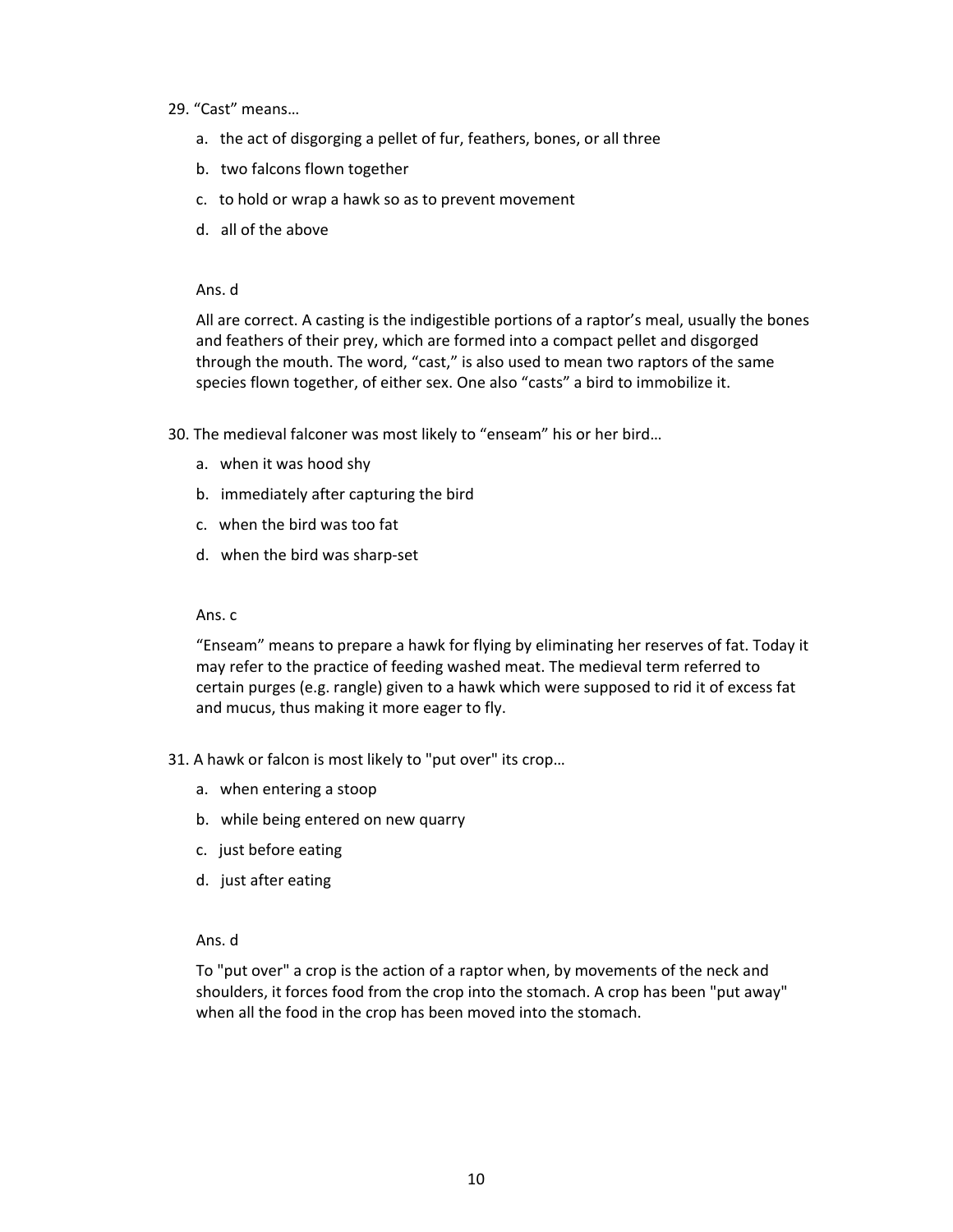- 32. A bird is most likely to "feak"…
	- a. just before making a kill
	- b. just after taking a bath
	- c. just after a meal
	- d. just before breaking in

To "feak" is the action of a raptor wiping its beak against the perch or on the glove after feeding.

33. True or false: The term "austringer" refers to one who normally flies passage falcons rather than eyases.

# Ans. False

"Austringer" means one who keeps and hunts with the accipiters. It is derived from the Latin "aster," the former generic name for the Goshawk.

# 34. A passager or passage hawk is…

- a. any raptor taken on migration
- b. a raptor taken on its first migration
- c. any intermewed raptor
- d. none of the above

#### Ans. b

A passager is a raptor captured on its first southward migration, hence a bird in the immature plumage and therefore of known age. First-year birds captured in nonmigratory situations are also called passagers.

35. True or false: It is desirable that your bird "crab" after striking a quarry.

# Ans. False

"Crabbing" is a clash or fight between falcons or hawks. Sometimes it happens in the air, sometimes on the ground over captured quarry.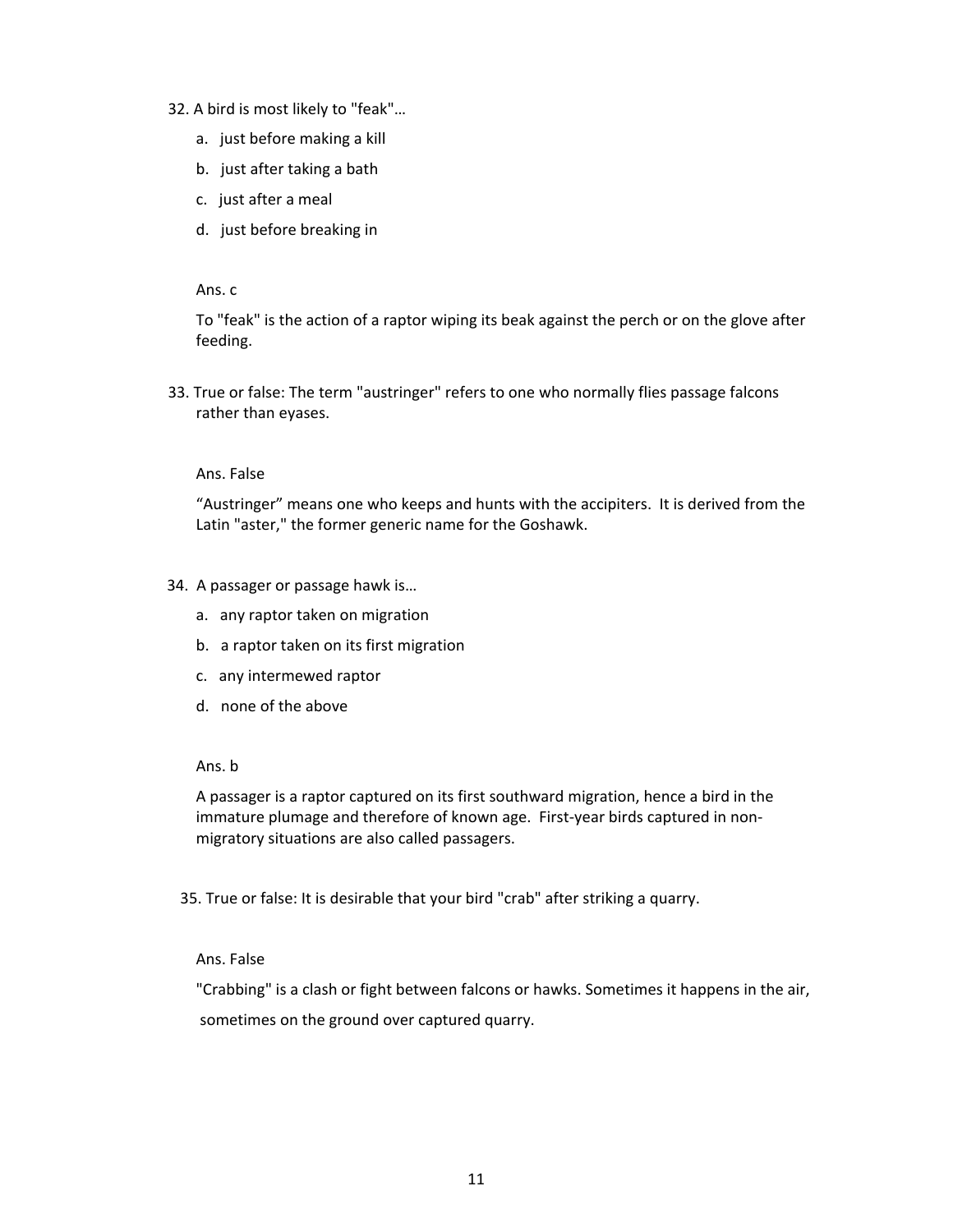- 36. The word "strike" used by a falconer means…
	- a. the instant of contact between a hunting raptor and either quarry or lure
	- b. loosening the braces or removing the hood
	- c. both a and b
	- d. neither a nor b

"Strike" has several meanings. It is used to describe the moment of impact. "Striking the braces" is the act of loosening the braces of a hood. "Striking the hood" is the act of removing the hood from the hawk or falcon.

- 37. The phrase "rake away" is used to mean…
	- a. to abandon the flight and careen away
	- b. a falcon flying low to the ground
	- c. the cutting down of a swift flying quarry by a slashing strike-and-pass by the Goshawk
	- d. none of the above

# Ans. a

"Rake away" is used to describe a flight at quarry or to the falconer that is aborted. The

bird flies toward an intended target and then suddenly changes course away from that target.

 39. True or false: "Intermewed" described a medieval practice now considered archaic by North American falconers.

# Ans. False

Intermewed simply describes a bird that has been kept a full year. Literally it means "interval in the mews" referring to the summer period of inactivity in the mews during which time a hawk molts. Hence, an intermewed hawk is a hawk that has been molted in captivity.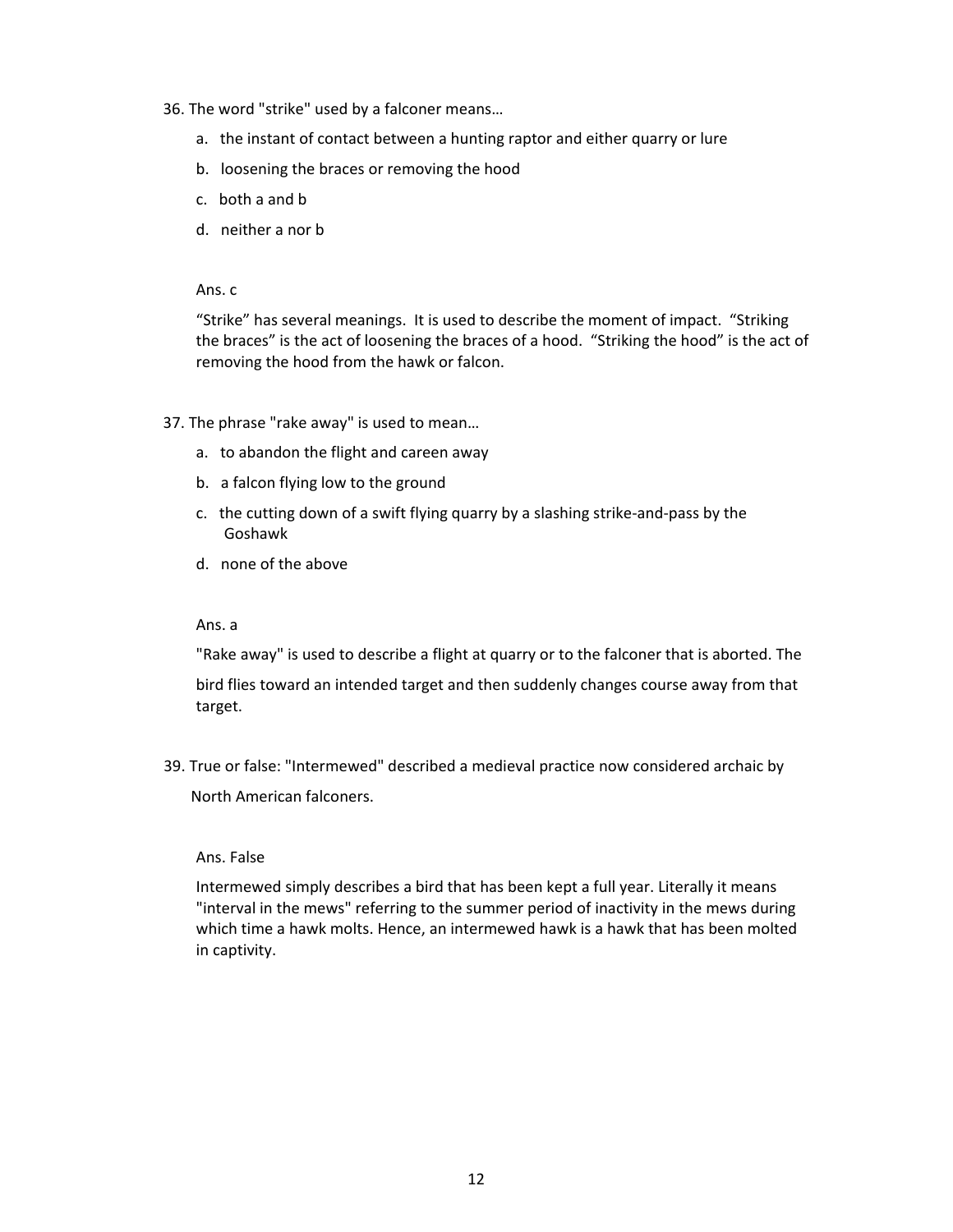- 39. Drinking water is also known as . . .
	- a. yarak
	- b. bowsing
	- c. warbling
	- d. carrying

Ans. b

- 40. A bird that is "keen" could also be said to be . .
	- a. hungry
	- b. sharp-set
	- c. ready to kill
	- d. all of the above

Ans. d

- 41. A slip is best described as . . .
	- a. a chance at quarry
	- b. release of a short wing after quarry
	- c. the flight of a short wing after quarry
	- d. all of the above

Ans. d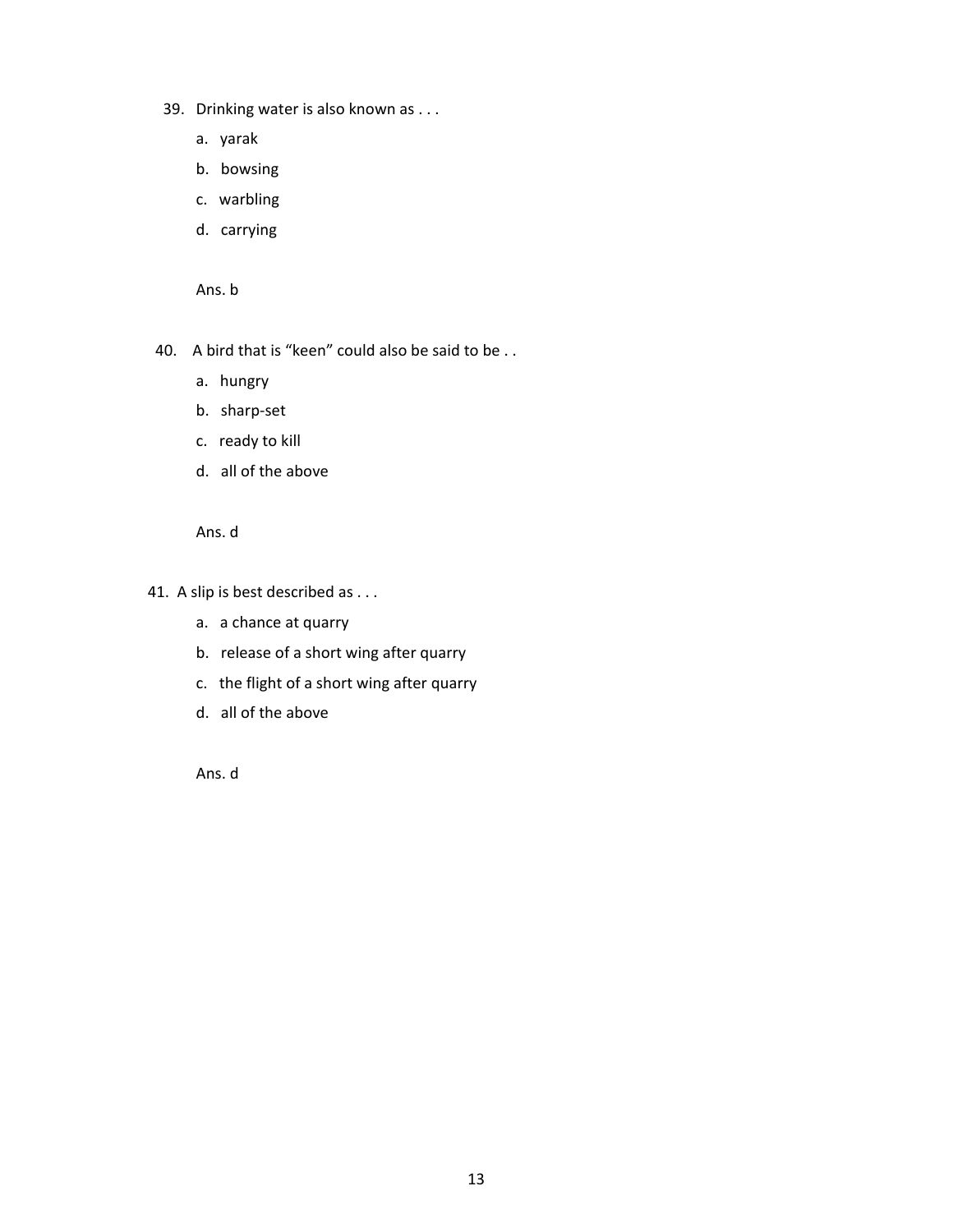# **Apprentice Birds**

- <span id="page-14-0"></span>1. The falcon in which sexual dimorphism is found in both plumage coloration and pattern is the…
	- a. Peregrine Falcon
	- b. American Kestrel
	- c. Gyrfalcon
	- d. None of the above.

# Ans. b

In the adult plumage, both the American Kestrel and the Merlin demonstrate conspicuous coloration differences based on gender. However, immature Merlins of either sex look the same.

- 2. Which of these birds lacks distinctive "immature" plumage during their first year?
	- a. Goshawk
	- b. Red-tailed Hawk
	- c. Merlin
	- d. American Kestrel

# Ans. d

American Kestrels differ from other falcons in that their first year plumage is very similar to their mature plumage. They differ also in the manner of the first molt. The body plumage, but not the large wing and tail feathers, are molted and replaced in the late summer. This means the first body plumage is scarcely fully grown before it begins to molt.

3. True or false: The American Kestrel is closely related to the Eurasian Sparrowhawk.

# Ans. False

The Eurasian Sparrowhawk (Accipiter nisus) is a small Accipiter or short-winged hawk and is very similar to the Sharp-shinned Hawk (A. striatus). The American Kestrel (which was formerly called the American Sparrowhawk) is the smallest North American falcon.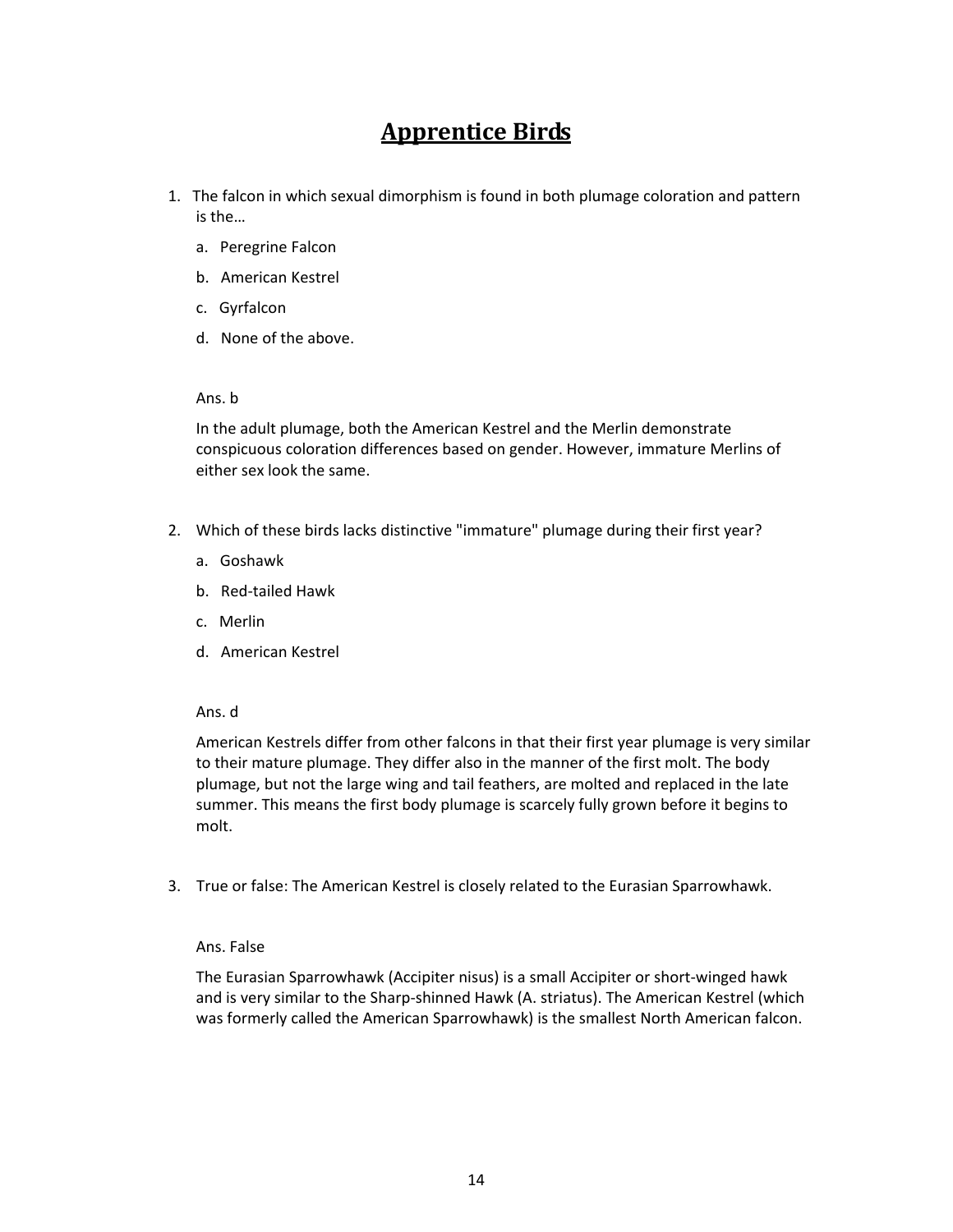- 4. A small hawk alights nearby, and immediately pumps its tail up and down several times. This "tail pumping" is a good identification field mark of a…
	- a. Sharp-shinned Hawk
	- b. American Kestrel
	- c. Broad-winged Hawk
	- d. Northern Harrier

## Ans. b

Tail pumping, head bobbing, and hovering are the classic field identification characteristics of an American Kestrel.

- 5. A very small raptor hovering 20 feet above an open field is most likely a…
	- a. Sharp-shinned Hawk
	- b. American Kestrel
	- c. Merlin
	- d. Cooper's Hawk

#### Ans. b

There is nothing shy about a Kestrel. It lives, hunts, nests and perches right out in the open for all to see. The most typical hunting method of the species is that of hovering. Even when hunting from atop a pole, it may not make a direct flight to the quarry. Instead it may fly out over the spot where it has seen something move, then hover over it before dropping down.

- 6. Although in the summer this raptor employs a hunting style adapted to catching grasshoppers and mice, wintering individuals often show a more typical falcon style when capturing small birds.
	- a. Northern Harrier
	- b. American Kestrel
	- c. Broad-winged Hawk
	- d. Sharp-shinned Hawk

Ans. b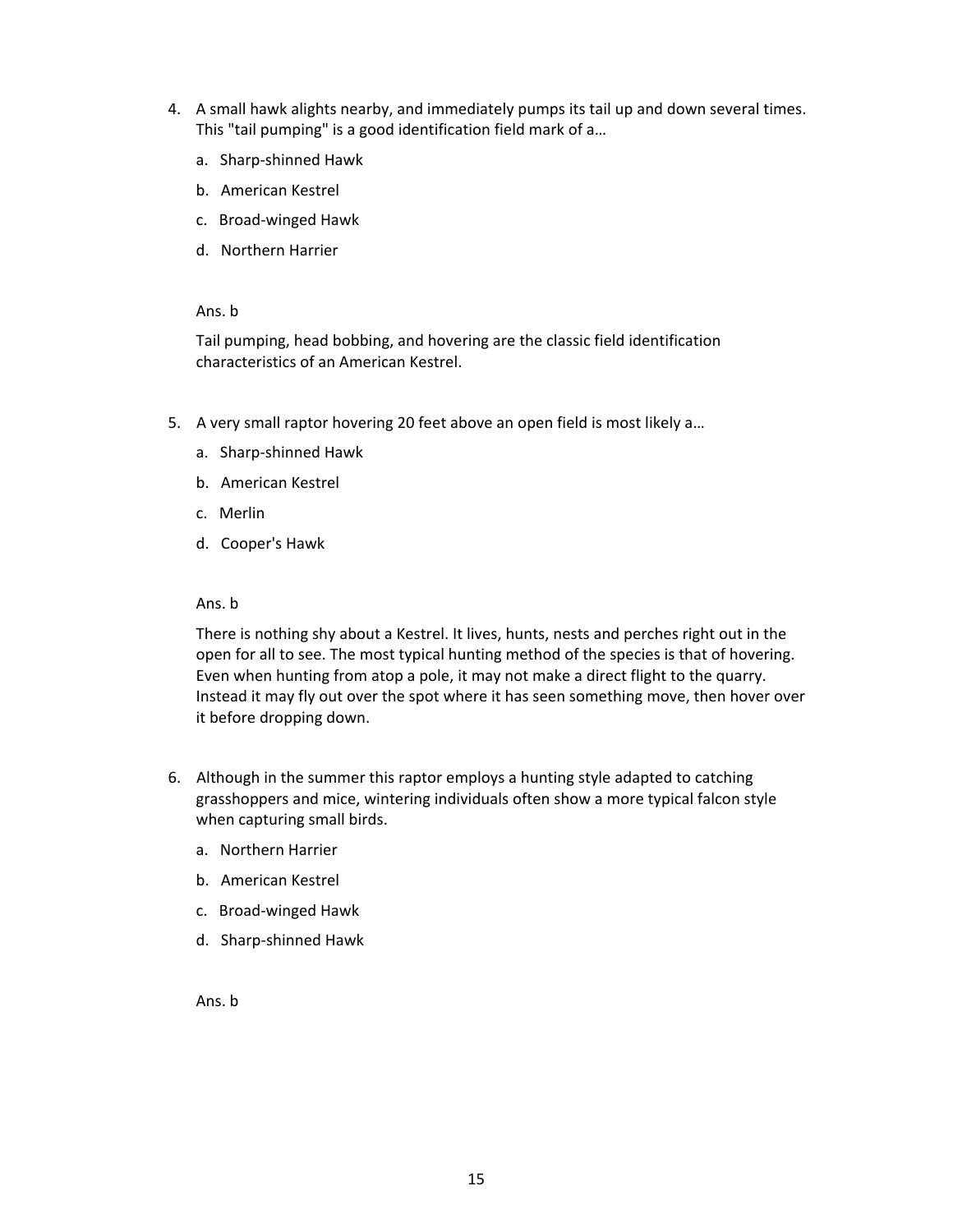- 7. The species that is most sensitive to weight fluctuations is the…
	- a. Gyrfalcon
	- b. Red-tailed Hawk
	- c. Peregrine Falcon
	- d. American Kestrel

Due to its small size and fast metabolism, an American Kestrel's weight should be monitored regularly, particularly in cold weather.

8. True or False: It is a good idea to have an American Kestrel wedded to the lure prior to flying it free?

# Ans. True

Having an American Kestrel wed to a lure is good for conditioning and recovery.

- 9. When caring for an American Kestrel, the falconer must be particularly attentive to…
	- a. weight management
	- b. other avian predators
	- c. injuries due to bating
	- d. all of the above.

#### Ans. d

Due to the American Kestrel's small size and delicate nature, special attention must be paid to its weight management and to injury prevention. They are also vulnerable to other avian predators.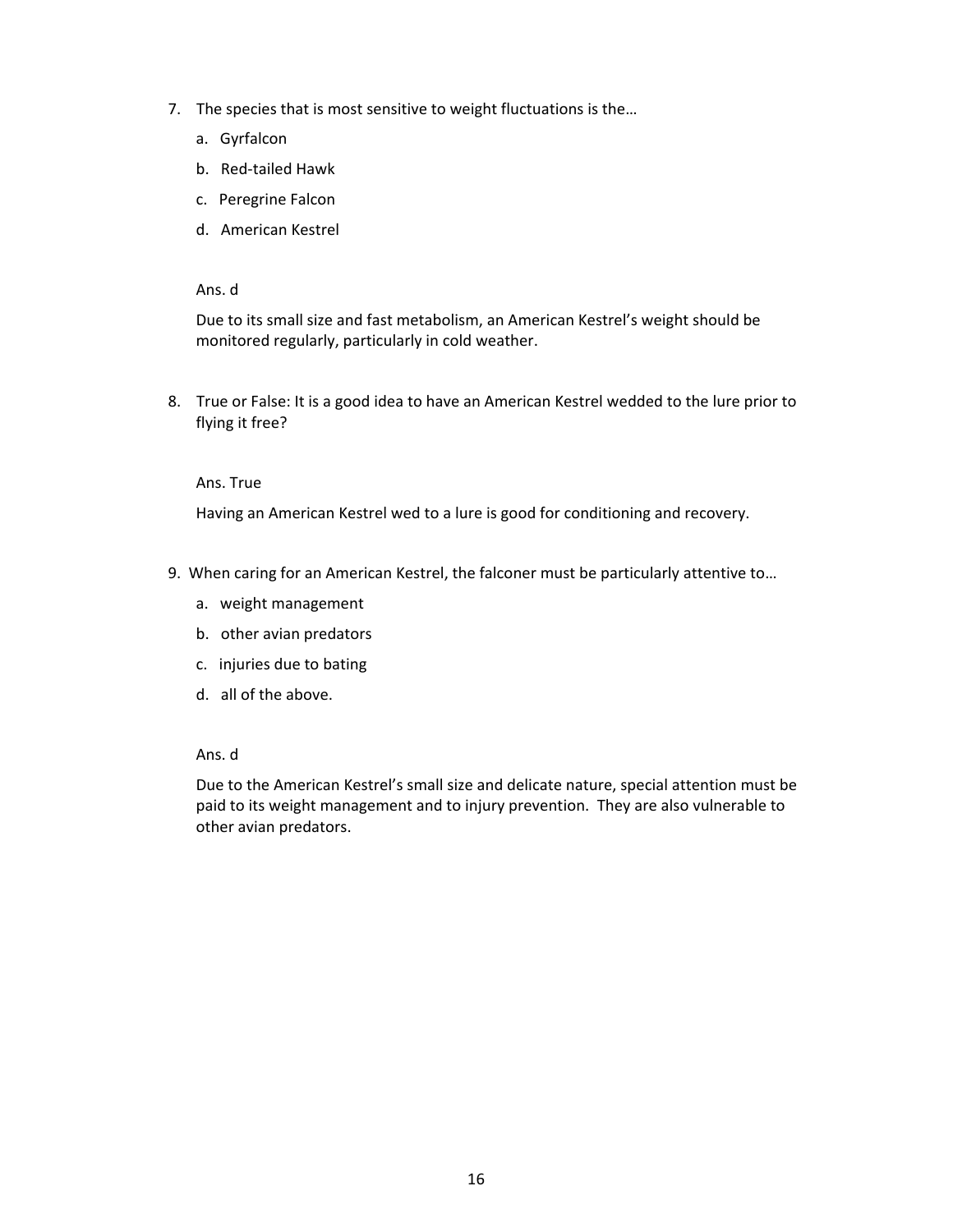- 10. A trait of the American Kestrel in the wild that carries over and becomes a vice when it is trained in falconry is…
	- a. soaring.
	- b. warbling.
	- c. bowsing.
	- d. carrying.

Kestrels have a tendency to carry, which serves them well in the wild but makes for poor falconry. This tendency can be overcome with consistent training. Turning an American Kestrel into a great game hawk has its challenges, but many falconers have been successful in taking small game, including birds, with Kestrels.

- 11. Traditional falconry equipment items not routinely used with American Kestrels include…
	- a. bells
	- b. hood
	- c. traditional Jesses
	- d. all of the above

# Ans. d

Few falconers take the time or trouble to bell or hood a Kestrel. These birds become so tame that there is little advantage to a hood and they are extremely difficult to fit. Bells are unnecessary because they would have to be so light in weight that they would be of limited utility. Flying the bird with traditional jesses are illegal.

12. True or False: In the wild, a Red-tailed Hawk will take neither game birds nor passerines.

#### Ans. False.

In periods when the Red-tailed Hawk's normal food supply of rabbits and rodents becomes scarce, it becomes a surprisingly competent bird hawk, greatly feared by larger waterfowl and all upland game birds. Additionally, at such times, Red-tailed Hawks may successfully attack other kinds of birds including crows, ravens, gulls, owls and other Buteos. In the western desert, Red-tailed Hawks live as much on rattlesnakes and other reptiles as they do rodents.

13. The sex of Red-tailed Hawks can be predicted in most cases by…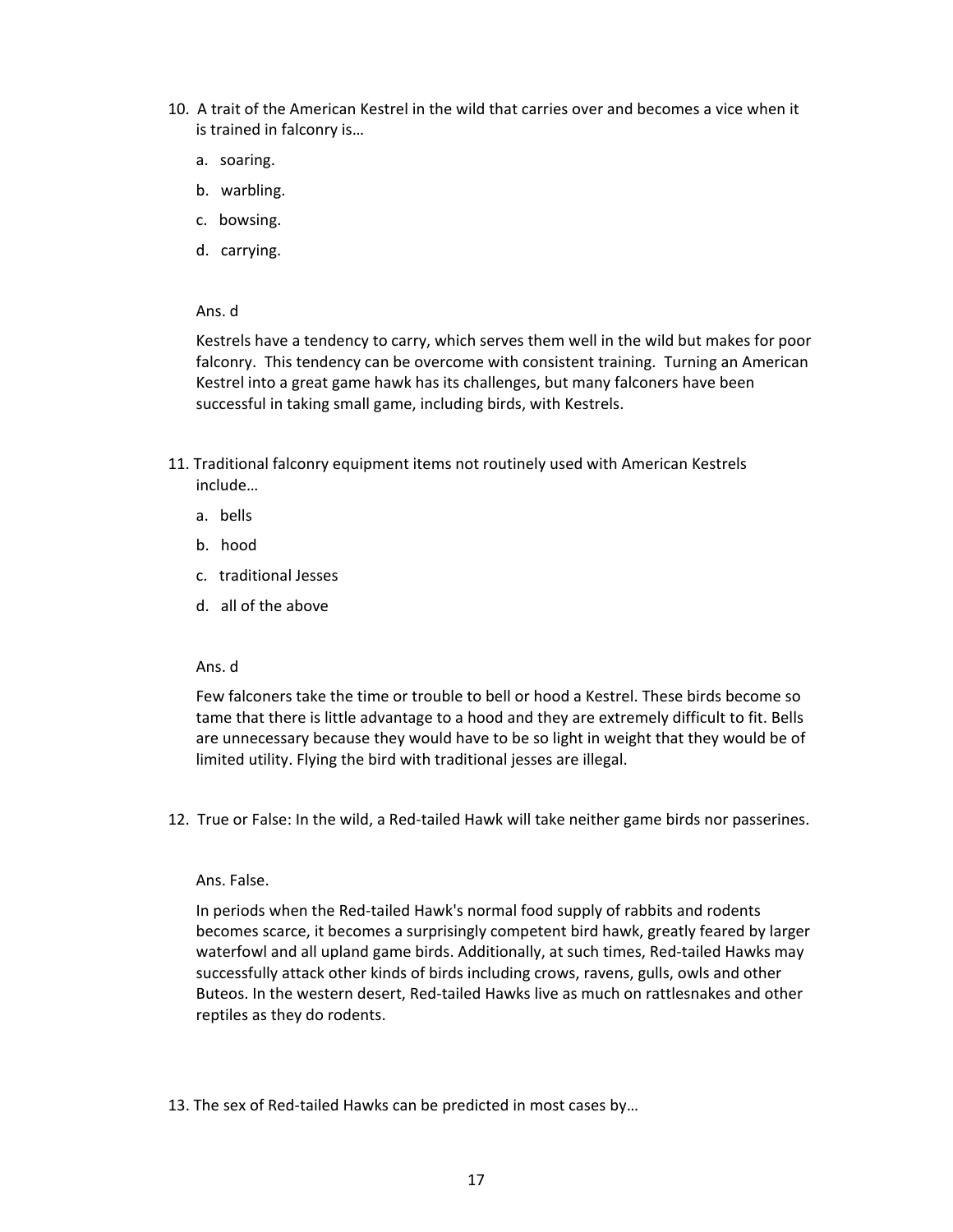- a. weight and size
- b. eye color
- c. coloration of plumage
- d. none of the above

The North American bird manual no longer accepts the determination of sex of Redtailed Hawks made by banders because of the large overlap in the criterion used to distinguish the sexes. Falconers, however, continue to make good educated guesses. The most reliable criterion is weight. The males follow well the concept of the term "tiercel" by truly being about 1/3 smaller than the females on average, but the size range within each sex is quite large: 26 to 44 ounces for males, 36 to 70 ounces for females, represent extremes. Males on average weigh 34 ounces, and females 49 ounces.

14. True or false: There is no sexual dimorphism in the Red-tailed Hawk.

# Ans. False.

In addition to being much larger and heavier, the females generally, through not always, have larger, more powerful thighs and feet, broader and larger heads, wide wings and a blockier overall build. As to behavior, the males are somewhat more spirited but also more temperamental. The females more readily "crash" into heavy cover in pursuit of quarry but they lack the quickness and aerial dexterity of the males.

15. True or False: Red-tailed Hawks only nest in trees.

#### Ans. False.

In the western states, Red-tailed Hawks occasionally choose cliffs as their nest sites and in Arizona they sometimes nest in the tall saguaro cacti. Some also nest on the ledges of tall buildings in major urban areas, such as New York City.

- 16. In New York State, Red-tailed Hawks will lay their eggs in…
	- a. February/March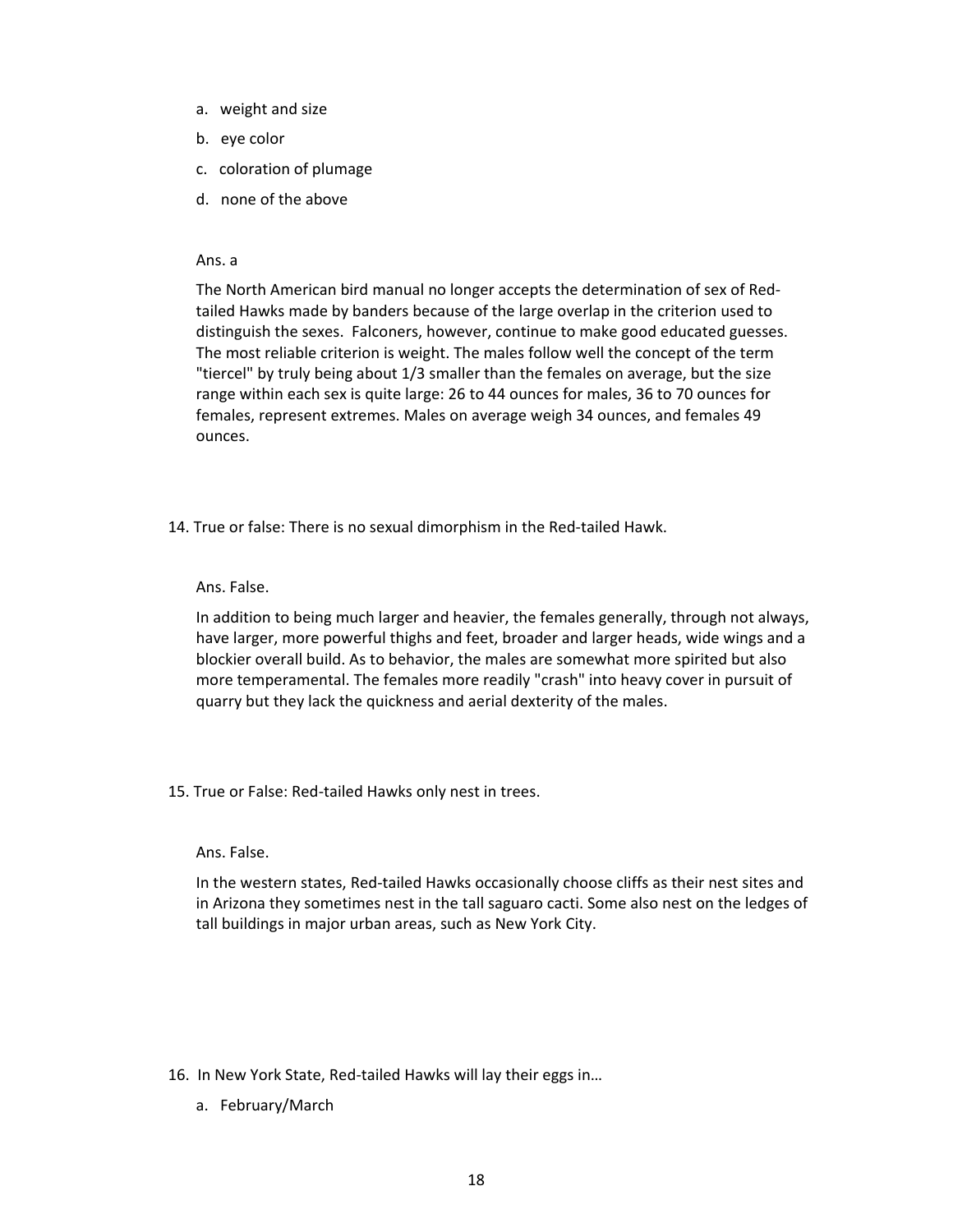- b. March/April
- c. April/May
- d. May/June

#### Ans. b

Egg production in Red-tailed Hawks (as in most raptors) varies with the climate. In New York, Red-tailed Hawks lay their eggs in March or early April. Incubation averages 30 days and is shared by both sexes.

- 17. When their nest tree is climbed by a human, Red-tailed Hawks usually…
	- a. attack the intruder
	- b. disappear and permanently desert the nest
	- c. utter vocal cries from a distance
	- d. sit tightly on the nest

# Ans. c

Eastern Red-tailed Hawks almost never attack an intruder at the nest. Western Redtailed Hawks are sometimes more aggressive.

# 18. In the wild, Red-tailed Hawks generally fledge how many young?

- a. 1
- b. 2
- c. 3
- d. 4

Ans. b

On average, two are successfully fledged.

- 19. The Red-tailed eyas generally leaves the nest for the first time at…
	- a. two weeks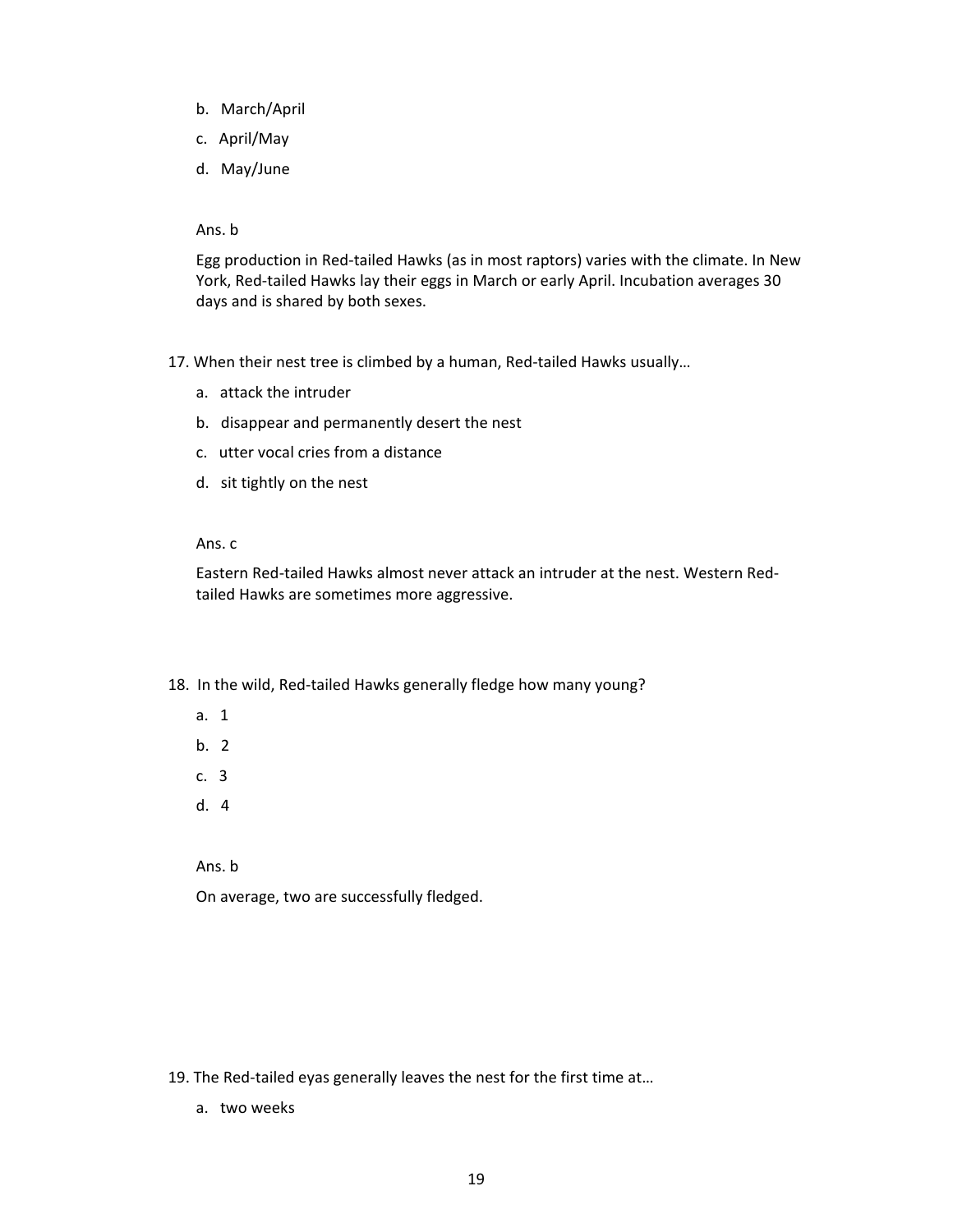- b. four weeks
- c. six weeks
- d. eight weeks

Young Red-tailed Hawks leave the nest at 45 days, but often return to the area in early summer.

- 20. During the fall migration, the best place to trap a passage Red-tailed Hawk in New York with a bow net or a mist net is…
	- a. atop a ridge running from northeast to southwest
	- b. atop a ridge running from east to west
	- c. in an agricultural valley with interlocking field and forest
	- d. on the beach

#### Ans. a

Migrating hawks tend to ride the updrafts southward from ridge to ridge. Two weeks after the Equinox, the Red-tailed Hawks begin to move, and the first cold front brings them over by the dozens each day. The best day is a fine cold day following foul weather, but if the wind gets too high it is hard coaxing them out of a soar. Trapping Red-tailed Hawks remains good into November.

21. True or False: There are many varieties of Red-tailed Hawks in North America.

#### Ans. True

Up to 14 sub-species have been described for Red-tailed Hawks (Buteo jamaicensis), but falconers know that the Red-tailed Hawk is so variable that no two individuals look alike anyway. Two subspecies stand out. A very pale subspecies, the Krider's Hawk, occurs in the West, with a tail on the adult that is almost white. Further north in upper British Columbia and the Southern Yukon, a very dark Red-tailed Hawk strongly resembling a Golden Eagle in color has been given the name of Harlan's Hawk. Leucistic (white) individuals also exist in localized areas within the Red-tailed Hawk's range.

#### 22. The species best suited for taking rabbits is the…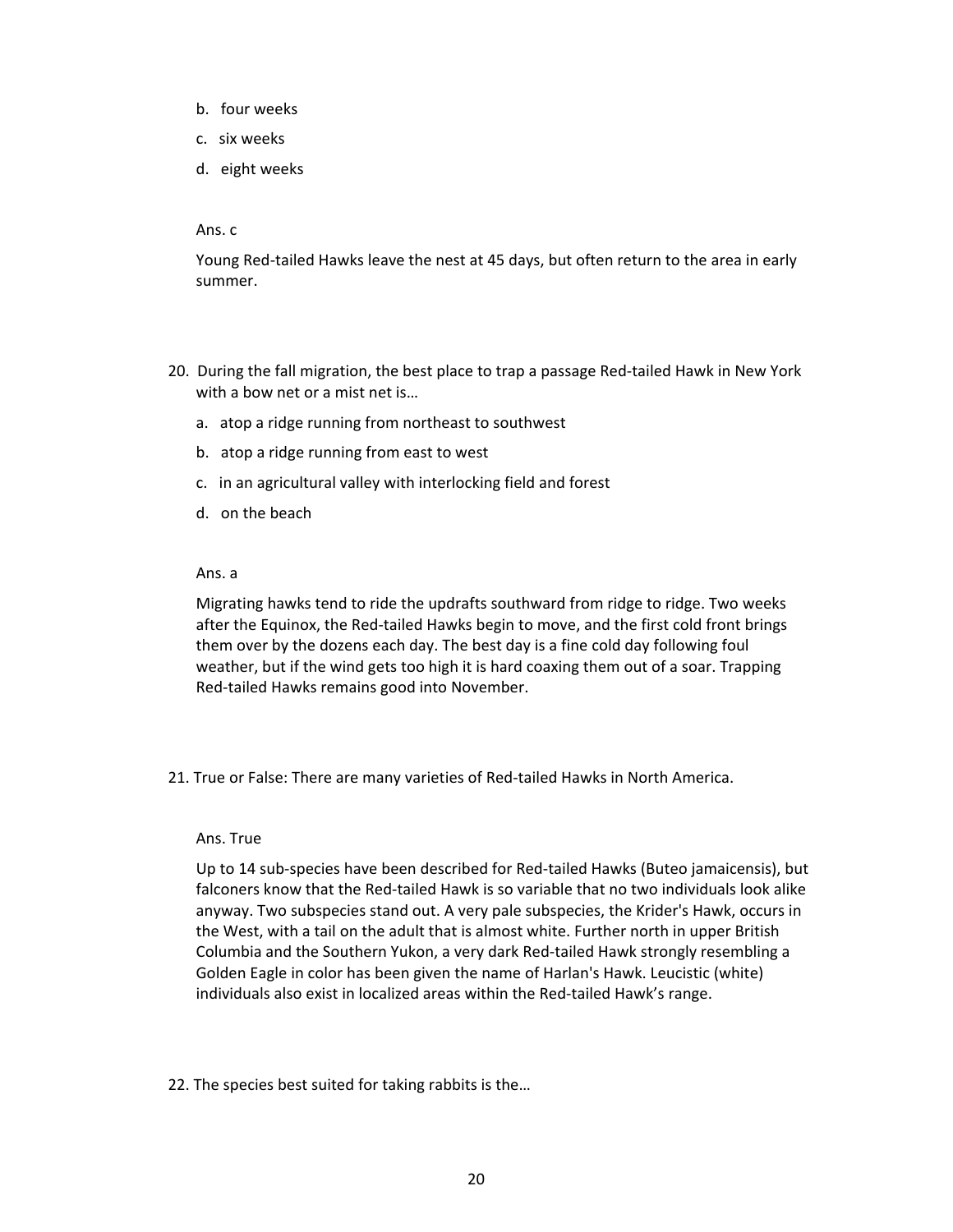- a. Merlin
- b. Red-tailed Hawk
- c. Peregrine Falcon
- d. any of the above

#### Ans. b

The Red-tailed Hawk is oriented toward ground quarry, particularly large rodents and rabbits. The other birds are oriented toward avian prey.

23. To properly exercise a Red-tailed Hawk…

- a. block it out in a place where it will bate continuously
- b. stoop it to the lure repeatedly (25-50 times)
- c. fly it multiple times on a creance
- d. take it to the field and hunt with it

#### Ans. d

No stationary or "back yard" conditioning can compare in effectiveness to a regular, long walk with the bird following from tree to tree or tree to fist. A falconer can also carry the bird and call it off repeatedly or practice "fly-ups" while standing on a chair or ladder. However, this alone won't get an intermewed bird back into hunting shape. The best method is to fly your bird hard and often.

- 24. Some eyas hawks may become so aggressive when they mature that they should only be taken as passagers. The species that displays this behavior to the greatest degree is the…
	- a. Goshawk
	- b. Harris's Hawk
	- c. Red-tailed Hawk
	- d. Prairie Falcon

#### Ans. c

Eyas Red-tailed Hawks are known for their aggressive tendencies when they get older. Also, if an imprinted Red-tailed Hawk is lost, it may become a menace to dogs or humans.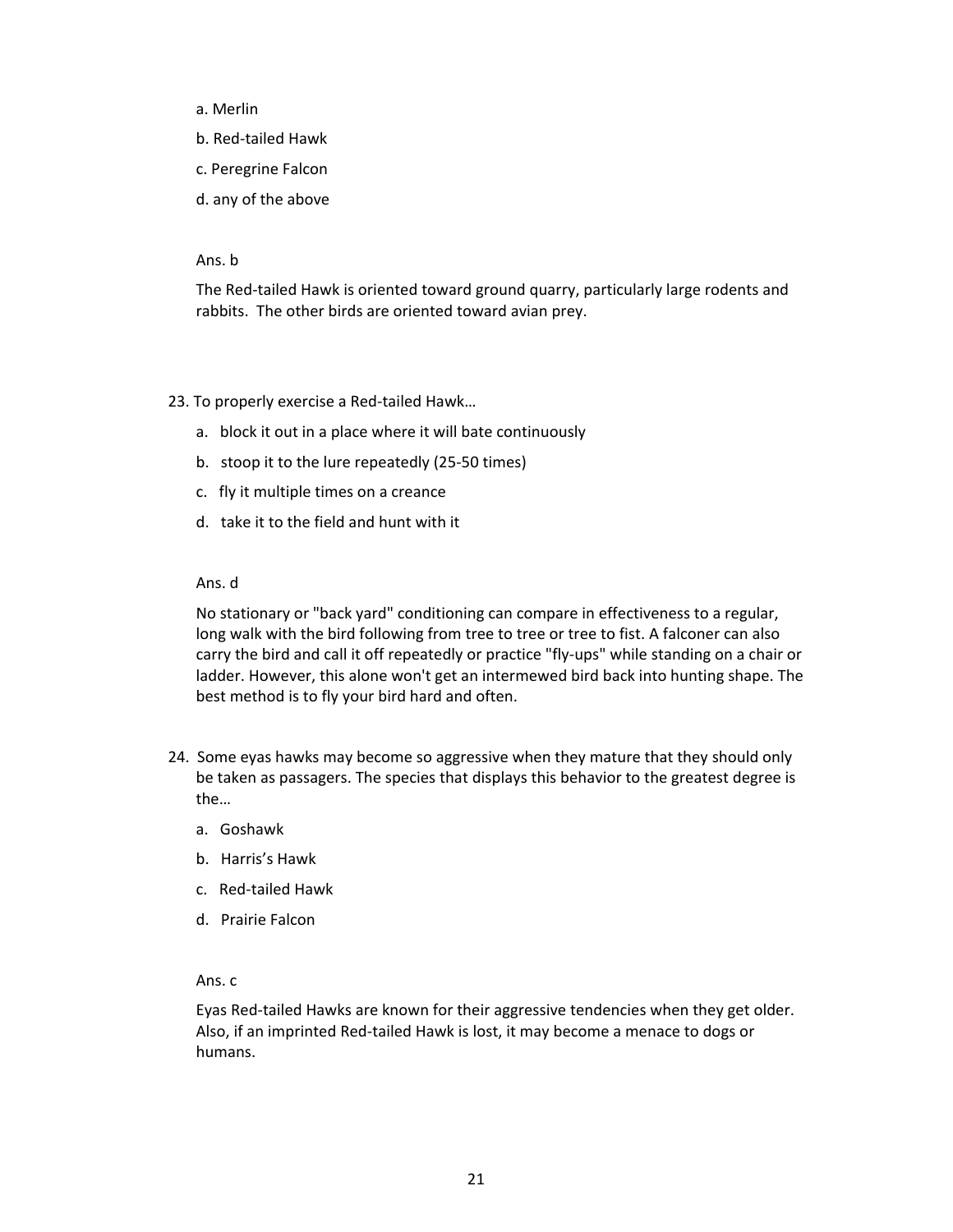- 25. Your imprint eyas Red-tailed Hawk has attacked a member of your hunting party. She binds to the person's body with both feet and hangs. Some of her talons have drawn blood and there is a danger of serious injury. The best way to remove her is to…
	- a. pull the hind talon of each foot backward and slide the foot forward.
	- b. pour water on the hawk.
	- c. throw the garnished lure or live pigeon on the ground.
	- d. grab the hawk by its head and squeeze.

In an emergency situation where there is potential serious damage to a human being, a domestic animal, or another raptor, a hawk can be removed from a "bind" or "crabbing" situation by clutching its head. When their head is grasped firmly, raptors typically let go of whatever they are doing and grab that which is binding their head. Nevertheless, this method does not always work. The next best method is answer a. In nonemergency situations where there is no danger of serious injury, the preferred method for removing an angry bird from a bind is to pull the rear talon of each foot back out of the wound and slide the front talons forward.

26. True or False: If your Red-tailed Hawk misbehaves, it should be disciplined immediately so that it will associate the punishment with the aberrant behavior.

#### Ans. False

The non-social nature of raptors precludes any understanding by them of the use of pain or force or threat of force in their training.

27. True or False: Aggression by a Red-tailed Hawk may not be manifested until its second or third year.

Ans. True

Increased aggression toward humans and pets may develop in eyas Red-tailed Hawks upon sexual maturity.

- 28. Which raptor has the reputation for being the easiest to man?
	- a. passage goshawk
	- b. passage prairie falcon
	- c. passage Red-tailed Hawk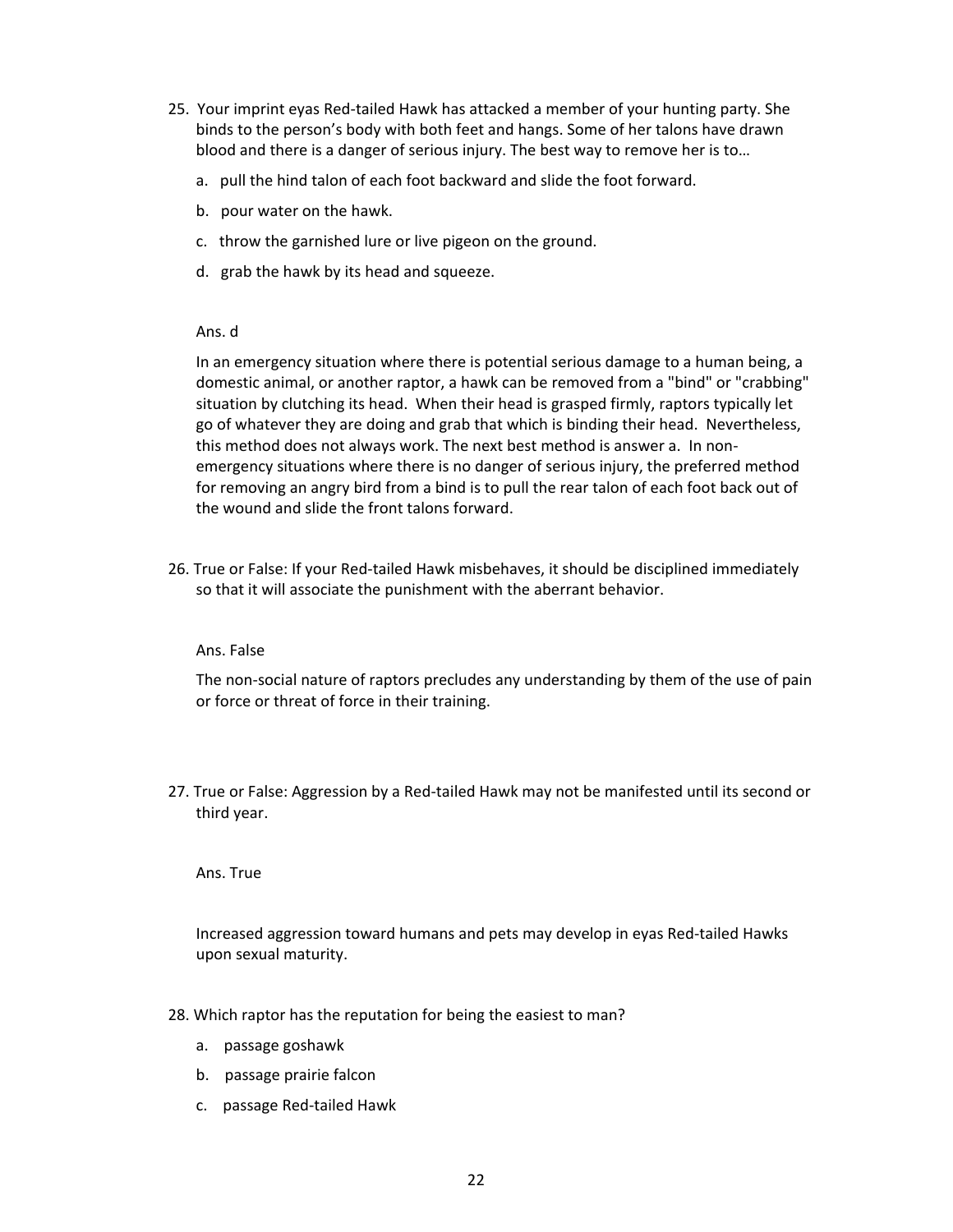d. passage sharp-shinned

Ans. c

- 29. The reason to select an American Kestrel over a Red-tailed Hawk as your first bird is . . .
	- a. they need to be fed less often
	- b. they are less likely to carry
	- c. they are easier to keep healthy
	- d. none of the above are true

Ans. d

- 30. Which bird is most tolerant of the cold?
	- a. Red-tailed Hawk
	- b. Harris' Hawk
	- c. Aplomado falcon
	- d. None of the above

Ans. a

- 31. The hunting style of a wild Red-tailed Hawk is best described as . . .
	- a. waiting-on
	- b. attack from above
	- c. perch and wait
	- d. none of the above

Ans. c

- 32. Taking an eyas Red-tailed Hawk from the nest is preferred over trapping a passage Redtail because . . .
	- a. they are less likely to become aggressive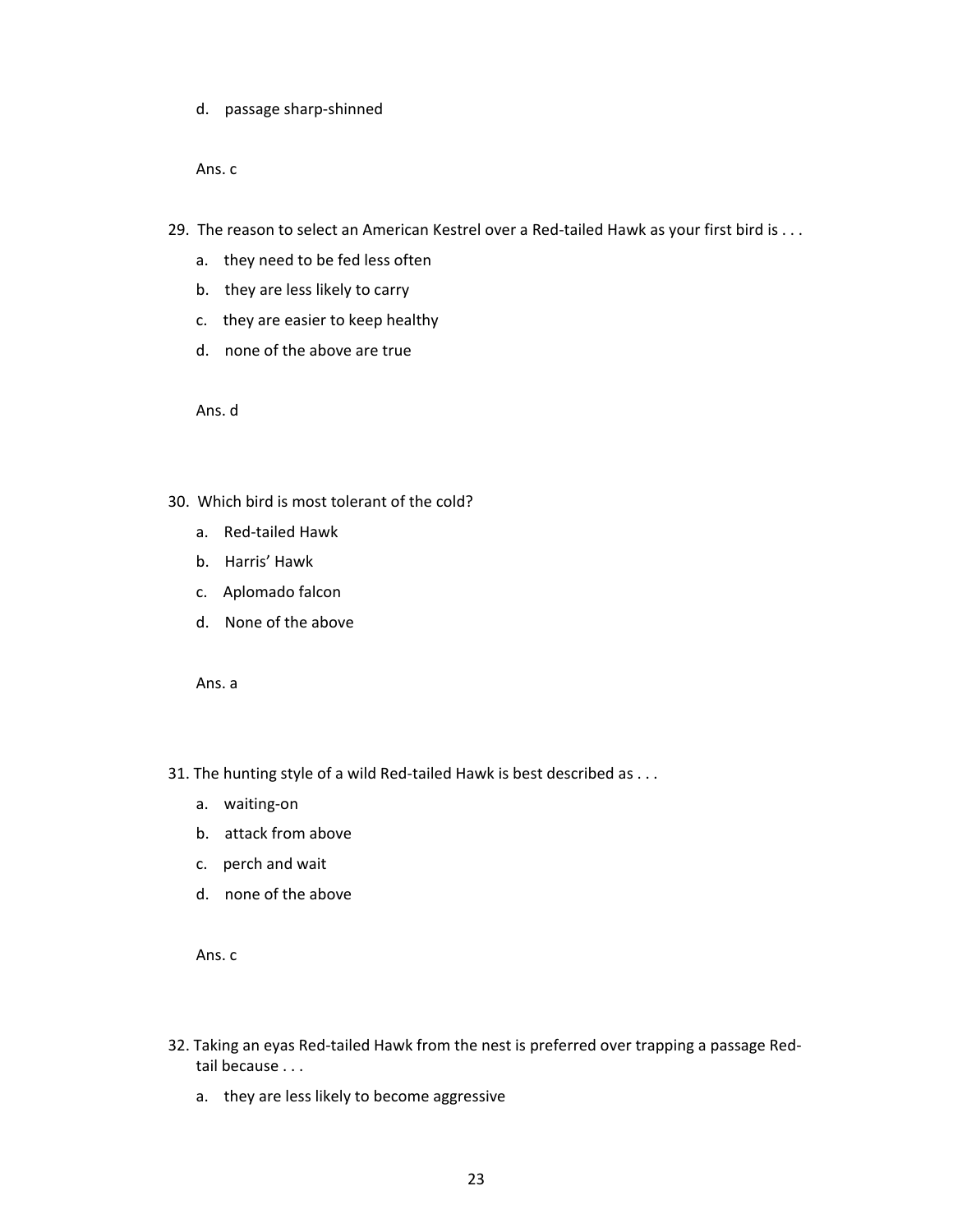- b. they are easier to keep healthy
- c. they are more natural hunters
- d. none of the above

- 33. Red-tailed Hawks are commonly trained . . .
	- a. using operant conditioning techniques
	- b. to stoop the lure repeatedly
	- c. to hunt quail
	- d. none of the above

Ans. a

- 34. The hunting style of a Kestrel most closely resembles . .
	- a. Goshawk
	- b. Peregrine falcon
	- c. Gyrfalcon
	- d. Merlin

Ans. d

- 35. Male Red-tailed Hawks are preferred over females because . . .
	- a. females are too clumsy too take squirrels
	- b. males are more agile and take jack rabbits easier
	- c. males are easier to man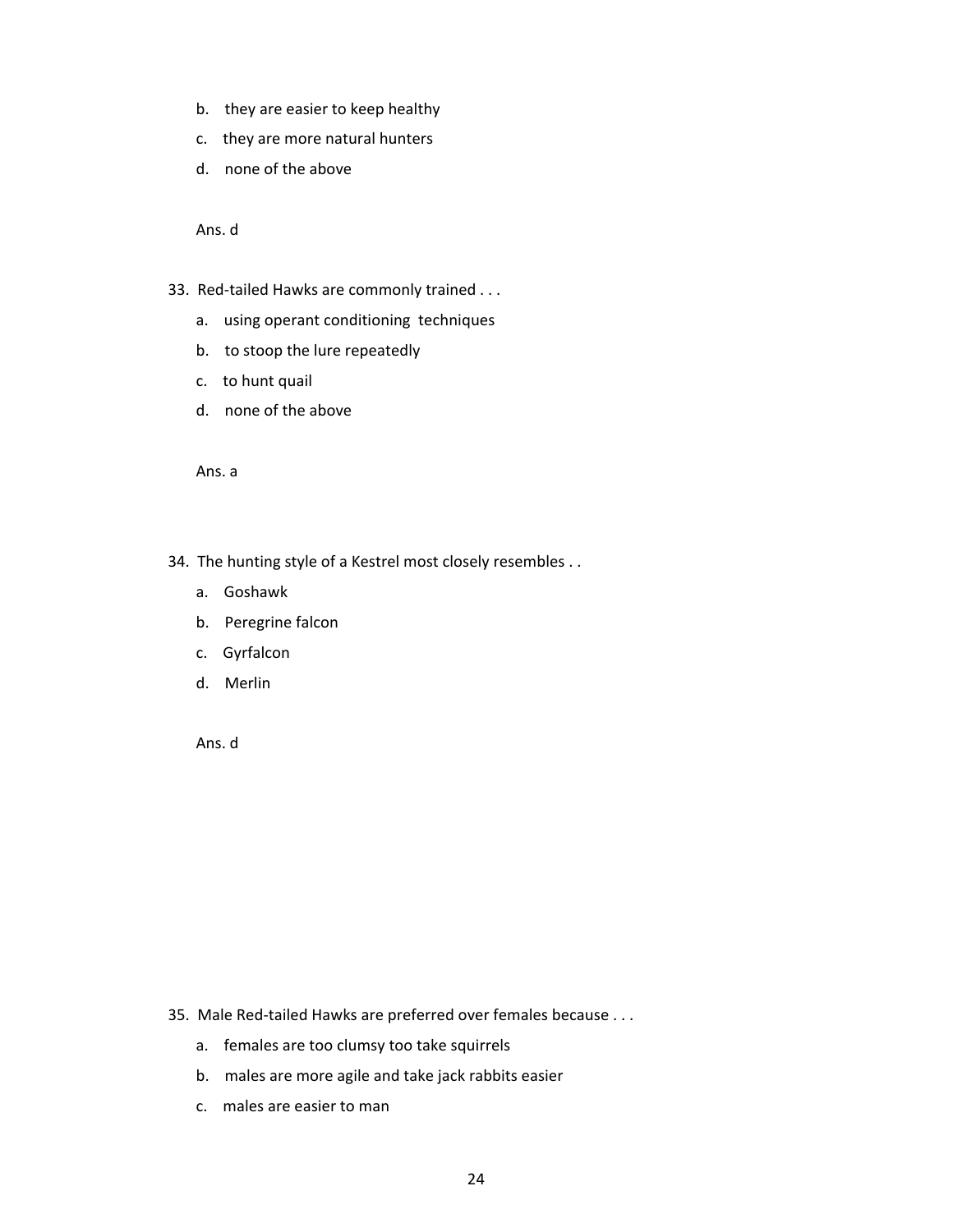d. none of the above

Ans. d

36. Your American Kestrel is best suited to hunt . . .

- a. Quail
- b. Starlings
- c. English sparrows
- d. b. and c. above

Ans. d

- 37. A field aid that helps identify the American Kestrel is . . .
	- a. hovering
	- b. bobbing of the head
	- c. pumping the tail up and down upon landing
	- d. all of the above

Ans. d

- 38. The raptor most likely to kill its prey with its powerful grip is . . .
	- a. Jack
	- b. Jerkin
	- c. Red-tailed Hawk
	- d. Kestrel

Ans. c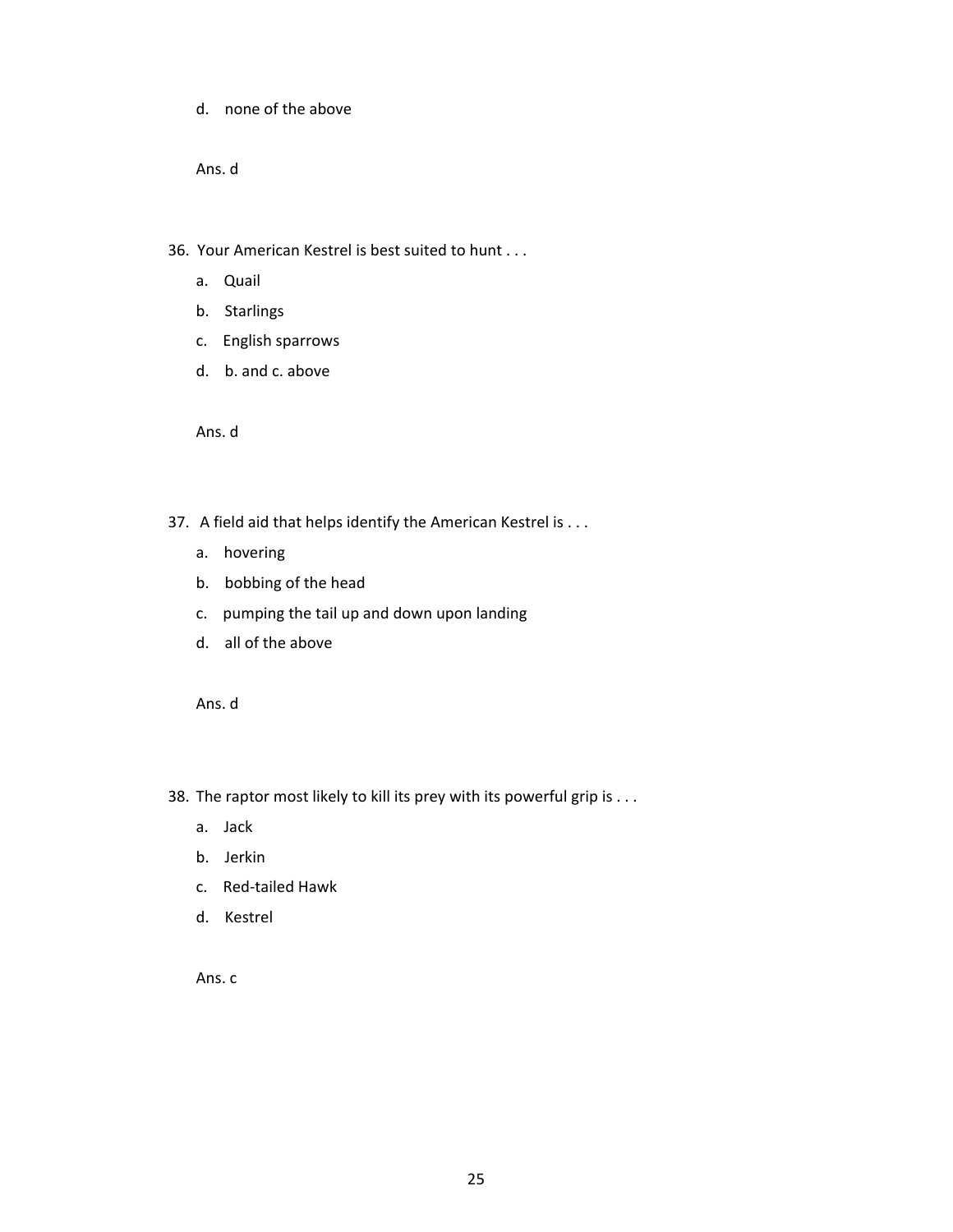# **Other Falconry Birds**

- <span id="page-26-0"></span>1. Defining characteristics of true falcons include…
	- a. possessing heavy crushing feet
	- b. having a "toothed" or "notched" beak
	- c. feeding only on birds
	- d. having the most maneuverability

# Ans. b

All true falcons in the Genus: Falco have a "toothed" or "notched" beak. The "tomial teeth" are on the maxilla (upper mandible). The notches are on the lower mandible.

2. True or false: Large falcons kill their prey primarily by the tremendous gripping power of their feet.

# Ans. False

Falcons are known for subduing their prey quickly by severing its spinal cord with their beak.

- 3. The hawks that dispatch their vertebrate prey by severing the spinal cord are the…
	- a. Falcons
	- b. Buteos.
	- c. Accipiters
	- d. Eagles

## Ans. a

The four projections on a falcon's beak (2 upper and 2 lower) are used to shear or sever the spinal cord of their prey, sometimes with one well-placed bite that helps kill the prey quickly. The "tomial teeth" are on the maxilla (upper mandible). The notches are on the lower mandible.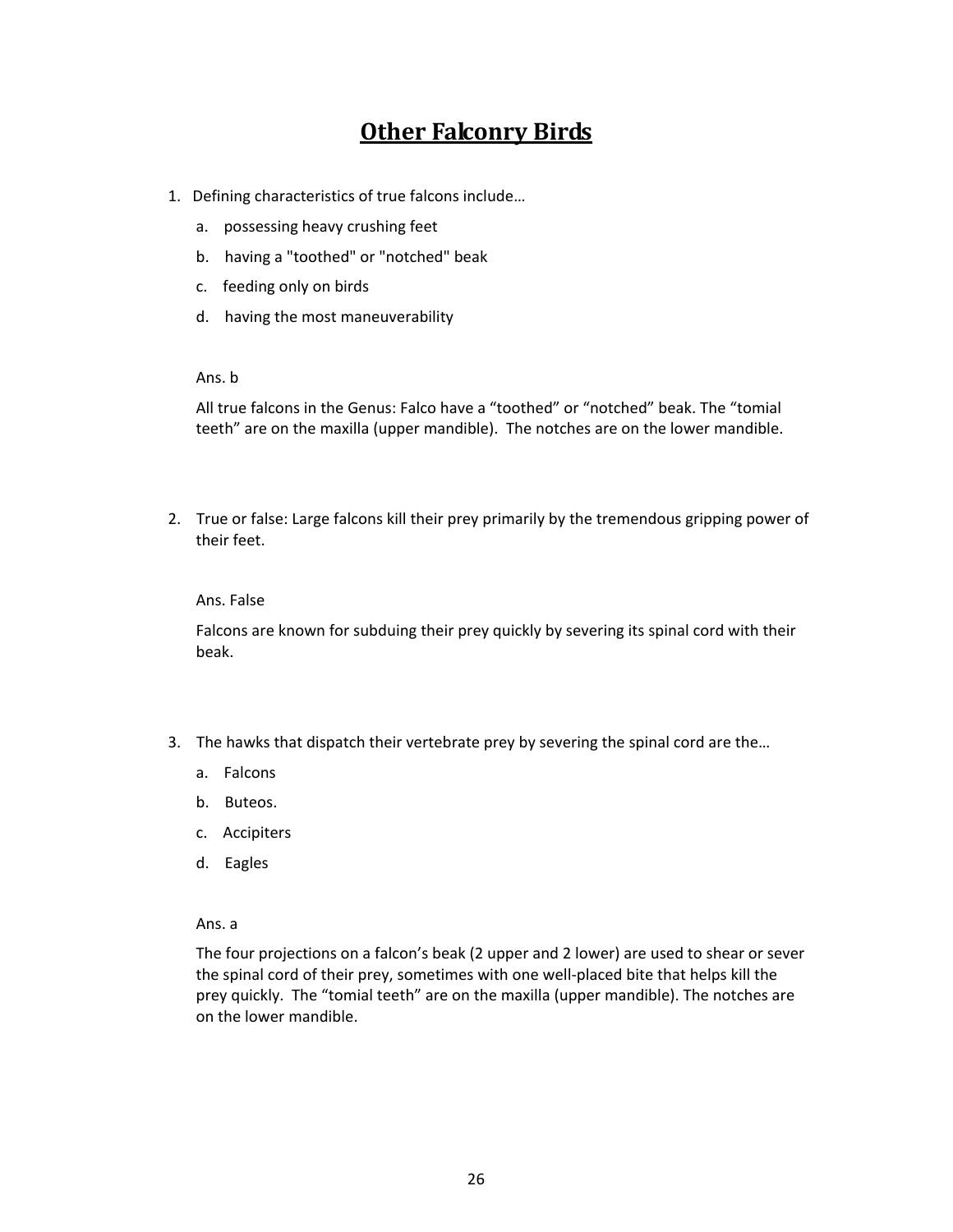- 4. The bird least likely to "slice" is the…
	- a. Peregrine Falcon
	- b. Red-tailed Hawk
	- c. Golden Eagle
	- d. Goshawk

Slicing is the forcible discharge of excrement by Accipiters, Buteos, and Eagles; all Falcons drop their mutes straight down after they have left the eyrie.

- 5. Stick nests are not built by…
	- a. Accipiters
	- b. true Falcons
	- c. Buteos
	- d. Eagles

Ans. b

True falcons do not build their own nests. They use ledges, hollow trees, old nests of other species, and manmade structures for nesting. Caracaras and forest falcons, however, do.

6. True or False: In the case of most falcons, the male does most of the hunting for about the first two weeks after the young hatch.

Ans. True.

When the young are quite small, the male will do most of the hunting. As the young continue to grow and their demands exceed the capability of the male to meet their needs, the falcon will also fly out in search of food.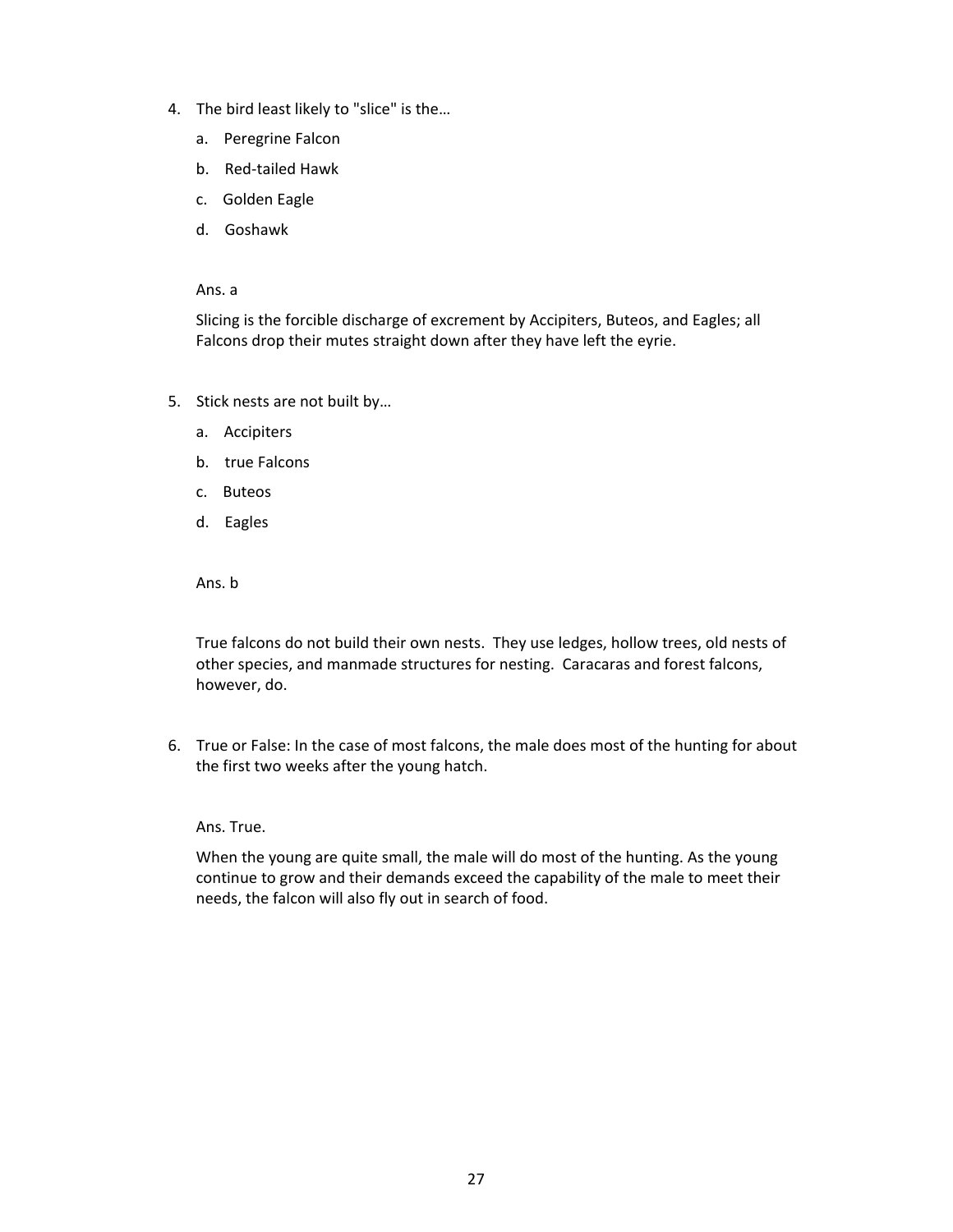- 7. The species that is most apt to occupy and defend the largest territory is the…
	- a. Gyrfalcon
	- b. Northern Harrier
	- c. Cooper's Hawk
	- d. American Kestrel

Generally, the larger the bird, the more territory it needs to provide food and shelter for a nesting pair and their young. Golden Eagle territories in Europe have been measured at 16 square miles, and those of Gyrfalcons in the northern latitudes at 14 or 15 square miles. Northern Harriers, Cooper's Hawks, and American Kestrels are not likely to require more than 1 mile. The far-ranging habits of Gyrfalcons also require more territory.

- 8. The largest of the following birds is the…
	- a. Jerkin (Gyrkin)
	- b. Jack Merlin
	- c. Peregrine Falcon
	- d. Peregrine tiercel

#### Ans. a

There is some overlap between the male Gyrfalcon (jerkin) and the female Peregrine (falcon). However, the jerkin is on an average, larger. The male, or "jack" Merlin and the male, or "tiercel" Peregrine are both considerably smaller than either the Peregrine Falcon or the male Gyrfalcon.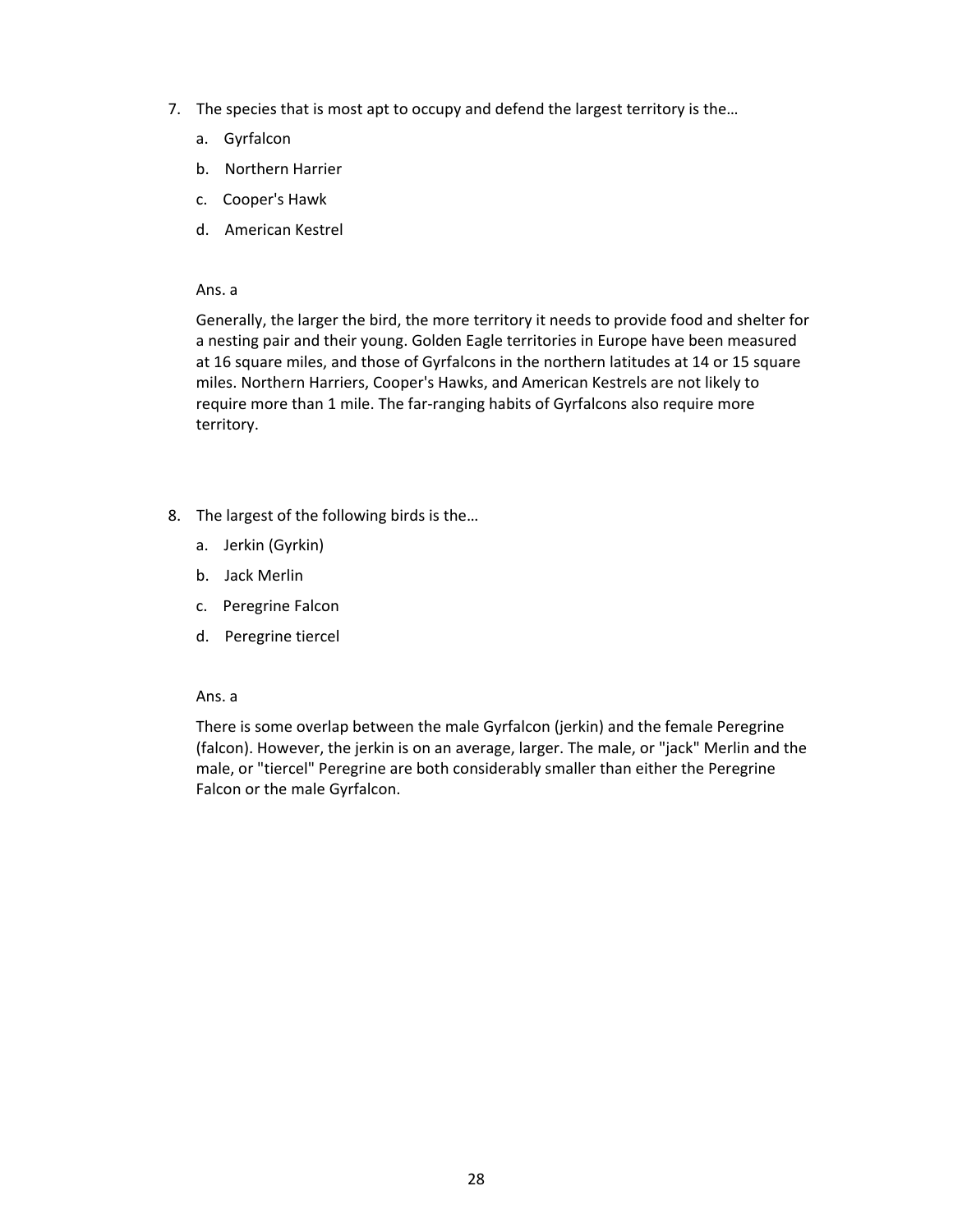- 9. The Peregrine Falcon…
	- a. exists on all continents except Antarctica
	- b. lays more eggs per clutch than any other species of raptor
	- c. preys on all other species
	- d. has no species that competes with it except man

Some variant of this species occurs on all continents except Antarctica, and on all major islands except New Zealand and Iceland. The Peregrine tends to be replaced in all arid interior continental environments by one of the desert falcons, and is absent as a breeding species from major areas of tropical rainforests.

- 10. A malar stripe is likely to be found on a(n)…
	- a. Peregrine Falcon
	- b. Ptarmigan
	- c. Mollen hood
	- d. Ornate Hawk Eagle

#### Ans. a

In any plumage, the real mark of the Peregrine is the face bar, known as the "mask" or "malar stripe." This is a broad dark mark extending downward from the crown across the eye. Many species of falcons have this mark, but on none of them is it so well developed and as clearly marked as on the Peregrine.

11. True or false: The skin and scale areas of adult Prairie Falcons and Peregrine Falcons differ from those of immature individuals.

#### Ans. True.

The easiest and most reliable method of identifying a first year Prairie Falcon is by examining the skin and scale areas. As with other large falcons, the feet, cere, and eyelids of the first year birds are blue; on the adults, yellow. In most of the Northeastern American Peregrine subspecies there is a tendency for the plumage of the first year birds to be colored in shades of rich reddish brown. Adults are blue-gray above with lightness on the rump, cross-barred with darker grey. Their upper breasts are often pure white fading into salmon below.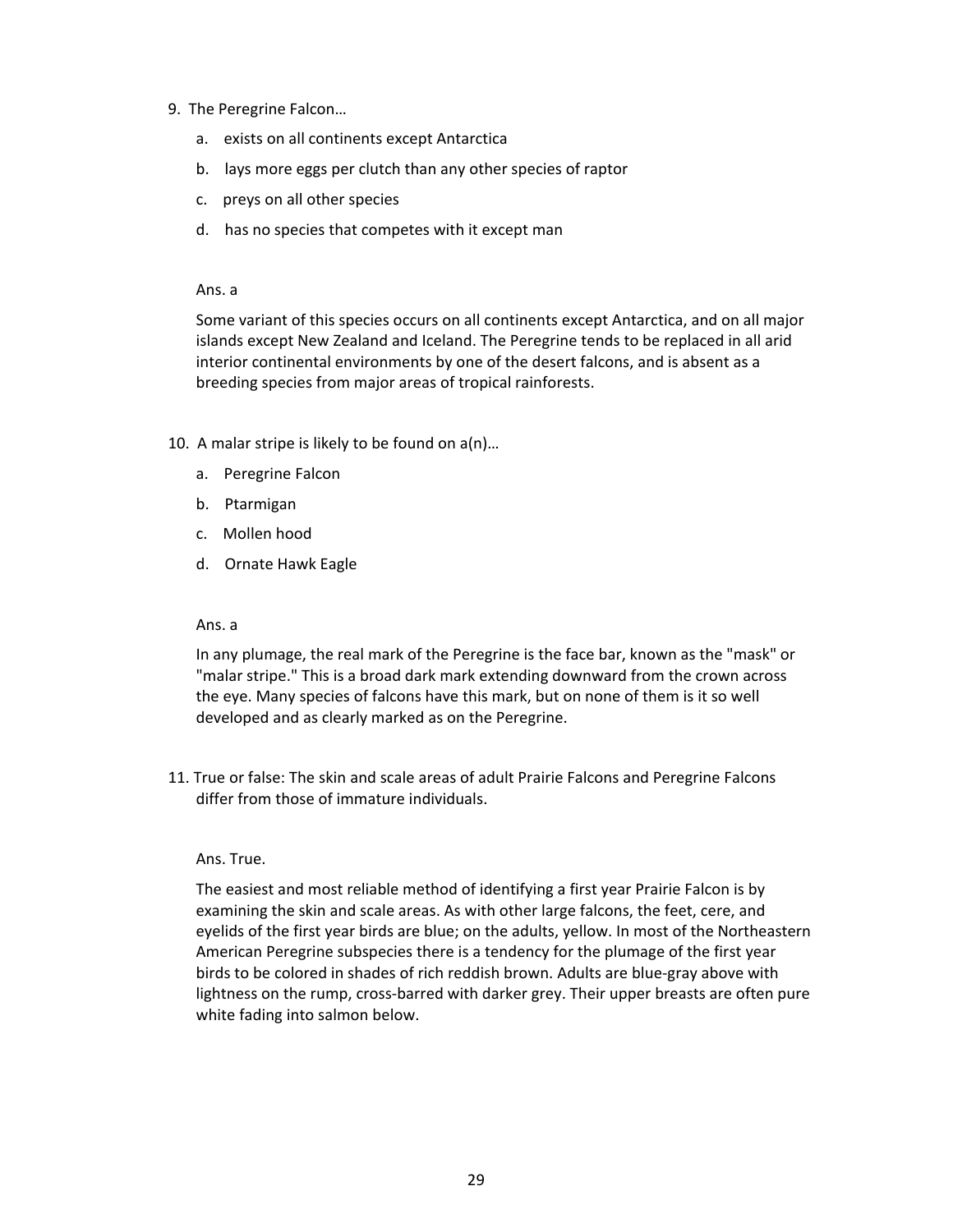12. True or false: The Peregrine Falcon has a tail relatively longer than that of a Prairie Falcon and Gyrfalcon.

# Ans. False

The Peregrine Falcon's tail is proportionally shorter than that of the Prairie Falcon or Gyrfalcon.

- 13. The incubation period for Peregrine Falcon eggs is…
	- a. 21 days
	- b. 24 days
	- c. 33 to 34 days
	- d. 40 to 45 days

#### Ans. c

Peregrine Falcons take 33 to 34 days to hatch. Technological advances allowing for direct, non-invasive surveillance and the widespread establishment of breeding projects have resulted in more accurate data relating to hatching times. In many older books on birds of prey, the stated incubation periods are incorrect.

- 14. The large dark Peregrine Falcon that dwells in the Pacific Northwest from Washington State to British Columbia, Southeastern Alaska and the Aleutians is known as…
	- a. American Peregrine (Falco peregrinus anatum)
	- b. Peale's Peregrine (Falco peregrinus pealei)
	- c. Tundra Peregrine (Falco peregrinus tundrius)
	- d. European Peregrine (Falco peregrinus peregrinus)

#### Ans. b

Peale's Peregrine Falcons are a strictly maritime subspecies dwelling along the Pacific Northwest coast from Washington State to Alaska.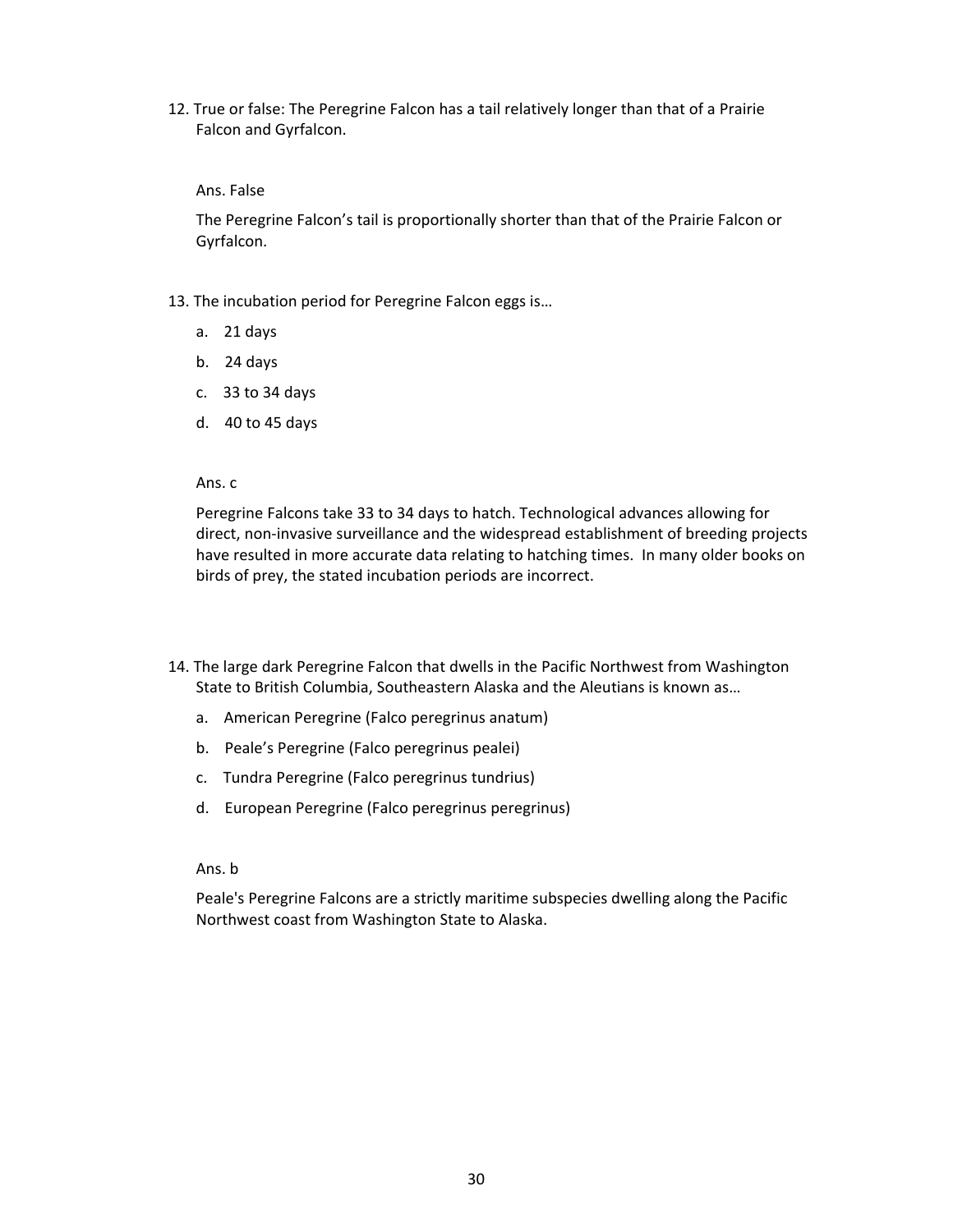## 15. What does Assateague mean to the North American falconer?

- a. a piece of fine silk used in classic falconry to "seal" the eyes of newly captured birds
- b. an iron deficiency which first shows up in the mutes of anemic birds
- c. a major concentration point on the eastern migration route of the Tundra Peregrine
- d. the Crow Indian name for a young Prairie falcon

Ans. c

Around 1935, certain Virginia, Pennsylvania and Maryland falconers discovered migrating Tundra Peregrines where they touched down on the Virginia and Maryland Barrier Islands. For years these islands (including Assateague) furnished a large portion of the wild caught peregrines taken in North America. Young Peregrines migrate from the arctic to South America, as far south as Tierra del Fuego.

# 16. A Peregrine Falcon is best known for . . .

- a. short bursts of speed
- b. waiting-on flights
- c. long pursuits lasting miles
- d. crashing into heavy brush from treetops

Ans. b

# 17. A Prairie Falcon is best described as…

- a. smaller than a Merlin
- b. delicate and sensitive to cold
- c. migratory coastal falcon
- d. difficult to man

Ans. d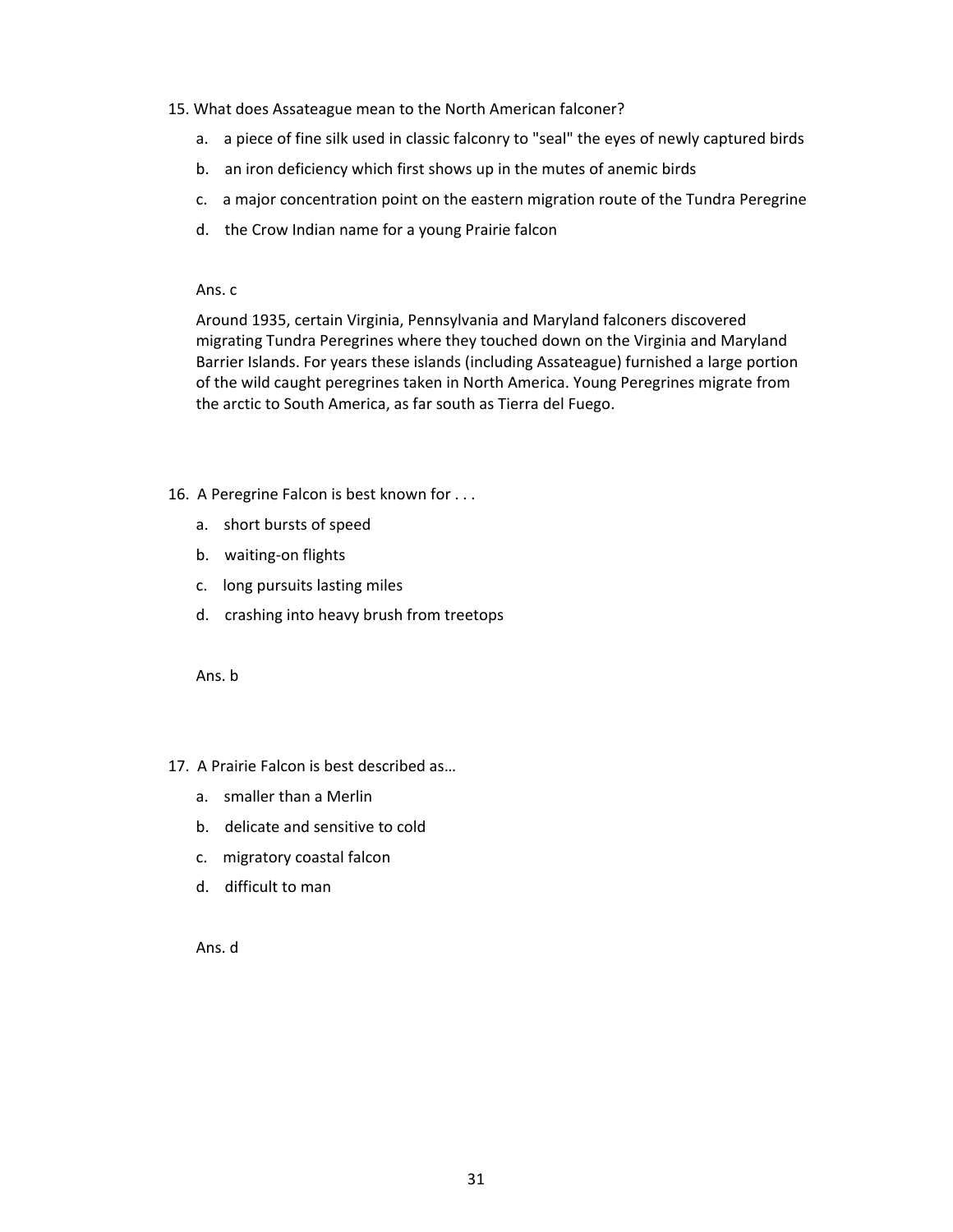- 18. Large falcons are known to capture their prey by. . .
	- a. binding
	- b. striking
	- c. intermewed
	- d. a. and b. above

- 19. Cooper's hawks are best suited for hunting . . .
	- a. duck
	- b. quail
	- c. jackrabbit
	- d. pheasant

Ans. b

- 20. Parabuteos utilized for falconry in North America . . .
	- a. are best suited for hunting arctic hare
	- b. may be hunted in groups
	- c. are avoided because they are difficult to man
	- d. none of the above

Ans. b

- 21. Male sharp-shinned hawks are well -suited for hunting . . .
	- a. quail
	- b. English sparrows
	- c. rabbits
	- d. pheasant

Ans. b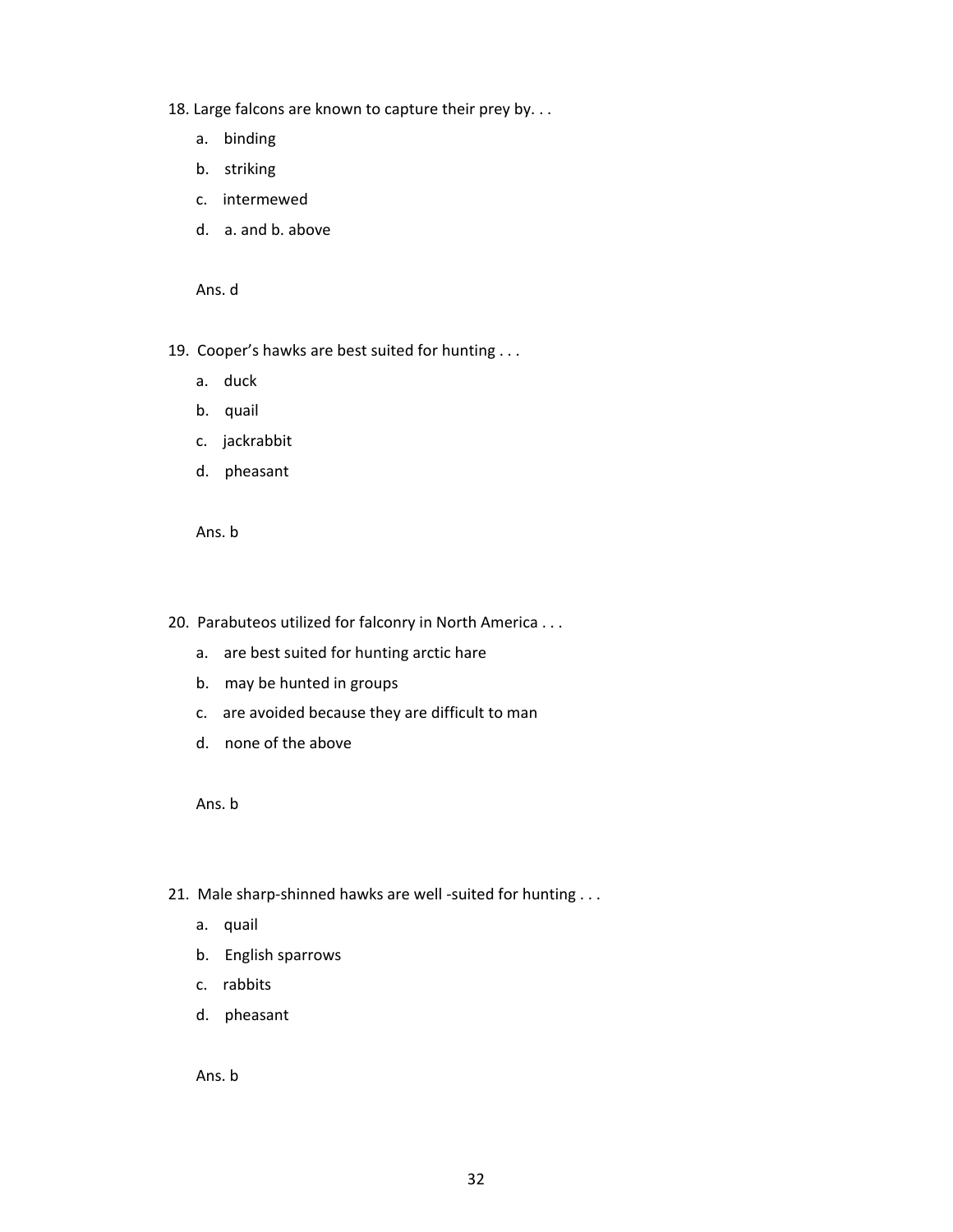- 22. The bird most commonly used by falconers during the sixteenth century was . .
	- a. Red-tailed hawk
	- b. Harris' hawk
	- c. Cooper's hawk
	- d. Peregrine falcon

- 23. A wild haggard falcon . . .
	- a. represents wild breeding stock
	- b. is considered more difficult to train than passagers
	- c. is unsafe to handle
	- d. a. and b. above

Ans. d

- 24. A ferruginous hawk . . .
	- a. tends to be larger than a Red-tailed Hawked hawk
	- b. will not defend its nest
	- c. is a Parabuteo
	- d. a. and b. above

Ans. a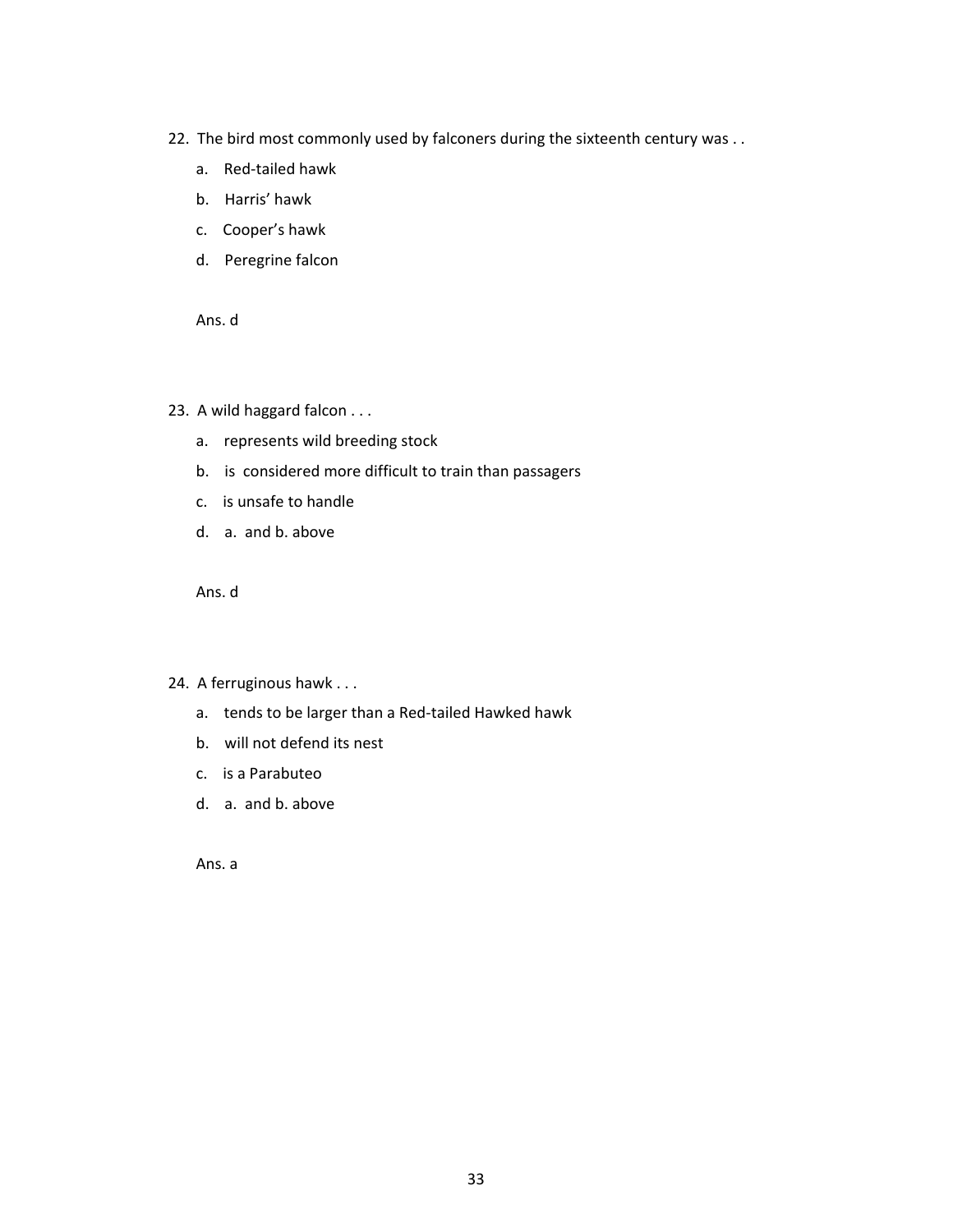- 25. Which raptor does not fit with the others?
	- a. Jack
	- b. Jerkin
	- c. Musket
	- d. Tiercel

26. Which raptor is least likely to build its' own nest?

- a. Musket
- b. Red-tailed Hawk
- c. Jack
- d. Marsh hawk

Ans. c

- 27. Which raptor is least likely to nest on a cliff?
	- a. Jerkin
	- b. Golden eagle
	- c. Prairie falcon
	- d. Jack

Ans. d

- 28. A young peregrine falcon is most likely to fledge from its eyrie at . . .
	- a. six to seven weeks of age
	- b. two to three months of age
	- c. twelve to fourteen weeks of age
	- d. none of the above

Ans. a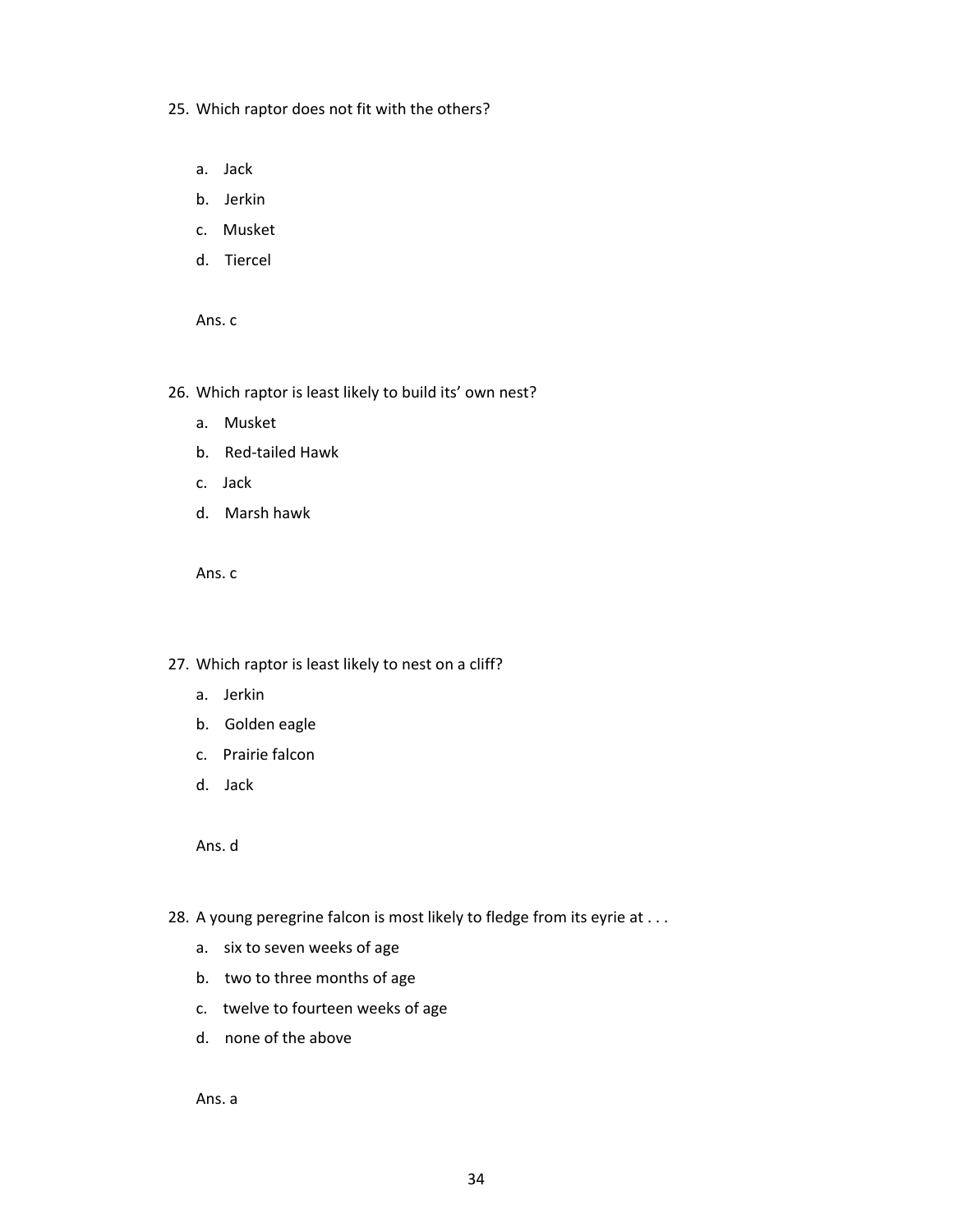- 29. A goshawk nest is most likely to be encountered . . .
	- a. in suburban woodlots
	- b. in the edge of a woodlot near open meadows
	- c. in a coniferous forest
	- d. on cliffs

- 30. Which raptor is most likely to travel the longest distance during its migration?
	- a. Merlin
	- b. Prairie falcon
	- c. Goshawk
	- d. Gyrfalcon

Ans. a

- 31. A black, raven-sized raptor with a white band at the base of the tail and chestnut colored upper shoulders best describes a . . .
	- a. Cooper's hawk
	- b. Red-shouldered hawk
	- c. Harris's hawk
	- d. Broad-winged hawk

Ans. c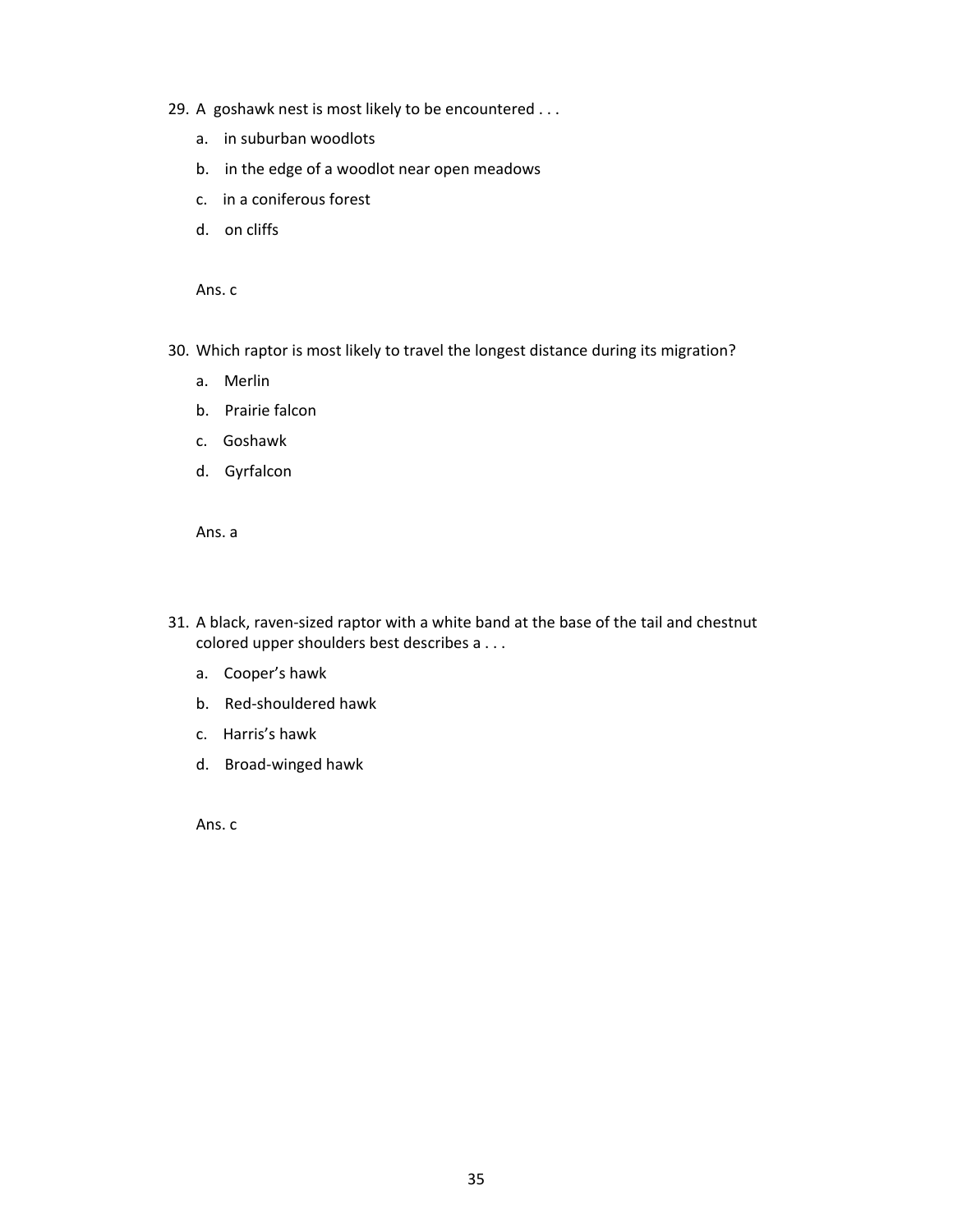# **Hunting and Training Techniques**

- 1. Which of the following is true?
	- a. a haggard hawk was once an eyas
	- b. an eyass hawk was once a haggard
	- c. a passage bird was once an eyass
	- d. a. and c. above are both true

Ans. d

- 2. When a falconer is attempting to call their bird, a visitor should . . .
	- a. stay back and be still
	- b. not get between the falconer and the bird
	- c. walk toward the bird
	- d. a. and b. above

Ans. d

- 3. Drinking water is also known as . .
	- a. yarak
	- b. bowsing
	- c. warbling
	- d. carrying

Ans. b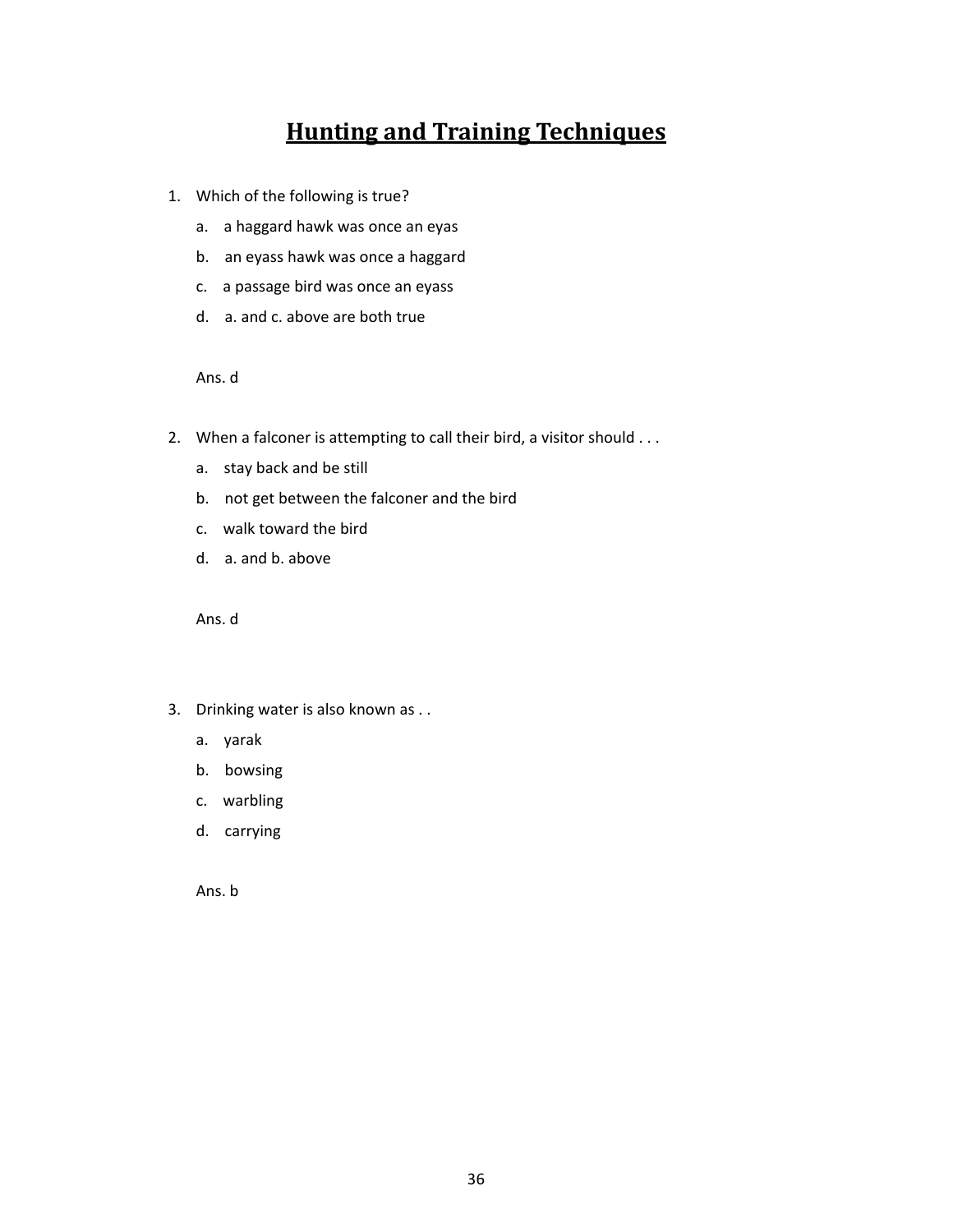- 4. Manning your newly-caught Red-tailed Hawk is best accomplished . . .
	- a. outdoors from day one
	- b. by starving weight off quickly
	- c. using food to encourage a response
	- d. by feeding a full crop daily

Ans. c

- 5. The benefits of hunting your bird frequently include . . .
	- a. providing a good diet of wild caught game
	- b. providing excellent exercise for your bird
	- c. strengthening the bond between you and your bird
	- d. all of the above

Ans. d

- 6. Once your freshly caught Red-tailed Hawk tires of bating off the fist and sits quietly, your next goal should be to . . .
	- a. enter it on wild game
	- b. lure fly it
	- c. get it to feed off the fist
	- d. tie it to your block perch

Ans. c

- 7. Hacking a bird refers to . . .
	- a. introducing it to game
	- b. releasing a passage to fly free
	- c. allowing a young bird to mature in a chamber
	- d. none of the above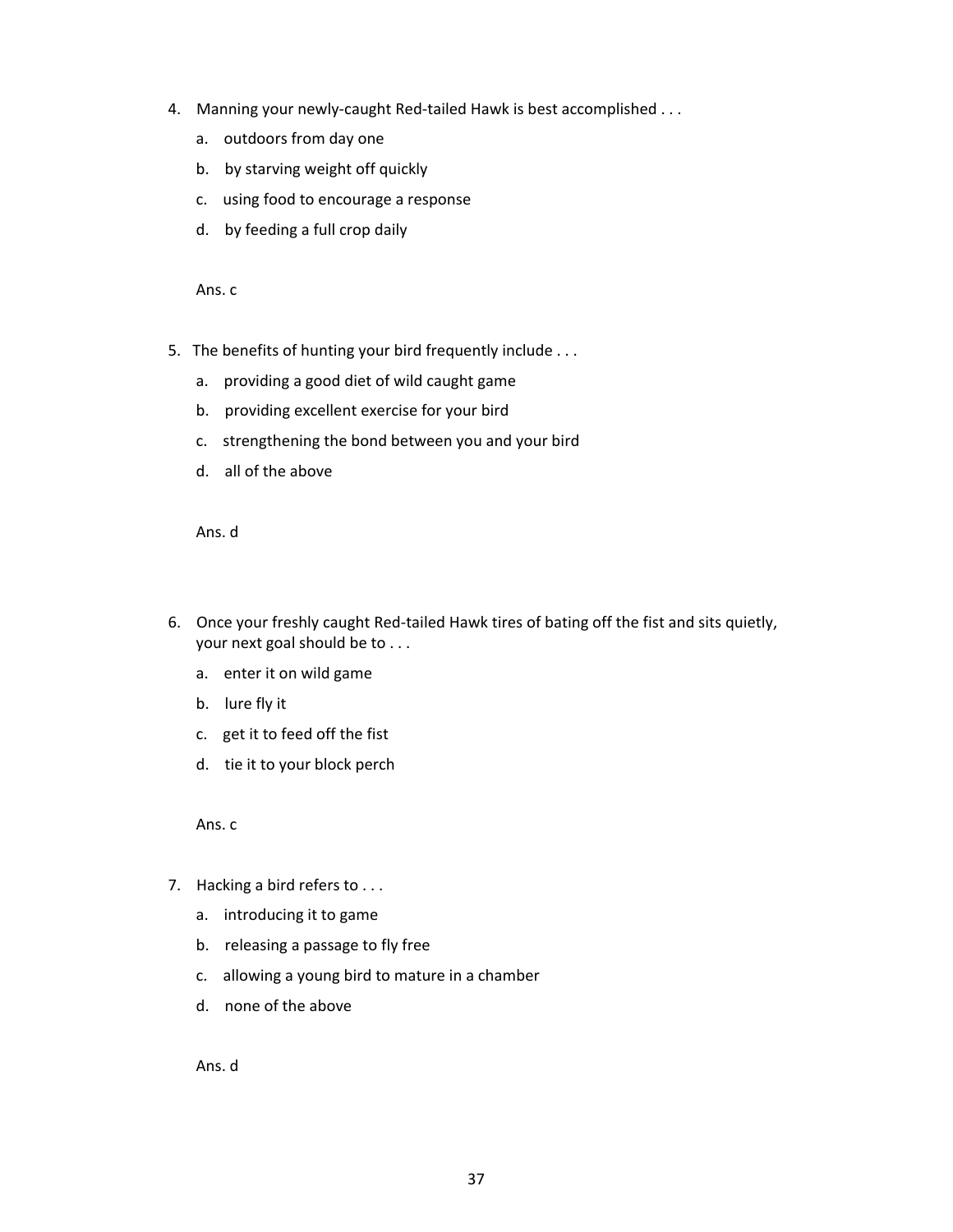- 8. A bird that is keen could also be said to be . . .
	- a. hungry
	- b. sharp-set
	- c. ready to kill
	- d. all of the above

- 9. Your new Red-tailed Hawk appears too tame after just one day out of the trap. You should . . .
	- a. frighten the bird to get it back on course
	- b. call your sponsor and follow their instructions
	- c. take it hunting
	- d. release it and trap a new bird

Ans. b

- 10. Use of a lure may be desired when . . .
	- a. a bird is being trained
	- b. when an immediate recall of your bird is necessary
	- c. when recalling your bird from a great distance
	- d. all of the above

Ans. d

- 11. Your Red-tailed Hawk appears too keen prior to hunting. You should . . .
	- a. give it rangle
	- b. use a halsband while hunting
	- c. tame-hack it
	- d. none of the above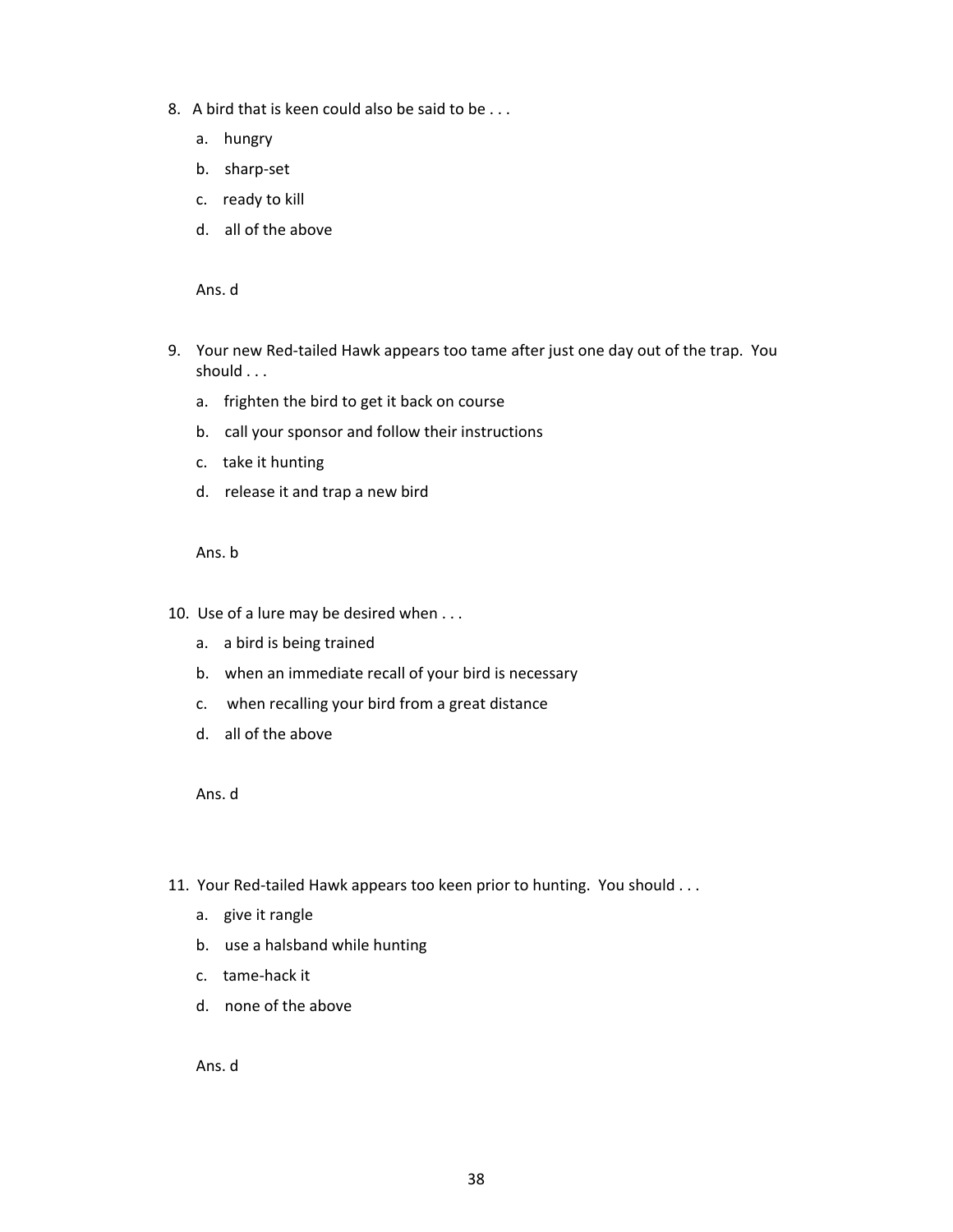- 12. Your Red-tailed Hawk is well manned and flying to the fist on a creance. When do you feel comfortable flying it free?
	- a. when it quickly comes 10 feet to the fist
	- b. when it quickly comes 10 feet to the lure
	- c. when it quickly comes 50 feet to the lure
	- d. when it quickly comes 50 yards to the fist

- 13. You know an American Kestrel tends to carry. To help prevent this you should . . .
	- a. use a lightweight lure
	- b. only fly it when it is in yarak
	- c. use a weighted lure line
	- d. use a halsband while flying

Ans. c

- 14. Training a peregrine falcon to take a pitch may be accomplished by . . .
	- a. training with homing pigeons
	- b. training with a kite
	- c. flying ground quarry
	- d. a. and b. above

Ans. d

- 15. Flying your hawk in April may be risky because . . .
	- a. they are more likely to get electrocuted
	- b. migratory urges may resurface
	- c. they are more likely to warble
	- d. the game is harder to catch

Ans. b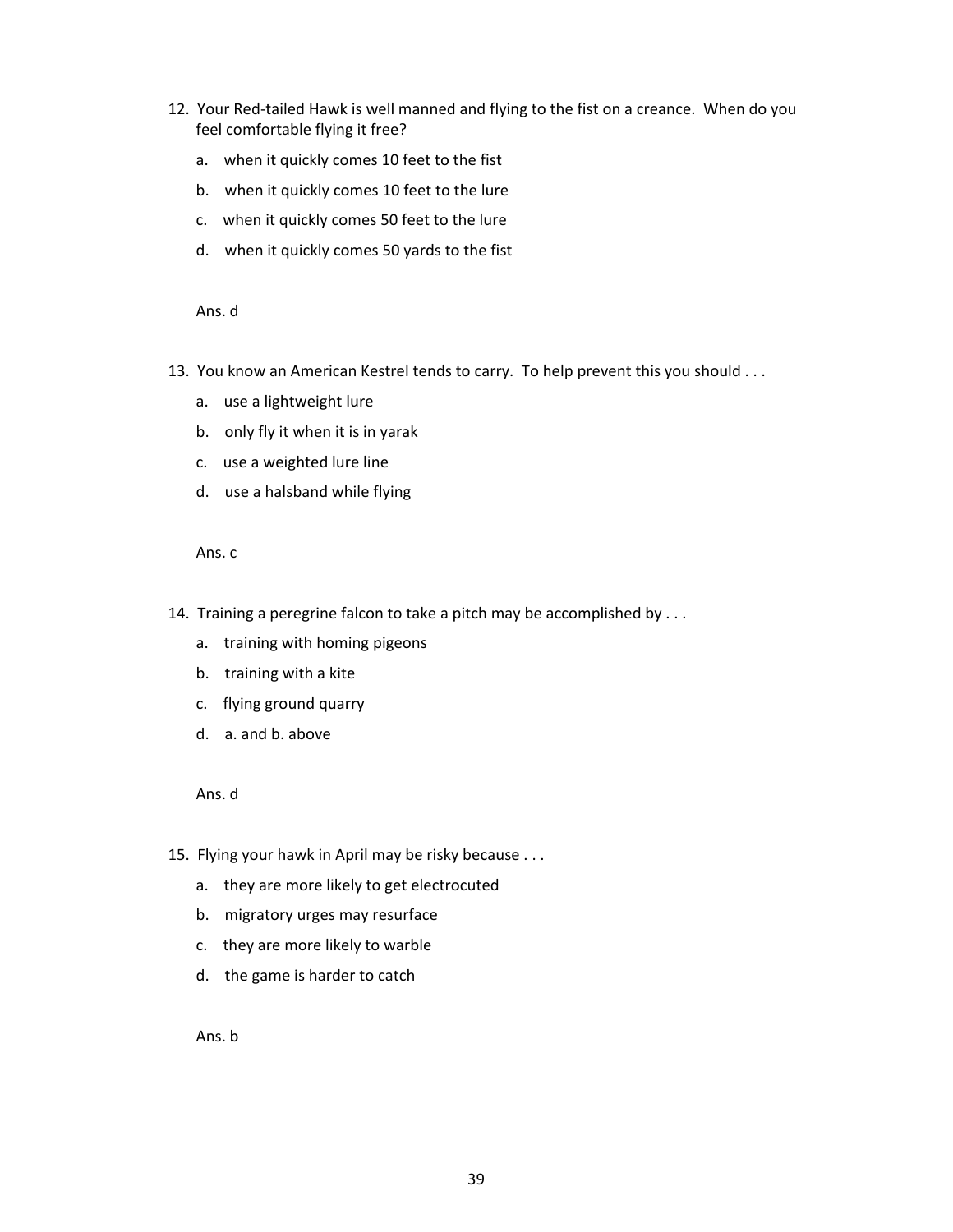- 16. The first time you fly you Red-tailed Hawk free he refuses to come down from a tree. You are forced to leave him out for the night. Your next step should be to ...
	- a. arrive before dawn the next morning and try to recover him
	- b. set up a bow net to the south and try to re-trap him on his migration
	- c. call your sponsor and ask for advice
	- d. a. and c. above are correct

- 17. Your lost passage Red-tailed Hawk is likely to . .
	- a. look for new people to hunt with
	- b. return to your mews
	- c. revert back to the wild in short order
	- d. starve if you don't recover it quickly

Ans. c

- 18. Which of the following statements is true regarding lure-flying?
	- a. it is a ancient practice that has no place in modern falconry
	- b. it is a useful tool for conditioning any hawk
	- c. it is a useful tool for conditioning any falcon
	- d. it is likely to make your Red-tailed Hawk fist bound

Ans. c

- 19. The best description of an operant conditioning technique is . . .
	- a. pinching your birds toe after not jumping to the fist
	- b. jump ups to the fist with a varying reward
	- c. withholding food after not jumping to the fist
	- d. none of the above

Ans. b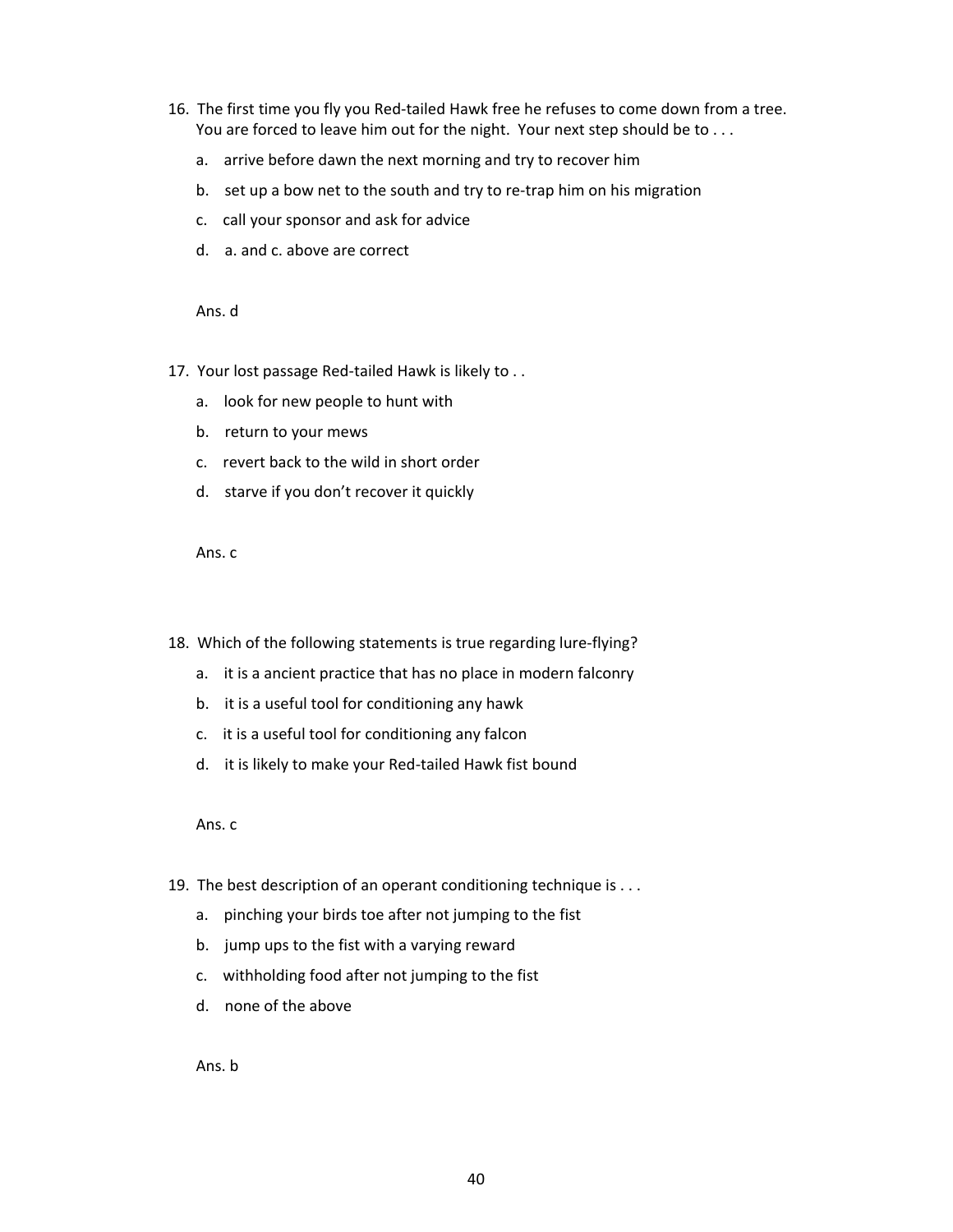- 20. Your objective when training your hawk is . . .
	- a. to make it as tame as possible
	- b. train it to accept you as its owner and master
	- c. show it affection so that it will like you
	- d. none of the above

Ans. a

- 21. After hunting your Red-tailed Hawk for a season you decide to keep her through the molt. Your goal should be . . .
	- a. to keep her sharp-set through the molt
	- b. enseam her through the molt
	- c. add about twenty percent to her flying weight
	- d. feed her as much as she can eat each day

Ans. c

- 22. Which type of raptor starts molting its outermost primary first and then proceeds in sequence to the innermost primary?
	- a. falcons
	- b. buteos
	- c. accipiters
	- d. none of the above

Ans. d

- 23. When training your first Red-tailed Hawk, your objective with hooding should be . . .
	- a. be patient, calm, relaxed and give it a good try
	- b. only use the giant hood
	- c. resign yourself to having a hood-shy bird
	- d. a. and c. above

Ans. a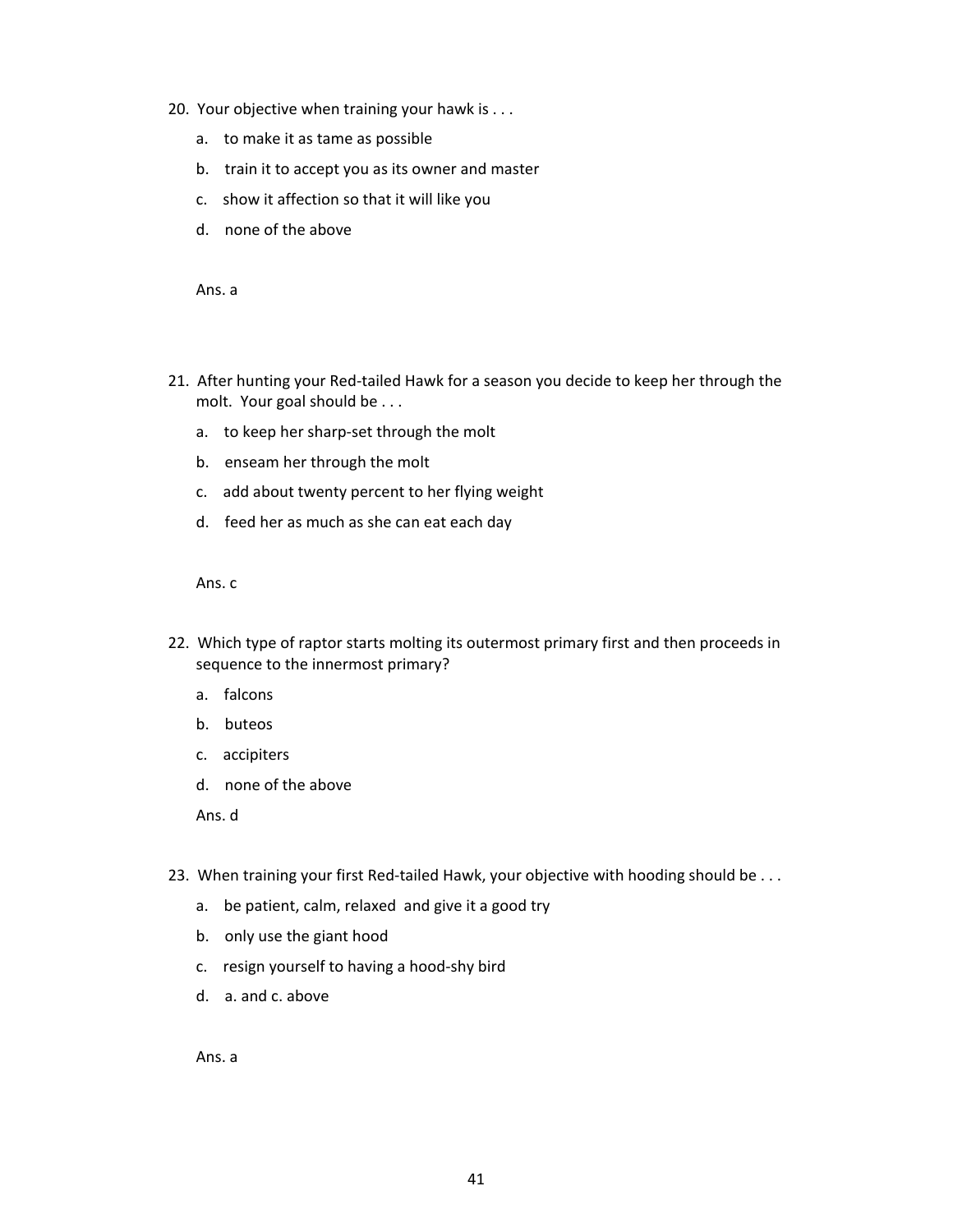- 24. Acceptable quarry for a new hawk may include…
	- a. squirrel
	- b. rabbit
	- c. quail
	- d. all of the above

- 25. When looking for a duck flight for your new bird you would ideally . . .
	- a. fly larger water to encourage a good pitch
	- b. fly a single or small group of ducks
	- c. encourage your bird to take a duck off the surface of the water
	- d. none of the above

Ans. b

- 26. Your Red-tailed Hawk will have more success hunting if . . .
	- a. it is hunting from trees or poles
	- b. you carry it on an elevated T perch
	- c. you hunt it from the fist
	- d. a. and b. above

Ans. d

- 27. The raptor most likely to capture prey in a ringing flight style is . . .
	- a. Goshawk
	- b. Merlin
	- c. American Kestrel
	- d. Red-tailed Hawk

Ans. b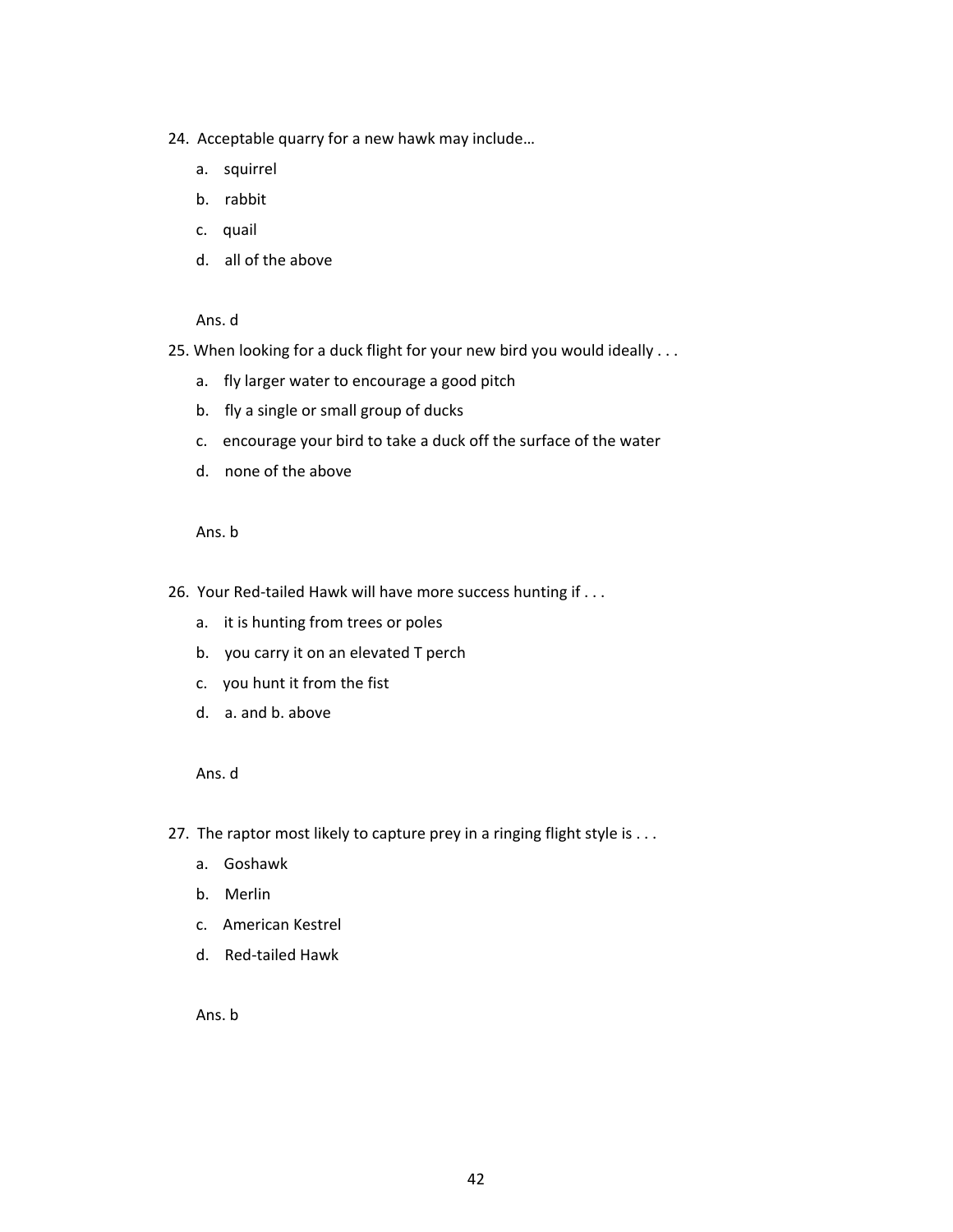- 28. Use of a live-lure is necessary . .
	- a. whenever hunting a goshawk
	- b. whenever hunting a Red-tailed Hawk
	- c. never
	- d. only in an emergency

- 29. The benefit of using a lure with any bird includes . .
	- a. they encourage your bird to tail-chase
	- b. they carry no diseases your bird can catch
	- c. there is no benefit
	- d. none of the above

Ans. d

- 30. Male Red-tailed Hawks are preferred over females because . . .
	- a. females are too clumsy too take squirrels
	- b. males are more agile and take jack rabbits easier
	- c. males are easier to man
	- d. none of the above

Ans. d

- 31. Making in to your Red-tailed Hawk on her first kill should be . .
	- a. done deliberately and cautiously
	- b. avoided until she has eaten her fill
	- c. done quickly so you can take the quarry from her and resume hunting
	- d. left to your sponsor

Ans. a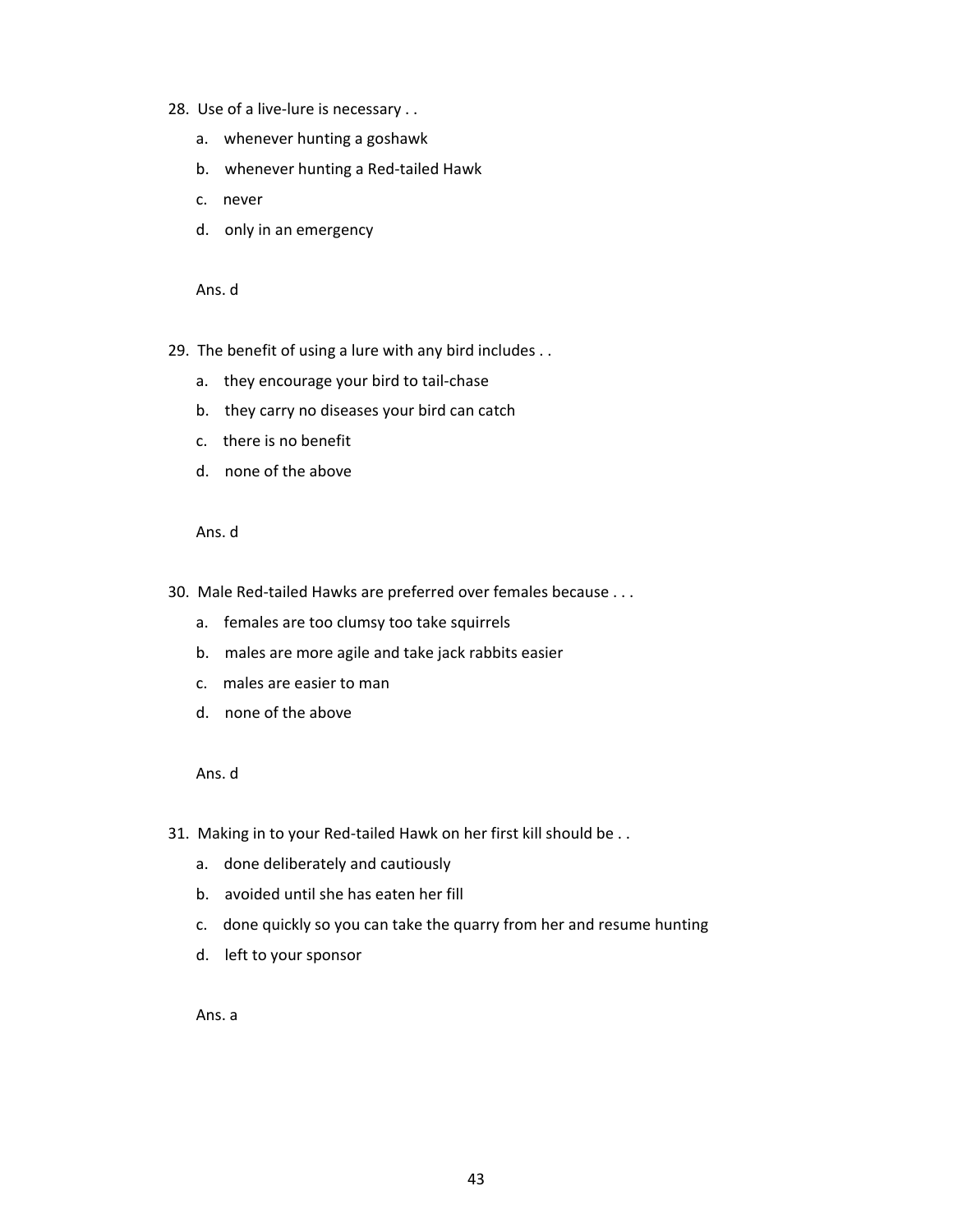- 32. Your kestrel is best suited to hunt . . .
	- a. Quail
	- b. Starlings
	- c. English sparrows
	- d. b. and c. above

- 33. The best way to catch a starling with your American Kestrel is. . .
	- a. from a high waiting on pitch
	- b. in a ringing flight
	- c. from close range while they are bathing
	- d. not possible

Ans. c

- 34. Jack rabbits make for difficult quarry because . . .
	- a. they seek thick cover
	- b. they are fast and good at dodging
	- c. they are big for a Red-tailed Hawk
	- d. none of the above

Ans. b

- 35. Cooper's hawks are most commonly hunted . . .
	- a. from power poles
	- b. from a commanding pitch
	- c. from the fist
	- d. none of the above

Ans. c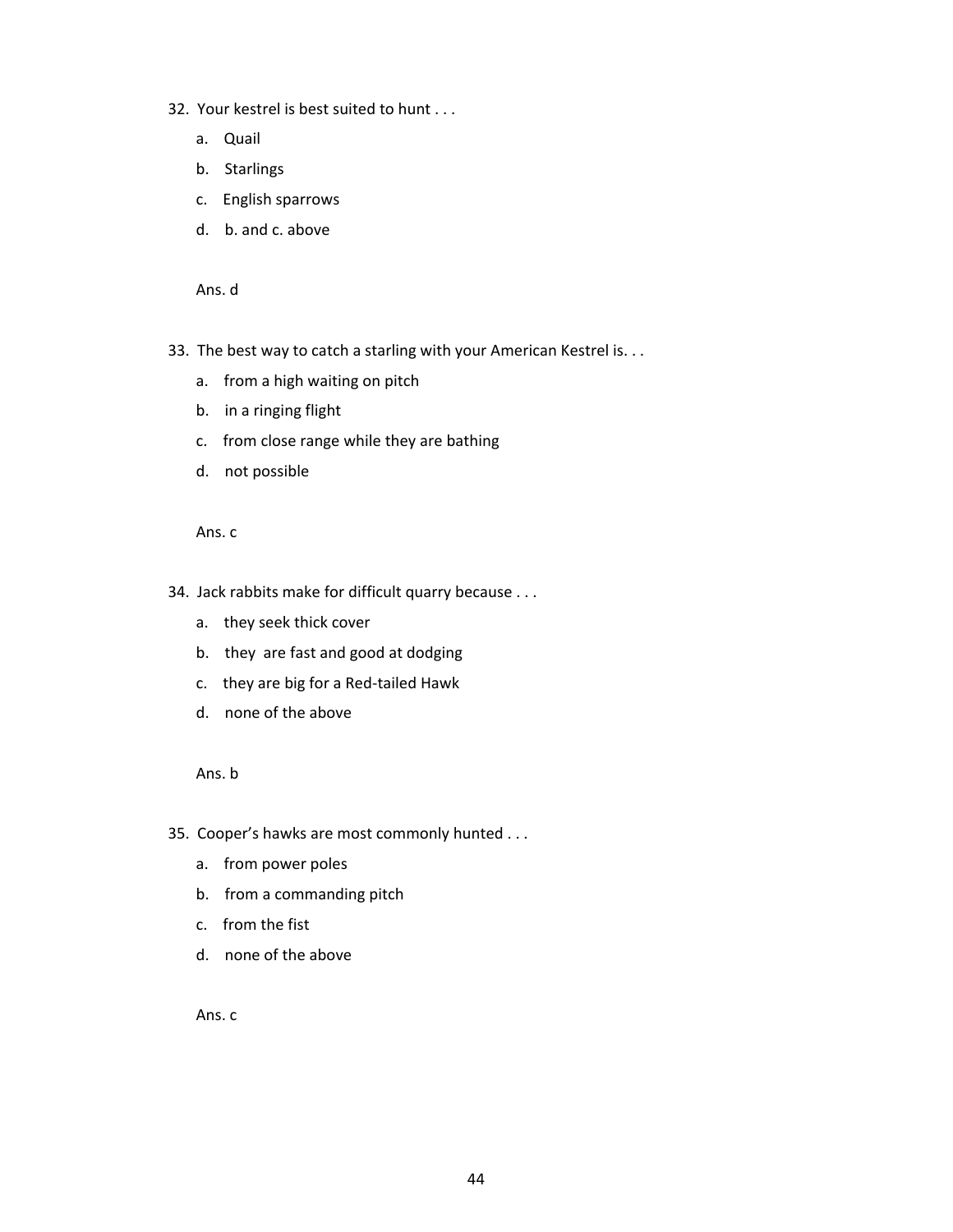- 36. Hunting upland game with a goshawk is aided by . . .
	- a. a good pointing dog
	- b. a good flushing dog
	- c. a large group of people beating the brush
	- d. a. and b. above

- 37. Bagged quarry is . . .
	- a. necessary to get your new Red-tailed Hawk killing wild game
	- b. used extensively to train a long wing
	- c. necessary to teach an eyass how to kill
	- d. none of the above

Ans. d

- 38. Entering your new bird is best described as . . .
	- a. serving pigeons to your long wing
	- b. giving your bird an easy chance to chase a new quarry
	- c. an ancient practice now deemed unnecessary
	- d. none of the above

Ans. b

- 39. A slip is best described as . . .
	- a. a chance at quarry
	- b. release of a short wing after quarry
	- c. the flight of a short wing after quarry
	- d. all of the above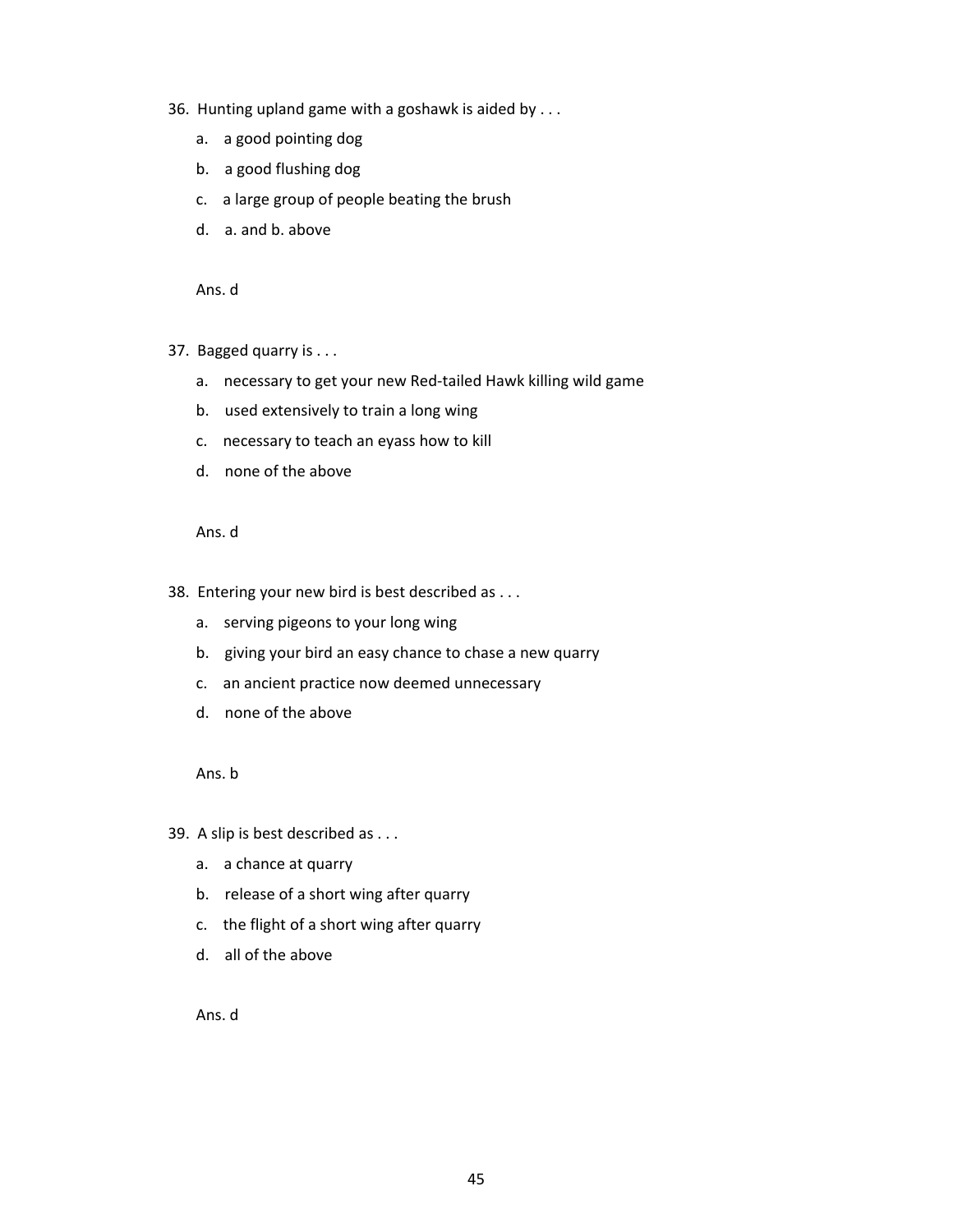- 40. After a falcon strikes its quarry it is likely to . . .
	- a. rake away
	- b. throw-up
	- c. cast
	- d. stoop

Ans. b

- 41. Female American Kestrels are preferred over males because they . . .
	- a. train easier
	- b. handle English Sparrows better
	- c. hunt better
	- d. none of the above

Ans. d

- 42. A pheasant is most likely taken by a goshawk . . .
	- a. on the first flush
	- b. in the morning
	- c. on a reflush
	- d. after sunset

ans. c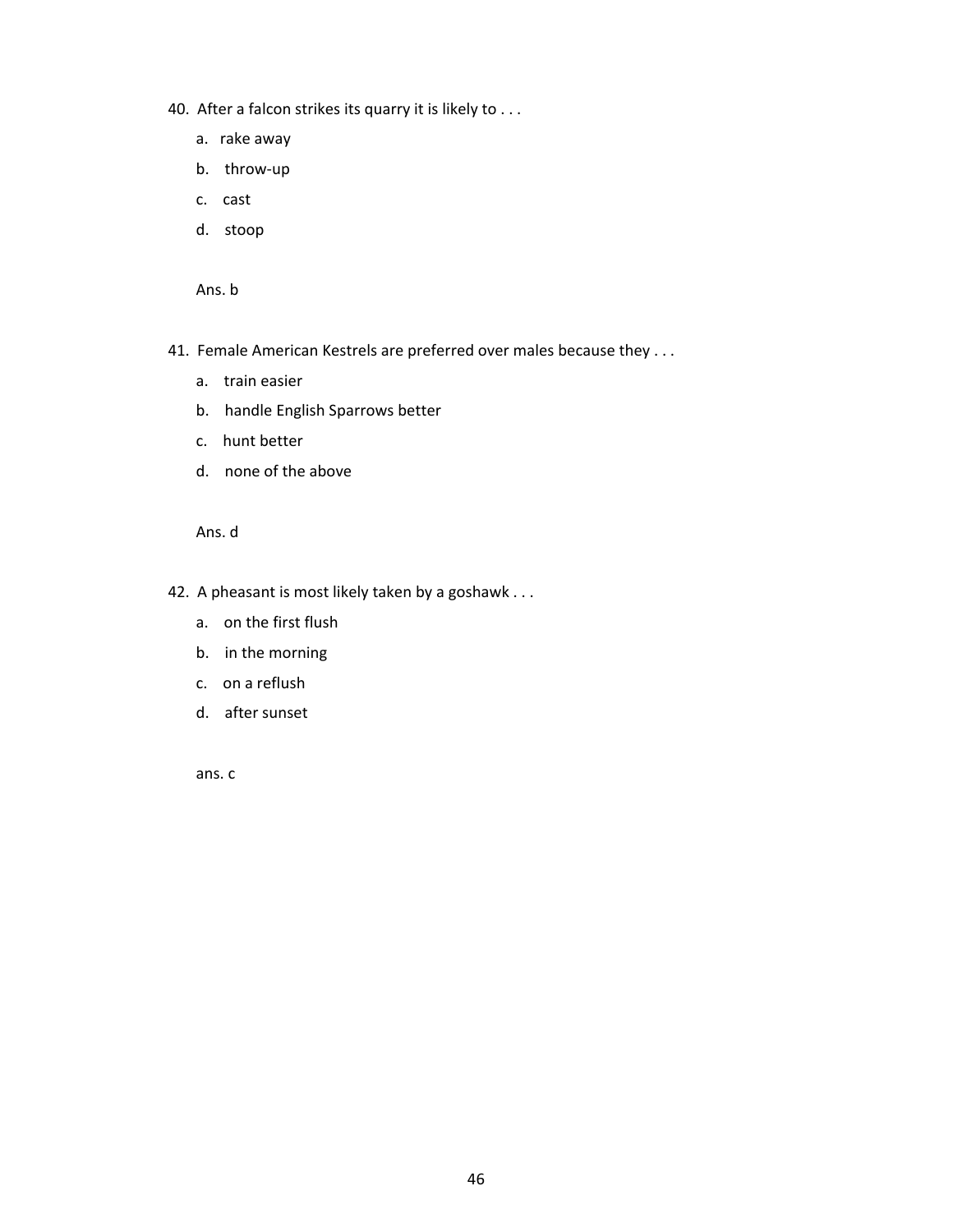- 43. When walking with a falconer carrying an unhooded hawk, a person should always walk…
	- a. in front of the falconer
	- b. behind the falconer
	- c. to the right of a right-handed falconer
	- d. to the right of a left-handed falconer

## Ans. c

Hawks are quick to sense a stranger and may become uneasy with unfamiliar people behind them. The person accompanying the falconer should therefore always walk on the side opposite the hand on which the hawk is perched. Right-handed falconers traditionally carry their birds on their left hand, so the person should walk on the right. After a few trips falconry birds usually become accustomed to the presence of other people in the field.

44. True or false: Some falconers prefer to man wild raptors outdoors to avoid overheating.

## Ans. True

It is always easier to man a freshly captured hawk inside before exposing it to the noise and distractions of the outside world. The initial manning of raptors should generally take place outside or in an outbuilding where it is cool, or even cold, lest they overheat. The birds may expend a lot of energy bating and may be nervous. If at anytime during the handling, the bird shows an uncontrollable jerking or twitching of its shoulder or wings, it should be immediately placed in a cool dark room and left strictly alone to cool off and recover its composure. Accipiters are particularly prone to apoplectic fits.

45. True or false: A hungry raptor can be trained more quickly than one that is not hungry.

## Ans. True

When hungry, a hawk will respond significantly faster than when it is well-fed. Its attention must be focused through the medium of daily feeding. It is during this period that the falconer will make most of his or her progress. Never starve your bird, but get it on the wing quickly so that it can attain its full potential. Use a scale daily and keep a log to monitor patterns.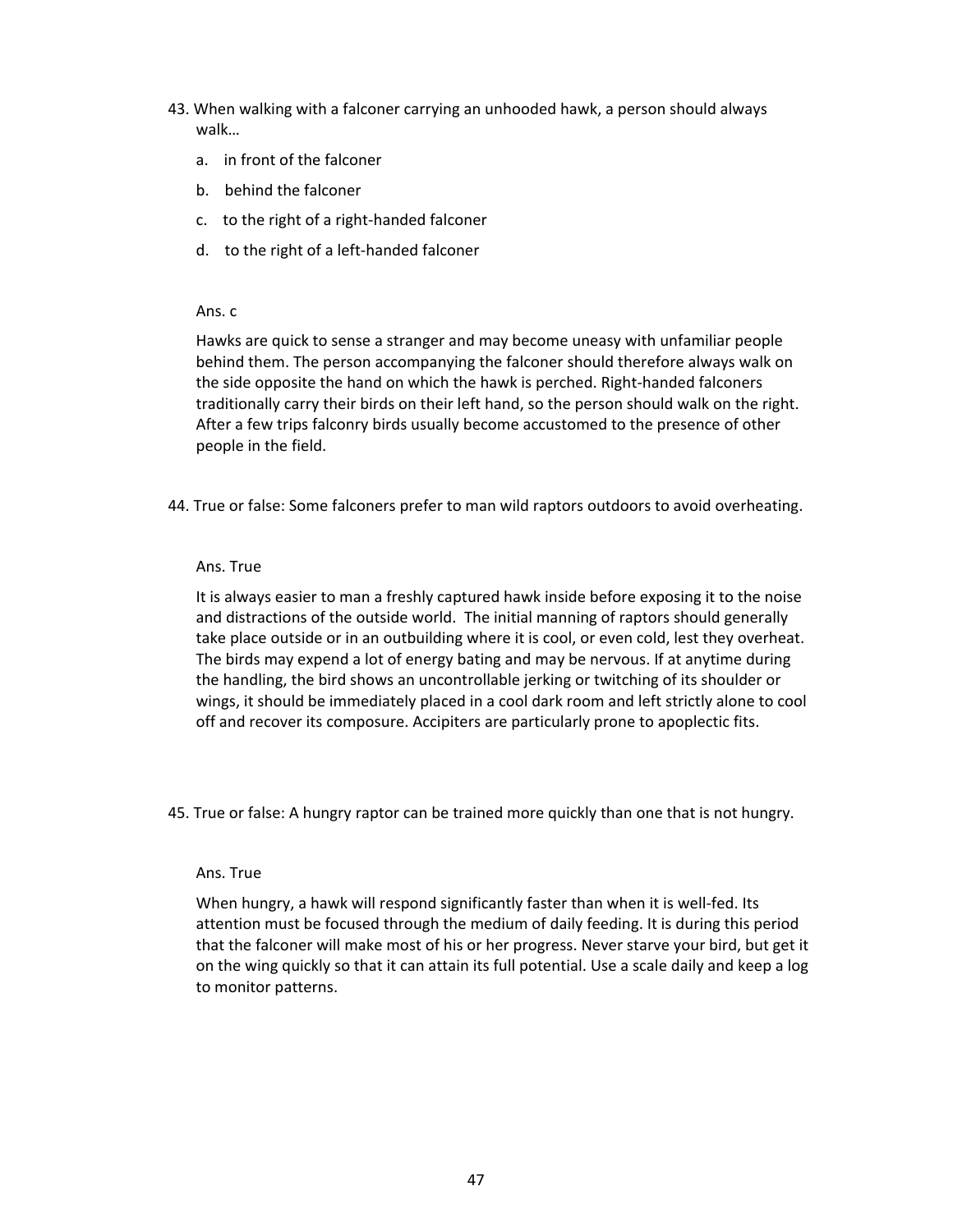46. True or false: Falconers prefer their birds to be "sharp-set" before they enter the field to hunt.

#### Ans. True

"Sharp-set" means hungry, keen, and sharp. It indicates an alert state, a readiness to kill.

- 47. Raptors are most effectively trained…
	- a. by a system of punishment (causing fright or pain without injury)
	- b. by a system of rewards (providing food for good process)
	- c. by a system of rewards and punishment
	- d. none of these, raptors do not respond to either

#### Ans. b

Hawks and falcons are not social animals, so the system of reward and punishment will not work. They react favorably only to a system based entirely on rewards. With force, punishment, or the threat of force, the non-social animal can react in only two ways; they can try to escape or fight back.

48. True or false: Hawks should not be made too tame, but should be encouraged to retain their wild nature.

#### Ans. False

Tameness is a point of refinement in the art of falconry, and should be encouraged at all times. The more well-manned a hawk becomes and the more confidence and trust she has in the trainer, the better will be her attitude, and ultimately her success at later game flights.

49. A passager or passage hawk is…

- a. any raptor taken on migration
- b. a raptor taken on its first migration
- c. any intermewed raptor
- d. none of the above

#### Ans. b

A passager is a raptor captured on its first southward migration, hence a bird in the immature plumage and therefore of known age. First-year birds captured in nonmigratory situations are also called passagers.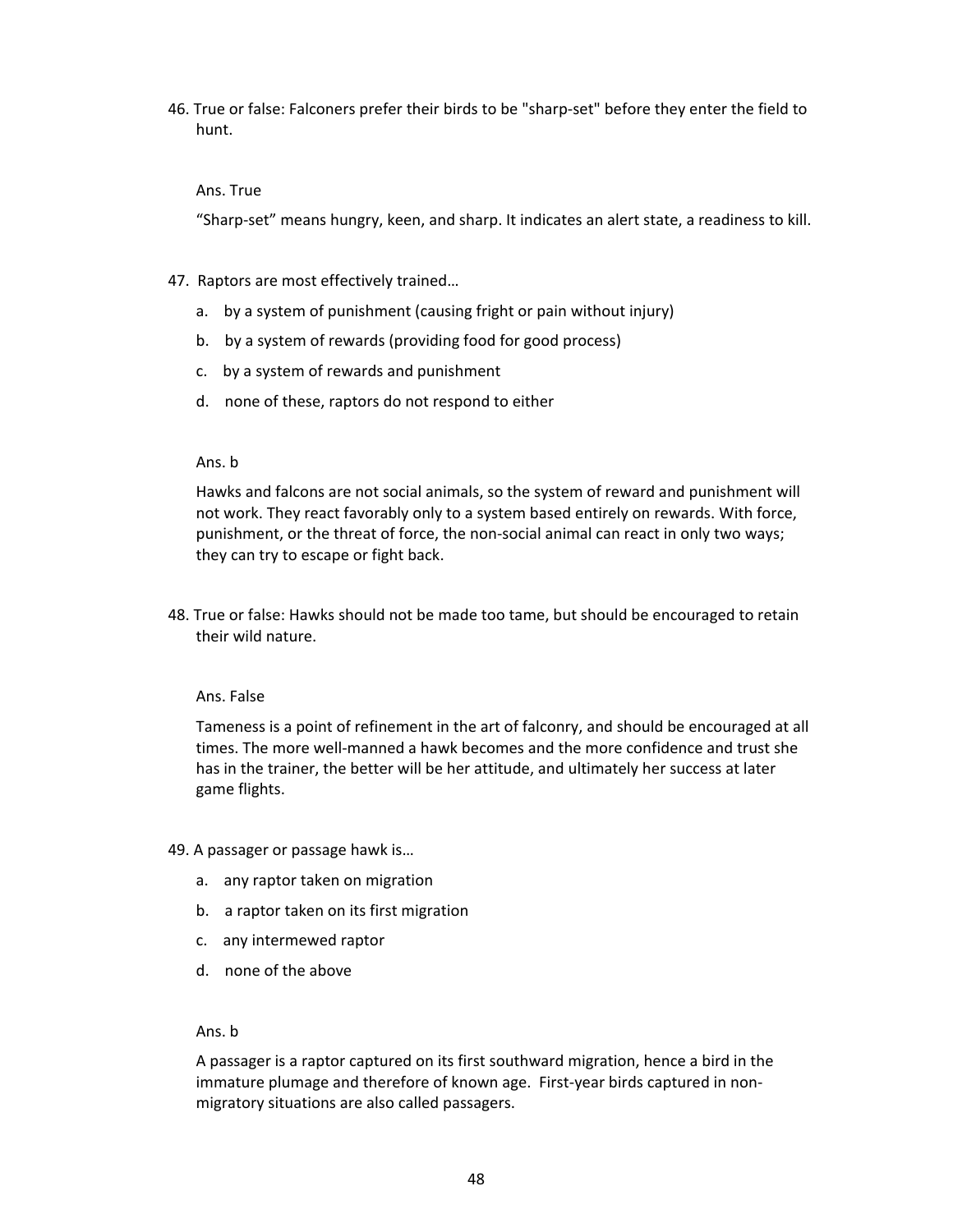50. True or false: Due to their greater hunting experience, passagers are more proficient than haggards.

## Ans. False

A passage bird, being an immature first year bird, has less hunting experience than does a haggard which is an wild adult raptor. Haggards are generally more proficient than passage birds but are also generally less trainable. It is illegal and unethical to remove adult raptors from the wild for falconry purposes.

51. True or false: A five year-old bird can never be accurately described as an eyas.

## Ans. False.

An eyas is a trained raptor of any age or species that was originally obtained as a nestling. The word is also applied to describe the young of raptors while they are still in the nest.

## 52. Hacking is a process whereby…

a. young accipiters or Red-tailed Hawks are allowed to get fully summed in a large chamber

- b. young raptors are allowed full flight freedom till they begin to kill for themselves
- c. haggards and passage birds are quickly manned
- d. none of the above

## Ans. b

Wild "hacking" gives eyases exercise and training that mimics the experience in flying that they would get in the wild.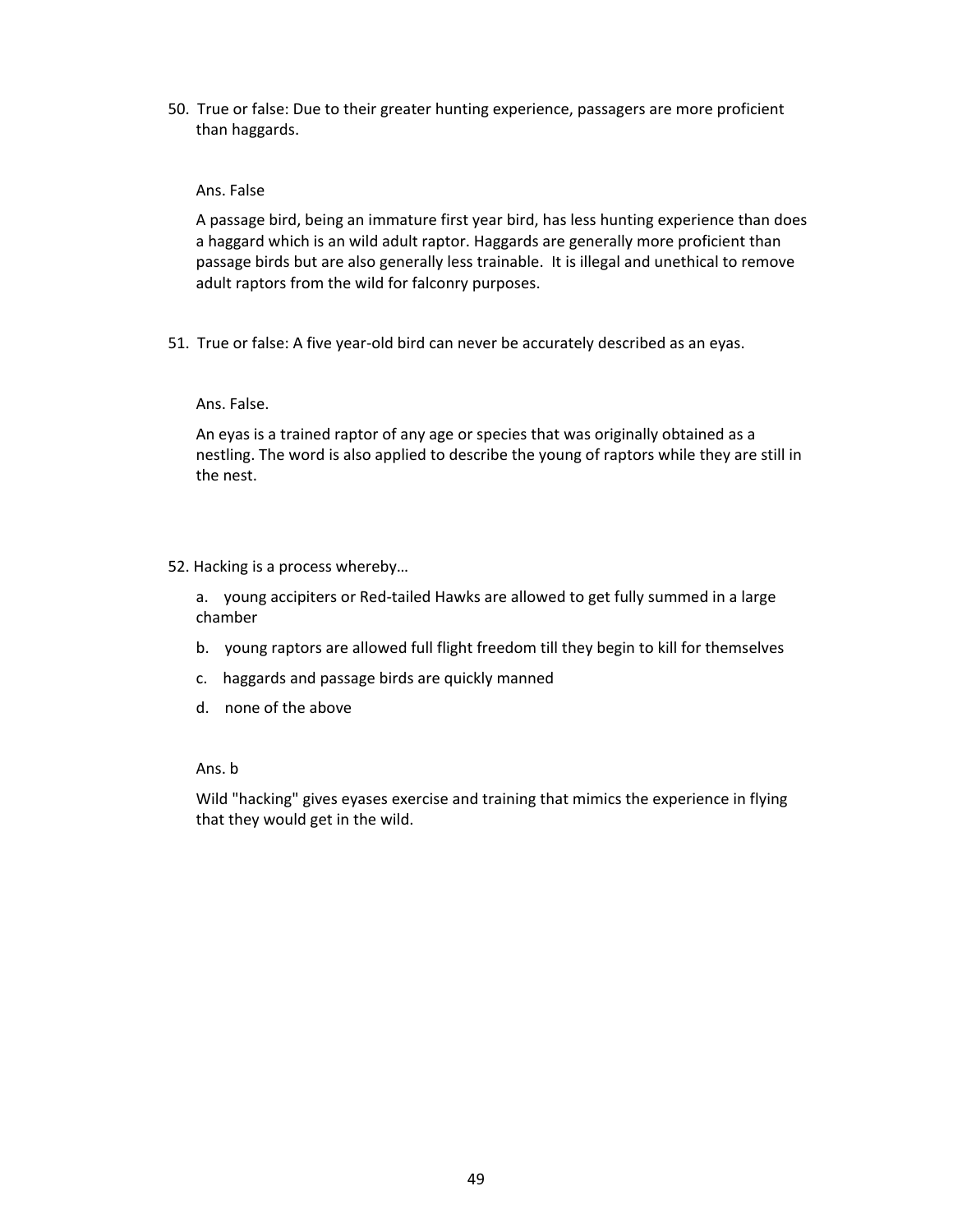#### 53. The chief advantage of "tame-hack" is…

- a. flight experience at critical development stages
- b. provides critical hunting experience
- c. sibling play experience
- d. all of the above

#### Ans. d

"Tame hack" gives early free experience to fledgling falcons in close association with their trainer. The falconer allows fledgling falcons to fly free for a few hours each day from a portable perch in a "hack field" The birds fly with telemetry and are recovered each night. During the process, the falconer begins to serve quarry to the birds as they frolic and exercise in the manner of wild parents raising their young. In addition to exercise and the advantages listed above, the tame hack experiences, which American falconers developed during the 1970s, gives young birds some of the learning experiences that would occur at their stage of development if they were in the wild. Tame hack has the advantage over wild hack that the falconer is always close by to protect their birds from eagles, owls, wild raptors, cars, hunters, and power lines.

54. True or false: It is advisable to take an eyas Red-tailed Hawk for falconry purposes.

#### Ans. False

Imprinting is transference of identity where the bird begins to think that it is a person or that people are hawks, and specifically the person handling it may be viewed as a parent. These birds develop an aggression and a lack of respect that keeps wild-caught birds from attacking human beings. Carried to its extreme in an intermewed bird, this aggression is married to the normal territorial defense reactions adult birds assume. Imprinted Red-tailed Hawks in particular have been known to attack and seriously injure their keepers, and more often, members of the hunting party or strangers who happen to be in the field. Besides rendering the bird extremely dangerous, it also makes it impossible to hack the bird back into the wild. Imprinting of buteos is to be avoided at all costs.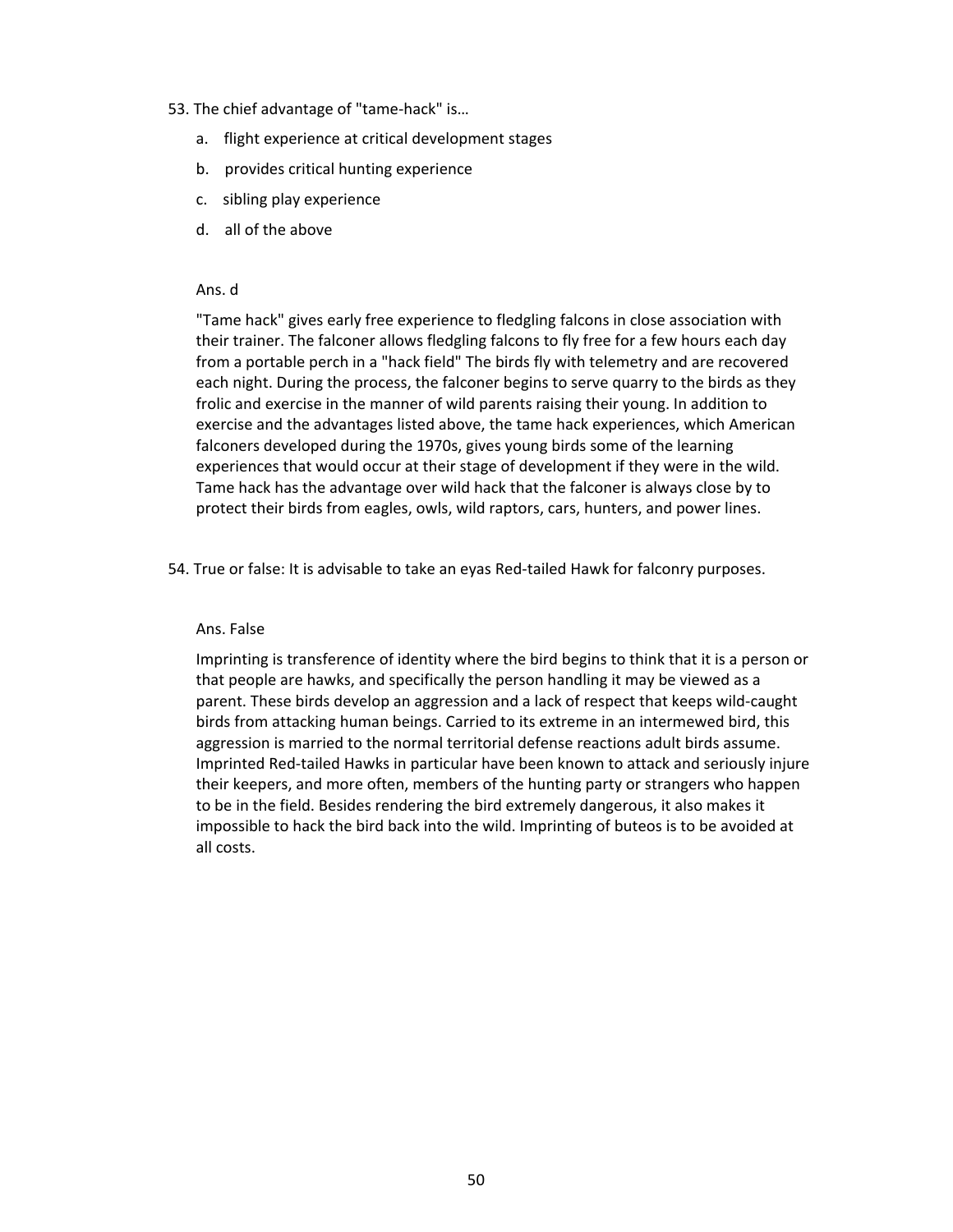55. True or false: A good rule for avoiding "screaming" is to "take the hawk to food, not the food to the hawk."

#### Ans. True

With an eyas, the bird should be handled every day but never let it associate you with food. Remove the bird from its box before placing the lure with its meat attached. Return the eyas to its box and leave before it finds the lure. Never let the bird see you with food or the lure in your hand until at least after it is hard penned for a week or two. Even if you are diligent about this, the eyas may still imprint to you, but may not develop into a consistent screamer. If you are raising a single eyas, put an 8"x10" mirror in the nest box with it to keep it company, and hopefully the eyeas will imprint on its own image.

- 56. One method of breaking a bird of the bad habit of snatching food from the fist and bating with it is to…
	- a. feed the bird rangle
	- b. feed the bird tidbits from the fist
	- c. use a halsband to restrain the bird from bating

d. conceal small amounts of Tabasco sauce or other foul tasting food in the carcass of a day old chick and allow the bird to bate with it

#### Ans. b

This bad habit reflects poor early training. To remedy it, the falconer should permit their bird to eat only off the fist. Feed tidbits from the fist and never allow the hawk to have large portions. If the bird is offered only very small portions, she will eventually become discouraged from grabbing them and flying off. The use of tiring is also therapeutic.

- 57. During early training, "carrying" can be discouraged by…
	- a. holding or securing the lure
	- b. using a brail
	- c. forcibly removing food from the raptor
	- d. quickly making in to a raptor on its kill

#### Ans. a

Young hawks will often grab the lure and try to fly off with it. The falconer can avert this vice (before it happens) by firmly holding the lure or fastening the lure cord to a stationary object. Carrying should be discouraged.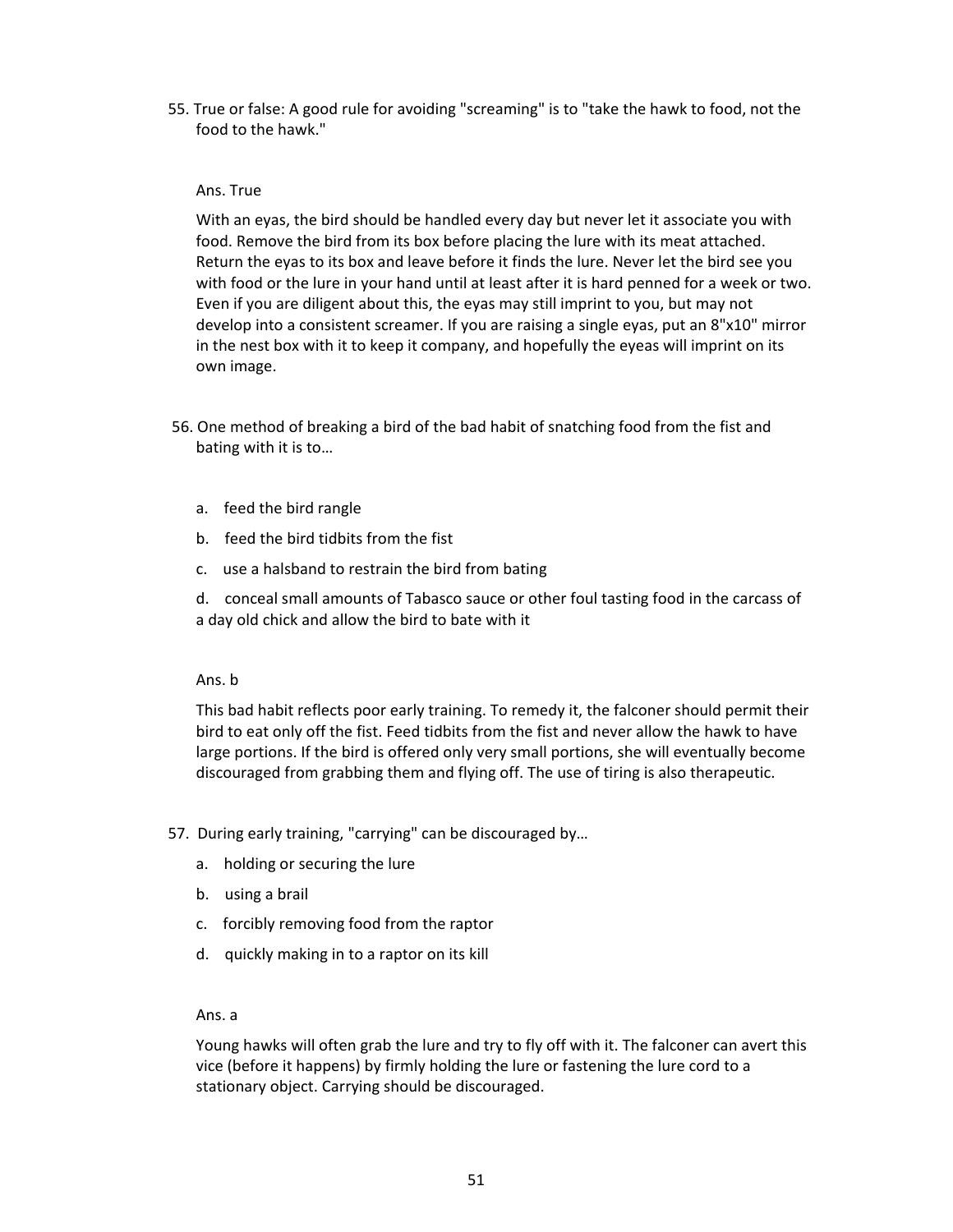58. True or false. It is desirable that your falcon "binds" after striking quarry.

Ans. True.

To bind is to seize the quarry with the feet and hold it either in the air or on the ground.

59. Your falcon is most likely to "throw-up"…

- a. following a meal of rancid meat
- b. following a stoop, particularly after the quarry successfully dodges it
- c. while sitting on a perch
- d. while taking a bath

## Ans. b

In the falconer's vernacular, "throw up" means to rise steeply on outstretched wings particularly after a stoop. The phrase "cast gorge" is used to describe the act of vomiting the content of stomach or crop.

60. True or false: Yarak is utterly a function of a bird's hunger.

#### Ans. False

"Yarak" is an East Indian word that describes a savage state unique to certain birds of prey, which has no synonym in the English language. It describes an extreme readiness to kill. A bird in yarak adopts a certain unique posture that makes it appear especially dangerous. Some birds in yarak will attack anything, including cattle, dogs, and their trainers, but especially game. Yarak is partially, but not entirely linked to hunger. Birds that are put on a regular feeding schedule will, after a time, to come into yarak well before feeding time. Some birds go into yarak after missing a flight at quarry. Falcons and owls almost never go into yarak.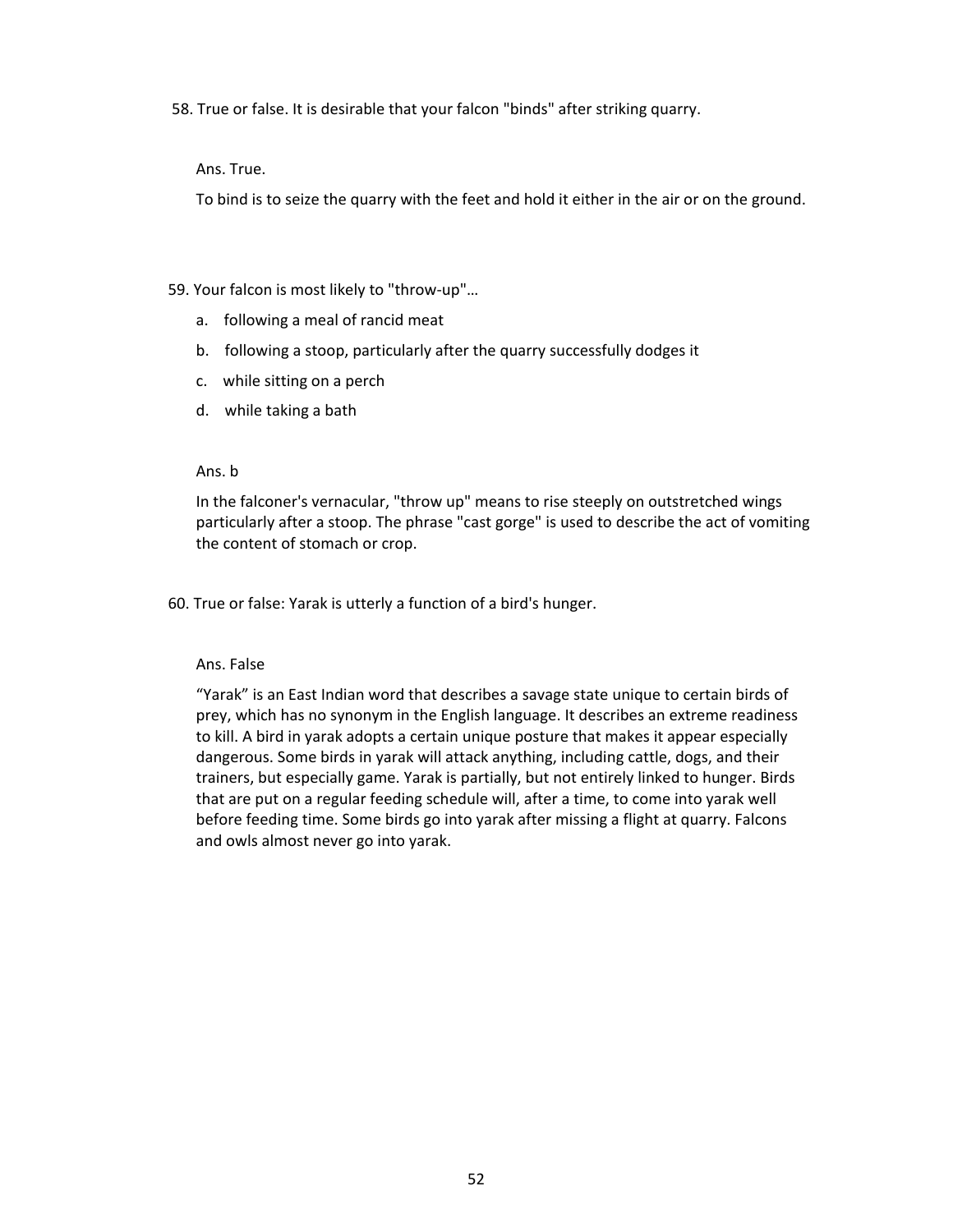- 61. The development of hunting skills in all proficient hunting hawks is based upon…
	- a. sentimental attachment and obedience to the falconer
	- b. the development and encouragement of their inherent instinct for hunting
	- c. hunger
	- d. the falconer's mastery of the hawk's inherent savagery called "Yarak"

#### Ans. b

The development in birds of prey (and all predators) of the desire and will to hunt and kill certain species in excess of their own needs is linked to the care of their young. In succoring their nestlings, parents kill for reasons independent of their own hunger. The best falconry birds will hunt their own normal prey when they are high above their flying weight and not in a state of yarak.

62. True or false: It is desirable that your bird "crab" after striking a quarry.

## Ans. False

"Crabbing" is a clash or fight between falcons or hawks. Sometimes it happens in the air, sometimes on the ground over captured quarry.

- 63. The word "strike" used by a falconer means…
	- a. the instant of contact between a hunting raptor and either quarry or lure
	- b. loosening the braces or removing the hood
	- c. both a and b
	- d. neither a nor b

#### Ans. c

"Strike" has several meanings. It is used to describe the moment of impact. "Striking the braces" is the act of loosening the braces of a hood. "Striking the hood" is the act of removing the hood from the hawk or falcon.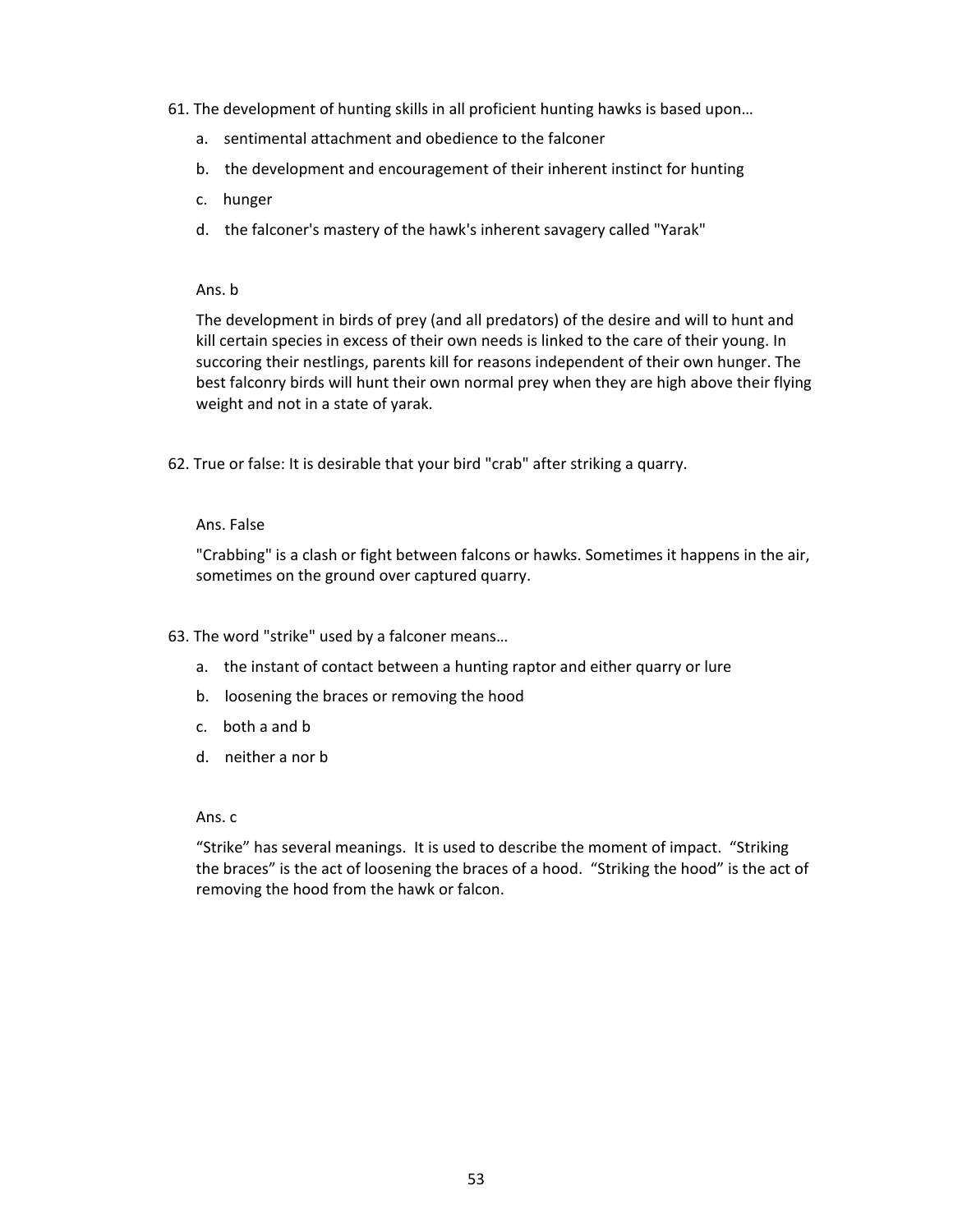- 64. The phrase "rake away" is used to mean…
	- a. to abandon the flight and careen away
	- b. a falcon flying low to the ground
	- c. the cutting down of a swift flying quarry by a slashing strike-and-pass by the Goshawk
	- d. none of the above

## Ans. a

"Rake away" is used to describe a flight at quarry or to the falconer that is aborted. The bird flies toward an intended target and then suddenly changes course away from that target.

- 65. A good reason to stop flying your bird before the start of spring is…
	- a. frequency of soaring weather
	- b. resurgence of latent migration urges
	- c. influx of many migrating passerine birds
	- d. all of the above

#### Ans. d

Spring is a dangerous season to fly any bird. Leaves reappear on the trees. The molt begins in April (but will be delayed if the falconer keeps their bird sharp-set) and hormonal changes urge the bird to migrate or seek a mate and the whole atmosphere turns over. The warmer lower air bursts upward expanding and accelerating as it goes and carries your bird with it. A bird caught in this updraft will seldom return. An additional hazard associated with spring is the temptation to chase recently arriving passerine birds, which were absent all winter.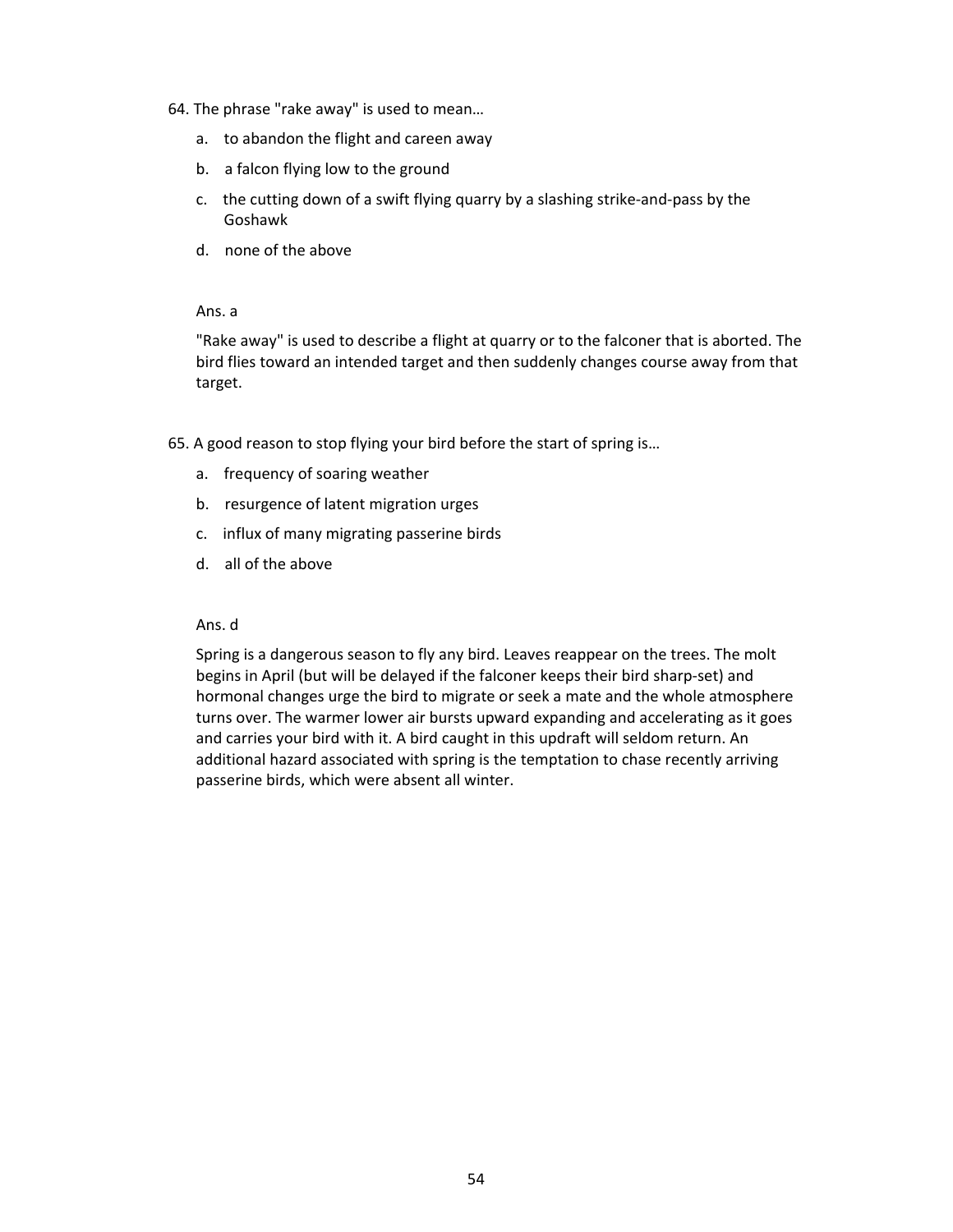- 66. The best reason not to fly your birds during the molt is because…
	- a. a hawk may break a blood feather
	- b. it is too hard to see quarry when the leaves are on the trees
	- c. feather growth is energy-demanding and the birds must be fed more
	- d. all of the above

While wild birds must continue to fly and hunt during the molt, it is generally recommended that falconry birds kept during the molt be kept in high condition in a stress-free environment in order to promote feather growth and development, which has a direct impact on the bird's flight capabilities. Breakage of soft in-the-blood feathers could impact the bird's health and feather condition. A high condition would negatively impact the falconer's ability to control and recall a free-flying bird. Birds generally lose weight more slowly in warm weather, making weight management more challenging. Finally, it is harder to see birds when trees are in full foliage.

67. True or false: "Intermewed" described a medieval practice now considered archaic by North American falconers.

#### Ans. False

Intermewed simply describes a bird that has been kept a full year. Literally it means "interval in the mews" referring to the summer period of inactivity in the mews during which time a hawk molts. Hence, an intermewed hawk is a hawk that has been molted in captivity.

68. It is most useful to "enter" your bird…

- a. when it is unfamiliar with the surrounding landscape
- b. when it is unfamiliar with a particular quarry that you wish to hunt
- c. before it is registering at a falconry meet
- d. before transportation it in an unfamiliar container

#### Ans. b

"Entering" a falconry bird on a particular prey species is the practice of introducing it to a quarry it has not interacted with before. Usually the falconer attempts to create a situation that maximizes the bird's opportunity for success and, if the bird is successful in taking the game, allows the bird to feed up on it. The hope is to create a good association in the hawk's mind and establish a "search image" of the intended quarry.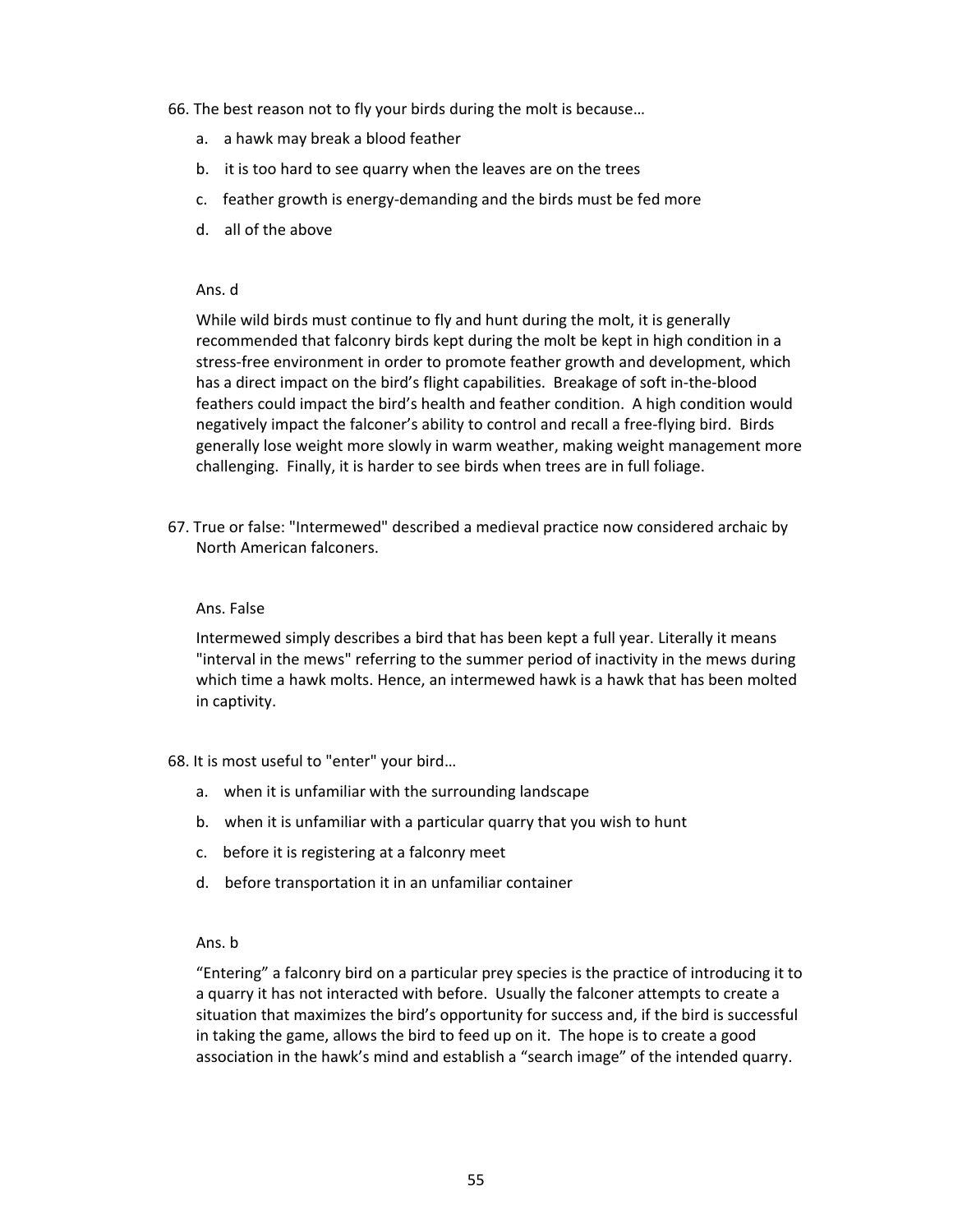69. True or false: The scream of an eyas hawk frightens game from the field and forest.

#### Ans. False

There is no evidence that quarry hunted by hawks of any kind associate the sounds made by the hawk with the hawk itself. To a duck or pheasant or rabbit, the cries of a Goshawk, Harris's Hawk or Red-tailed Hawk appear to be no more disturbing than the sound of a passing aircraft. The sound, however, is extremely irritating to humans.

70. True or false: A cock pheasant is easier for most birds to catch on the fly than a hen pheasant but is more troublesome in a rough-and-tumble on the ground.

#### Ans. True

The cock pheasant is slower than the smaller hen and probably easier for the raptor to follow. However, on the ground it is tougher and will often kick the raptor off and offer to do battle with its spurs in the manner of a fighting cock.

71. True or false: A pheasant takes cover after being chased by your hawk for several hundred yards. The hawk is in a perch above the cover. If you flush the pheasant again, the hawk is likely to take it in the air.

## Ans. True

Adult pheasants are seldom taken on their first rise and usually pull away from a Goshawk, Harris's Hawk or Red-tailed Hawk. A Harris's Hawk or Goshawk will usually begin gaining on the pheasant if they persist. If the pheasant takes cover again, make every effort to force the pheasant into the air. A pheasant can be flown once and win twice and it loses almost every time. A Harris's Hawk will learn this lesson very quickly.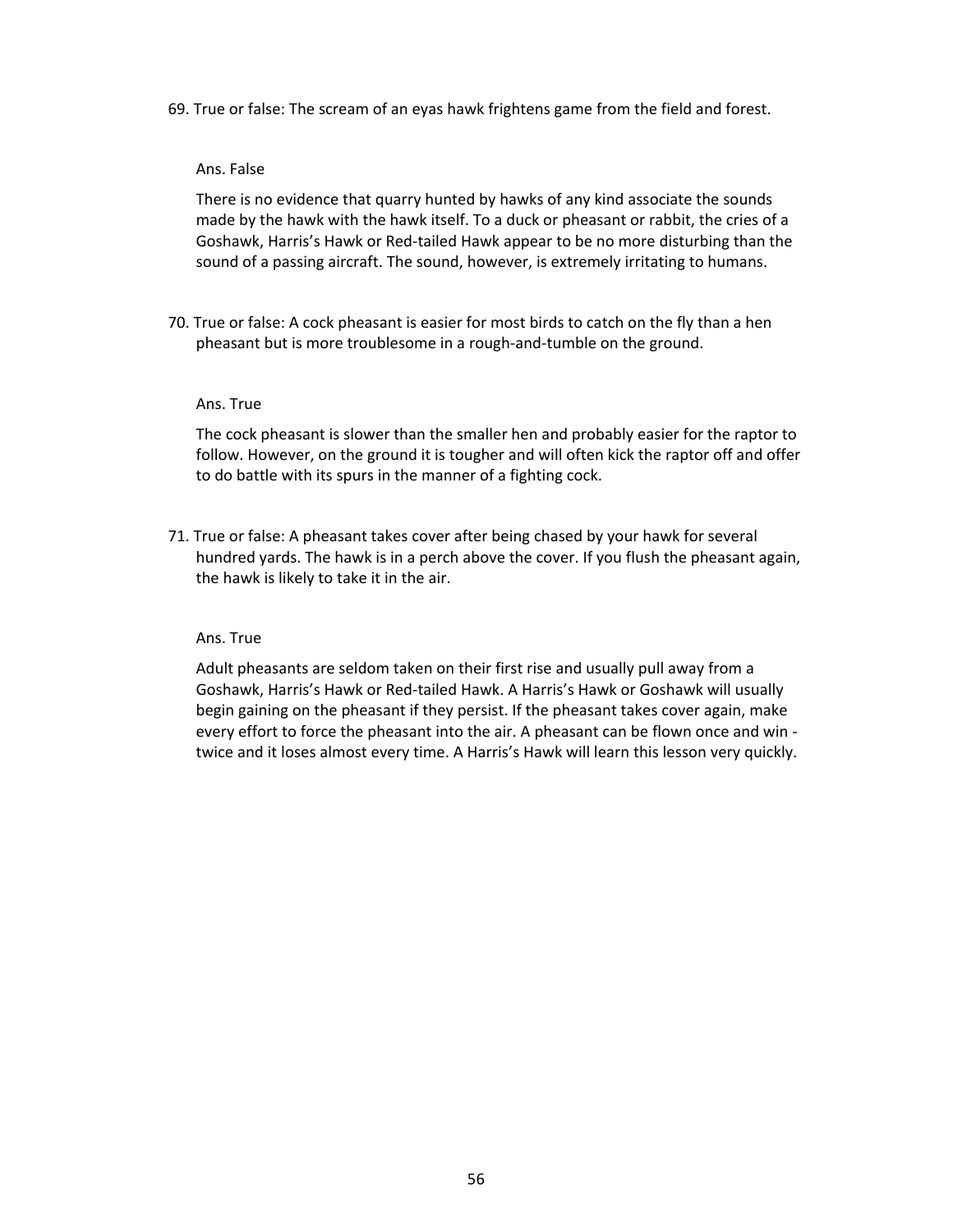- 72. A falcon at high altitude is more likely to take…
	- a. a female mallard that breaks from the flock in a steep climb over land
	- b. a female mallard that breaks from the flock and drops low over a lake
	- c. a cock pheasant that remains on the ground and offers to fight
	- d. a homing pigeon flying in a small tight flock

#### Ans. a

There are no hard and fast rules about which individual game species a raptor will take, however, falcons tend to attack individuals that break from the flock. (b) is incorrect because falcons are normally reluctant to take waterfowl over large bodies of water. (c) is wrong because aggressive behavior by quarry toward the falcon will often discourage the predator. (d) is wrong because it is more difficult than it is commonly thought for a falcon to take a pigeon. It is even more difficult when an individual pigeon is flying in a flock. There are a few wild hawks that under normal circumstances can take a fullflighted pigeon. A good homer will not out-fly, but can out-dodge the best falcon. Pigeons and doves, as well as shore birds will often deliberately take to the air ahead of a low-level attack by a falcon and contest the mastery of the air with the raptor.

73. True or false: A pursued duck is as loathe to fly into trees or brush as a falcon.

#### Ans. True

Trees and cover do not have as much effect on waterfowl flights. As a rule, ducks never attempt to enter cover or hide unless hit or forced out of the air by a near miss. Once down and trying to hide, ducks are good at it and are very difficult to find.

#### 74. The live-lure should…

- a. never be used
- b. only be used in an emergency
- c. be used whenever the raptor fails to take quarry
- d. be used when no wild quarry can be produced

## Ans. b

The purpose of a live lure is to get the falcon or hawk out of a dangerous situation or to retrieve a bird that is almost certain to become lost (e.g. a wild-caught hawk or falcon gets out of control and ignores a dead lure). It should be used only in emergencies. Repeated or careless use will ruin a game hawk.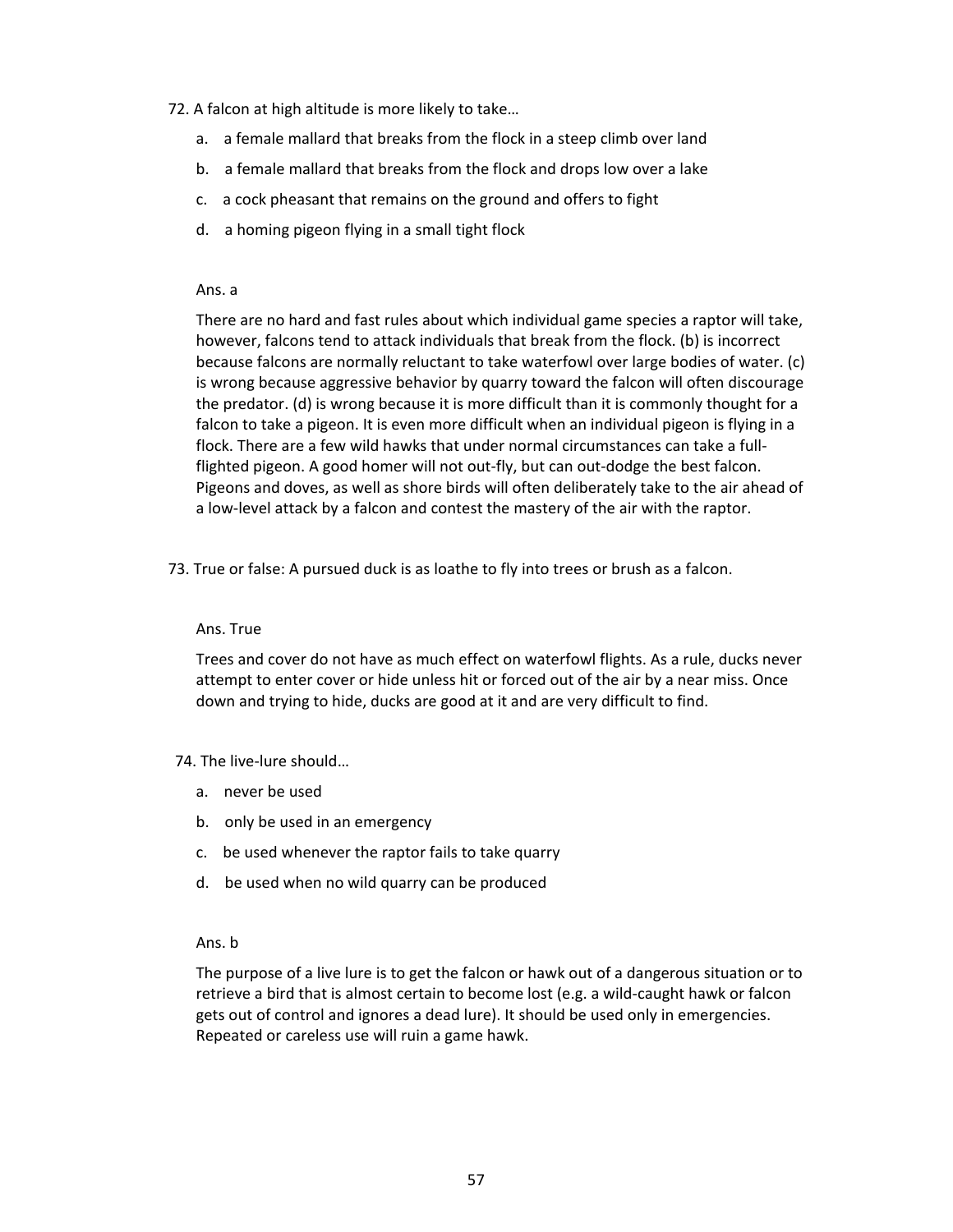## **Care and Maintenance**

- 1. A pellet or casting found under your birds perch in the morning is. . .
	- a. the first sign of frounce
	- b. a normal bowel movement
	- c. a foul smelling bacterial infection
	- d. the indigestible portion of the raptor's last meal

Ans. d

- 2. A bath pan is not necessary for your bird because. . .
	- a. they don't like to bathe
	- b. they don't drink water
	- c. they cause sour crop
	- d. none of the above

Ans. d

- 3. Fed equal amounts of the following, a raptor is likely to gain the most weight from. . .
	- a. duck
	- b. chicken neck
	- c. washed meat
	- d. rabbit

Ans. a

- 4. A mews should provide all of the following. . .
	- a. protection from predators
	- b. protection from the elements
	- c. good ventilation
	- d. all of the above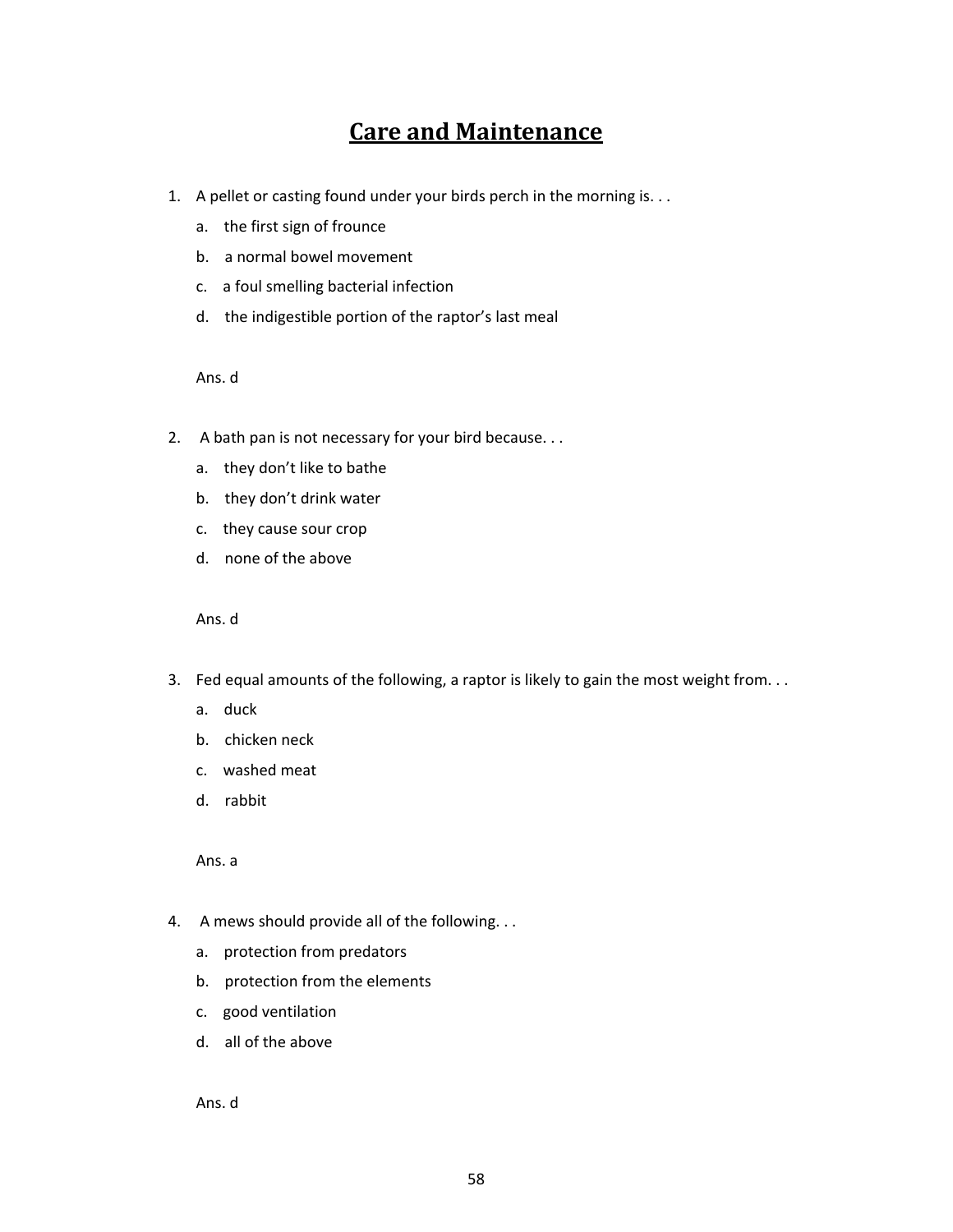- 5. Your new Red-tailed Hawk bends some feathers while hunting. Unsure what to do, you should. . .
	- a. cut them off at the bend and imp in new feathers
	- b. call your sponsor and ask for advice
	- c. soak them in leather softening oil
	- d. pluck the feathers

Ans. b

- 6. The apprentice falconer should best judge his raptor's condition daily by. . .
	- a. checking feather condition
	- b. weighing
	- c. feeling the keel
	- d. checking for yarak

Ans. b

- 7. The gram scale can be used to weigh...
	- a. American Kestrels
	- b. Peregrine falcons
	- c. Gyrfalcons
	- d. all of the above

Ans. d

- 8. During the hunting season your new Red-tailed Hawk should be weighed...
	- a. once a week
	- b. whenever you go hawking
	- c. once a day
	- d. when they seem fat

Ans. c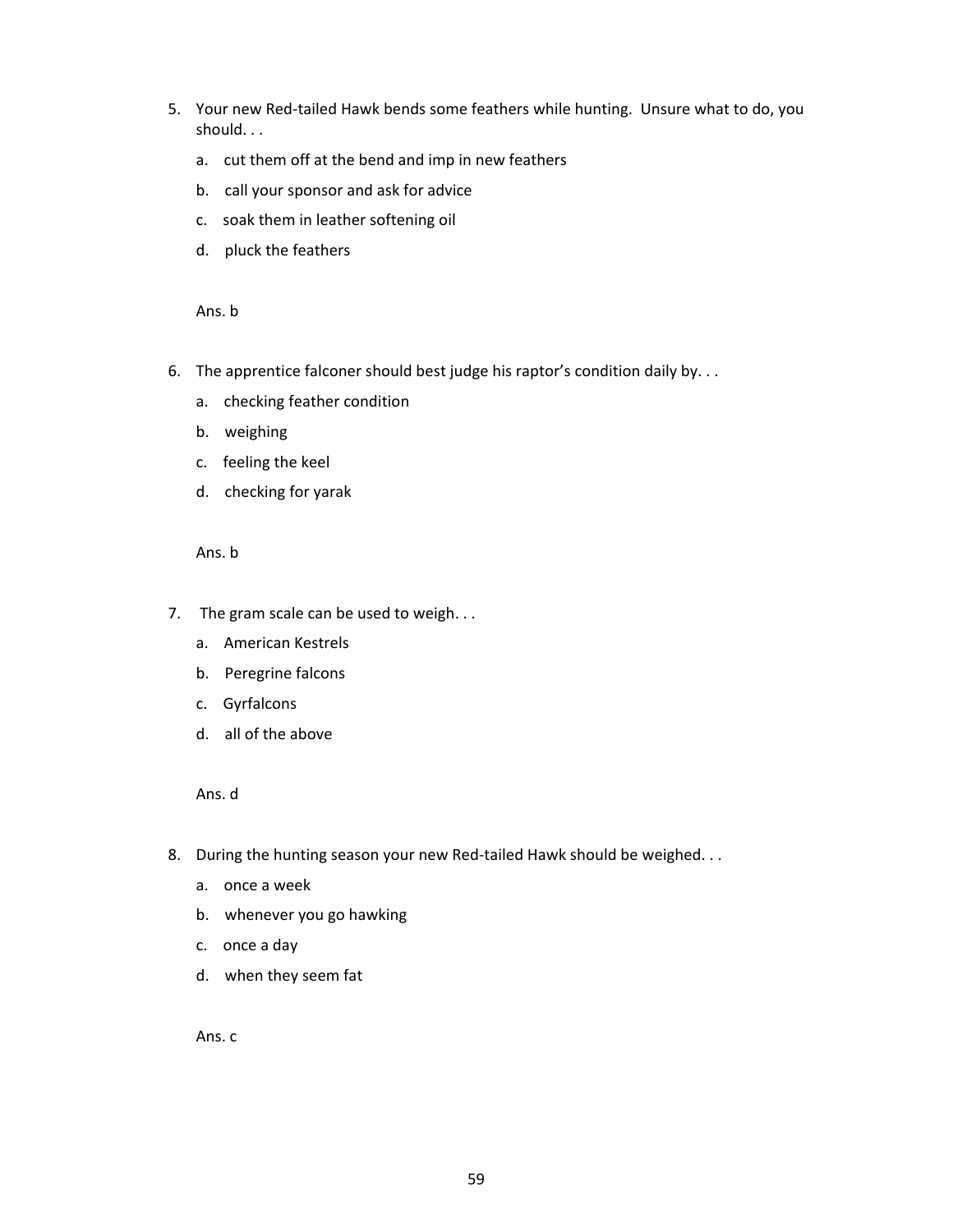- 9. Fret marks on the feathers of a new bird is the result of. . .
	- a. arrested feather development
	- b. stress
	- c. both a. and b.
	- d. none of the above

Ans. c

- 10. A passage hawk is most likely to break tail feathers if. . .
	- a. you use a tail saver
	- b. you hunt quail
	- c. you keep it on an improper perch
	- d. you allow it to mantle

Ans. c

- 11. The white chalky substance in a hawk's mute is. . .
	- a. the urates from the kidneys
	- b. the feces from the digestive tract
	- c. abnormal and cause for concern
	- d. undigested food

Ans. a

- 12. A falcon is most commonly kept on a...
	- a. screen perch
	- b. ring perch
	- c. block perch
	- d. bow perch

Ans. c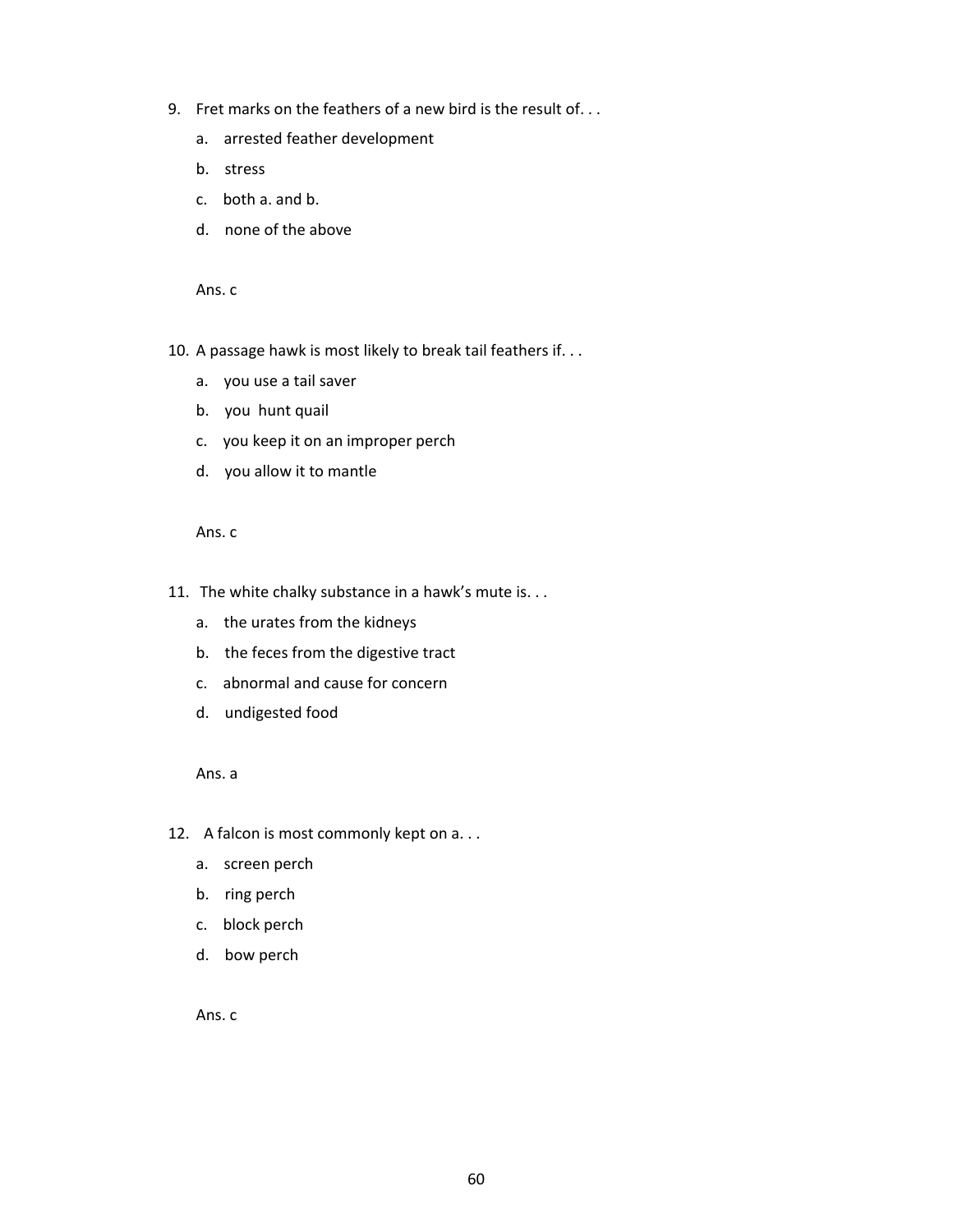- 13. A pigeon wing makes a good tiring. They can be used to. . .
	- a. keep a birds beak trim
	- b. aid in manning a bird
	- c. provide a nutritious meal
	- d. a. and b. above

- 14. A bird's flight weight. . .
	- a. stays constant at all times
	- b. may vary based on temperature
	- c. is best maintained with a diet of washed meat
	- d. a. and c. above

Ans. b

- 15. Protecting a bird from direct sunlight during the heat of summer. . .
	- a. is not necessary as they are desert birds
	- b. is the best way to get them vitamin D
	- c. is necessary as they can overheat
	- d. a. and b. above

Ans. c

- 16. A bird that feaks after eating is. . .
	- a. generally content and healthy
	- b. cleaning its beak
	- c. not well and you should consult your sponsor
	- d. a. and b. above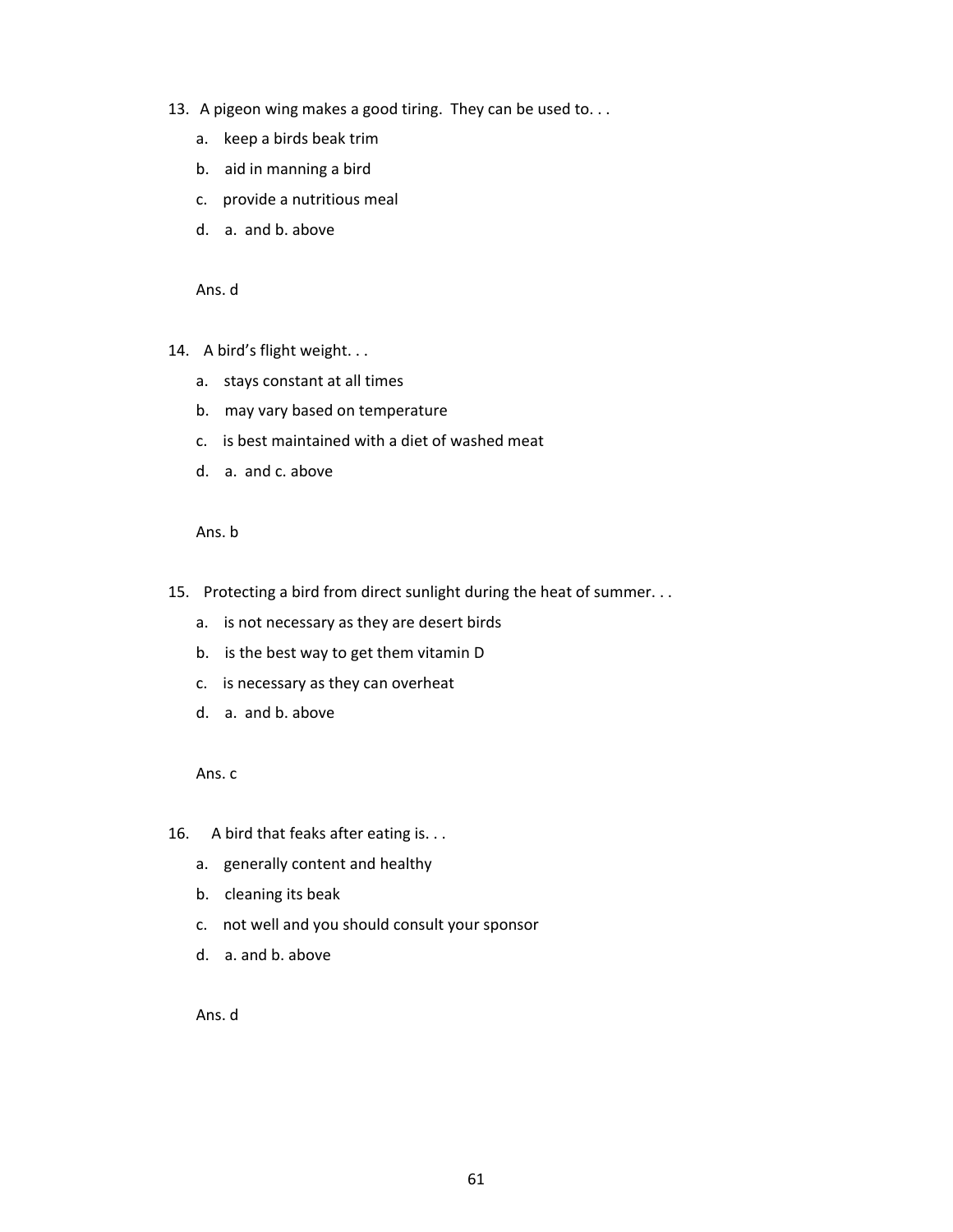- 17. Imping your new passage Red-tailed Hawk requires. . .
	- a. the aid of your sponsor
	- b. glue
	- c. an imping peg
	- d. all of the above

18. Coping your Red-tailed Hawk for the first time requires. . .

- a. glue
- b. the aid of your sponsor
- c. a coping peg
- d. all of the above

Ans. b

- 19. A giant hood for a passage hawk . . .
	- a. is an ancient piece of equipment that has proved to be unnecessary
	- b. is useful only during manning
	- c. may be useful for the entire season
	- d. prevents the need for sealing

Ans. c

20. A lure can be. . .

- a. a dead pigeon
- b. sewn leather with meat attached
- c. a bundle of wings attached together
- d. any of the above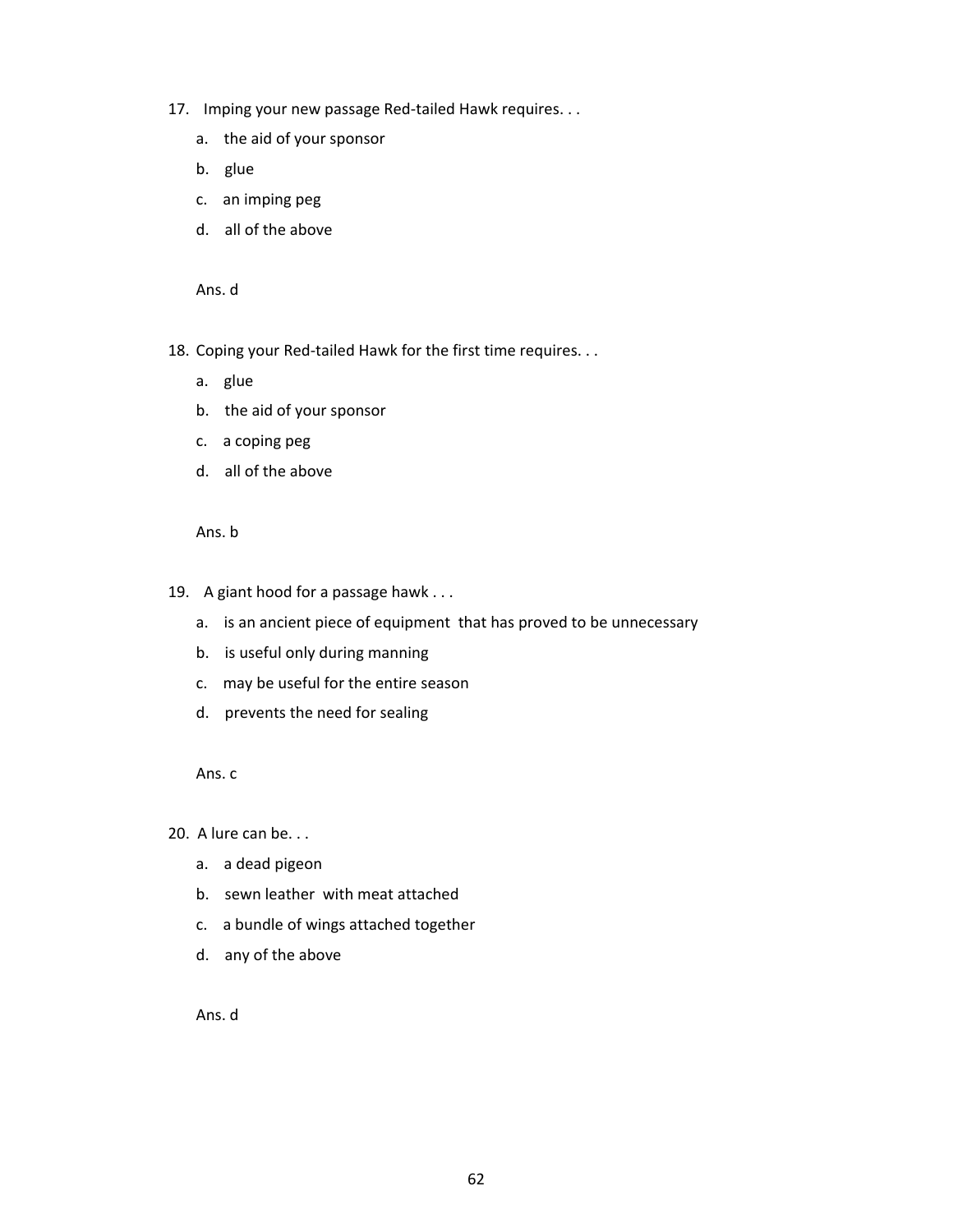- 21. When lure flying an American Kestrel, your lure should be . . .
	- a. lightweight
	- b. heavily weighted to prevent your bird from carrying
	- c. heavily weighted to encourage hard hitting
	- d. none of the above

Ans. a

- 22. A creance is best. . .
	- a. used in open spaces
	- b. used in thick cover
	- c. attached to the birds wing
	- d. thin and breakable

Ans. a

- 23. Bells are best attached to. . .
	- a. the legs
	- b. the tail
	- c. around the neck
	- d. any of the above may apply

Ans. d

- 24. A bewit is used to attach. . .
	- a. bells around the neck
	- b. bells to the tarsi
	- c. jesses to the tarsi
	- d. a swivel to the jesses

Ans. b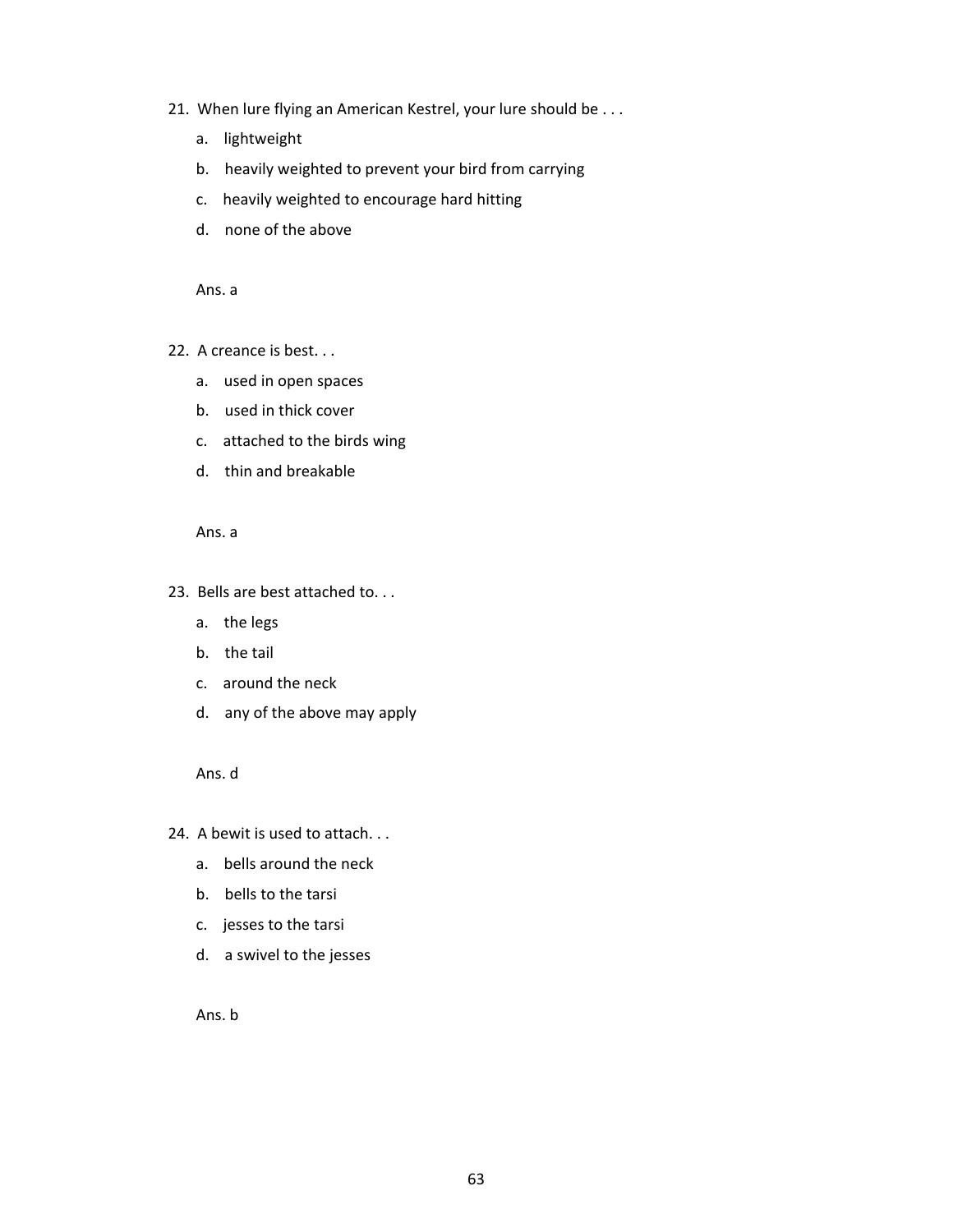- 25. Which of the following is not necessary for a newly trapped bird?
	- a. a glove
	- b. a swivel
	- c. a transmitter
	- d. a leash

Ans. c

- 26. Using too thin of an Aylmeri bracelet may cause. . .
	- a. excessive bating
	- b. damage to the tarsi
	- c. damage to the cere
	- d. a hanging alula

Ans. b

- 27. Using field jesses while hunting your hawk is advisable because. . .
	- a. they prevent your bird from getting entangled in trees
	- b. they prevent your bird from leaving the fist when startled
	- c. they prevent frounce
	- d. a. and b. above

Ans. d

28. A leash may . . .

- a. be made of strong well-oiled leather
- b. be made of strong supple nylon
- c. be directly attached to the tarsi
- d. a. and b. above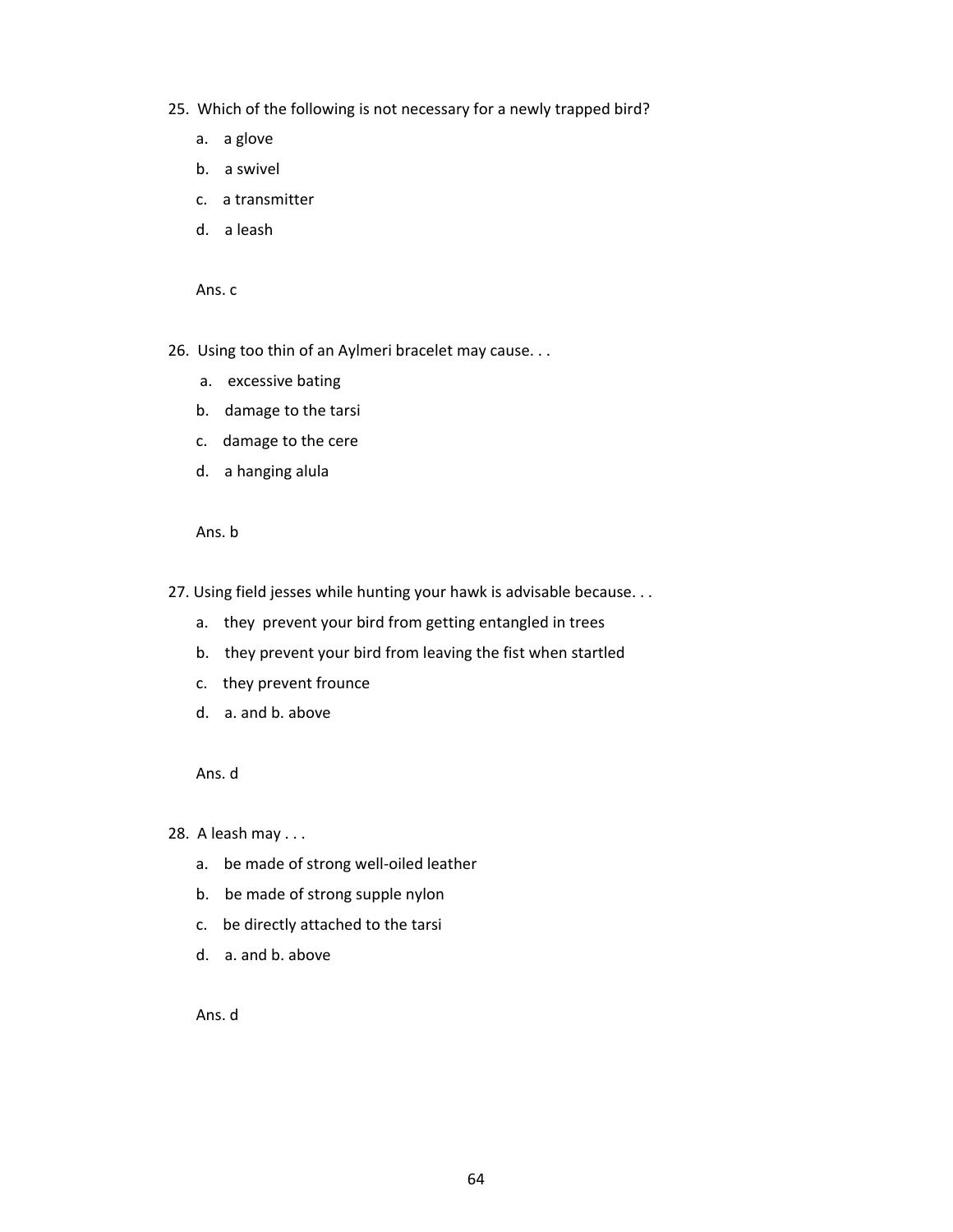- 29. The preferred swivel is. . .
	- a. the snap type
	- b. the French clip type
	- c. strong ball bearing type
	- d. none of the above

Ans. c

- 30. The most effective trap for obtaining your first Red-tailed Hawk is. . .
	- a. the dho-gazza
	- b. the phai-trap
	- c. the bal-chatri
	- d. the mist net

Ans. c

- 31. When trapping your first hawk, you should. . .
	- a. trap alone to learn the ropes
	- b. scout an area prior to beginning
	- c. be supervised by your sponsor
	- d. b. and c. are advisable

Ans. d

- 32. Which of the following is true?
	- a. Dutch hoods are easily made without the aid of a block
	- b. Anglo hoods are easily made without the aid of a block
	- c. Arab hoods have no place in North American falconry
	- d. a. and c. are both true

Ans. b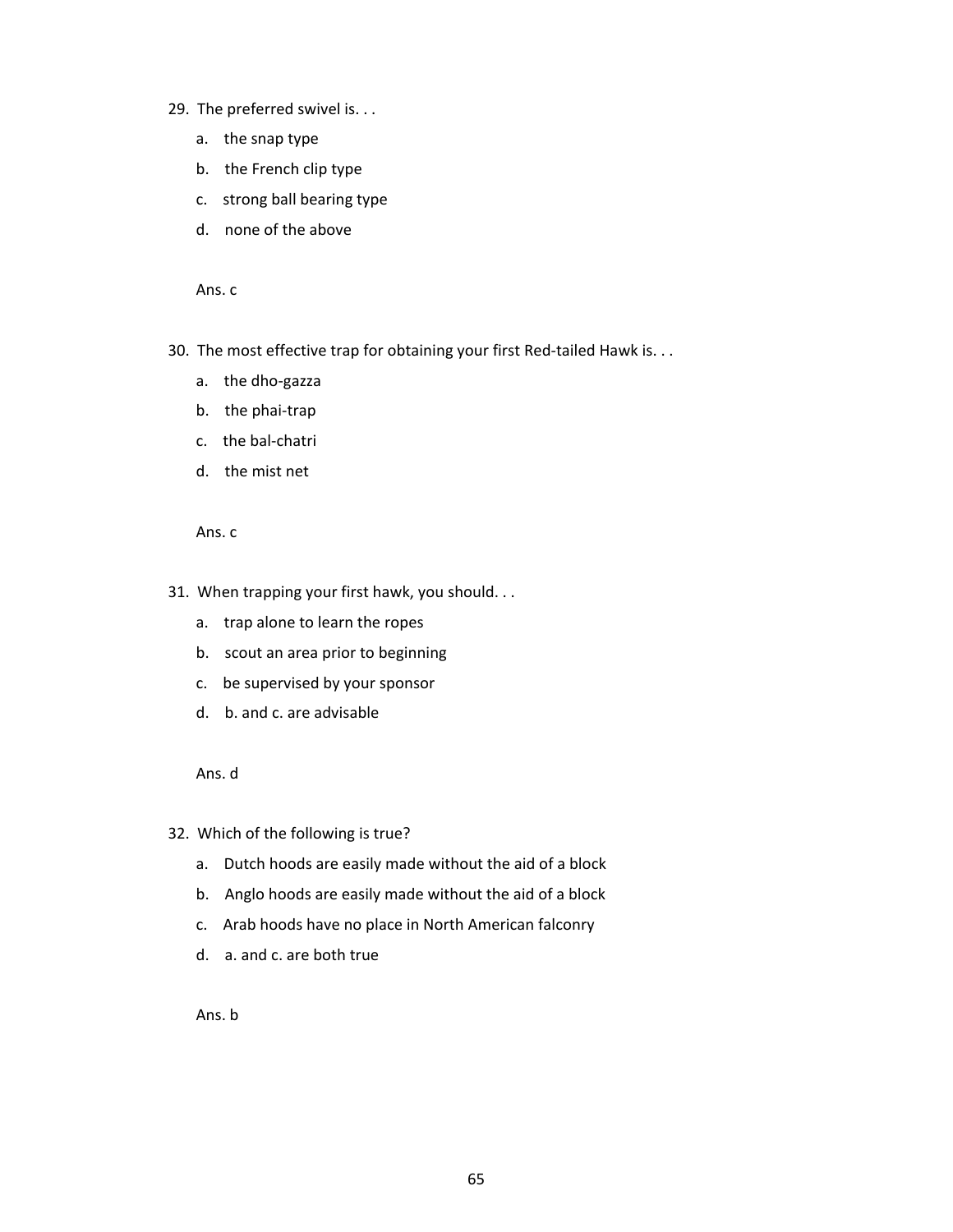- 33. A giant hood is. . .
	- a. a box for carrying a hawk
	- b. good for a hood-shy hawk
	- c. large leather hood used for eagles
	- d. a. and b. are correct

- 34. The best perch for tethering a Red-tailed Hawk outdoors is. . .
	- a. a screen perch
	- b. a block perch
	- c. a ring perch
	- d. none of the above

Ans. c

## 35. A block perch is best suited for which raptor?

- a. Goshawk
- b. Red-tailed Hawk
- c. Falcon
- d. Red-shouldered Hawk

Ans. c

36. A cadge is used to. . .

- a. restrain a bird
- b. secure a hawk during training exercises
- c. give direction to a transmitter signal
- d. transport a bird to the field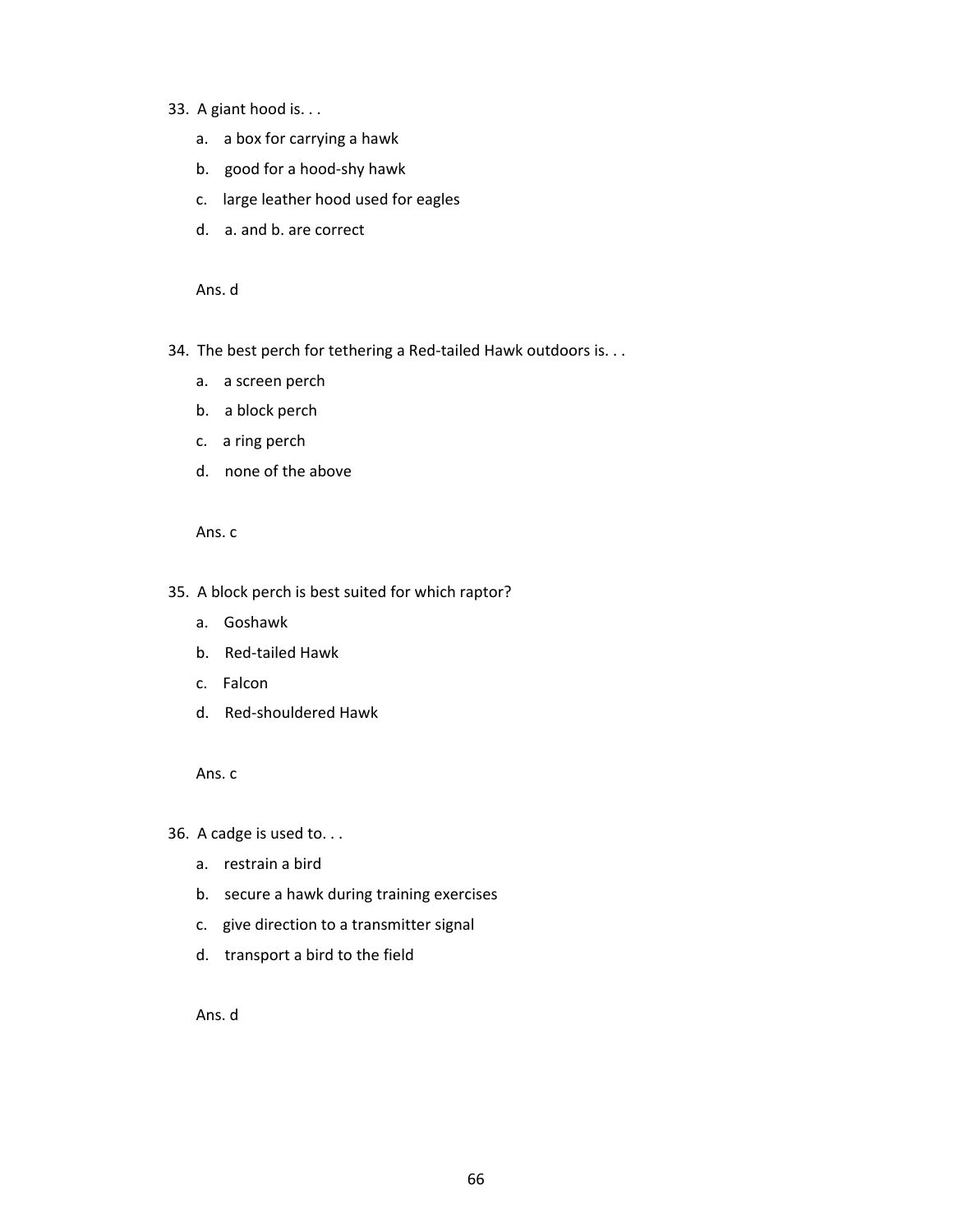## 37. Radio telemetry allows the falconer to. . .

- a. fly a bird without bells
- b. fly a fat bird without concern
- c. help locate a lost bird
- d. fly in more risky environments

Ans. c

38. Braces are used to. . .

- a. restrain a bating bird
- b. strike a hood
- c. enseam a hawk
- d. enter a hawk

Ans. b

39. Bells are best used. . .

- a. while hunting
- b. while weathering
- c. while trapping
- d. a. and b. above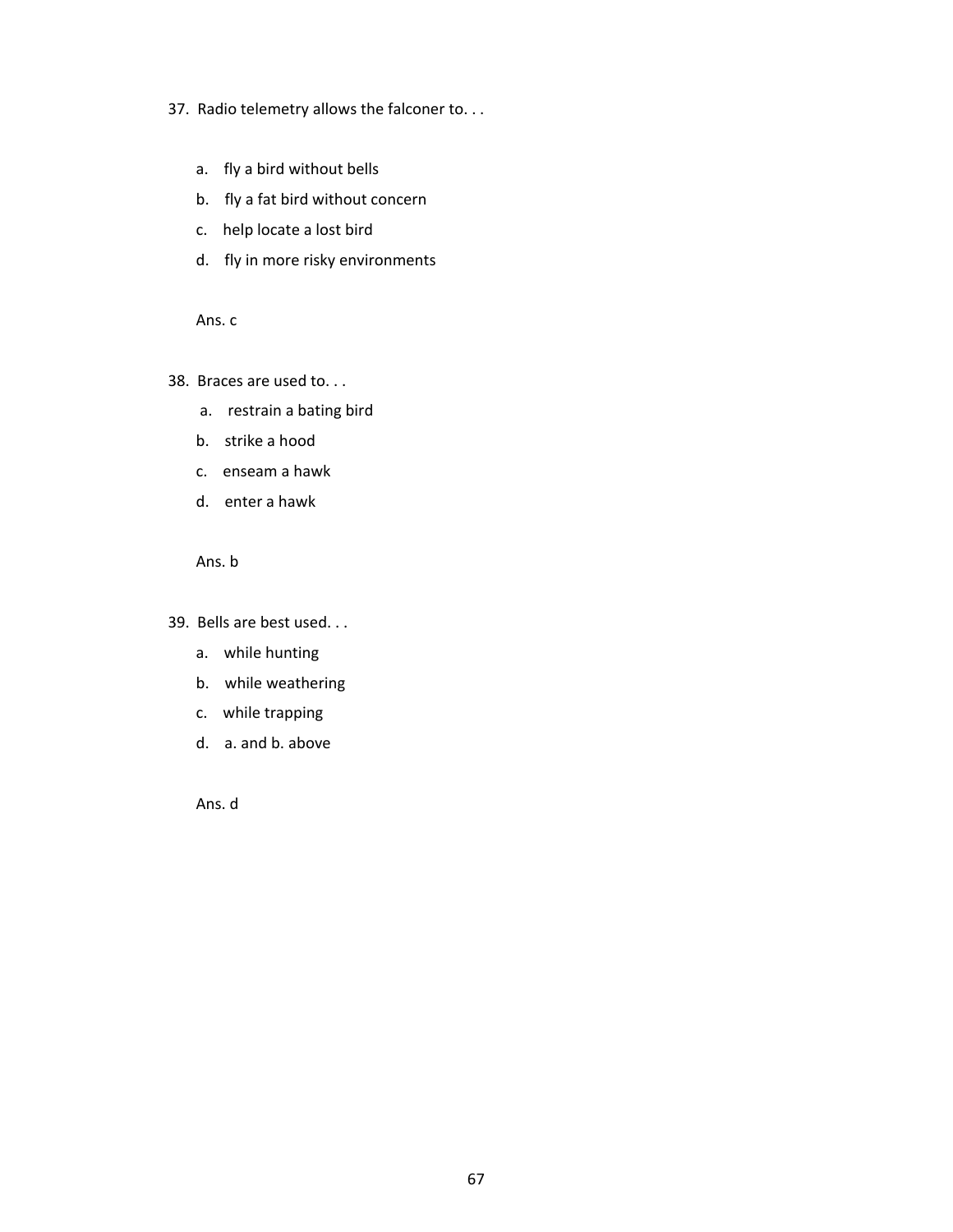- 40. A(The) mark(s) of a good falconer is(are)…
	- a. the ability of his or her bird to consistently take wild game
	- b. the amount of resources he or she spends on the birds
	- c. the condition of the birds he or she keeps
	- d. both a and c

The good health and physical condition of the bird in his or her charge, and the ability to hone a bird's hunting skills are the primary aims and accomplishments of a falconer. To keep a falcon or hawk in perfect condition is not an easy task; a beat-up crippled game hawk is useless and reflects poorly on the falconer.

- 41. The most important factors in maintaining a healthy raptor of any species is…
	- a. daily flying
	- b. balanced diet
	- c. regular access to fresh water for drinking or bathing
	- d. all of the above

#### Ans. d

Daily flying is an especially important variable. Some hawks may appear to exercise by wing flapping or bating at the perch. But there is no substitute for vigorous flying. Some hawks appear to lose their health very quickly when not flown regularly.

- 42. Direct sun in hot weather (over 90 degrees F) for an extended period…
	- a. does not affect desert raptors
	- b. is enjoyed by all raptors
	- c. can be fatal to any species
	- d. will bother only arctic species

#### Ans. c

Heat alone can kill Goshawks. Peregrines suffer more from excessive dryness in the air. Direct sun can be fatal to any raptor in hot weather. The desert falcons are more resistant, but even these birds cannot take prolonged exposure when the temperature is above 90 degrees. Wild hawks such as Harris's Hawks and falcons living in hot climates spend much of their time high aloft soaring in the cooling air of the thermals.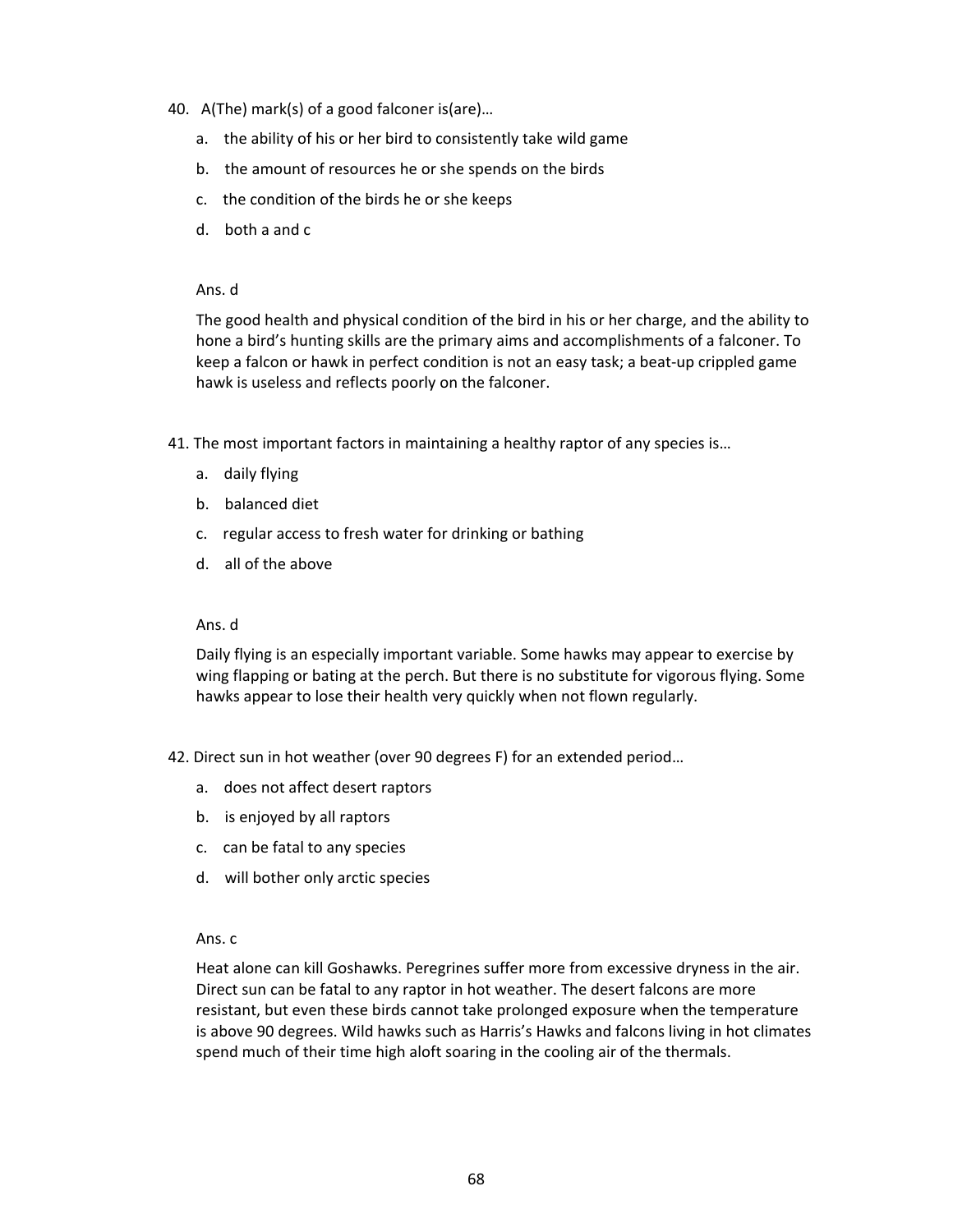- 43. A raptor at hack should be taken up…
	- a. when it starts hunting
	- b. just before midnight
	- c. at least two weeks before the Autumnal Equinox
	- d. after two weeks of complete freedom

#### Ans. a

The purpose of the hack is to permit full development of the lungs and muscles of young hawks. Another advantage is that hacked birds generally don't become screamers. During this time they are dependent on man for food alone, and when they indicate an ability or desire to start "self-hunting" they must be caught up and the training started.

44. Falconers generally prefer that falcons take the lure…

- a. from a steep dive flying downwind
- b. from a steep dive flying upwind
- c. on a low raking approach downwind
- d. on a low raking approach upwind

#### Ans. a

The tendency of any young falcon is always to make a circle so as to approach the lure flying into the wind and from a rather low raking approach. The trainer wants a bird to learn to rake the lure from a steep diving approach flying downwind. It follows that any time your falcon climbs steeply into the wind after a miss that if you can get it to try for the lure immediately after it turns downwind, the bird should then be permitted to hit it.

- 45. You are lure flying a falcon and it strikes the lure firmly on the first stoop of the day. You should…
	- a. continue swinging the lure and ignore the hit
	- b. give the bird the lure and feed it a reward
	- c. give the bird the lure but withhold the reward
	- d. none of the above

#### Ans. b

You must always play fair with your hawk. As the falcon improves, it will more and more frequently take, or at least hit, the lure on passes where it was your intention that it miss. Following any solid hit, the lure should be dropped to the ground and the falcon permitted to come in on it.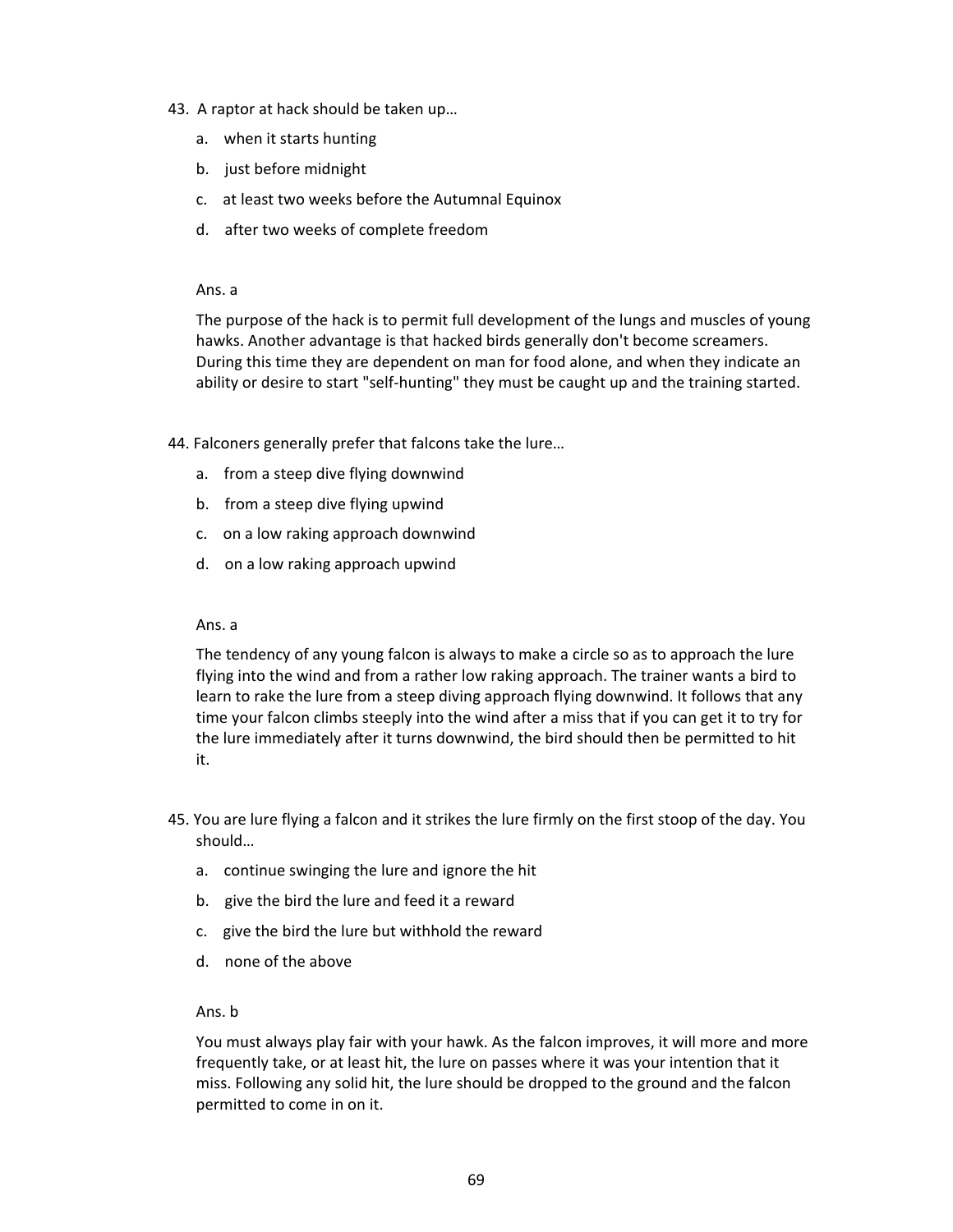46. True or False: Beef heart and chicken necks or backs from the grocery provide a safe, balanced and healthy diet for your bird.

#### Ans. False

Beef heart promotes calcium/phosphorous imbalance and chicken necks and backs are too fatty and the bones pose a physical danger. A chicken neck or backbone swallowed whole can lodge between the crop and the rest of the digestive system and kill the hawk before the source of the problem can be discovered. Whole animal diets of 4 week old cockerels, Coturnix quail, mice or rats are the best and easiest food to provide. Your bird will do best if you rotate these items or vary the diet. You should warm all cold food in warm water when possible. Use of vitamin and mineral supplements formulated for raptors is recommended.

47. True or False: As a general rule, the dark-colored meats are of higher caloric value for raptors than the white meats.

## Ans. True.

Dark "richer" meats are much more energy dense than white meats and will hold a bird's weight longer. The meat of ducks or large mammals is heavier and must be fed in lesser amounts than the meat of chicken or upland game birds. Beef-heart is much like pigeon in appearance and food value, but it is not recommended because it promotes a calcium/phosphorous imbalance. Many falconers refuse to feed their birds pigeon meat because of the danger of avian herpes, frounce and other diseases.

- 48. A raptor maintains its weight on 2 ounces of whole pigeon per day. If fed 2 ounces of rabbit per day, a falconer would expect the raptor to…
	- a. gain weight
	- b. maintain the same weight
	- c. lose weight
	- d. some would lose while others would gain

#### Ans. c

Falconers must be aware how different foods impact their birds. Pigeon is a relatively rich food and cannot be fed in nearly the quantity that is necessary when feeding the pale meat of rabbit, young domestic chickens, or even pheasants.

While pigeons are common prey for certain raptors in the wild, the falconer should beware of feeding pigeons to his or her hawk. Even healthy looking pigeons may have herpes, which is fatal to raptors.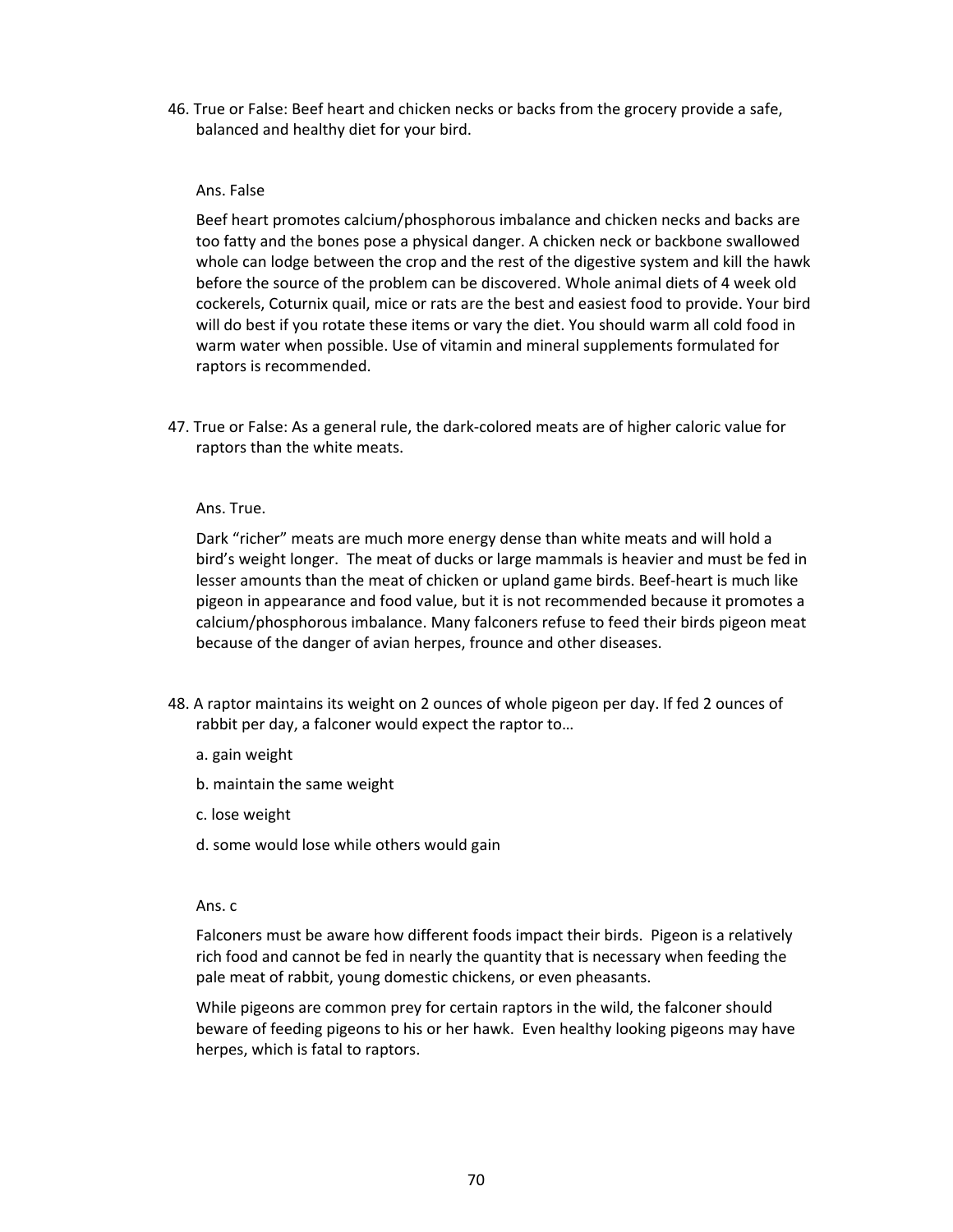- 49. Captive raptors require more food energy per day…
	- a. in cold weather
	- b. during the molt
	- c. when being flown hard
	- d. all of these

All of these factors and many others increase the energy requirements for raptors.

50. A good "tiring" would be…

- a. chicken breast
- b. day-old chick
- c. beef heart
- d. game bird wing

## Ans. d

A game bird wing with very little meat attached makes an ideal tiring. Tiring is any tough part of a quarry - consisting mostly of feathers, sinew, or fur - which is given to a bird to tear and work upon, rather than to provide nourishment. Its purpose is to exercise the bird's back and neck muscles, keep its beak in good trim, and keep it from getting bored.

- 51. Most raptors drink water…
	- a. never
	- b. only when sick
	- c. regularly in large amounts
	- d. every day or two in small amounts

## Ans. d

A bath should always be provided. Many birds prefer a fine spray of water from a garden sprinkler or other device. A change in a raptor's drinking habits can be an indicator of deteriorating health.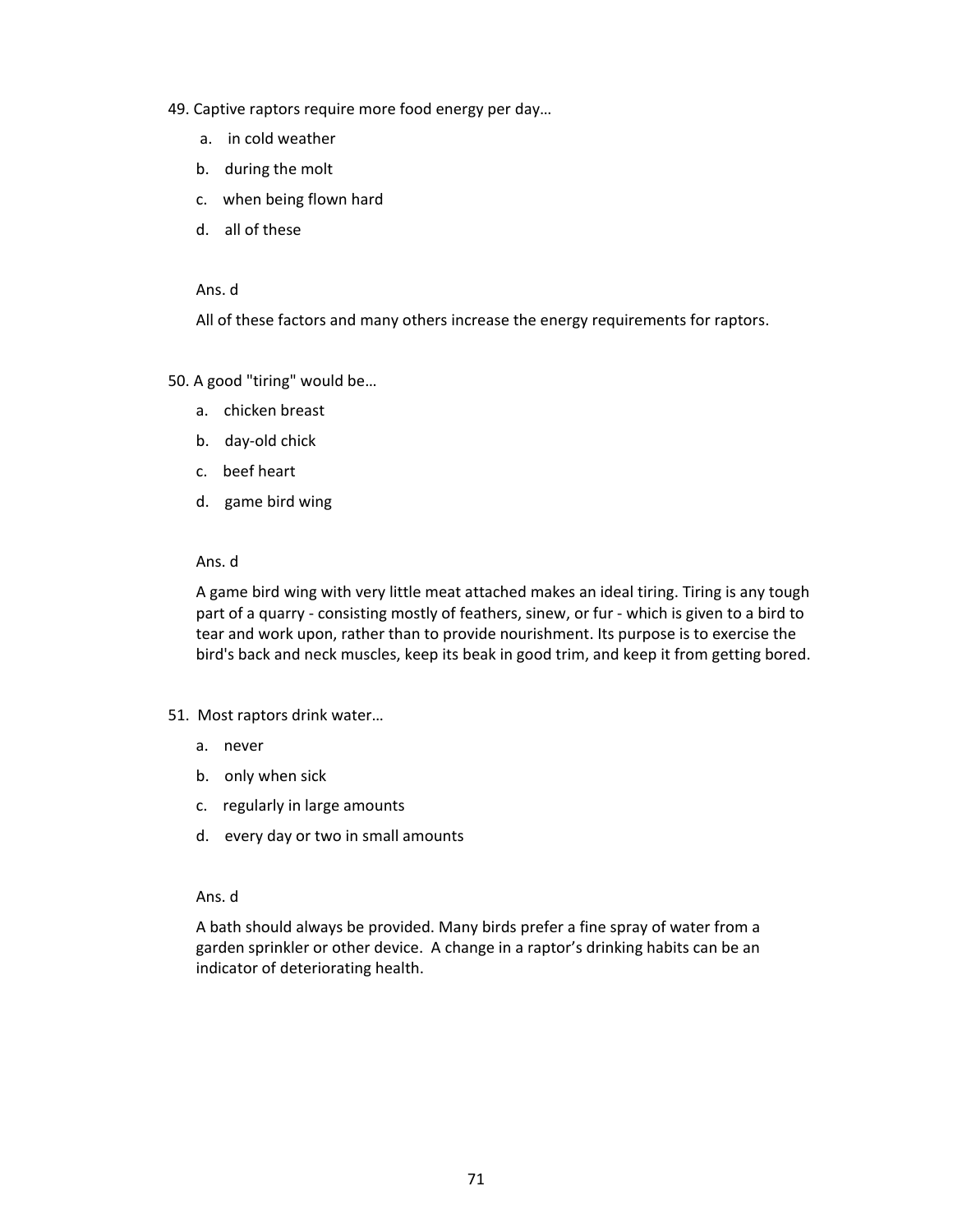- 52. Hawks should have drinking water provided for them…
	- a. once a week
	- b. twice a week
	- c. every day
	- d. only during very hot weather

Fresh water should be made available to hawks every day. Most species enjoy drinking, especially after a meal. If water is available for drinking or bathing, they will be more content and healthier.

- 53. Aside from daily clean-up, the mews should be thoroughly cleaned…
	- a. once a year
	- b. twice each year
	- c. four times each year
	- d. as needed

#### Ans. d

Although sanitation is more important to humans than hawks, a clean dry hawk house (or "mews") with dry litter regularly changed, clean perches, regular exercise, and fresh nourishing food are the best prophylactic measures to prevent disease. The hawk house must be kept clean, and routinely cleared of castings, feathers and debris. A deeper, more thorough cleaning must be conducted as needed.

54. If a raptor is to be free-lofted in the mews, the windows should be protected with…

- a. heavy gauge welded wire
- b. insect screen reinforced with poultry netting
- c. horizontal rods
- d. vertical round rods

# Ans. d

The best arrangement is for the windows to be covered by vertical bars placed about two inches apart with no spaces or cross-bars. On horizontal bars, birds will attempt to land and hang there with their wings flapping and tail jammed down as a prop. This leads to extensive feather breakage. Windows on a hawk house should not be screened in such a manner that the raptor can touch the screen. Some falconers attach screening outside of the vertical bars (about 4 inches away) to keep out insects and other pests.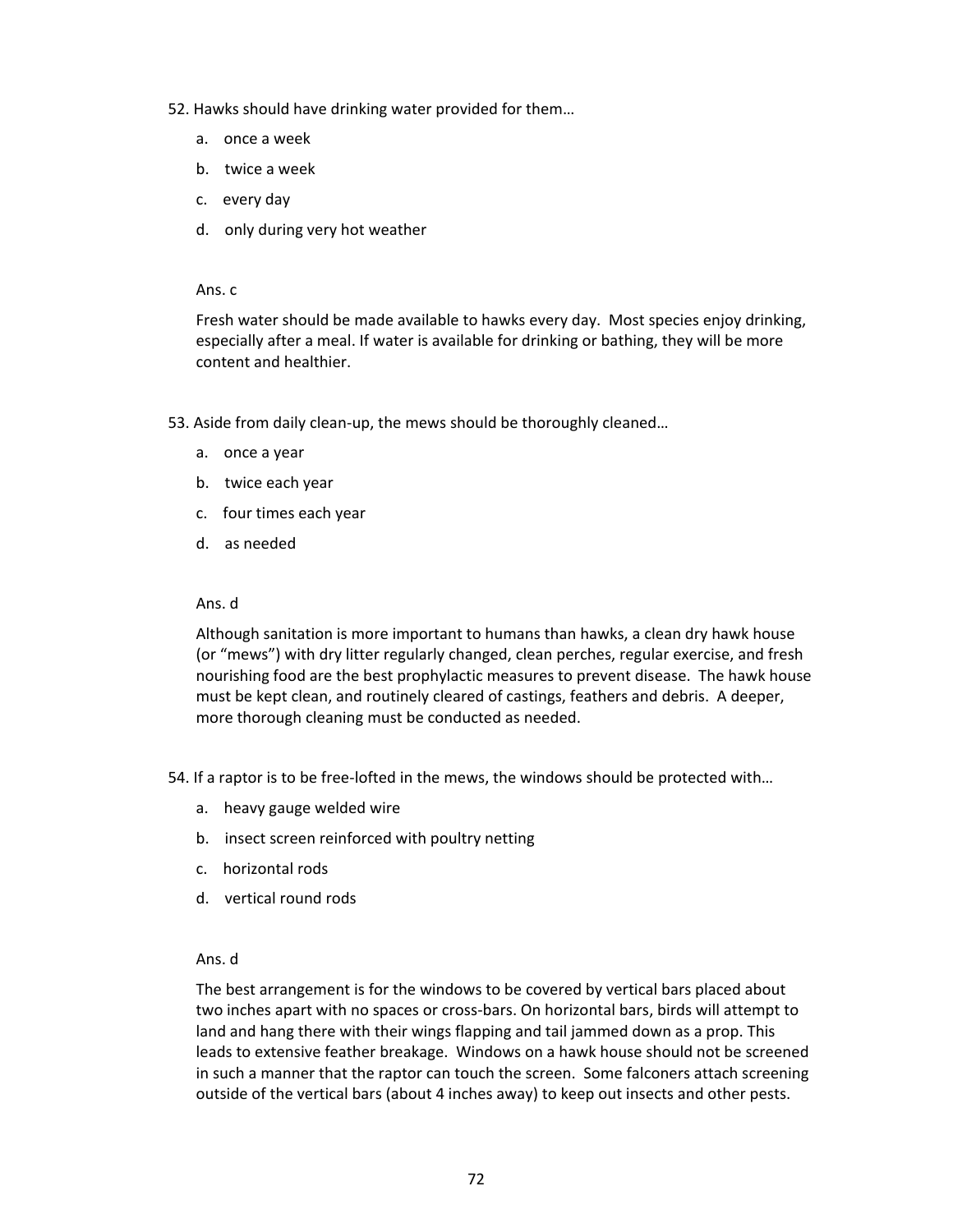#### 55. A bent feather should be…

- a. cut off at the bend and a new one imped in
- b. pulled out
- c. immersed in hot water
- d. treated with neatsfoot oil

Ans. c

Bent feathers or feathers with the web twisted should be dipped in hot (not boiling) water. They will straighten out immediately.

- 56. "Shock marks" on the tail of an eyas hawk are most likely the result of…
	- a. a period of time when the parents failed to provide adequate food for the youngster before it was taken from the nest
	- b. the stress of being taken from the nest
	- c. external parasites
	- d. all of the above

#### Ans. d

The tail streaks that falconers of old called "hunger streaks" or "hunger traces" are probably more accurately called "stress marks" or "shock marks." They indicate a point in feather development at which the bird was under sufficient stress that normal growth was temporarily halted. Prolonged hunger can certainly cause these same marks, but they are universally the mark of an eyas hawk unless it was taken as a downy. They often appear on an eyas' tail at the point of feather growth that the bird was taken from the nest. These marks sometimes result from the work of feather mites when birds have no stress and ever present food.

57. True or False: Newly caught Accipiters tend to break feathers more frequently than most hawks.

#### Ans. True.

Accipiters are much worse at damaging their plumage than are falcons, Red-tailed Hawked Hawks, or Harris's Hawks. A newly caught Cooper's Hawk or Goshawk will very quickly break all of its tail feathers unless its tail is enclosed in a paper or plastic sheath and taped in place until the hawk tames down.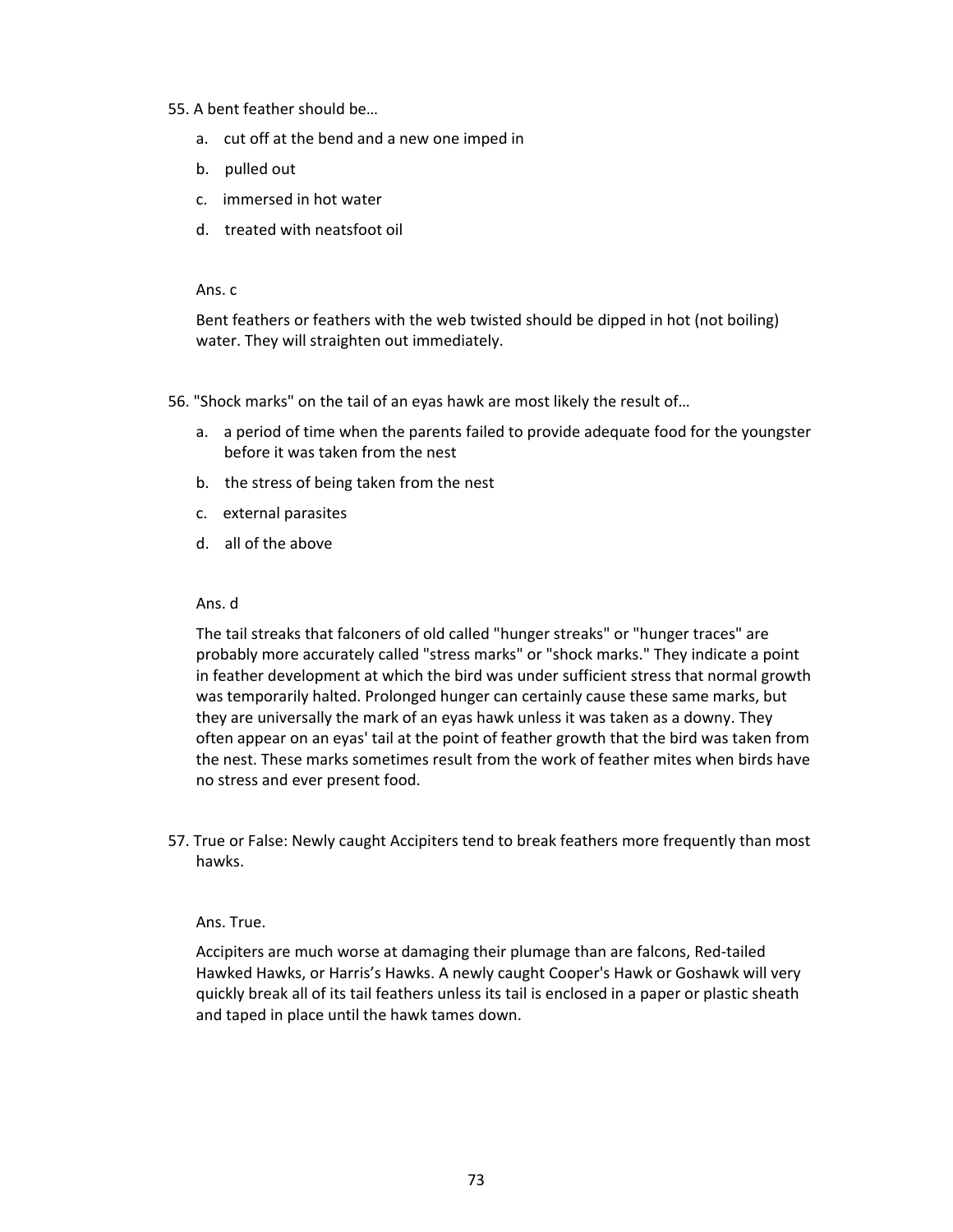58. If a remige (primary or secondary wing feather) is broken, it is best to…

- a. repair the feather by imping
- b. wait until natural molting occurs
- c. pluck out the feather stump to stimulate growth of a replacement feather
- d. leave it alone do nothing

Ans. a

If the feather is plucked, there is a possibility that the regenerative feather follicle lining will be pulled out. If this happens, a feather will never grow again from this follicle. The bird will be partially crippled and will forever have a gap in its wing.

59. True or false: A feather broken on the final day of hunting season should be repaired at once.

#### Ans. True

Even just before or during the molt, broken feathers should be repaired. This is just as important during the molt as any other time. The sequence of molt of the long feathers is always such that, except for the outermost primaries and tail feathers, the new feather always comes down between two that are fully grown, or nearly so. Any old feather that is broken thus becomes a peril to the new feather because it does not provide support and protection to it as it grows. Should the new feather be broken while still soft ("in the blood"), then the next feathers become increasingly exposed to damage. The next season could be ruined.

60. True or false: the ideal imping plug is a metal needle.

#### Ans. False

Though metal is the traditional material, it is too stiff for the flexible shaft of the feather, and it may break along invisible faults. Better imping needles are made from bamboo or even barroom swizzle-sticks, which are not brittle. The best material is a piece of flexible feather shaft.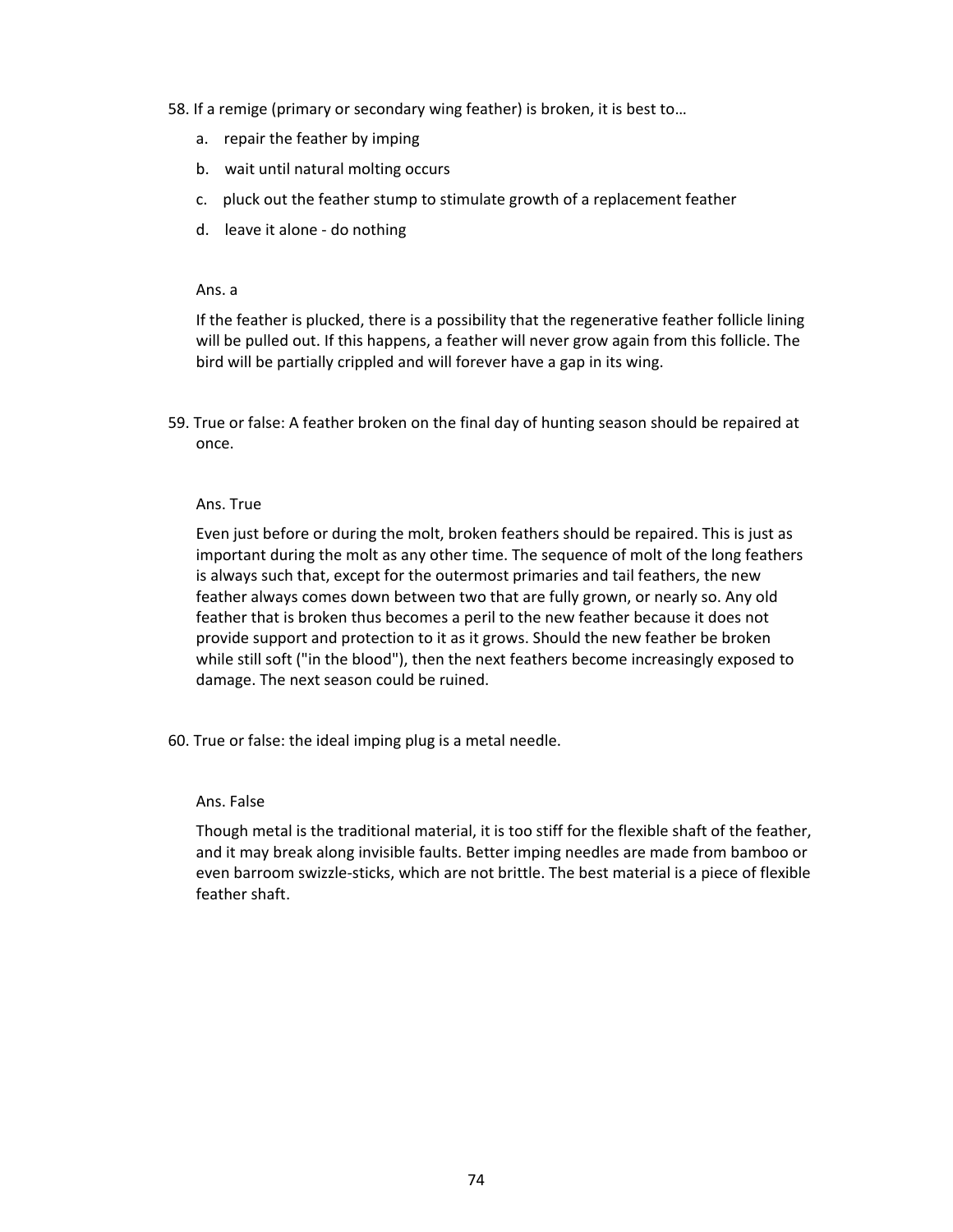- 61. In cross-section, an imping needle should ideally be…
	- a. round
	- b. square
	- c. flat
	- d. triangular

Ans. d

Triangular, because this allows the needle to be inserted into the feather without splitting the shaft, yet it will prevent the feather from rotating. However, a flexible feather shaft glued inside the shaft is best.

- 62. The best way for a beginner to judge a raptor's condition is by daily…
	- a. visual inspection of how the bird holds its feathers
	- b. weighing the bird
	- c. feeling its keel
	- d. checking the brightness of its eyes

#### Ans. b

All of these are important ways to check a raptor's condition. Weighing the bird, however, is the most objective and reliable.

- 63. The novice falconer should weigh his or her bird…
	- a. once each day
	- b. once every other day
	- c. at least once a week
	- d. whenever the bird fails to perform

#### Ans. a

A bird's weight and condition is affected by a number of variables, including the type of food, quality of food, weather (especially temperature), disease, season, barometric pressure, the amount of exercise, the species of hawk, and the individual's metabolism and ability to assimilate food. Before acquiring a bird, a falconer should obtain a 5 pound scale that weighs increments as low as a half ounce (preferably grams) and equip it with a perch. A scale is absolutely essential. Daily weighing during the flying season is mandatory.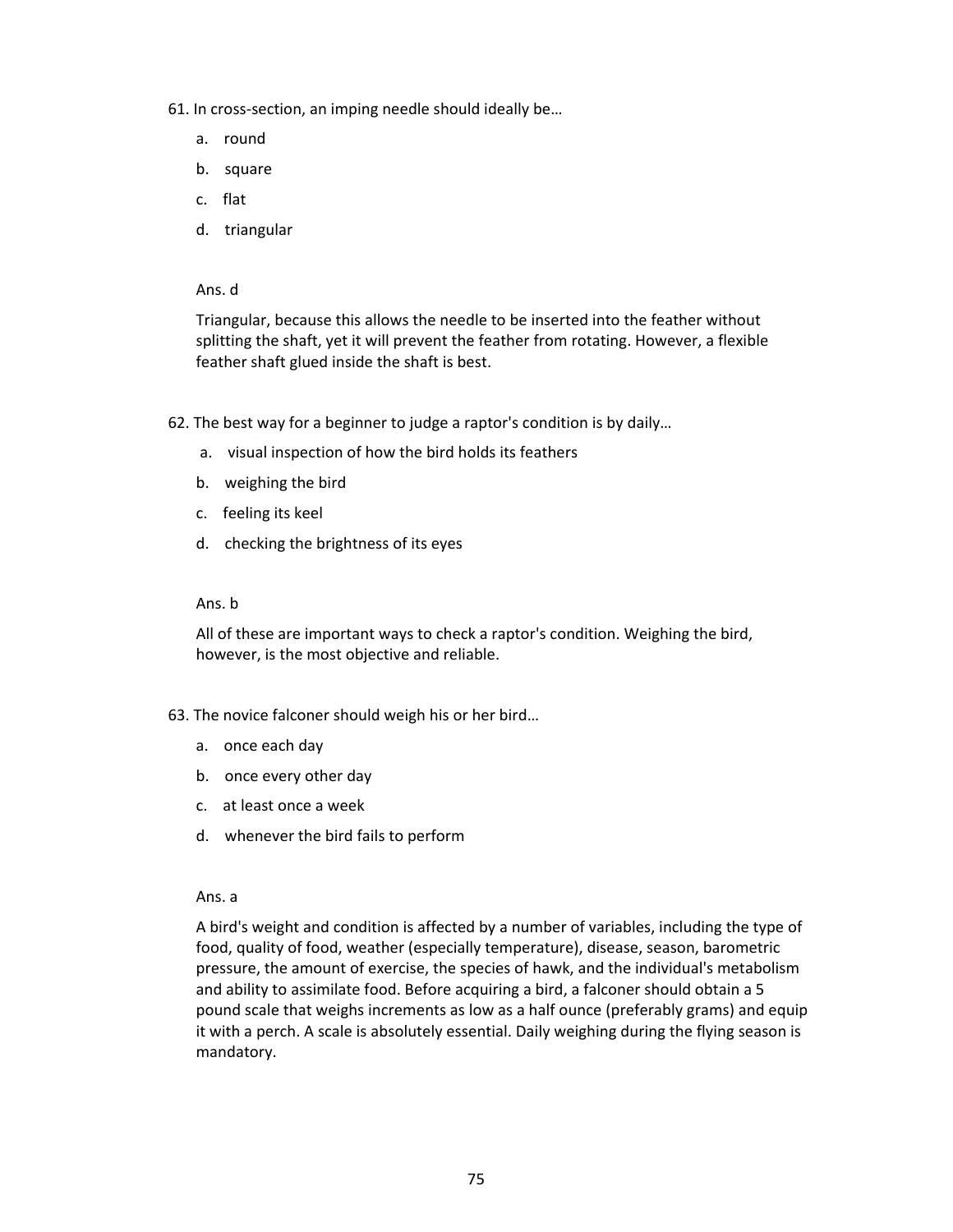- 64. The basic requirements for maintaining a captive raptor are a…
	- a. perch, bath, hood, and scales
	- b. hood, food supply, lure, and scales
	- c. perch, food supply, scales, and bath
	- d. food supply, lure, hood, and bath

These requirements are basic. Before you get a bird you will also need these essentials: (1) a gauntlet (2) jesses, preferably with Aylmeri bracelets, (3) three figure 8 swivels, (4) indoor facilities, (5) several hoods of various sizes, (6) a fenced weathering area, (7) three leashes. Falconers traditionally used leather leashes, but a braided nylon rope (1/4") makes a far better leash than leather. If you learn to tie it properly, it will last forever, but to make it safe, you must know how to tie it correctly.

- 65. Of the following, probably the most effective method of trapping large non-migratory raptor species is the…
	- a. dho-gazza
	- b. dig-in
	- c. bow net
	- d. pigeon harness (noosed pigeon)

# Ans. d

The pigeon harness allows the falconer to approach hunting hawks wherever they may be perched alongside a road. Most hawks do not seem to fear the approach of a vehicle so long as it maintains speed and does not stop. The sight of a handicapped pigeon from a moving automobile seems to trigger a desire to kill in many raptors. Make sure you have the landowner's permission and/or department of transportation authorization, where appropriate. In some states (New York among them), tossing a harnessed pigeon from a moving vehicle is restricted by law. The Swedish Goshawk trap, which is not listed above, is also a safe and effective method of trapping large raptors year-round.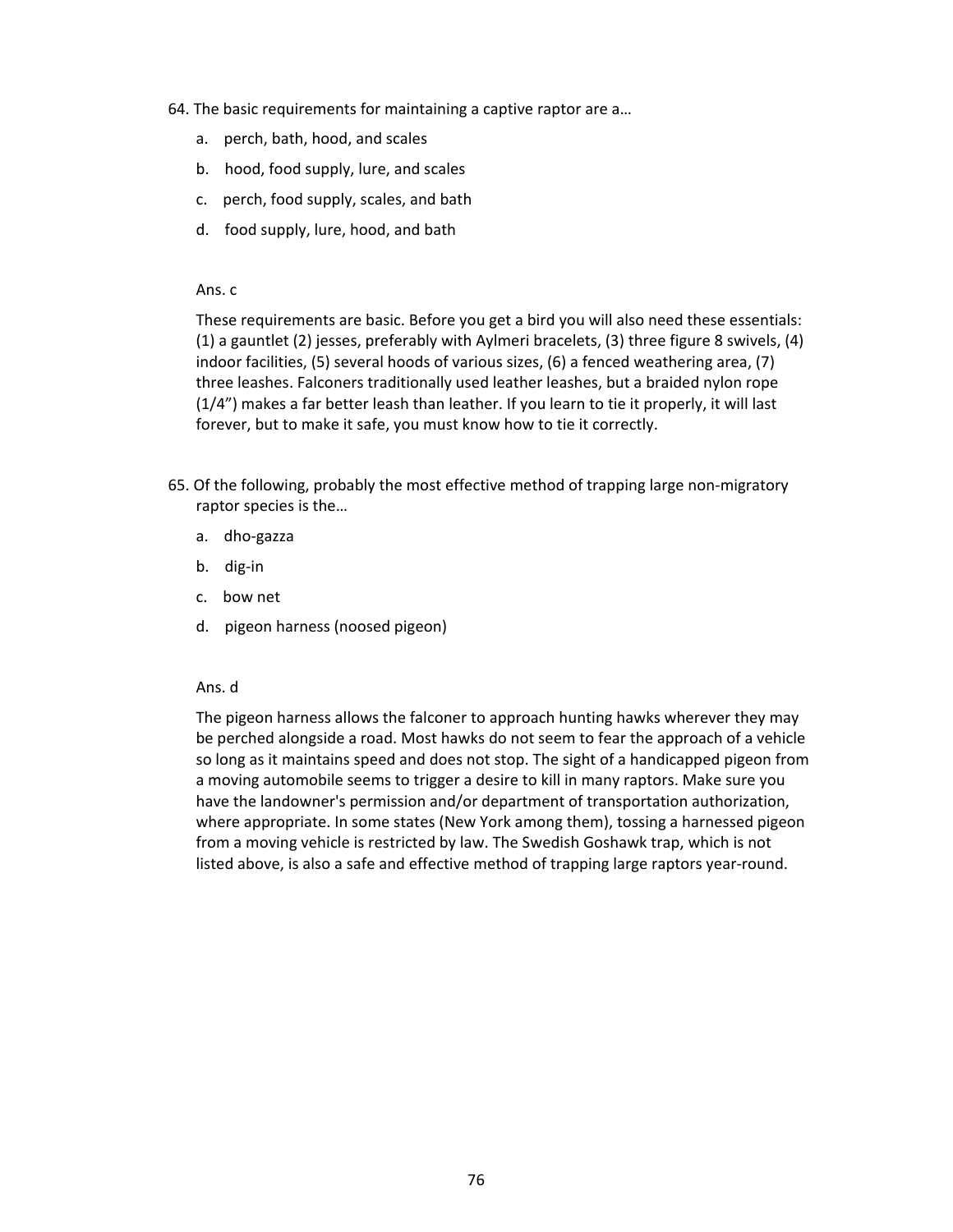- 66. The mist net is also known as the…
	- a. bal-chatri
	- b. dho-gazza
	- c. phai-trap
	- d. none of the above

#### Ans. d

Mist nets were originally made with human hair and used to trap small birds in Japan and China. It is similar in appearance to the dho-gazza, which was used in Asia Minor and later in Arabia and India where the name originated. However, the concept of the dho-gazza, which uses a smaller, heavier net like a gill net to funnel and trap the birds, is very different from the mist net, which uses find strands and bulky pockets to entangle the raptor. The phai-trap used in India consists of a circle of relatively large nooses around a bait pigeon or other live lure.

- 67. The most effective trap for small hawks outside of the migration is…
	- a. the bal-chatri
	- b. the phai-trap
	- c. the bow-net
	- d. the harnessed pigeon

#### Ans. a

The bal-chatri is a small wire cage covered with monofilament nooses. There are many proven shapes, including a small round one used specifically for American Kestrels, which are commonly baited with mice or small birds. Larger bal-chatris baited with pigeons are effective for catching Goshawks, Cooper's Hawks, and Red-tailed Hawks.

68. H.J. Slijper's "canon" is…

- a. a modified Dutch bow net
- b. a geometrical formula for fitting Indian hoods
- c. a special bewit adapted for fastening a tail bell
- d. a method of casting a small accipiter at quarry

#### Ans. b

H.J. Slijper's "canon" is a geometrical formula based on head measurements, which can be used to develop a hood pattern to fit any bird well with a glued, seamless hood.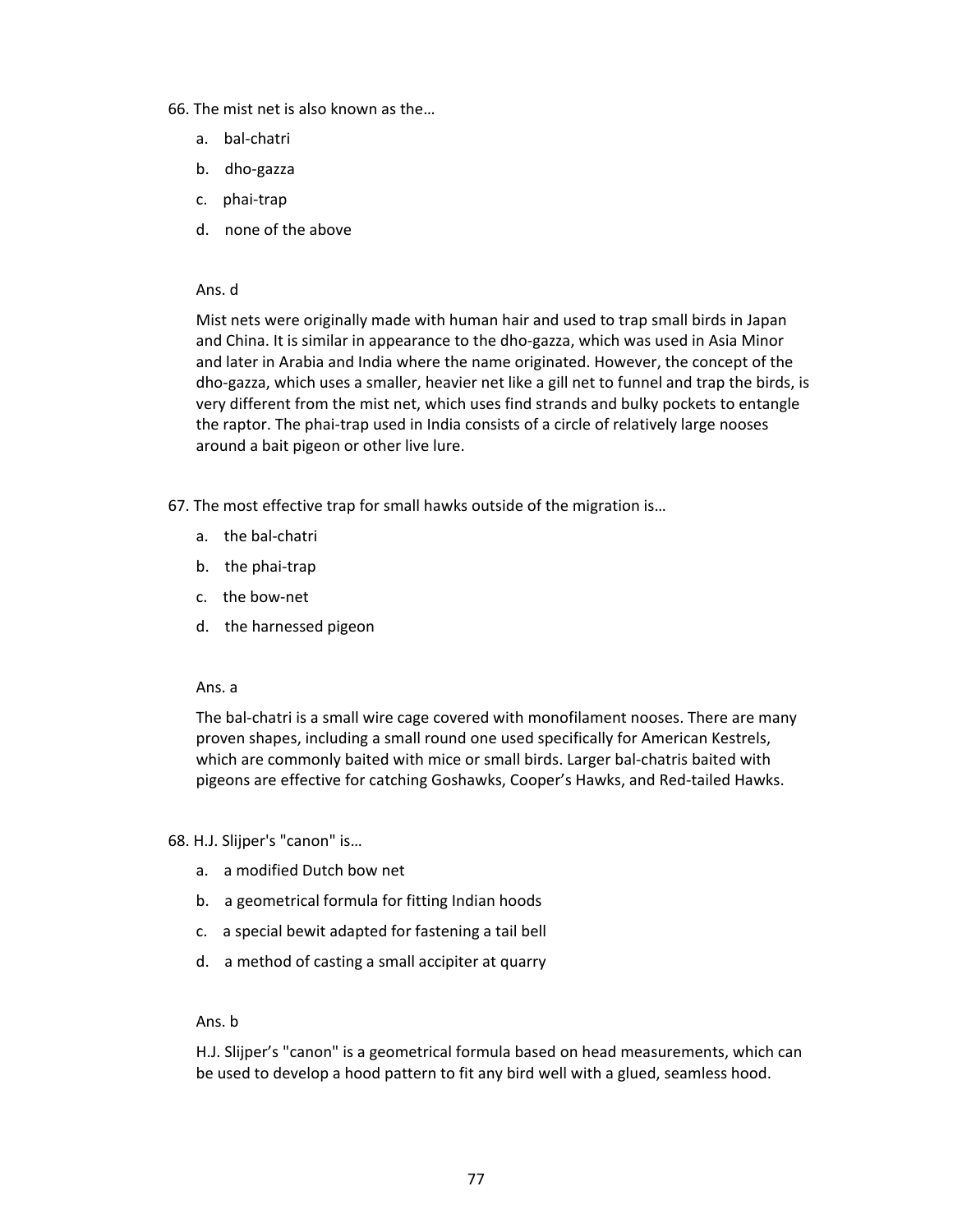69. True or false: When making their own hood, most North American falconers prefer the Dutch to the Indian pattern.

#### Ans. False

The Dutch hood is made over a form (hood block) and is slow and difficult to complete. The Indian hood is more popular with Northern American falconers because it is lighter and easier to make and fit (especially around the sensitive mouth and nostrils). The advantage of the Dutch hood, other than looks, is its stiff, solid construction which makes it simpler to get on a bird that is difficult to hood. Due to the availability of lightconstruction, high-quality Dutch hoods made by talented leatherworkers within the North American falconry community, Dutch hoods have recently become more commonly made and used by North American falconers.

70. True or false: An austringer should always change slitted jesses before flying his or her bird.

#### Ans. True.

Always use slitless field jesses when flying the hawk loose. Make them long enough for ease of handling in the field and punch a tiny hole in the end to store conveniently on a saddle pin sewn to a hawking bag, coat, or vest. Vegetable bark tanned kangaroo hide is the best choice for jesses and Aylmeri bracelets. Falconers using an Arab jess system that depends on tied, slitless jesses may not need to change jesses.

71. Jess bracelets that are too narrow are dangerous because…

- a. they may catch in briars when the hawk is flown
- b. they do not enable a quick release when the hawk is cast off
- c. they may slip over the block when the hawk weathers
- d. they may cause leg sores

#### Ans. d

A bird's tarsus should be regularly examined for calluses or sores. An additional danger of narrow jess bracelets is their tendency to slip around a toe in a simple half-hitch knot and cut off circulation.

72. True or false: The Aylmeri jess is safer for the bird than the traditional jess.

Ans. True.

The Aylmeri has a bracelet and removable swivel strap, whereas the conventional jess has the swivel strap permanently attached to the leg. If the bird twists the jess, the Aylmeri is less likely to constrict against the tarsi. If the bird escapes, it is likely to pick out and discard the leather jess thongs and be left with the innocuous bracelets.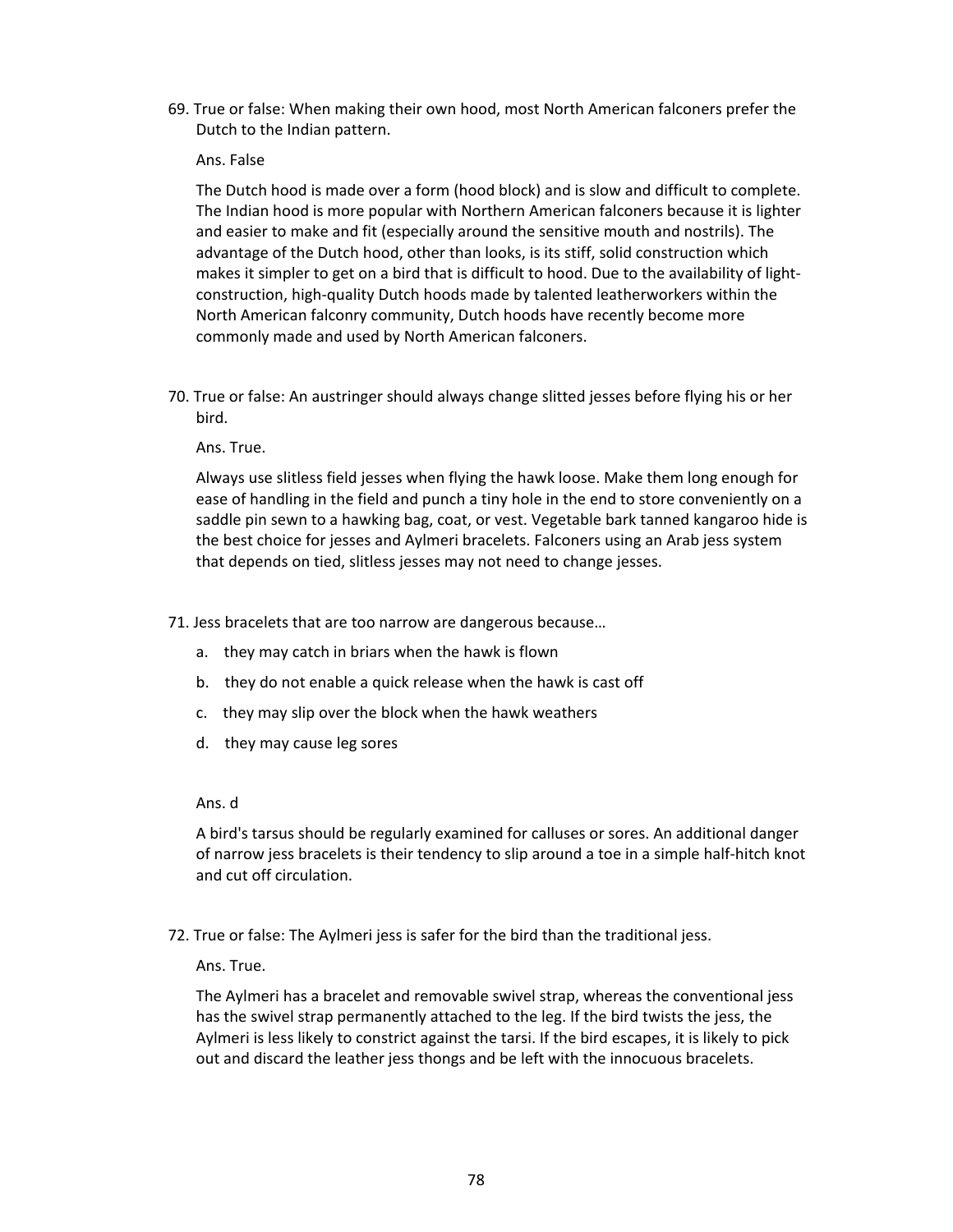73. True or false: Goshawks need longer field jesses than falcons.

Ans. True.

The principle reason for this is that a Goshawk is held on the fist when hunting whereas a falcon is released the moment it is unhooded. Most falcons are flown with no jesses only the bracelets and a radio transmitter.

74. True or false: The common dog-leash snap-swivel is a reliable and convenient swivel for attaching the jesses of a hawk to its leash.

Ans. False

This swivel is unreliable because the jesses work out of the clip easily. The snap swivel is dangerous because it is so heavy that it will certainly ruin the bird's plumage. The best swivels are custom-made figure 8's, or heavy-duty fishing swivels such as the kind manufactured by Sampo.

- 75. The best perch for preventing feather damage in Accipiters is a…
	- a. ring perch
	- b. tail-saver perch
	- c. bow perch
	- d. screen perch

#### Ans. b

The bow perch prevents the tangling and hang-ups that plague ring perches, but the tail saver perch developed by Heinz Meng is best for saving the long tail feathers of the hyperactive Accipiters.

- 76. The block perch is used for falcons; the ring perch used for accipiters. This rationale is based on…
	- a. health
	- b. comfort
	- c. tradition
	- d. all of the above

# Ans. d

The perches were designed to accommodate the foot shape and confirmation and the natural perches generally preferred by the birds. This is thought to enhance the health of the bird's feet. A Goshawk probably wouldn't be comfortable on a block, and although a ring perch may not be uncomfortable for a falcon, most falconers remain consistent with tradition and keep falcons on a block perch.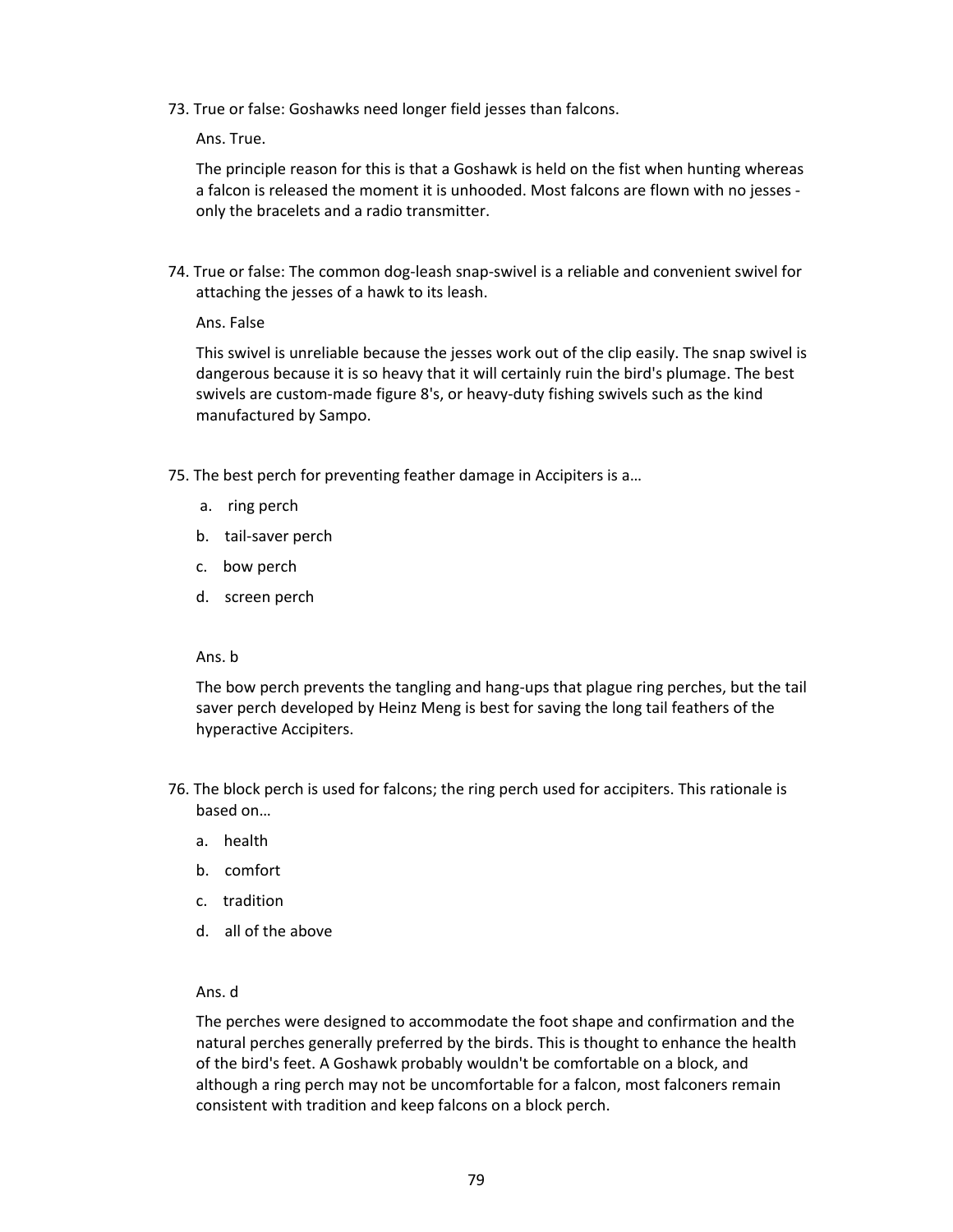- 77. The minimum width of a falcon perch across the top is…
	- a. 4 inches
	- b. 6 inches
	- c. 12 inches
	- d. Determined by the size of the leg and the length of the jesses

#### Ans. d

For most large falcons, the typical width is about 8 inches. The block should be circular in cross-section and wide enough to prevent the jesses from slipping one on each side. Failure to prevent the jesses from so slipping around the block risks significant feather damage and injury to the bird. Using comparatively short jesses is recommended, though jesses should be long enough to still permit the bird to be able to walk on the perch.

#### 78. A "creance" is…

- a. a strong line used to control a raptor during early training
- b. a disease of the mouth and throat of raptors
- c. a watery, foul-smelling mute
- d. a soft leather thong used to bind one wing to prevent bating

#### Ans. a

The disease referred to in (b) is frounce. The thong referred to in (d) is a brail which is rarely if ever used by modern falconers.

79. True or false: One end of the creance should be attached to a light stick or weight, the other end to a bird's swivel.

#### Ans. False

Do not tie the creance to the swivel. Remove the swivel and replace the mew or perch jesses with slitless field jesses. The creance should pass through the small holes punched in the end of the field jesses and be tied with a falconer's knot. This way, if an accident happens, and the bird escapes, it will not get hung up somewhere and die. Caution: a tough field jess must be used, because the strain on the leather is great when the hawk tries to rake away and fly off.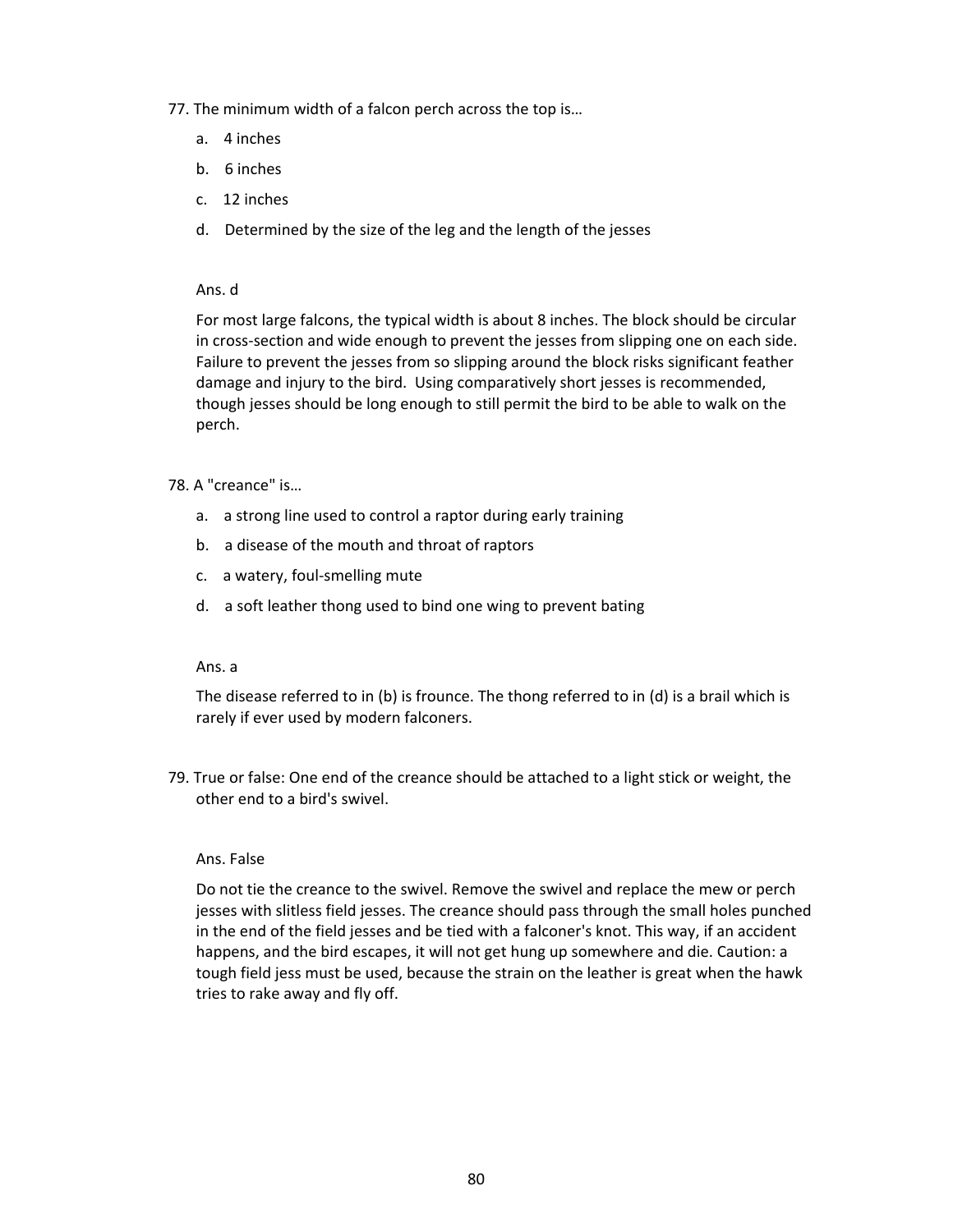80. The best anchor for a creance among the following is…

- a. a pair of old sneakers
- b. a goal post when flying on the practice field
- c. a tree
- d. an automobile

Ans. a

The trainer should use a strong line and attach the free end to a light object, weighing a pound of two, which can bounce along the long line, bringing the bird quickly but gently to the ground. If the line is attached to something solid, it could snap, allowing the bird to fly off and potentially to die miserably of exposure, starvation or predation, hanging by its feet.

81. In the field, it is important to have the following falconry equipment…

- a. bells
- b. lure
- c. jesses
- d. all of the above

#### Ans. d

The lure is the one truly indispensable piece of field equipment. Without a lure, the falconer appears no different to the bird than any other person. An escaped or reticent bird can be taken with ease when a lure is available.

82. True or false: A lure with a weight attached is almost always preferred to a one-piece lure.

Ans. True.

A swinging weight always brings a bird to the ground faster. A one pound padded weight swinging on a 4- to 10-foot line will bring a big female Goshawk to earth in 50 yards or so, and once down she cannot get going again. The same bird can easily carry a 26 ounce one-piece lure for an almost unlimited distance and reflush with it, time after time, when approached. It is important that the weight is well padded; otherwise it may bounce as the hawk carries the lure close to the ground and strike the hawk, causing injury. A naked lead fishing weight is extremely dangerous.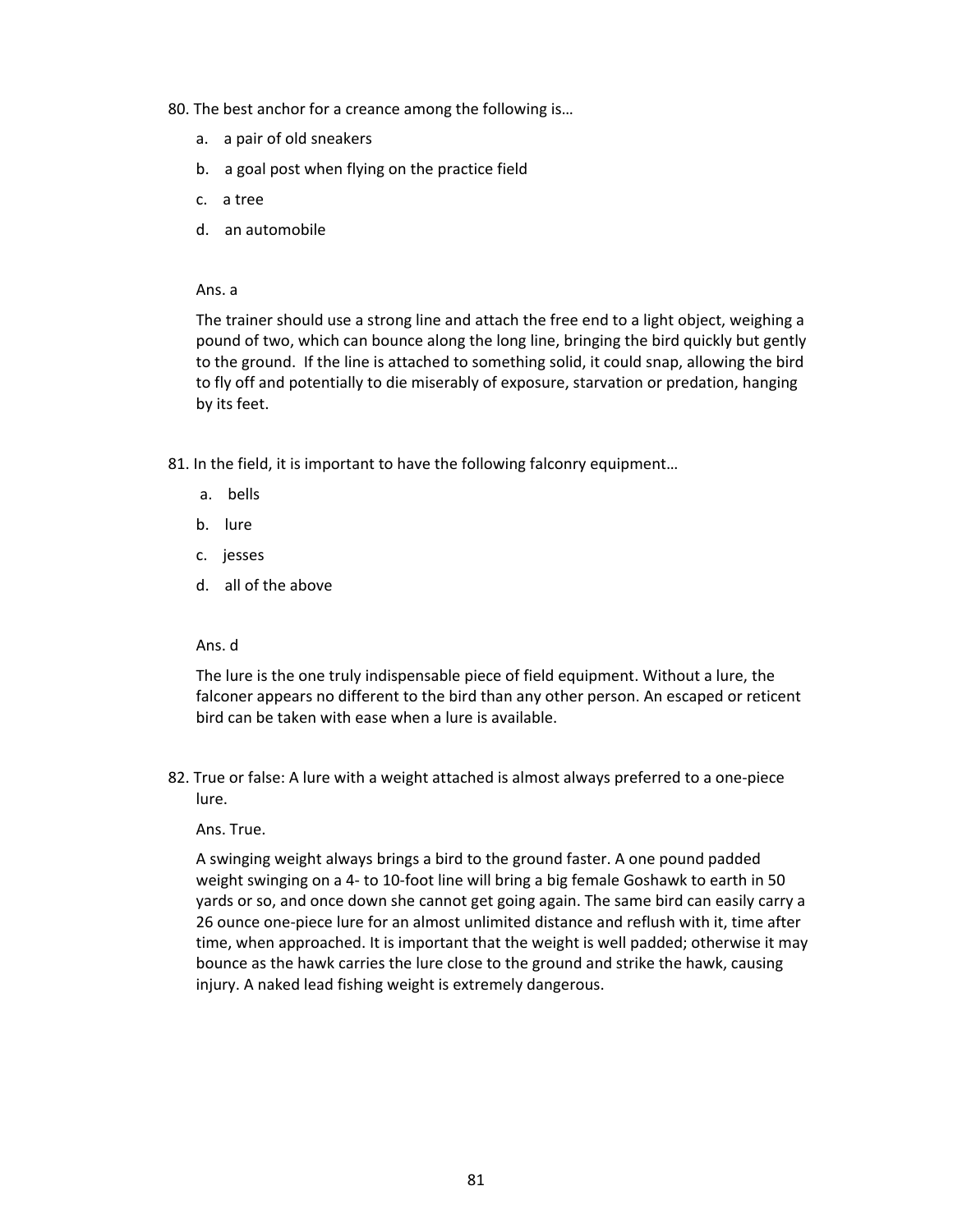83. True or false: Tough stringy meat should be used to garnish a lure.

# Ans. True

Tying tough, stringy meat is to lures is best because it stays there and cannot be eaten quickly. Chicken heads are ideal; a snap hook can be clipped through the nostril and lower mandible and the neck further secured by a leather thong. Day old chicks are more commonly used and can be secured by a leather thong.

# 84. Bells are most needed…

- a. when your bird is on the perch in the yard
- b. to keep track of your bird in the trees or sky without watching her too closely
- c. when the bird is down with quarry
- d. all of the above

# Ans. d

Even belled birds can be difficult to find when they are down on quarry, accipiters even more so than buteos or falcons. A falcon and most Red-tailed Hawked Hawks will stay out in the open though they will mantle their quarry. Accipiters have a habit of dragging a quarry into the nearest thicket and hiding themselves under overhanging grass and brush. At such times, they will almost allow themselves to be stepped on. For this reason, many people prefer using a tail bell on accipiters, because it is more likely to ring. Also, bells alert strangers that the hawk is a trained bird.

85. True or false: Ideally when a pair of hawk bells is selected, both bells should produce identical tones.

#### Ans. False

Bells with two different metals and two different tones yield a more dissonant sound which can be heard from farther away.

86. True or false: When a plastic electric cable-tie is used as bewit, it should be fastened around the tarsus.

#### Ans. False

A bewit is a small leather strip used to secure a bell to a hawk's leg. The bewit is fastened around the tarsus (the lower leg) above the jess. Modern falconers often substitute a plastic fastener or zip tie. This should be attached to the Aylmeri jess, not the leg. It is less flexible than leather and very strong; if caught on a branch or bark it could potentially break the hawk's leg.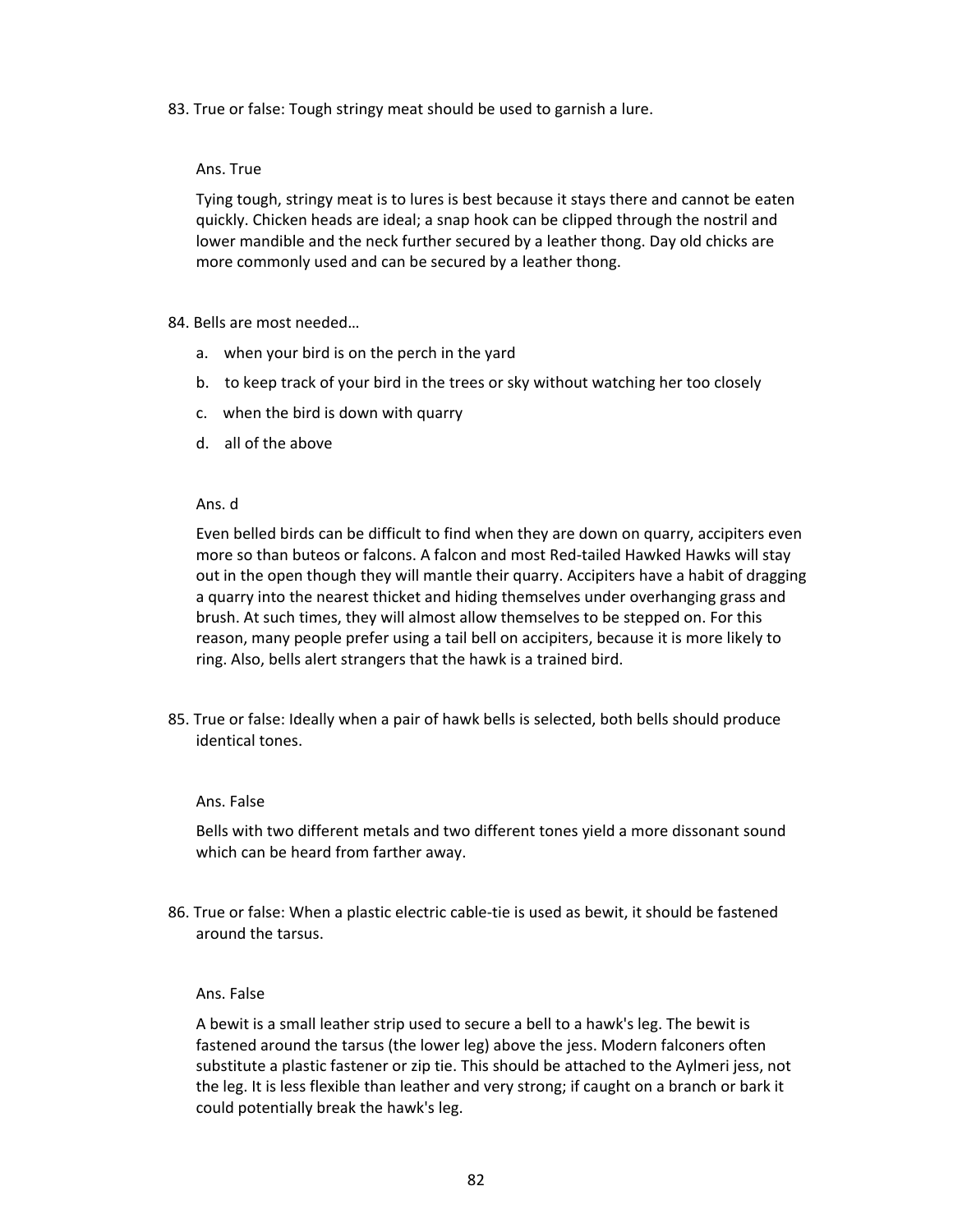# 87. A "Yagi" is…

- a. an Indian hood made of dog skin
- b. a Pakistani glove without finger sleeves
- c. a hand-held telemetry antenna
- d. a juvenile Saker Falcon

#### Ans. c

A Yagi is a sensitive hand-held telemetry antenna consisting of three or more elements mounted at right angles to a central boom. Reception range is usually 1/4 to 1 mile if both bird and falconer are on the ground and 10 miles or more when used from an aircraft.

88. True or false: Under field conditions, tuning to the weak response on a telemetry unit is something the falconer should recognize.

#### Ans. True.

As you tune your telemetry receiver, you will notice that the signal comes in at two settings on the dial. Normally you will use the strongest setting for maximum sensitivity. The weak side setting is occasionally useful for close-in work when the signal is too strong. Observe how the pitch of the beeper changes as you turn the dial. This allows you to tell whether you are on the main response or the weak response. Some receivers have multiple settings for close, medium, and long-distance, which make it easier to figure out how close the target is. Whatever the style, make sure you understand and have practiced how to use your telemetry gear before you use it under live field conditions.

89. True or false. Frigid temperatures are likely to alter both the dial settings and the transmitter signal on a telemetry unit.

#### Ans. True.

Each unit will behave slightly differently when subjected to cold weather. The recommended way to test your unit is to turn on the receiver and put the batteries in the transmitter in the household freezer. Observe how much it drifts as it cools. Remove the transmitter and let it stabilize at room temperature. Now place the receiver in the freezer and see how far the dial setting changes after it has been allowed to stabilize at cold temperature. Record the results for future reference. Now you have some idea of what your gear will do if you tune-up in a warm car and fly in a snow-covered field.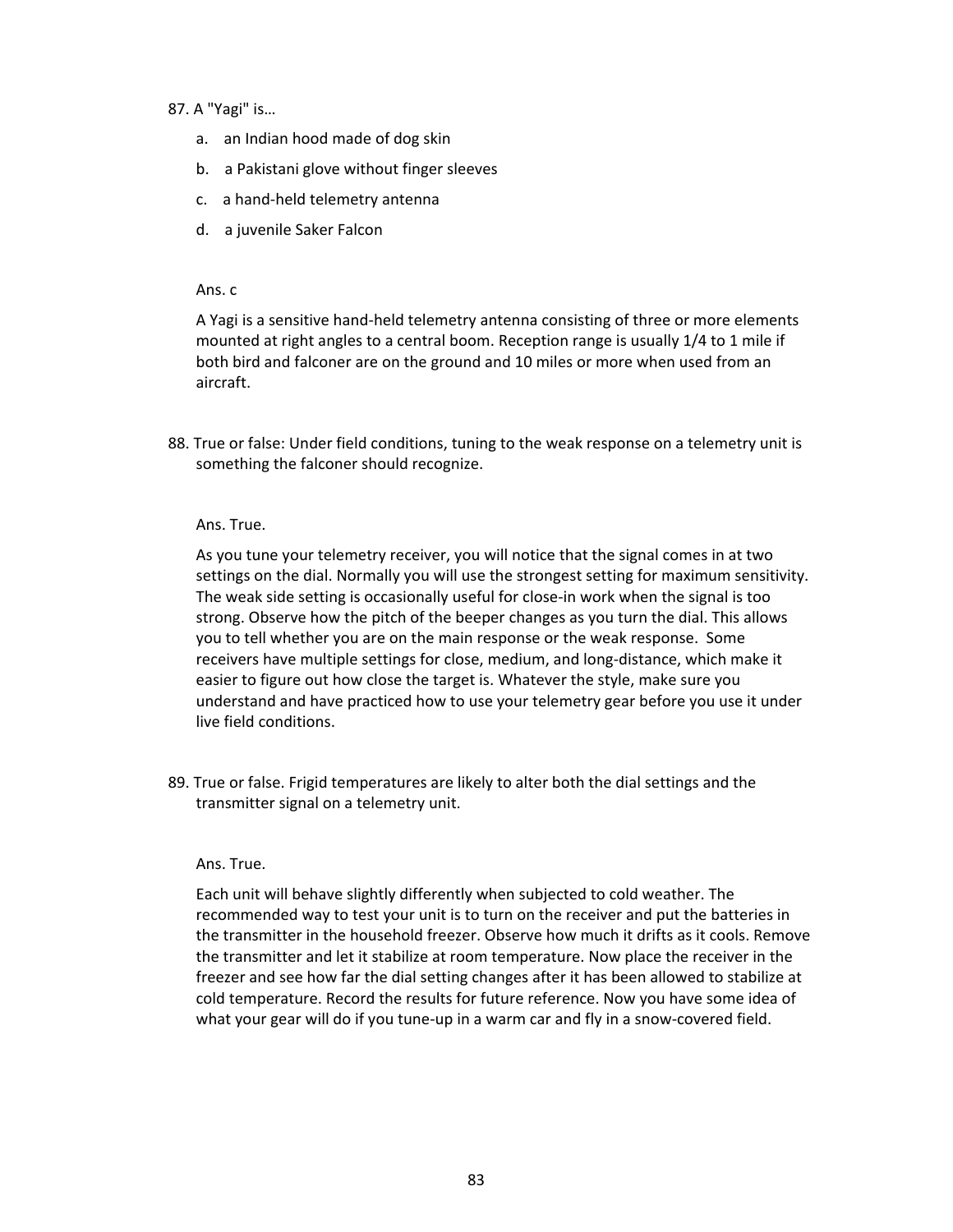- 90. A hack-board is likely to be used with a(n)…
	- a. eyas
	- b. passage bird
	- c. haggard
	- d. vulture

A hack-board is the platform to which food is secured when birds are being kept at hack. Hack is the state of complete liberty, which may be given to eyases during the first few weeks after they can fly.

- 91. A halsband would be most useful when…
	- a. hunting with a Golden Eagle on horseback
	- b. hunting with a cast of Gyrfalcons
	- c. hunting with a dog and Goshawk from the first
	- d. hunting with a ferret and Red-tailed Hawk from a tree

Ans. c

A halsband is an East Indian device. It consists of a cord hung loosely across the upper back of an accipiter ahead of the wings, used for launching a bird for a very quick start on quarry. In order to launch the bird, you must know where the quarry is, so it's best to have a dog. The use of halsbands are not consistent with either the size or hunting style of Golden Eagles or Gyrfalcons. It is illegal to hunt with ferrets in New York.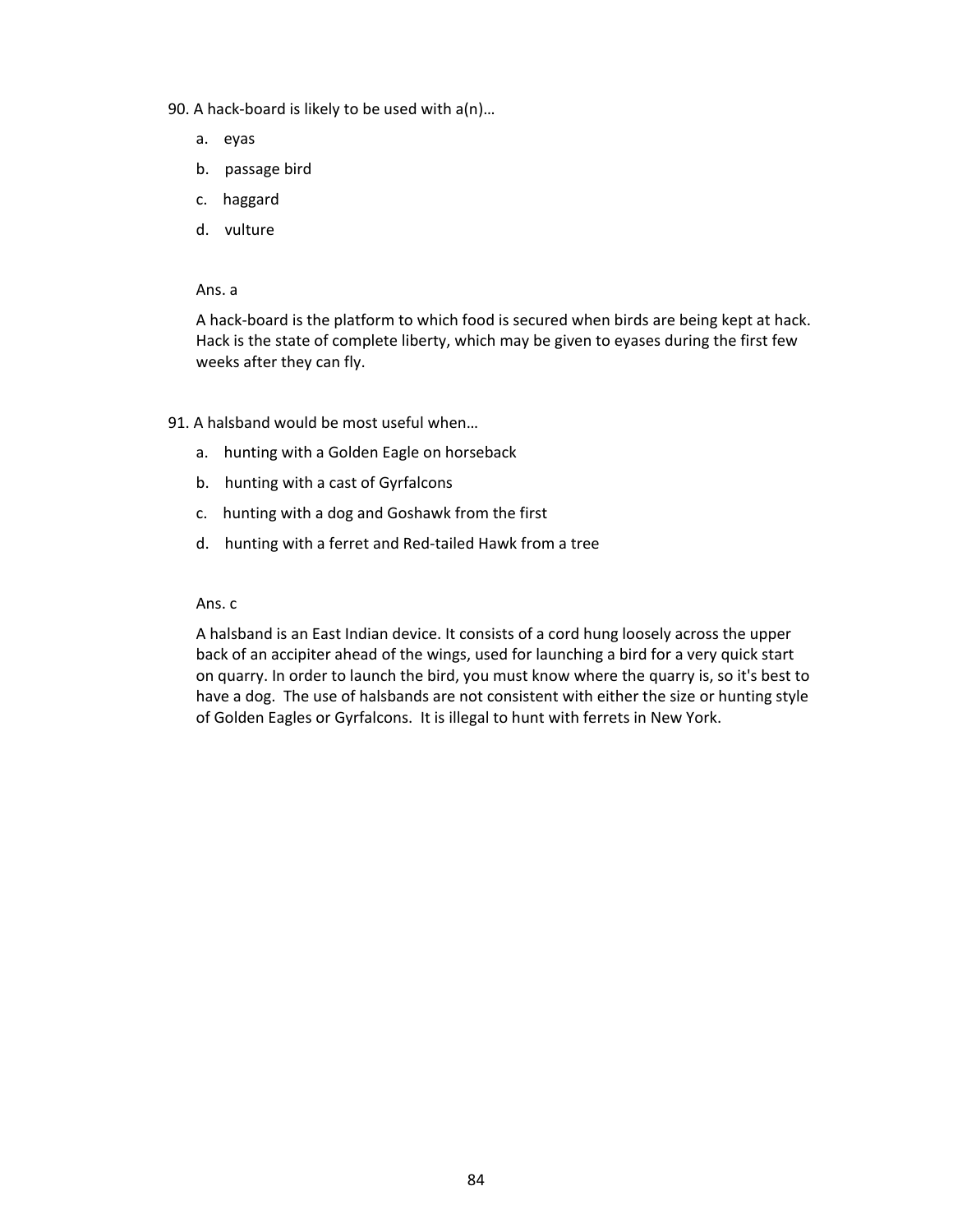# **Health**

- 1. Electrocution is often a preventable death in raptors. To help prevent electrocution a falconer should. . .
	- a. avoid flying near single phase transmission lines with ground wires attached to the top wire
	- b. avoid flying around transformers with un-insulated pig-tail wires
	- c. not release their bird if unsure of the danger
	- d. all of the above

Ans. d

- 2. Aspergillosis affects the. . .
	- a. digestive system
	- b. nervous system
	- c. respiratory system
	- d. plumage

Ans. c

- 3. Internal parasites affect the. . .
	- a. digestive system
	- b. nervous system
	- c. respiratory system
	- d. plumage

Ans. a

- 4. Frounce affects the. . .
	- a. digestive system
	- b. nervous system
	- c. respiratory system
	- d. plumage

Ans. a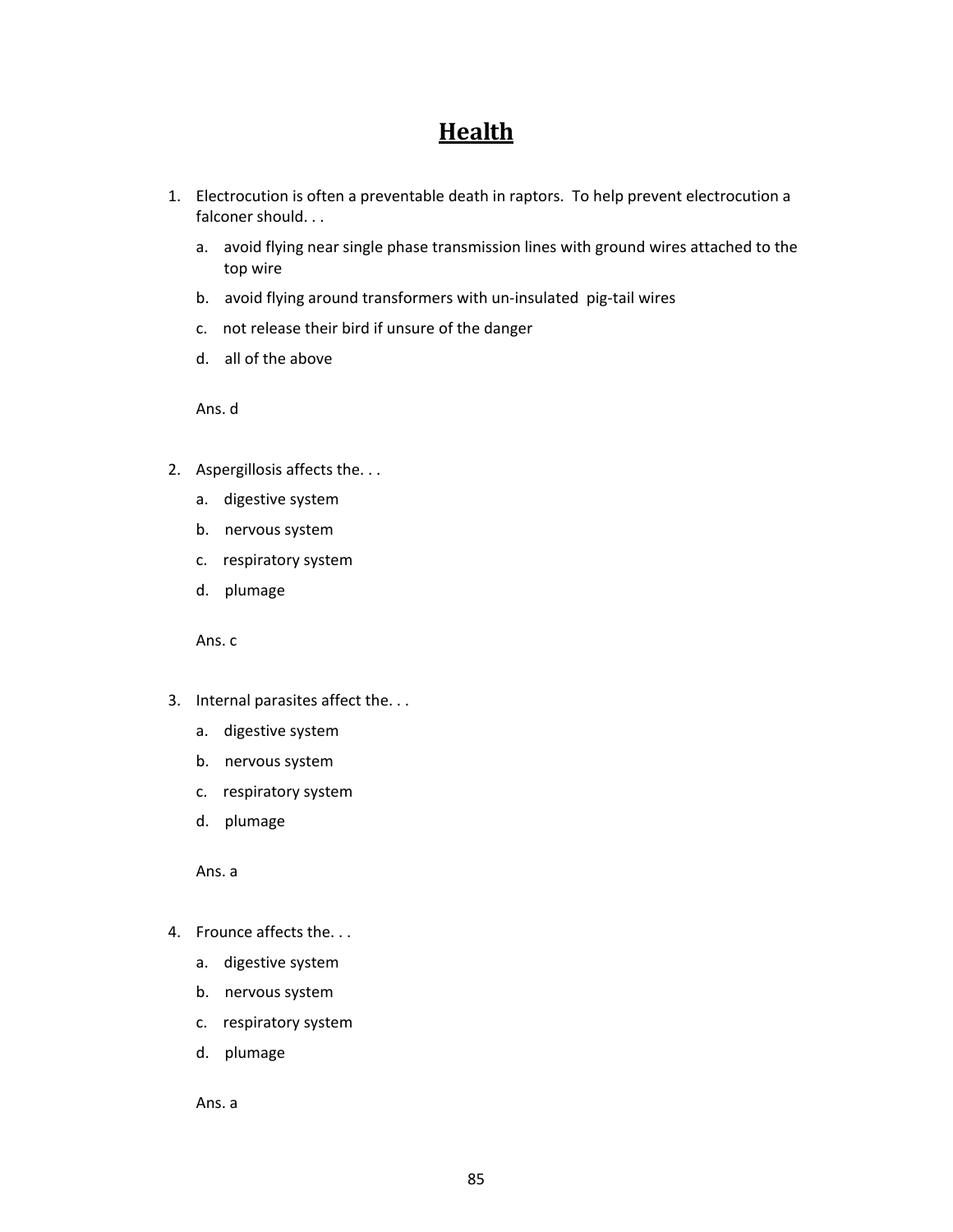- 5. The bird most likely to suffer from fits is. . .
	- a. a Peregrine Falcon
	- b. a Red-tailed Hawk
	- c. a Sharp-shinned Hawk
	- d. a Merlin

- 6. Aspergillosis is seen in . . .
	- a. Red-tailed Hawks
	- b. Gyrfalcons
	- c. Goshawks
	- d. Any of the above

Ans. d

- 7. The most common disease your bird could acquire from a wild mourning dove is ...
	- a. aspergillosis
	- b. coccidiosis
	- c. frounce
	- d. pneumonia

Ans. c

- 8. Bumble foot may be caused by . . .
	- a. poor diet and husbandry
	- b. poorly designed perches
	- c. daily hunting
	- d. a. and b. above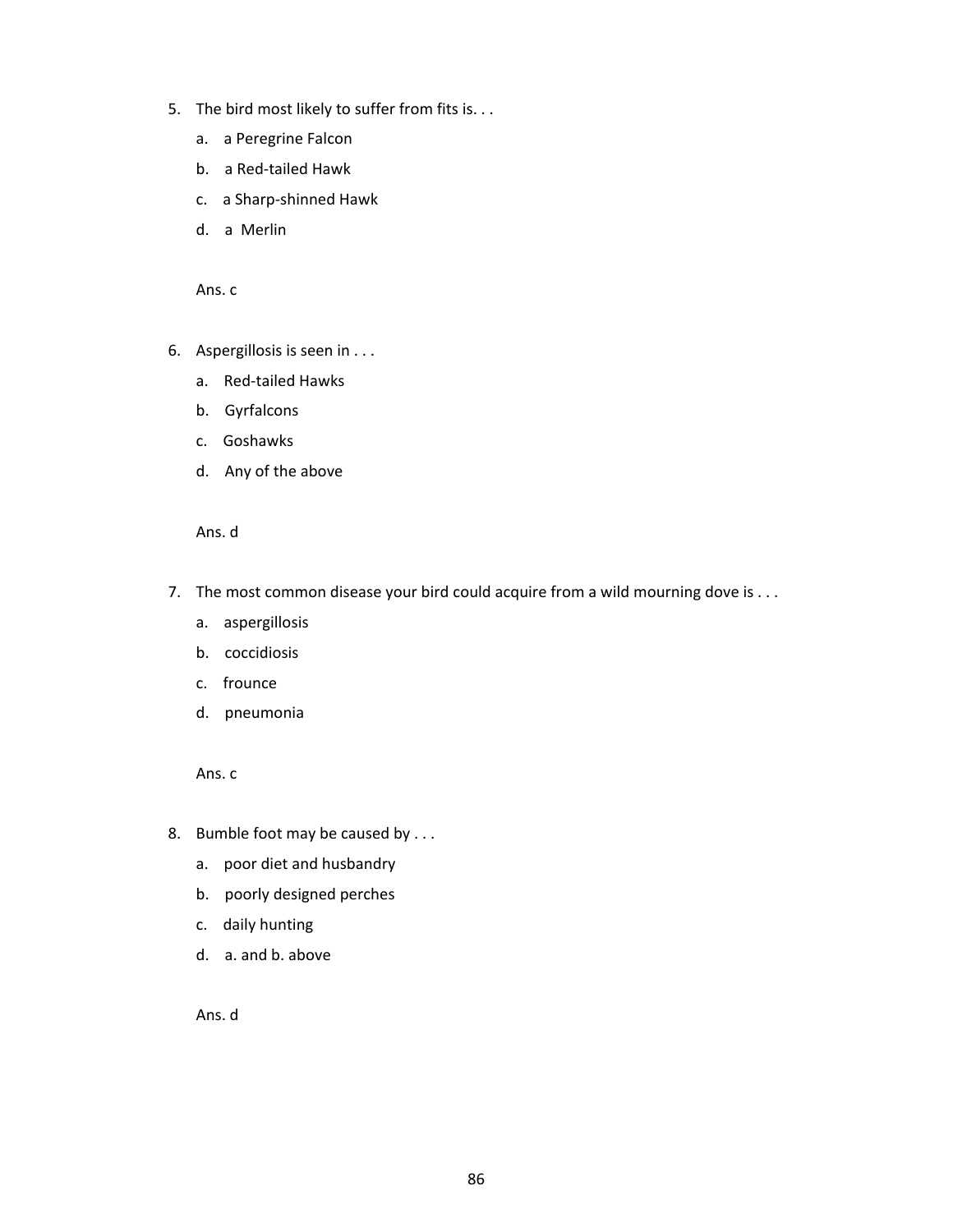- 9. Your bird is at the low end of its flying weight, so you feed him a large meal. The next day he still has a crop and foul smelling breath. You recognize this as sour crop. Your first treatment should be . . .
	- a. extract the contents of the crop
	- b. contact your avian veterinarian immediately and inform your sponsor
	- c. administer IV antibiotics
	- d. Ancobon

Ans. b

- 10. Your bird feaks after eating and warbles on its perch. You notice that he tends to stand on one leg. These behaviors tend to indicate . . .
	- a. frounce
	- b. sour crop
	- c. a content healthy bird
	- d. apoplexy

Ans. c

- 11. Your bird exhibits gradual weight loss, poor appetite, and lethargy. His mutes appear normal and his mouth, throat and feet appear normal. Your bird most likely suffers from . . .
	- a. lead poisoning
	- b. frounce
	- c. parasites
	- d. any of the above

Ans. d

- 12. While raising your first eyas you notice it has developed bent legs. He then starts "stargazing". You could have prevented this problem by . . .
	- a. feeding him a diet of whole birds or small mammals
	- b. supplementing his diet with vitamin D3, calcium, and phosphorus
	- c. feeding him more chicken
	- d. a. and b. above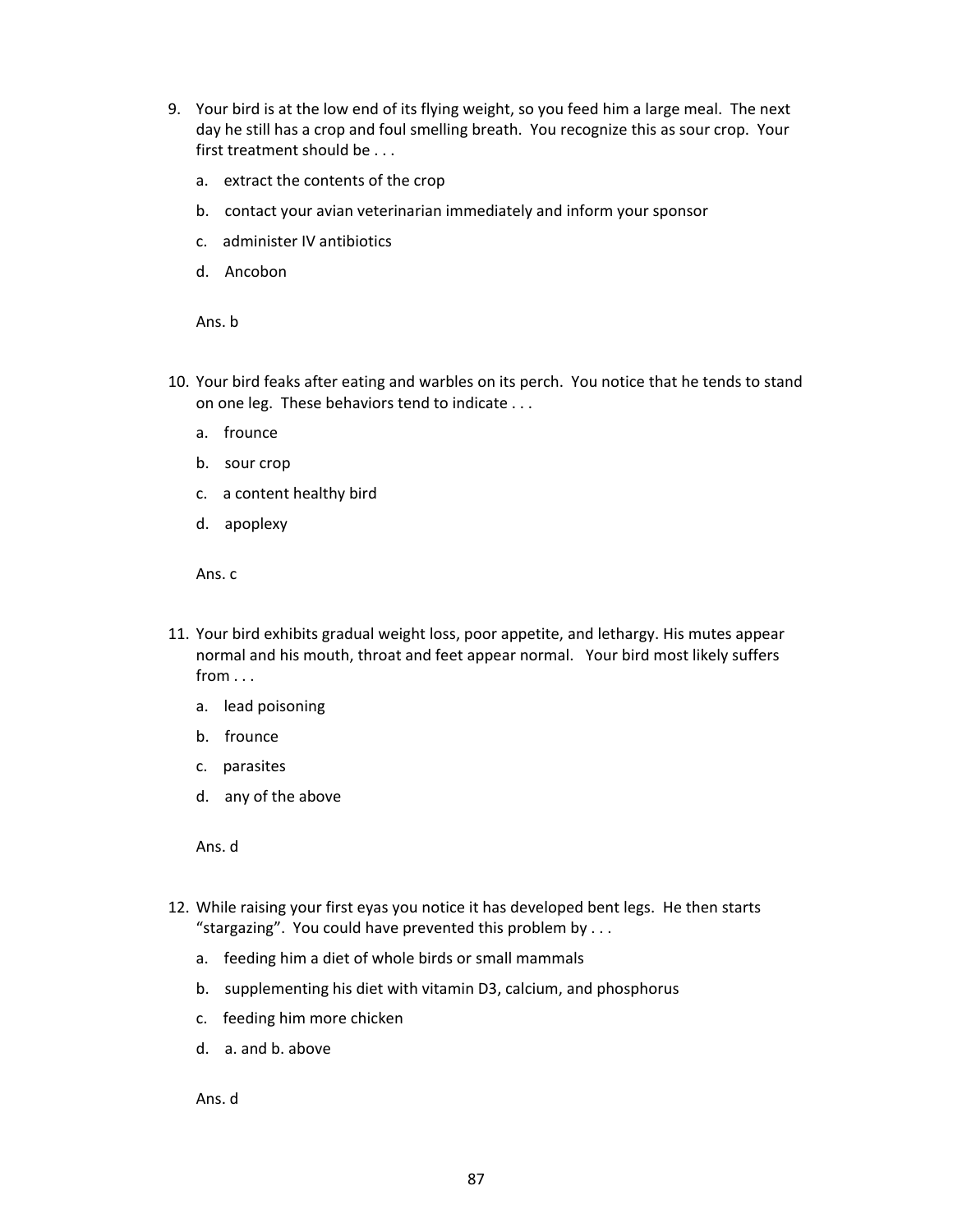- 13. Your bird suffers a broken leg while crashing into thick cover. The small town you live in has no veterinarian with any experience in raptor medicine. The best way to prevent this scenario is . . .
	- a. not ever hunt your bird
	- b. only lure fly your bird
	- c. locate a raptor veterinarian prior to obtaining a bird
	- d. hunt only where there is no cover

- 14. An American Kestrel is most likely to die from . . .
	- a. frounce
	- b. aspergillosis
	- c. poor weight control
	- d. sour crop

# Ans. c

- 15. Your new passage bird has lice crawling on its feathers. You should . . .
	- a. administer intravenous Ivermectin
	- b. release the bird as it is not likely to survive
	- c. transport the bird to the nearest raptor veterinarian for extensive therapy
	- d. treat the bird with two percent Sevin dust

Ans. d

- 16. Your bird mutes on your kitchen floor. You notice a white object moving in the mute. You should . . .
	- a. take the bird to the vet for a fecal float
	- b. take the bird to the vet to get suitable treatment for internal parasites
	- c. call your sponsor and ask for advice
	- d. any of the above apply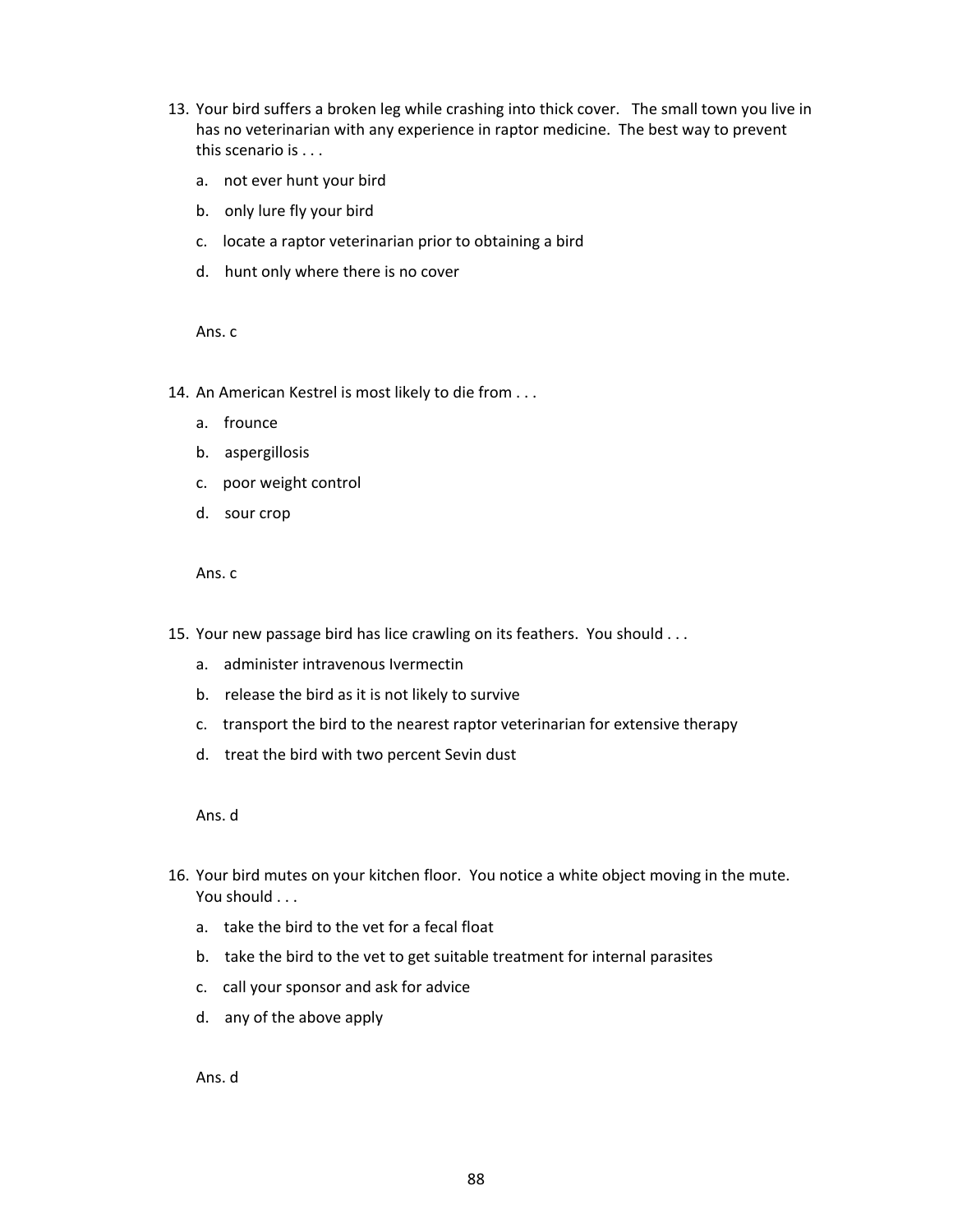- 17. A diet of freshly trapped wild pigeon carries with it the risk of . . .
	- a. frounce
	- b. aspergillosis
	- c. avian herpes virus
	- d. both a. and c

Ans. d

- 18. Cheesy plaques in the mouth, weight loss, and flicking food are signs of...
	- a. coccidiosis
	- b. frounce
	- c. aspergillosis
	- d. apoplexy

Ans. b

- 19. While flying your bird a wild raptor comes in and crabs with your bird. When you retrieve your bird you notice blood on its thigh. You should . . .
	- a. give Pedialyte and apply a bandage to the leg
	- b. apply a topical antibiotic and take your bird to a vet for further evaluation
	- c. do a fecal float
	- d. administer Piperazine

Ans. b

- 20. A green mute may be indicative of . . .
	- a. a healthy bird that has not eaten for 36 hours
	- b. aspergillosis
	- c. coccidiosis
	- d. a. and b. above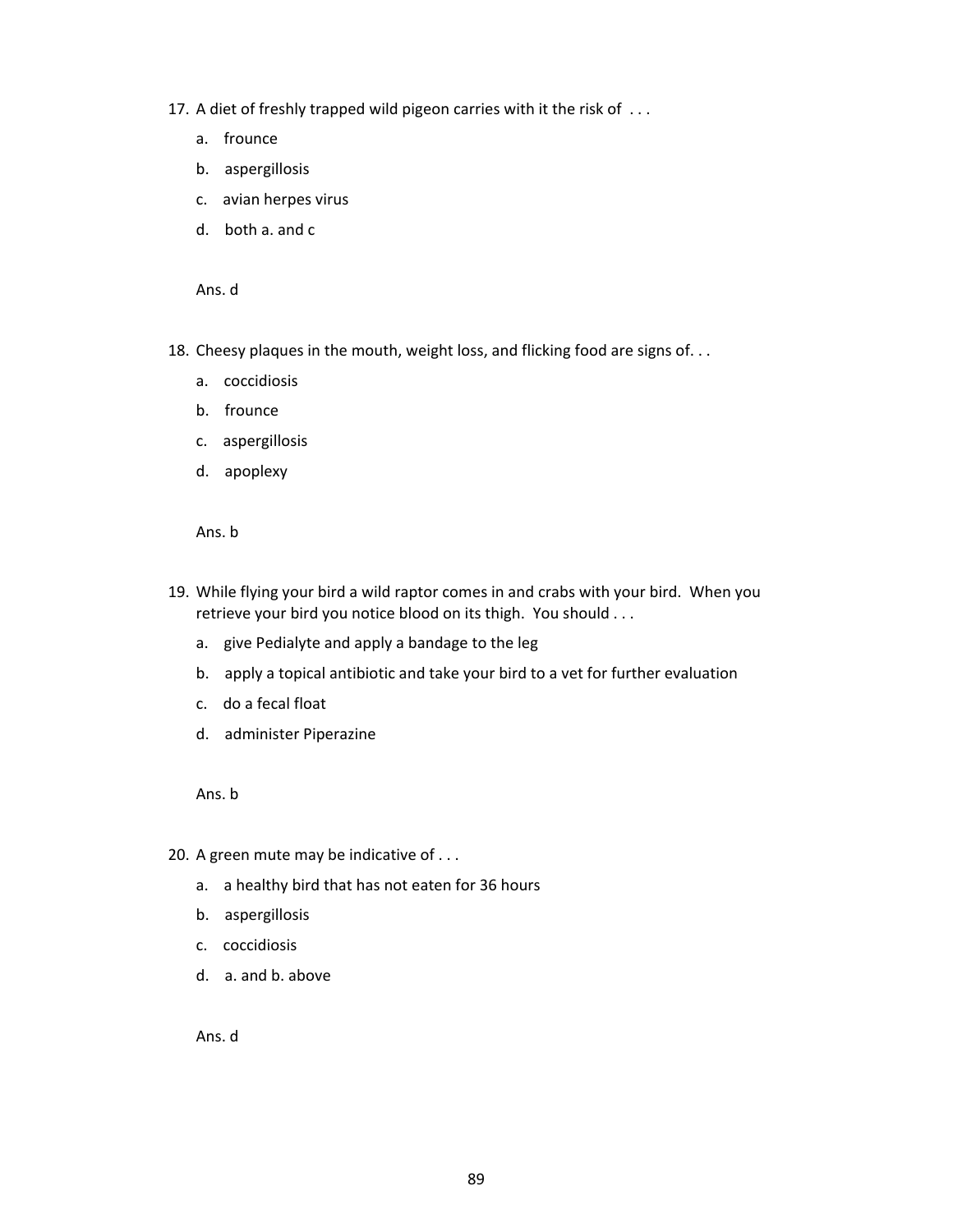- 21. A good way to judge a raptor's condition and health is…
	- a. to maintain daily weight records
	- b. examine the bird's mutes
	- c. note alertness of the bird
	- d. all of the above

## Ans. d

The falconer should be vigilant for any change in his or her bird's condition or the color and texture of the bird's mute. The castings should also be regularly examined. The best signs and symptoms of a sick hawk are (1) weight loss, (2) a "puffy" look around the eyes and listlessness, (3) disgorging of food from the crop and discolored mutes, (4) tearing at food, but flicking it away, and (4) ropey saliva and fetid castings.

- 22. A diet made up of exclusively of freshly killed rodents would be…
	- a. excellent for Red-tailed Hawks, Red-shouldered Hawks and American Kestrels
	- b. poor for any raptor since it lacks feathers
	- c. any diet that is "exclusive" is not optimal
	- d. would cause serious constipation problems

## Ans. a

This approximates their wild diets and contains all the vitamins, nutrients, and roughage they require. A varied diet is optimal. Alternating between mice and rats is best because of greater muscle mass in rats and smaller, more digestible bones in mice. Previously frozen and stored food should be supplemented with vitamins.

23. True or false: It is best to feed your bird whole prey with intestines intact because intestines are a rich source of vitamins.

#### Ans. False

Removing the gastro-intestinal tract ("GIT") will reduce the chances of clostridium infection and will keep your enclosure cleaner and free of maggots. Quail should also be gutted, but it is not necessary to remove the intestines of day-old chicks. Heart, liver, and lungs should be fed.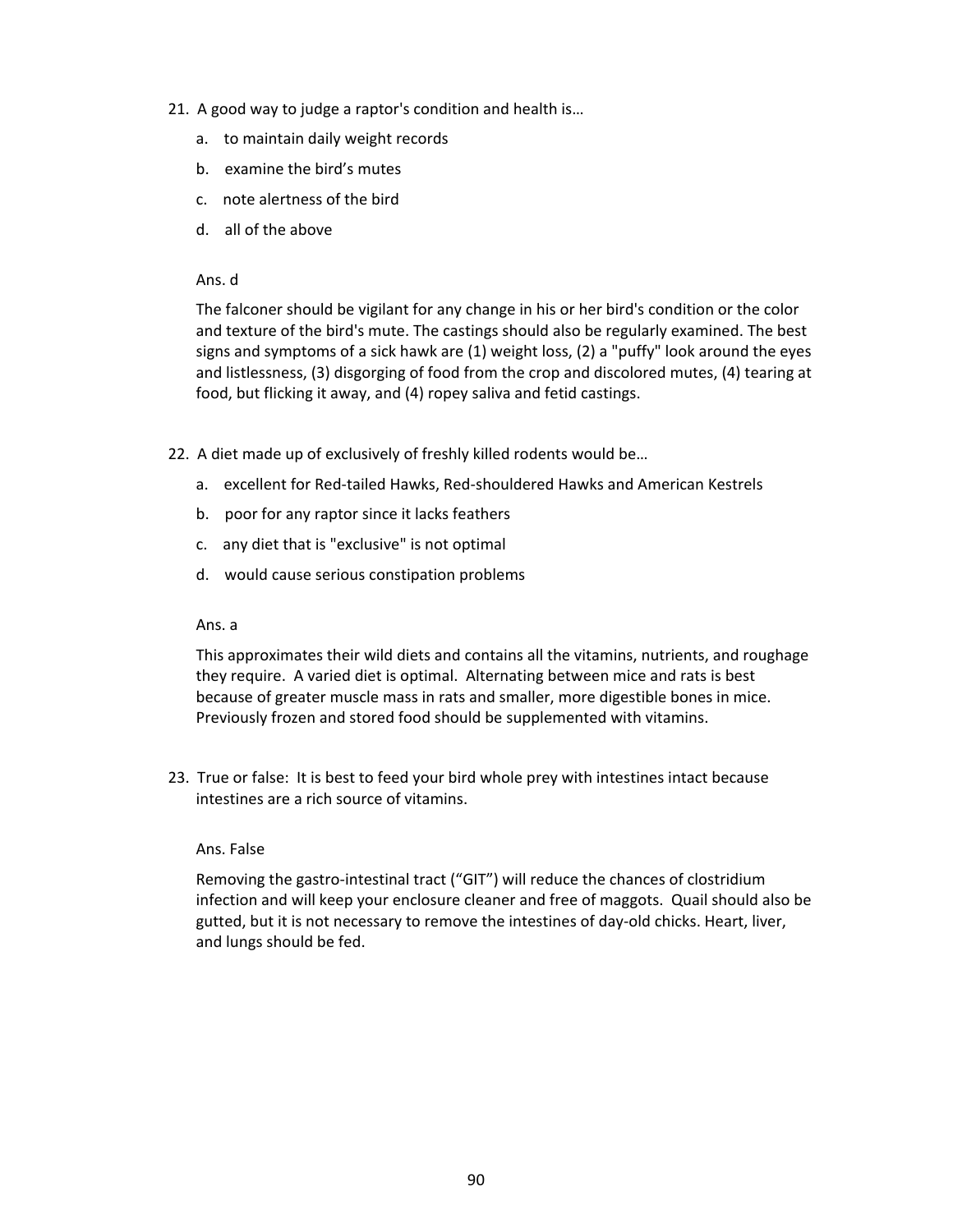24. True or false. In a pinch, it is okay to give hamburger to your raptor to hold them over until a proper meal is available.

# Ans. False

Never feed hamburger or meat without bone to raptors. The calcium/phosphorus ratio of hamburger is 1:20. The appropriate ratio is 2:1. It only takes one meal of hamburger to create metabolism changes and multiple meals could prove fatal.

25. True or false: A hawk with ice on its feathers should be taken into a warm place until dried off.

#### Ans. True

A raptor's need for water in winter can be almost the same as in summer. Some birds will continue to take a daily bath. In subfreezing temperatures, the feathers may ice up after bathing. The bird should be taken inside and dried off. A hair dryer is very useful.

26. True or false. Hypothermia is a below-normal body temperature.

#### Ans. True

The core body temperature of birds is usually between 102-105 degrees Fahrenheit. A bird's health is compromised if it falls below the normal range for any period of time.

27. True or false: As a general rule, the smaller the species of raptor kept for falconry, the easier it is to maintain and keep in proper health.

#### Ans. False

Not only are the large species generally easier to train, they are the easiest to keep healthy. The smaller species, especially the Cooper's Hawk, the Sharp-shinned Hawk, and the American Kestrel, perform better when keen or sharp-set, but are much more difficult to keep at a fixed flying weight than, for instance, the Peregrine, Goshawk, Gyrfalcon, Red-tailed Hawk or Harris's Hawk.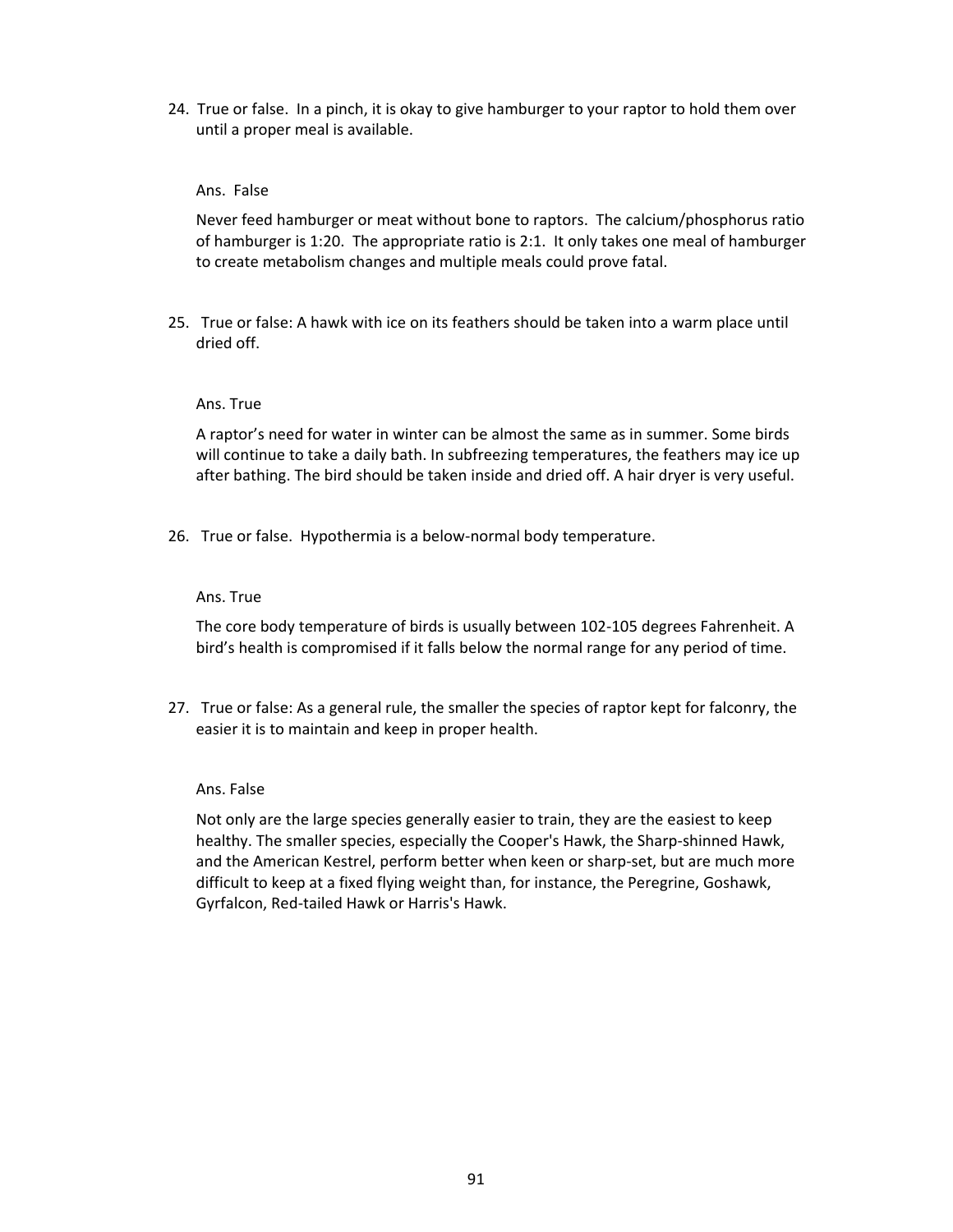- 28. The morning after a bird is captured, a mass is found under her perch. It is rounded on one end, tapered on the other and is gray and covered with mucous. It appears to be composed of fur, feathers and chips of bone. It is…
	- a. a normal bowel movement
	- b. a "mute"
	- c. a pellet of prey remains normally regurgitated daily by a raptor
	- d. a pellet of prey remains passed in the feces daily by a raptor

A pellet (traditionally called a "casting") is the indigestible portion of a raptor's meal, formed into a compact mass and disgorged through its mouth. The pellets are often regurgitated before the raptor eats its next meal. It takes 6-8 hours between the time the prey is eaten and when the bird casts up the pellet. For falconry birds held in captivity that are fed once per day, that time period will be longer (the pellet is typically cast the next day).

- 29. A creamy-white mute with a small black center is a good indicator of…
	- a. Trichomonas
	- b. Capillaria
	- c. Coccidia
	- d. a healthy raptor

# Ans. d

This is ideally how the mute should look. Mutes are the combined excrement of the digestive tract and the kidneys. The urates are pure white and, together with some clear watery material (urine), make up the bulk of the mutes. The fecal wastes are small, well-defined ovoid brown bodies - from large hawks they are about one centimeter long. Choices a, b and c are various types of parasites that interfere with a bird's ability to eat and/or digest food, which can be lethal if not properly treated. These parasites are not typically visible in the mutes.

30. True or False: The cloaca is the posterior chamber in a bird through which a mute passes.

# Ans. True

The cloaca is the internal chamber into which the excretory, digestive and reproduction tracts pass. It is important to be sure that the vent, or external opening of the chamber analogous to an anus in mammals, is checked regularly and is clean and free of fecal material.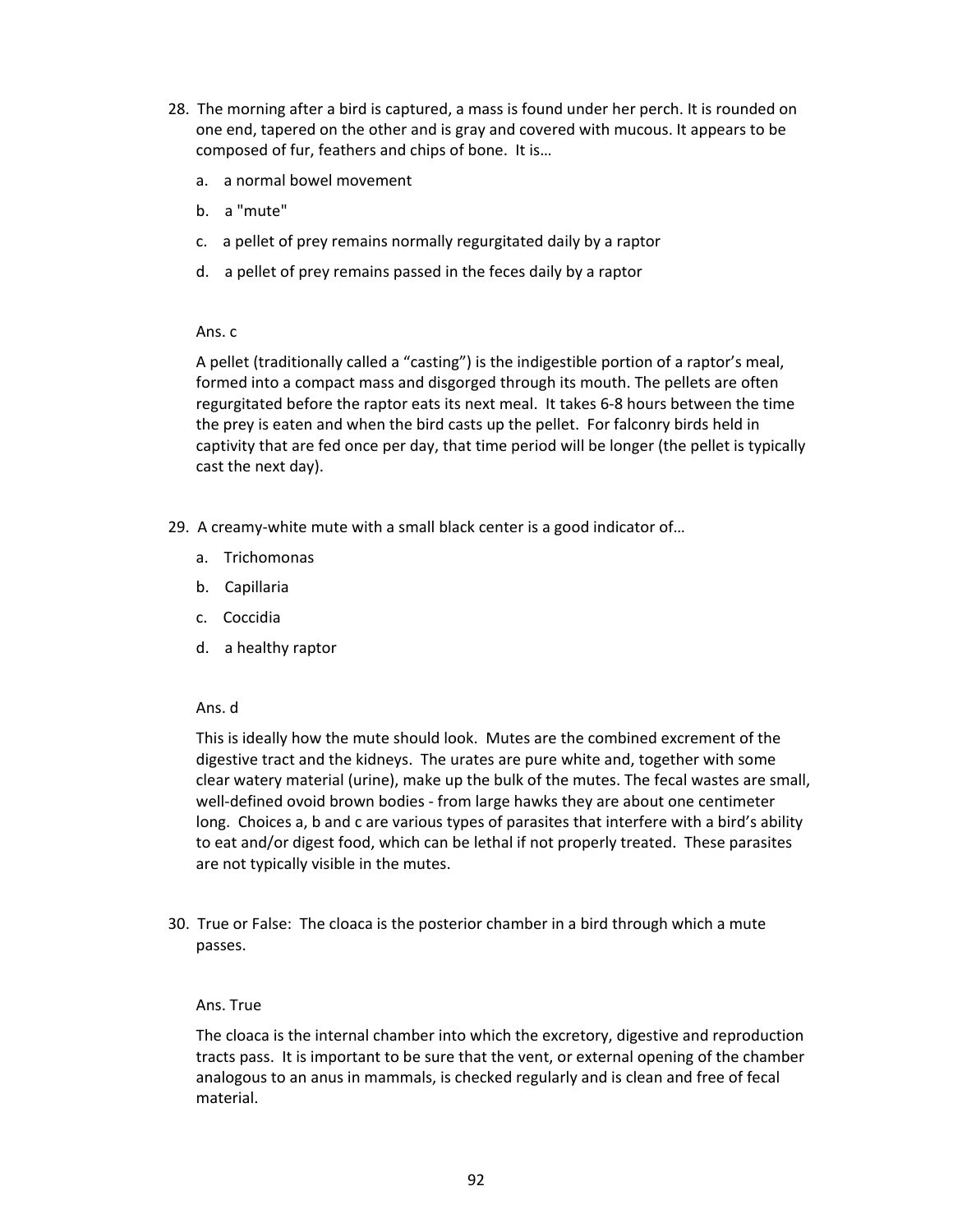- 31. A small greenish mute from a bird that seems otherwise healthy is indicative of…
	- a. frounce (trichomonas)
	- b. coccidiosis
	- c. an empty gastro-intestinal tract (GIT)
	- d. roundworm infestation

With food in the crop and GIT, the mutes will be frequent and large. As the digestive tract is emptied, mutes become fewer and smaller. Green mutes indicate incomplete utilization of the bird's bile, which is produced in the liver and released into the GIT. Once the GIT is empty, the fecal part of the feces will be minimal, and the liquid portion will be tinged by dark green bile.

- 32. Washed meat is used to…
	- a. give a hawk a quick energy burst
	- b. cure diarrhea
	- c. provide vitamins and minerals
	- d. lower a raptor's weight

#### Ans. d

The method of saturating the bird's food with cold water (soaking the meat) is used to decrease a bird's body weight or to increase hydration. The method of soaking the meat for a long period of time and wringing it out renders the meat almost completely devoid of nutritional value. Feeding the hawk such "washed meat" will keep its GIT functioning while allowing the bird to lose weight as it metabolizes its own body's nutritional reserves.

- 33. Hawks should not be exposed to extended rains because…
	- a. the jesses will become weak and tear
	- b. feather coloring will fade
	- c. it may chill and lower resistance to several diseases
	- d. a fungus infection of the feet frequently occurs

#### Ans. c

A hawk may be left out in a light rain but should be removed to shelter if its feathers become soaked. The bird should always have access to both shelter and to the external environment.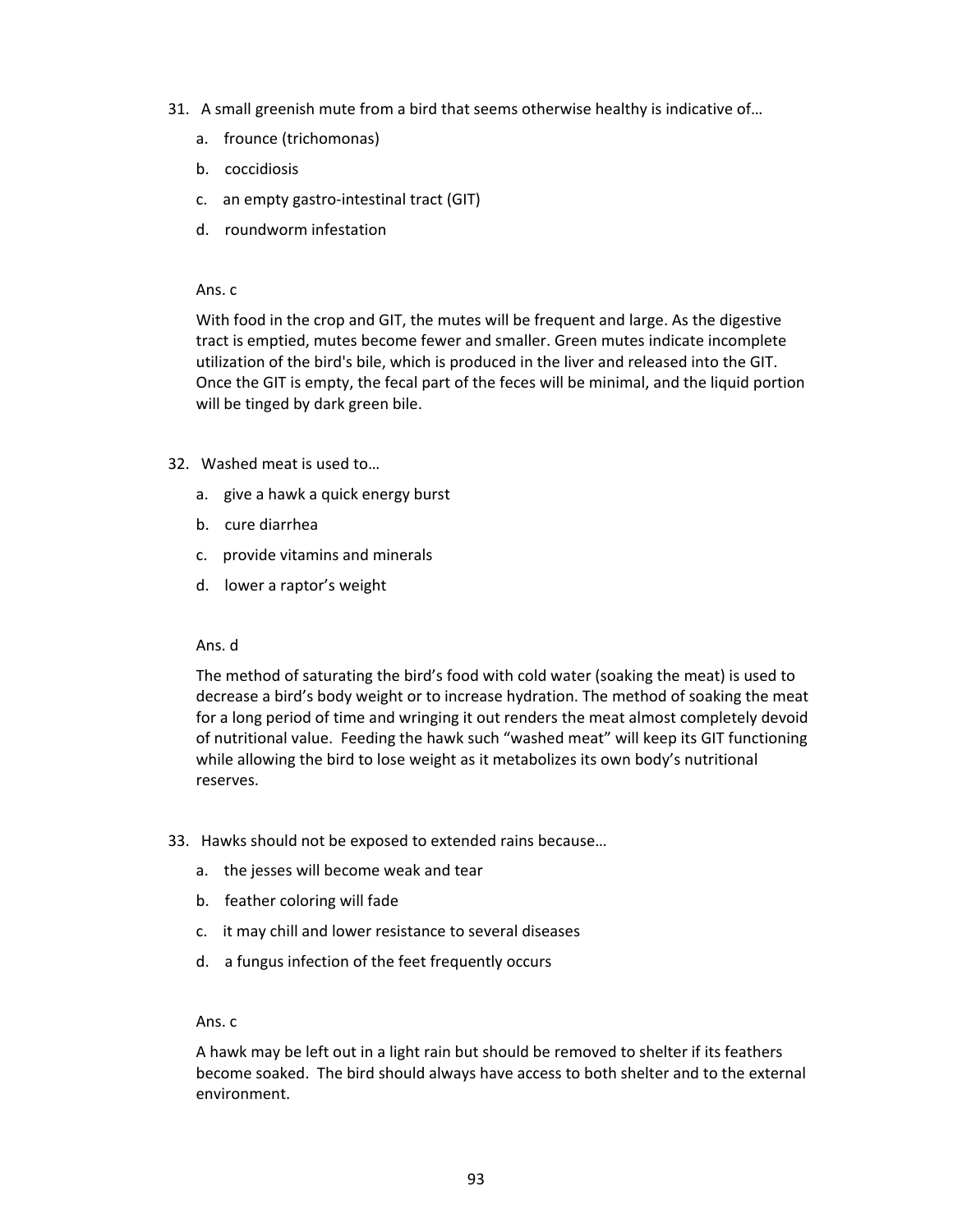- 34. While coping the beak or talons of a raptor, a bit too much is cut away and bleeding results. Which of the following is true?
	- a. the bird is in great pain
	- b. the bird will bleed to death
	- c. a tourniquet should be put around the beak or toe
	- d. usually no treatment is necessary because the bleeding will stop

#### Ans. d

Occasionally the vein inside the talon or beak is cut. Bleeding normally stops after a few minutes due to clotting. A styptic powder or gel along with pressure can be applied to hasten clotting. Be conservative and cautious when coping to avoid cutting the vein.

- 35. A bird should be coped when…
	- a. the beak grows too long
	- b. the talons grow too long
	- c. both a and b
	- d. a but not b

#### Ans. c

Coping is cutting back or shortening either the beak or the talons. Though occasionally requiring trimming, talons typically wear through normal activity. A bird's beak, however, may need the falconer's attention to prevent overgrowth, discomfort and even malocclusion (misalignment of the upper and lower mandibles).

- 36. Your bird shows signs of decreased tolerance to exercise and exhibits heavy breathing after a short flight. There may even be a change in voice. These may represent signs of…
	- a. coccidiosis
	- b. trichomonas infection
	- c. aspergillosis
	- d. seizure

#### Ans. c

Aspergillosis is a fungal infection that affects primarily the respiratory system. It is usually associated with a decrease in immune function. Granulomas (masses) form as the body attempts to wall off infection. Other organs such as the brain, the kidneys and bones may become infected.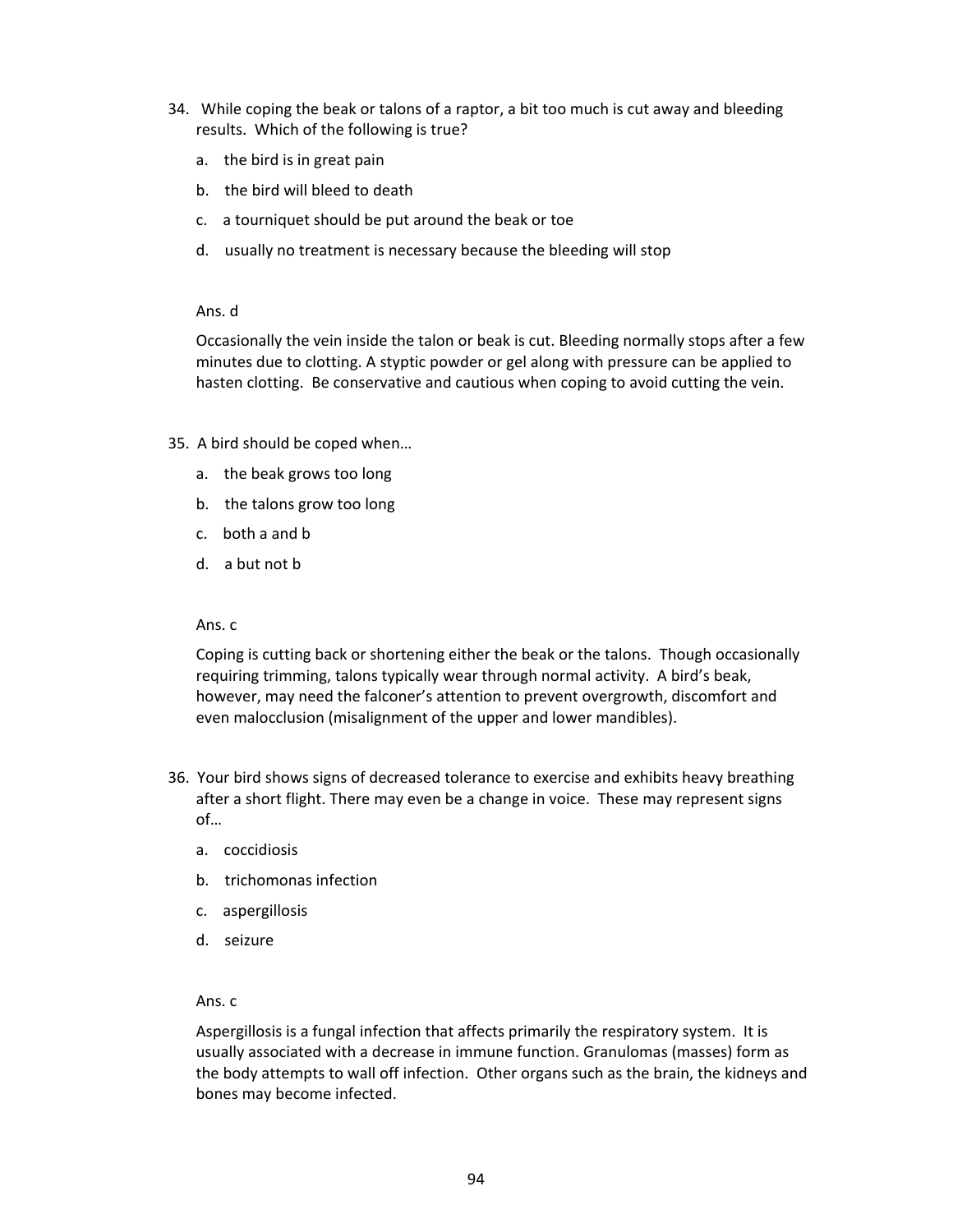## 37. Which of the following statements are true?

- a. treatment of aspergillosis is 100% effective
- b. treatment of aspergillosis by using a single antifungal drug is recommended
- c. aspergillosis is rarely fatal despite treatment

d. treatment of aspergillosis is very difficult and preventive measures against infection are essential.

# Ans: d

Stressed birds (training, following a change in management techniques, first year birds), and birds undergoing long-term treatment with antibiotics or with steroids are more susceptible to developing aspergillosis. Treatment is complicated, must include supportive care and may require a combination of antifungal drugs. Despite proper treatment, the condition is often fatal. Prevention is key and should combine a clean environment, decreased stress and optimization of the health of the bird. The problem can be reduced by using substances in the mews that do not support the growth of mold. Avoid hay, straw and dampness in general.

The fungus is found in the environment, especially in organic matter and in damp surroundings. Some species such as goshawks and gyrfalcons are particularly susceptible to aspergillosis (often referred to as "asper"). Birds of any age are at risk of developing the disease. Early clinical signs are often subtle and by the time they are recognized, the disease is advanced. Infection in the brain and the kidneys (via compression of nerves) can lead to neurological signs. Aspergillosis is not transmissible from one bird to another.

38. True or false: Fungal infections are often associated with other medical problems.

#### Ans. True

Other diseases may complicate infections with aspergillosis. Decreased immune function may promote increased parasite load, secondary bacterial infections, and dehydration may lead to gout. Appropriate diagnosis by a veterinarian will help design the most appropriate treatment plan.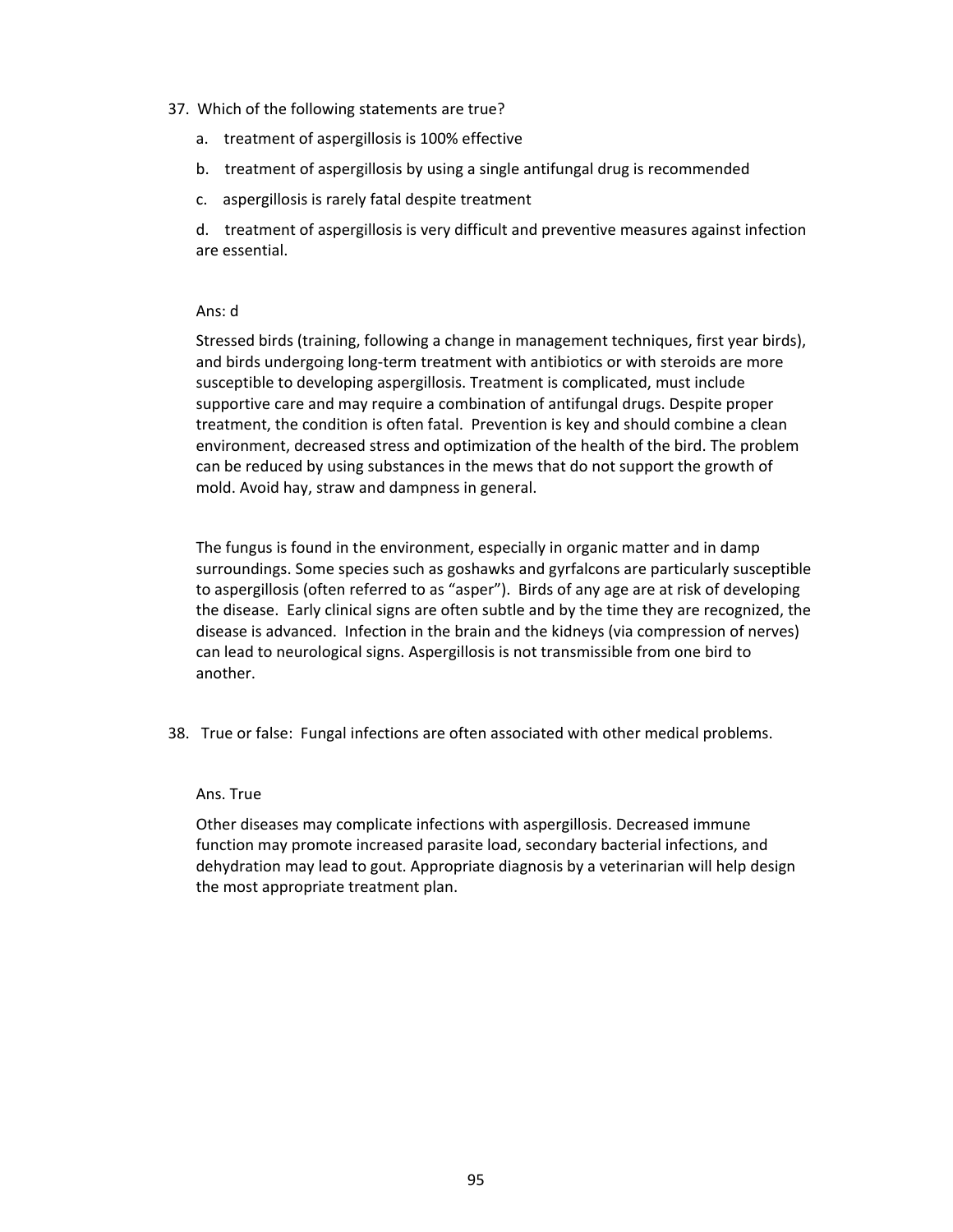- 39. Your bird becomes suddenly more tame and well-mannered, even at times when it would be expected to act wild. It refuses to eat well. It is reluctant to physically exert itself. Its bating is weak and causes heavy breathing and general exhaustion. It has an extreme thirst and tends to bend forward due to a painful abdomen. It eats less and less and finally ends up picking at the food and flicking it away. It most likely suffers from…
	- a. coccidiosis
	- b. frounce
	- c. aspergillosis
	- d. cramp

With aspergillosis, the end comes very quickly - usually within a week, sometimes only two days. The bird will lose all interest in food, but will exhibit extreme thirst. Weight loss is dramatic, amounting to as much as half the bird's normal weight. Weight loss seems to be mostly due to rapid dehydration. The bird sits on the perch with all of its feathers loose, and then falls off the perch and dies. Post mortem will show her body cavity and air sacs filled with moldy grey dust.

- 40. The most lethal disease likely to occur in birds of prey is…
	- a. aspergillosis
	- b. bumblefoot
	- c. coccidiosis
	- d. miasis

# Ans. a

Aspergillosis. The fungus that causes it, Aspergillosis fumigatus, attacks the respiratory system and is usually lethal. The great problem with treating it is that by the time the first clear symptoms appear, the disease is already deeply established and the bird almost certainly doomed.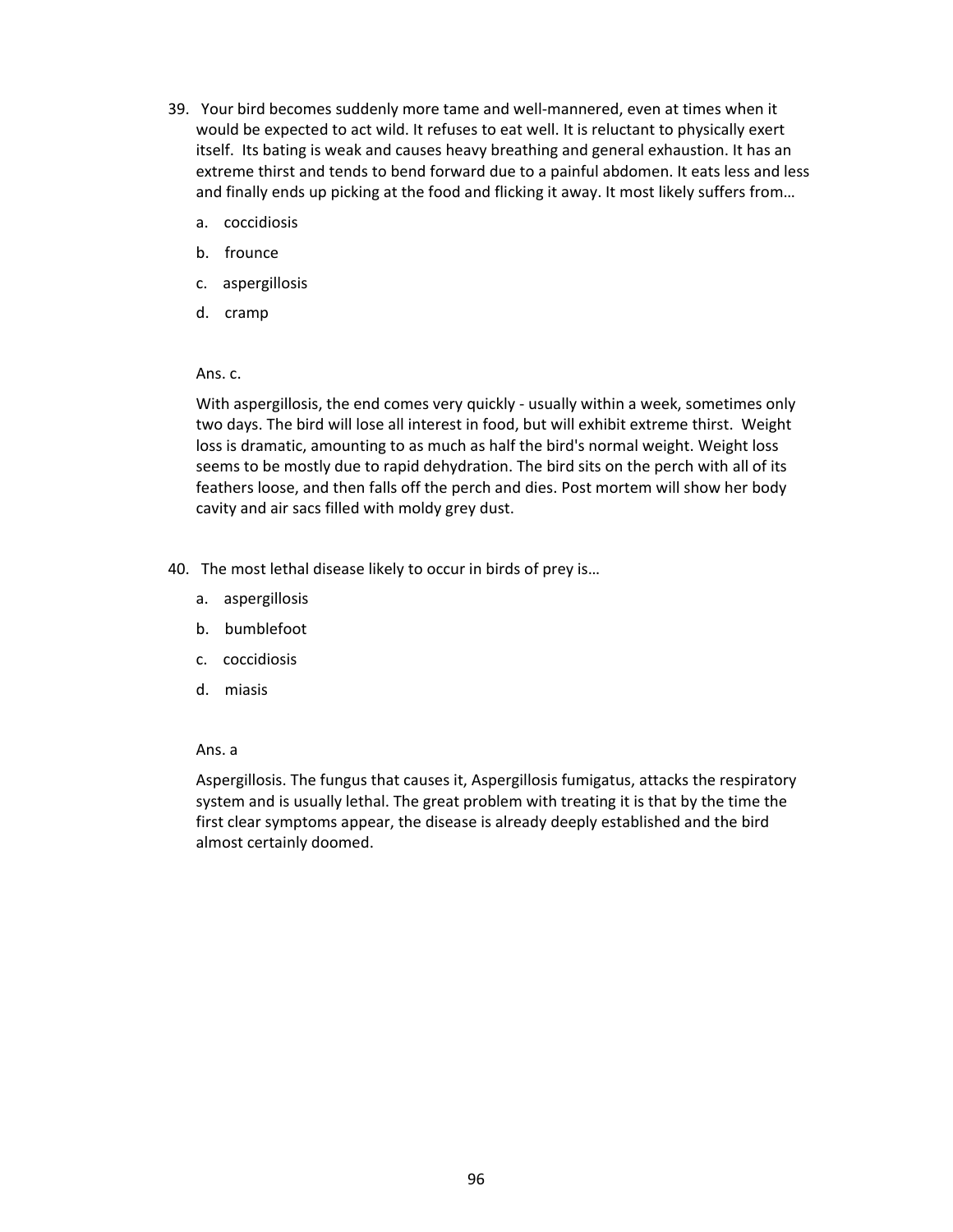- 41. The best weapon against aspergillosis is…
	- a. Ancobon
	- b. Amphotericin B (Fogging)
	- c. Amphotericin B (Oral)
	- d. prevention

#### Ans. d

Both Ancobon and amphotericin B have shown occasional limited success in treating aspergillosis but prevention of aspergillosis is the only successful method of control. The fungus that causes the disease is not strictly a disease organism. It is extremely widespread. The spores can be almost anywhere. The problem can be reduced by using substances in the mews that do not become moldy. Pea gravel and artificial surfaces such as Astroturf are excellent. Avoid hay, straw and dampness. Stress may also predispose a bird to this disease.

- 42. Aspergillosis is most frequently seen in…
	- a. Peregrine and Prairie Falcons
	- b. Red-tailed and Harris's Hawks
	- c. Goshawks and Gyrfalcons
	- d. Cooper's and Sharp-shinned Hawks

## Ans. c

Birds from arctic and subarctic regions seem more susceptible to the disease than those from more southern latitudes.

- 43. Birds that have some symptoms of aspergillosis should also be treated for...
	- a. coccidiosis
	- b. frounce
	- c. pneumonia
	- d. tapeworm

#### Ans. c

Pneumonia should also be considered in birds that have symptoms of aspergillosis. Treatment is accomplished with antibiotics, stress reduction, good food and quiet. Birds with pneumonia tend to eat well up to their death, unlike those with aspergillosis.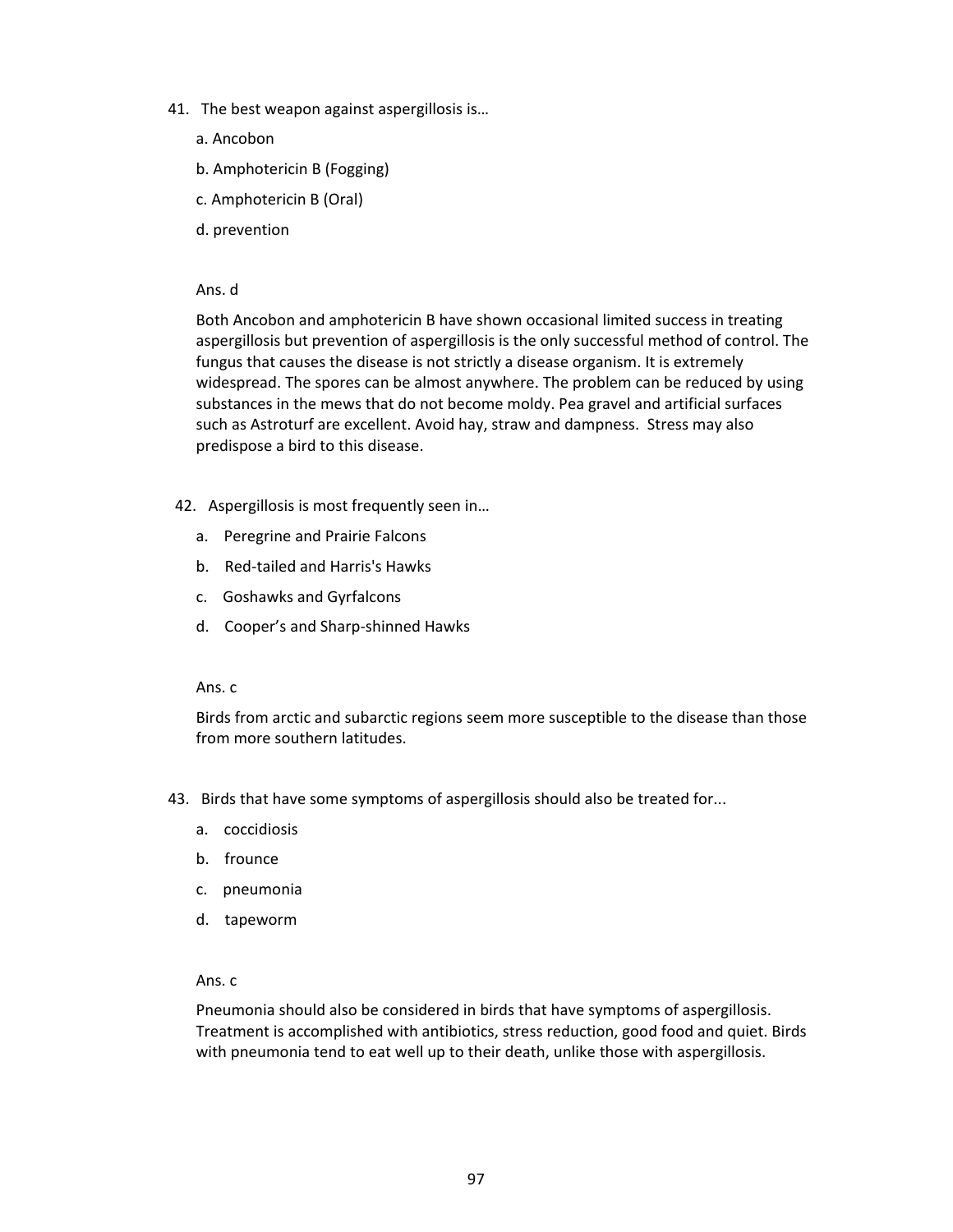- 44. Coccidiosis is the disease caused by…
	- a. protozoa parasites affecting the lining of the gastrointestinal tract
	- b. bacteria found in the water
	- c. viruses transmitted from humans to birds
	- d. toxins found in fish

Protozoa include Coccidia, which are unicellular parasites that can invade the cells lining the gastrointestinal tract of birds, their kidneys and liver. The resulting inflammation and destruction of these cells can lead to diarrhea and the presence of blood in the stools, weakness and renal problems.

# 45. Coccidia are transmitted…

- a. by direct contact with an infected bird
- b. through the ingestion of droppings of a sick bird
- c. through ingestion of contaminated soil
- d. all of the above

## Ans. d

Coccidia are highly infectious and if the condition is left untreated, may be fatal. Young birds are more susceptible to disease than adults. Transmission is through direct contact, ingestion of infected mutes or soil. The parasite forms thick walled eggs (oocysts) which are resistant in the environment and remain infective in the soil. When raptors are kept in poor hygiene conditions and closely confined on shelf perches that collect feces, there is a buildup of bacteria and parasites which will increase the likelihood of infection.

46. True or false: As with any disease, treatment for coccidiosis should be entrusted to the recommendations of a veterinarian.

#### Ans. True

Treatment initiated early during the first stage of the disease (before the mutes turn black) is most effective. Additional supportive care may become necessary. Every effort should be made to maintain hydration and body weight, and to prevent secondary infections.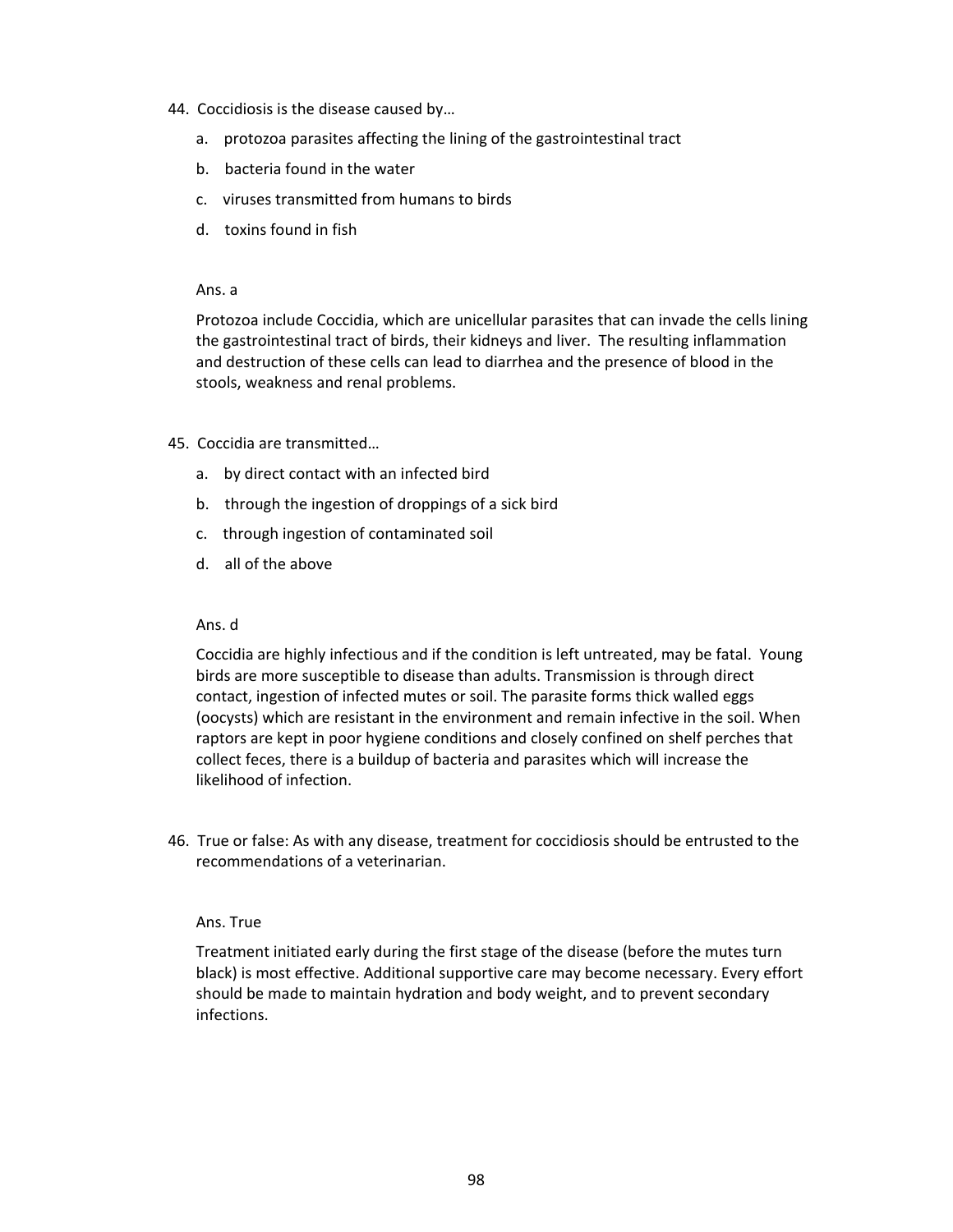- 47. Flecks of red appear in your bird's mutes. A few days later, the mutes turn watery and black; the castings are slimy, dark brown and foul smelling. The hawk does not otherwise appear very ill. The most likely diagnosis is…
	- a. coccidiosis
	- b. frounce
	- c. aspergillosis
	- d. pneumonia

Generally, the actions and behavior of the hawk will not change much during the first stages of the illness. About a week later, however, the bird's appetite may fail quite suddenly. The bird casts up anything it might have eaten and becomes very thirsty. Otherwise it sits fluffed and listless with half closed eyes, then falls off the perch, stiffens and dies.

- 48. Upon opening the mouth of your bird, you note a cheesy cream-yellow growth. This can be located at the corners ("gape") of the mouth, around the tongue, and on the roof of the mouth. Appetite is decreased, the bird is having difficulty feeding, and the fecal part of the mutes is decreased. An important disease to rule out is…
	- a. tapeworm infection
	- b. trichomonas infection
	- c. aspergillosis
	- d. coccidiosis

# Ans. b

Trichomonas is a protozoan parasite of the digestive tract that often causes plaques and obstruction in the mouth and the crop. In raptors, the disease is called frounce (and canker in pigeons). It is often seen in American kestrels, Barn Owls, Barred Owls, Cooper's Hawks, Eastern Screech Owls, Golden Eagles, and Peregrine Falcons. An early symptom of the disease is a bird that is attempting to eat but spits out the pieces of food. An inflamed lining of the mouth and the presence of excessive mucus are early clinical findings. Lesions may not be present so confirmation of the diagnosis by a veterinarian is important.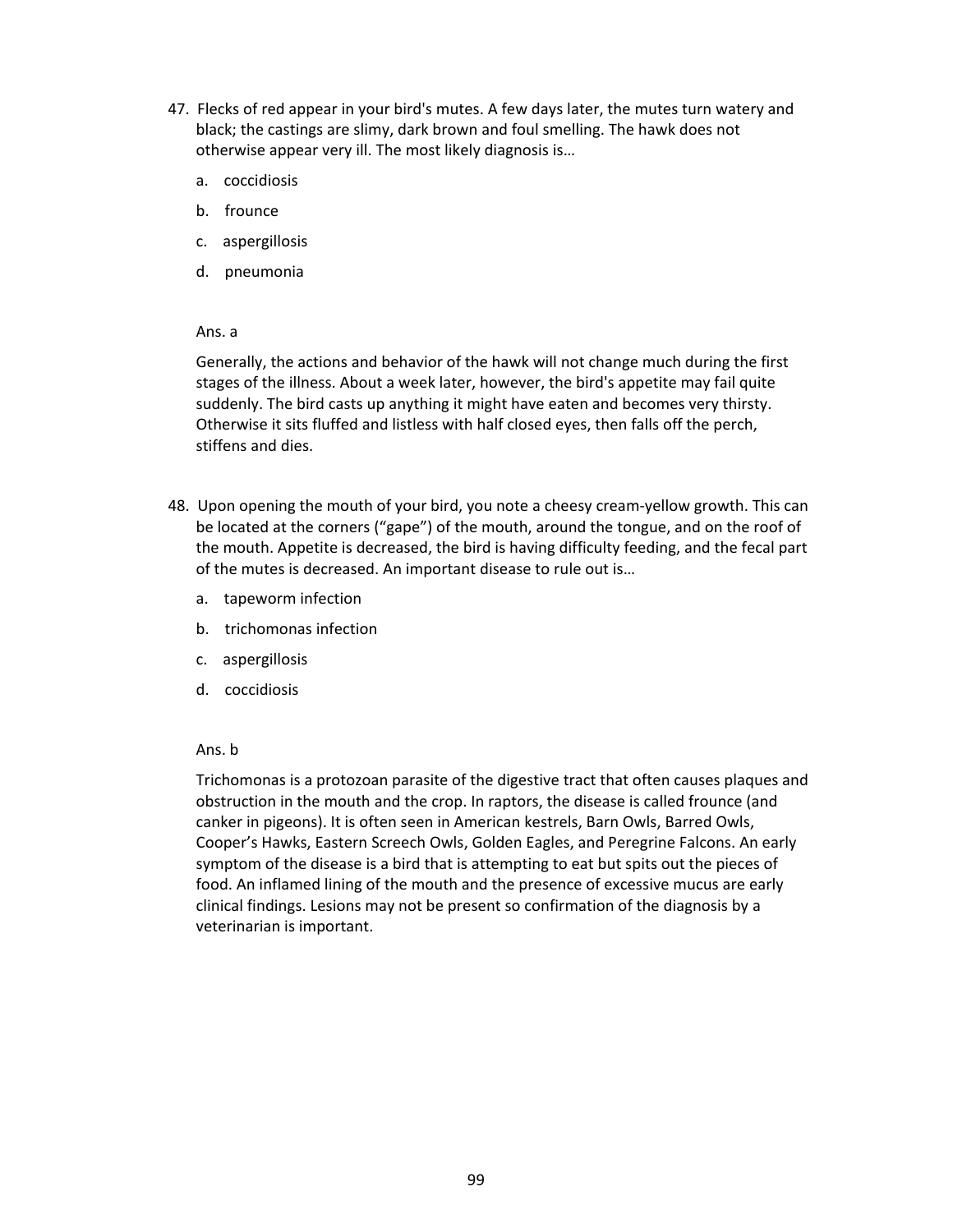- 49. A raptor can become infected with trichomonas by…
	- a. eating an infected pigeon
	- b. standing on poorly constructed perches
	- c. ingesting flat flies
	- d. being bitten by an infected mosquito

Feral pigeons, doves, European Starlings and House Sparrows are known to carry trichomonas. Recommendations to reduce transmission of the disease include removing the head and crop of all pigeons before feeding and to freeze these birds prior to feeding them to a raptor. However if not done properly, these measures may not be sufficient to prevent infection. Note: Pigeons may also carry pigeon herpes virus which is impossible to detect and can cause fatal infections in raptors.

50. True or false: Infections with trichomonas are self-limiting and raptors recover on their own a few days after clinical signs appear.

#### Ans. False

Infection with trichomonas can become fatal if left untreated and the raptor often dies a week to 10 days after the presence of the oral masses is detected. The mouth becomes overgrown with hard plaques, breathing becomes difficult, feeding impossible. The bird may die of strangulation or starvation. The incubation period, that is the time between actual infection and the first symptoms, appears to be no more than 10 days.

- 51. Untreated, frounce is usually fatal within \_\_\_\_\_\_\_\_ day(s) of the time the symptoms appear.
	- a. one
	- b. two
	- c. ten
	- d. thirty

#### Ans. c

Virulent frounce usually runs a fatal course in a week to ten days from the time the first symptoms appear. The mouth becomes overgrown with hard plaques, breathing becomes difficult, feeding impossible. The bird dies of strangulation or starvation. The incubation period, that is the time between actual infection and the first symptoms, appears to be no more than ten days.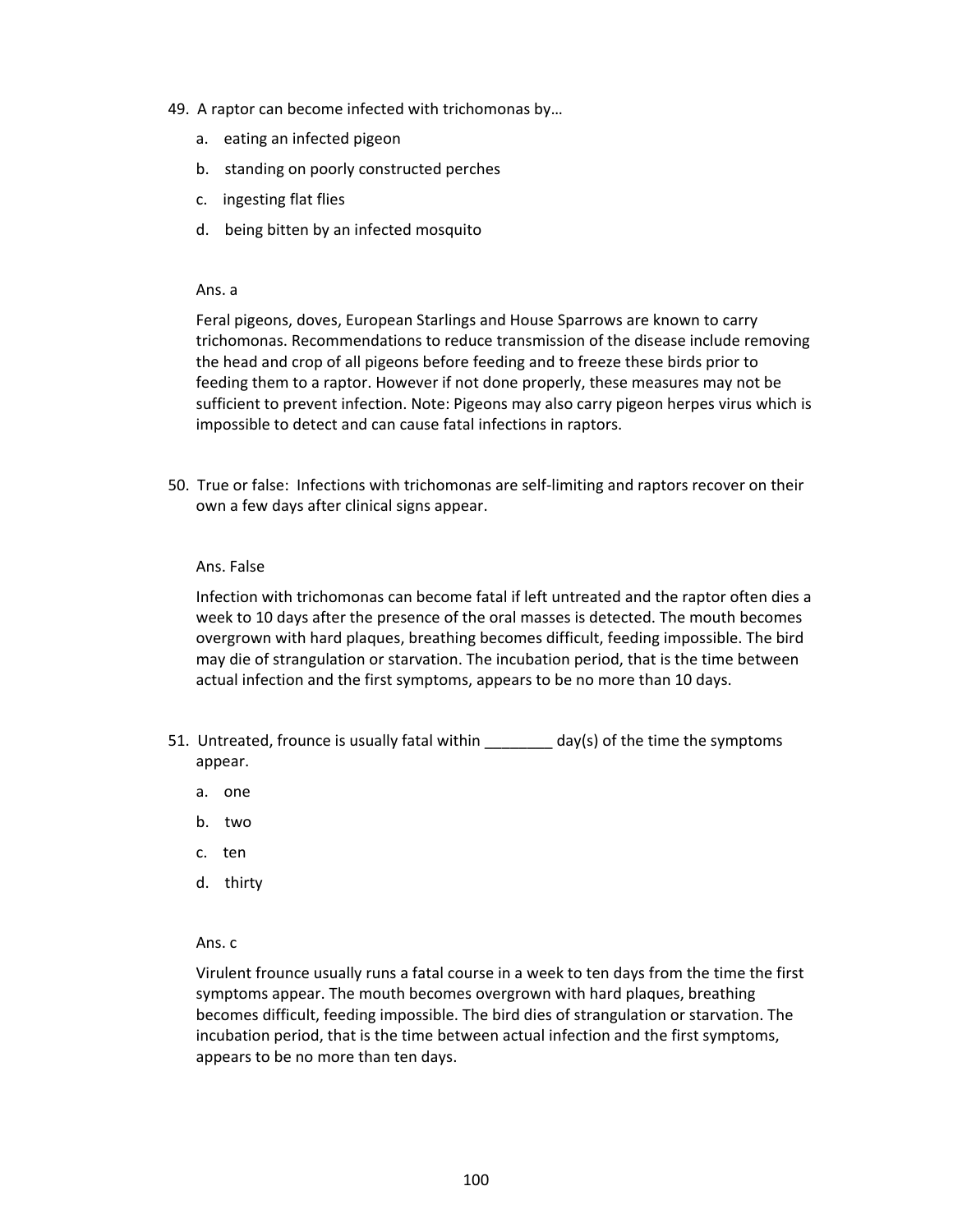- 52. The most practical weapon against frounce is…
	- a. Enheptin
	- b. Thiamine
	- c. Emtryl
	- d. Ivermectin

The disease is common so prevention is essential. Feed food animals from only trusted sources - in some places 80% of feral pigeons are infected. Close monitoring of the raptor and early intervention are essential. Thiamine (Vitamin B1) and Ivermectin are not effective against this parasite. Freezing of prey for three days prior to feeding may help kill parasites. Enheptin was generally used until it was discovered that Emtryl (or another drug called Flagyl) was safer and equally effective.

53. True or false: In birds, West Nile Virus ("WNV") is acquired following bite from an infected mosquito.

#### Ans. True

Transmission of WNV is mostly through the bite of infected mosquitoes. There are concerns that hippoboscid flies and other ectoparasites may also transmit the virus. Infected birds shed virus in oral secretions, nitrogenous waste from the kidneys and feces. Ingestion of infected prey or ectoparasites are other suspected sources of transmission.

- 54. West Nile Virus infection in raptors causes…
	- a. weakness, seizures, anemia and blindness
	- b. bone infections and fracture
	- c. cancer of the liver
	- d. no clinical signs in raptors as they are resistant to the virus.

#### Ans. a

WNV infection in most raptors results in severe infection of many organs including the brain, heart, kidneys, intestines, feather follicles, and eyes. If left untreated this disease is rapidly fatal. Recovery from infection is possible and can occur spontaneously or following aggressive supportive care.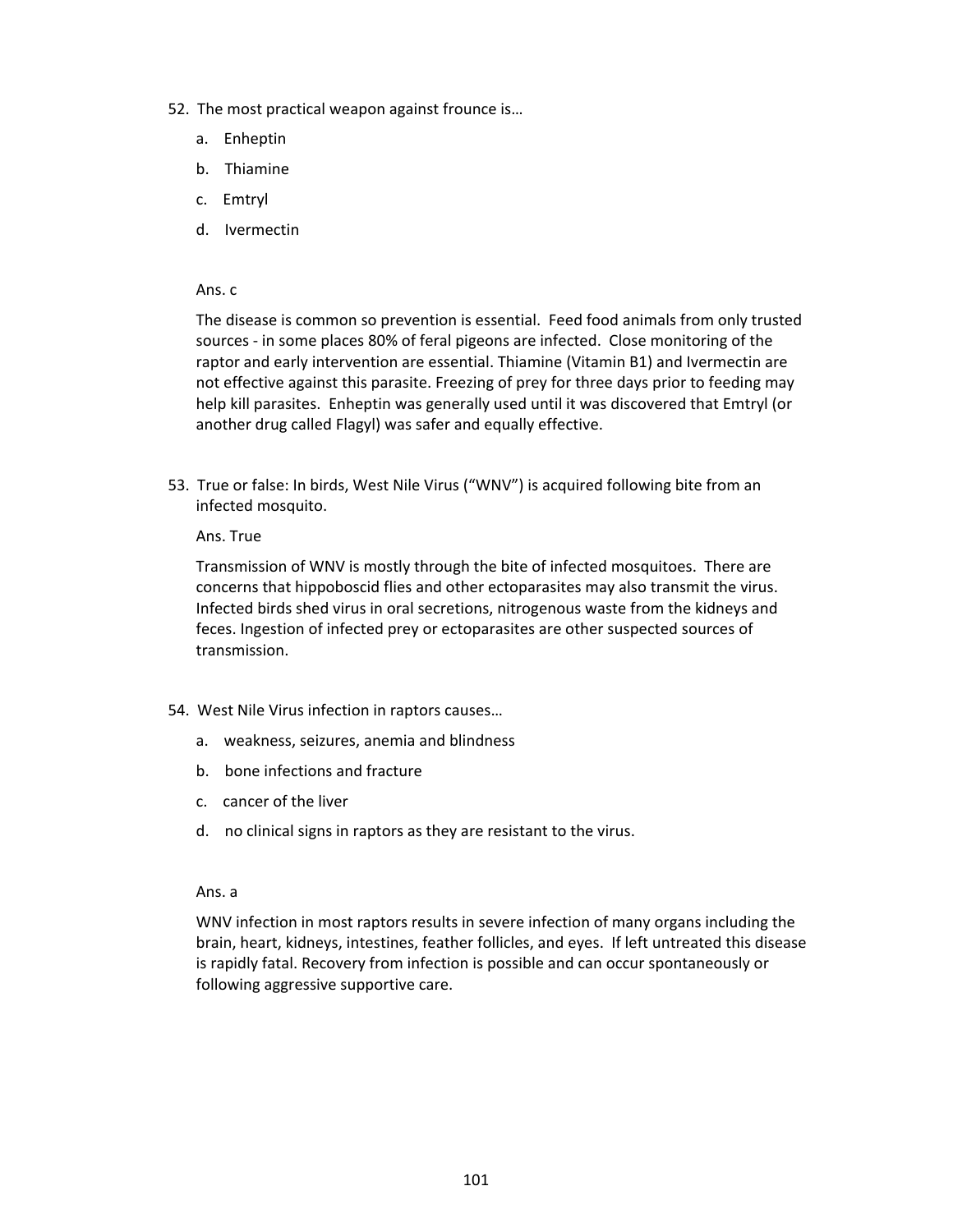- 55. Your bird develops a small bruise or corn on the bottom of the foot. It then progresses to a small localized swelling. It is warm and reddened in appearance. The condition becomes extremely painful to the bird, which begins to lie down frequently to take pressure off the ball of its foot. The most appropriate diagnosis is…
	- a. frounce
	- b. miasis
	- c. bumblefoot
	- d. aspergillosis

Bumblefoot is any type of inflammatory condition of the foot, which can quickly progress into an infection. As the disease progresses, the swelling increases in size and the entire foot may become quite warm to the touch. The warmth is caused by inflammation as the body attempts to fight off the infection. The swelling can extend down the length of the toes and up the leg. The skin begins to ulcerate on the ball of the foot. The arch scabs and the scab increases in size as the whole foot becomes puffy. The latter stages can result in death.

56. True or false: Bumblefoot (pododermatitis) is easily treated and is of no big concern to falconers.

#### Ans. False

Bumblefoot occurs in stages. The quicker it is noticed, the better the chances of recovery. Severe cases of bumblefoot can be fatal. Stage one: There is a thinning of the skin on the bottom of the foot. Stage two: The skin becomes pink and there is a loss of scales. Stage three: A sore appears in the center of the irritation. Stage four: The foot begins to swell. Stage five: The infection has gone into the bone, and bone loss may result. The prognosis is grave at this stage. All stages require intervention. Stages three and above require veterinary care.

- 57. Foot swelling in trained falcons is more often than not linked to…
	- a. high humidity
	- b. manufacturing of perches of unnatural materials
	- c. direct wind in cold weather
	- d. a diet of lean beef and/or general poor husbandry

## Ans. d

In a high percentage of cases the problem of food swelling is linked to the classic diet of lean beef, an unacceptable substitute for the rich diet these birds normally enjoy in the wild state. A bird whose health, diet, weight, and living conditions are well managed is much less likely to suffer this ailment. Padded perches covered by all weather rug or flexible nonabrasive Astroturf are a must.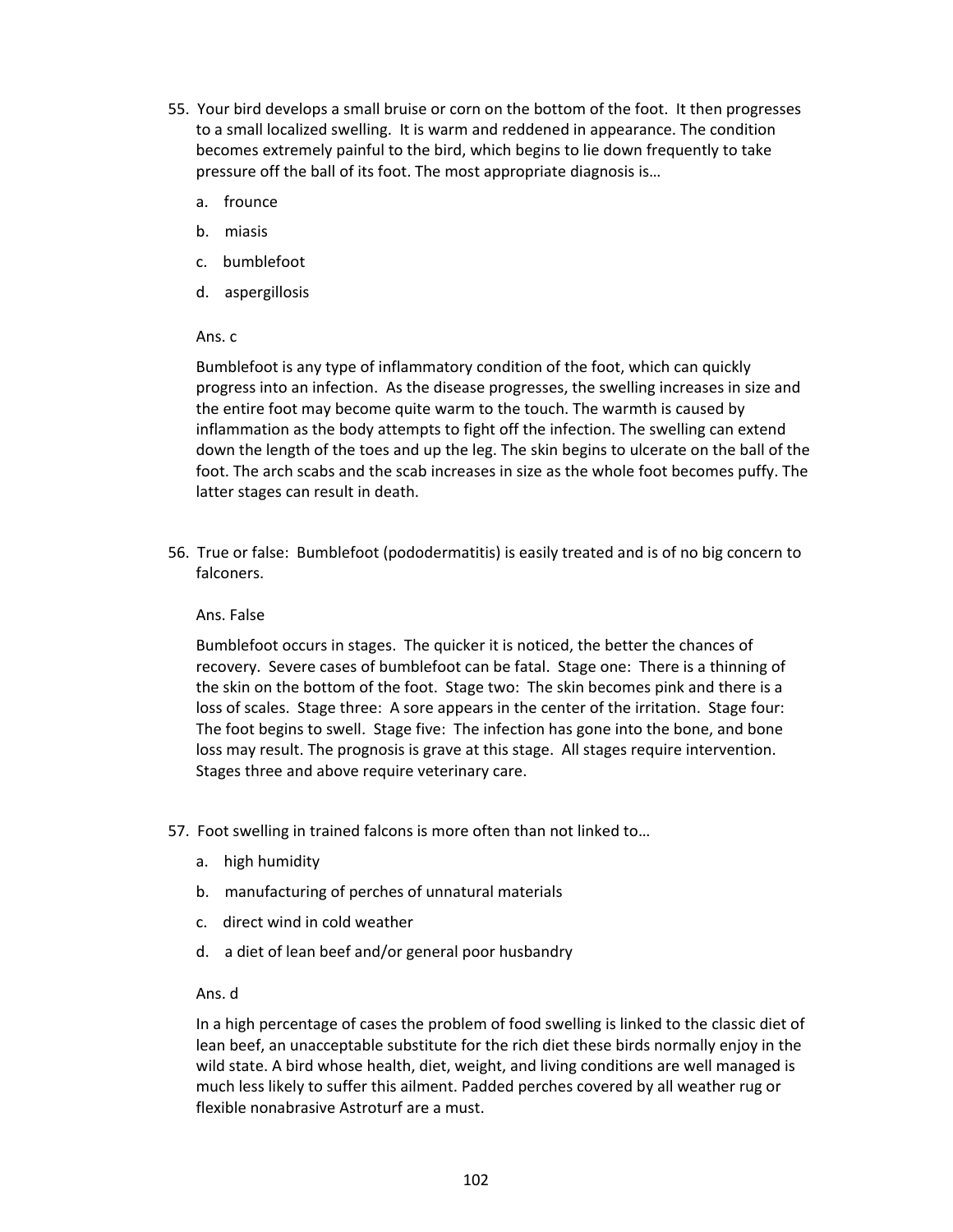# 58. Bumblefoot is caused by…

- a. any injury to the sole of the foot
- b. standing in irritating substances such as excrement or commercial cleaners that have not been properly rinsed from a block or perch
- c. dietary deficiencies of vitamin A
- d. all of the above

# Ans. d

The bumble infection enters the foot through the skin when the epithelium becomes damaged. The epithelium may be damaged by any of the factors listed above, as well as bird obesity, bruising, heavy impact, abrasion, or polishing of the foot against a smooth surface (such as a perch), sluggish blood circulation, and self trauma (such as biting of the feet). Vitamin A deficiency generally results from a diet of lean beef.

- 59. The best way to prevent bumblefoot is to…
	- a. keep a clean perch, a short leash, and a padded perch surface
	- b. feed the bird an appropriately nutritious diet
	- c. cope the talons to keep an appropriate length and sharpness
	- d. all of the above

#### Ans. d

A short leash prevents rough bating. A good perch padding to use is rope wrapping or a brand of Astroturf that is not so stiff as to cut or scratch a bird's foot. Avoid too much padding because this will turn the toes upward and aggravate the cause of bumblefoot. A chemical that predisposes a bird to bumblefoot is ammonia, which is present in most industrial cleaners and in mutes. Perching areas should be cleaned and rinsed regularly. Feeding the bird an appropriately nutritious diet will help it resist infection and disease. Blunting the tips of the talons is one way to prevent self trauma but should only be used in cases of chronic bumblefoot; dulling the talons, particularly the hallux, will interfere with the bird's ability to hold and kill game and this method should generally be avoided by falconers. Flying the bird regularly improves improve circulation and is essential to the bird's overall health.

60. True or false: Frequent physical examinations are a good preventative for bumblefoot.

# Ans. True:

Raptor feet should be checked every time the bird is handled and the bird must be examined regularly when the bird is not being flown. Detecting bumblefoot early is key to its successful treatment.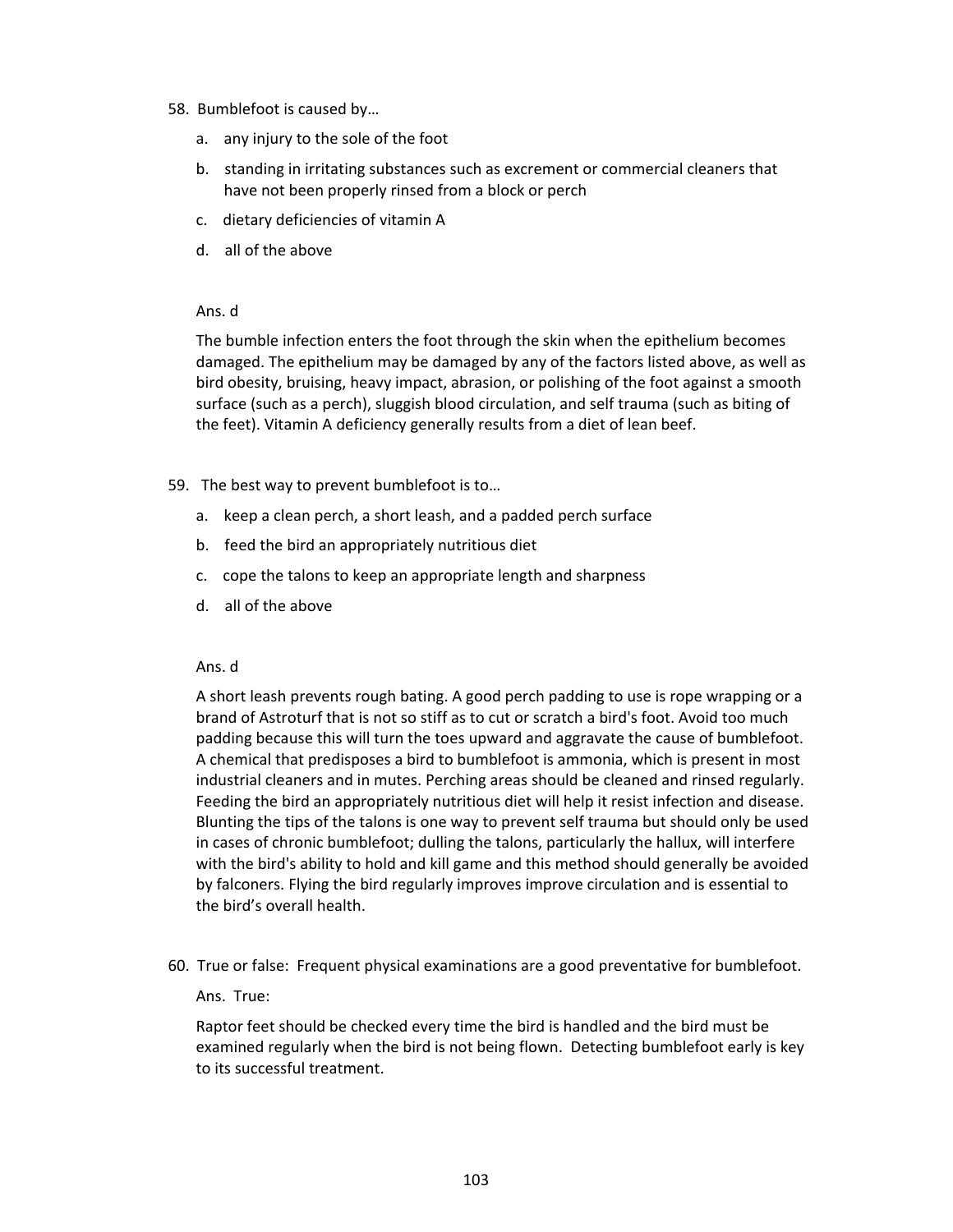61. True or false: Clinical signs of sour crop include a bird that appears dull, with its feathers puffed out, and a crop that is still distended from the previous day's feeding. The food in the crop has a sour smell and may have been regurgitated, and the bird has no appetite.

# Ans: True.

If a bird's digestive system shuts down, food will sit in the crop for 24 hours or more. This allows bacteria to flourish and the food develops a sour smell. A bird showing signs of sour crop must receive medical attention. The old food must be removed with forceps and the bird's crop will need to be lavaged - therapeutically washed out by a veterinarian. The bird must then be treated with appropriate medications.

# 62. Sour crop can be caused by…

- a. ingestion by the bird of poor quality, stale or rotten meat
- b. a parasitic infection such as a. candidiasis and trichomoniasis and the associated inflammatory changes in the digestive tract
- c. ingestion of toxic substances such as petroleum products
- d. all of the above

# Ans. d

"Sour crop" may lead to an ulceration of the mucosa of the crop due to a wide range of possible causes. Although many different organisms normally inhabit the digestive tract of birds (e.g. parasitic worms, protozoa, yeast and bacteria), it is usually imbalances in the bacterial populations that result in toxic digestive problems. This can result from any of the above-described incidents. Sour crop can be fatal.

63. True or False: "Sour crop" can be easily diagnosed and treated by the falconer.

#### Ans. False

There are many causes of "sour crop" that may lead to "crop stasis", ranging from bacterial, fungal or parasitic infections to impaction due to a physical obstruction or bad food. There is no "magic pill" to resolve this condition and veterinary services are required for treatment.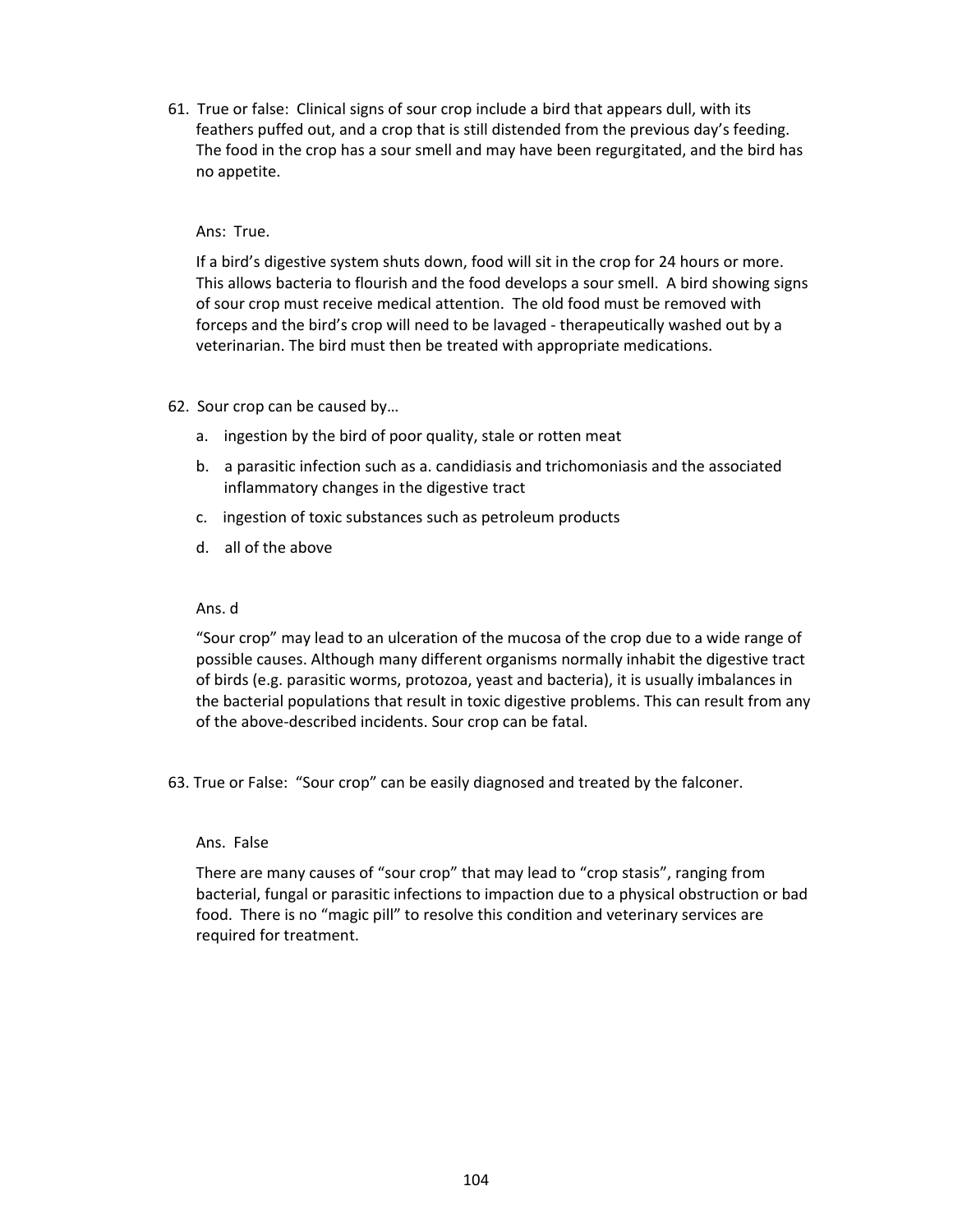- 64. During the initial handling of a fresh-trapped Sharp-shinned Hawk, the bird shows an uncontrolled jerking or twitching of the shoulders and wings. A likely cause of this condition is…
	- a. aspergillosis
	- b. frounce
	- c. stress
	- d. coccidiosis

The bird should immediately be placed in a dark, quiet, and cool place. Decreased handling is essential but close monitoring is important. If more than a few moments pass, the bird will go into a succession of violent spasms, and, if untreated, will live for only a few hours. The condition is associated with stress in small accipiters.

- 65. The species of bird most susceptible to stress-related seizures is the…
	- a. American Kestrel
	- b. Cooper's Hawk
	- c. Merlin
	- d. Northern Goshawk

# Ans. b

Cooper's and Sharp-shinned Hawks are quite susceptible to these attacks. Goshawks are less likely to suffer them, though they are certainly not immune. Affected birds can die within minutes unless the onset of the condition is recognized and addressed immediately.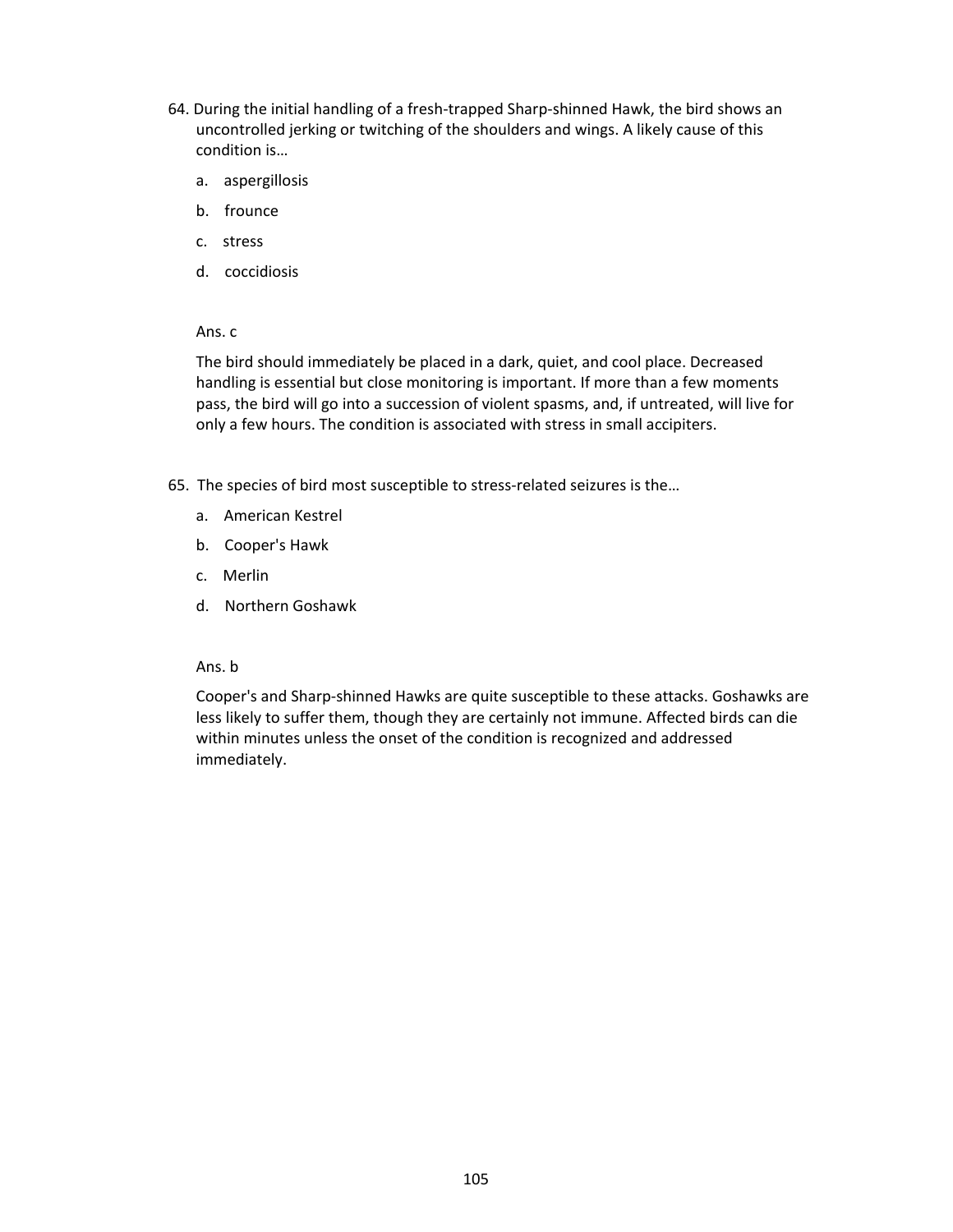- 66. The recommended treatment for stress induced seizures is…
	- a. dewormer
	- b. antibiotics
	- c. antifungal drugs

d. isolation of the bird in a quiet environment and administration of sugar water if necessary

# Ans. d

The bird should be immediately isolated in a dark, quiet and cool place. Drops of dilute sugar water (or Gatorade) can be placed in the beak. Initially, the sugar will be absorbed through the mucosa of the mouth. It is essential to make sure that the bird is able to swallow before giving any more liquids. If the bird is unable to swallow, the water can be aspirated and the bird will develop pneumonia. Do NOT use flat Cola as it contains levels of caffeine that are toxic to birds. If the bird is calm and swallowing, three or four eye droppers full can be given every two hour intervals. Without this combination of interventions, the bird will stiffen and may die. This condition principally affects small accipiters.

- 67. A newly captured merlin is repeatedly biting at its legs. One cause for this behavior is…
	- a. maladaptation to captive environment
	- b. a perch that is too narrow
	- c. a water bowl that is too shallow
	- d. a natural behavior for this species

# Ans: a

Occasionally, a raptor captured from the wild fails to adapt to captive conditions and starts to self-mutilate. Over-preening, feather plucking or biting at legs has been reported. If environmental conditions are adequate, this problem is rarely observed. If need be, the bird should be fed and released back to the wild.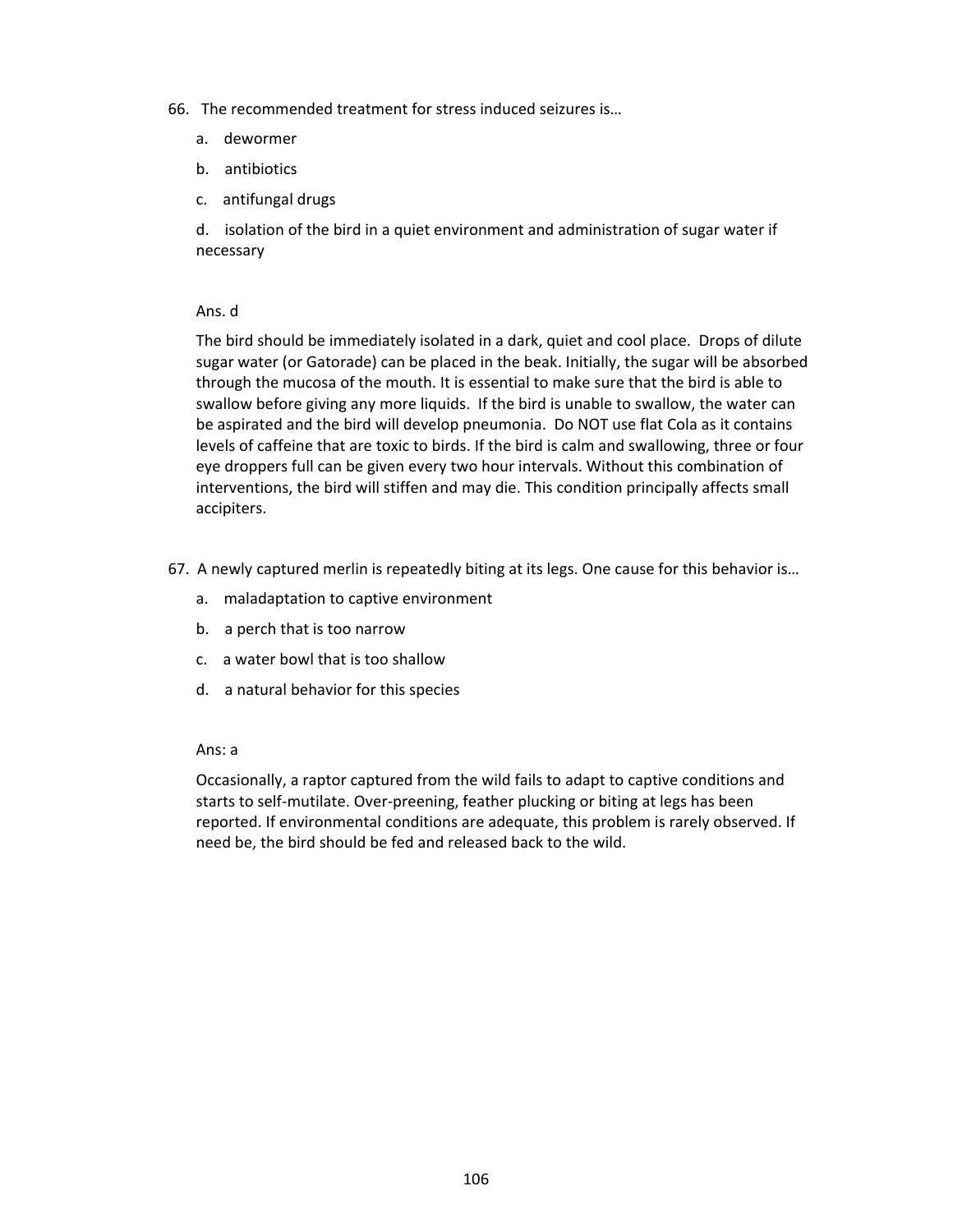- 68. A diet of meat only in a young and growing bird will rapidly lead to…
	- a. infection of the intestinal tract
	- b. improper calcification of bones and fractures
	- c. infection of the liver
	- d. renal failure

#### Ans. b

A diet of meat alone is very high in phosphorus and proportionally low in calcium. Feeding a diet of meat exclusively will compromise the normal development of the animal's bones; the deficiency in calcium and excess in phosphorus will prevent the normal hardening of the bones and the bones will start to bend. Within a few days of this deficient diet, rapidly growing raptors will develop weakness and severe bone lesions. This condition also called metabolic bone disease is very painful. In adults, feeding a diet of meat exclusively will also lead to a calcium deficiency which will be manifested by weakness and seizures.

- 69. In a downy eyas, clinical signs of metabolic bone disease include…
	- a. inability to sit up and lying on its breast
	- b. high pitch vocalization and frequent uncomfortable chattering, weakness
	- c. inability walk so will crawl to move from one place to another
	- d. all of the above

## Ans. c

About the third day after the pain calls begin, the arching of the bones caused by muscle spasms can be seen in the long bones of the legs, more rarely in the wings as well. Death usually occurs on the fourth or fifth day after the first symptoms appear. Early correction of the diet is essential to prevent permanent bone damage.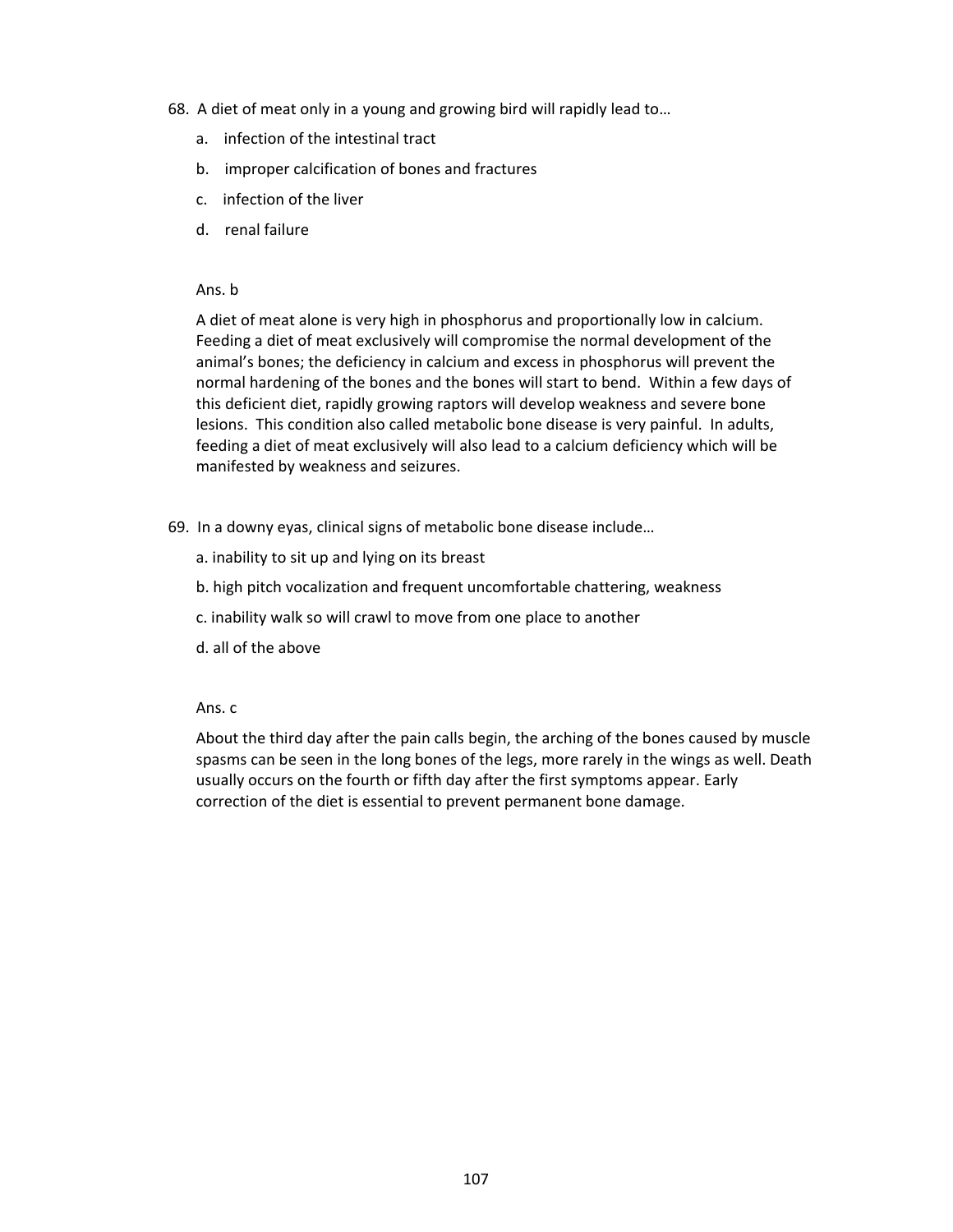- 70. Metabolic bone disease is most commonly observed in…
	- a. intermewed raptors
	- b. passage falcons
	- c. Red-tailed hawks
	- d. downies taken into captivity

Metabolic bone disease is a primary cause of death in eyases of any species taken in the downy stages and even occasionally in large downies that are not fed an appropriate diet. Eyases not given bone in the diet are especially vulnerable because of their rapid growth and the high calcium demand for new bone formation. In younger birds, hypothermia is an important problem and great care must be taken to keep the temperature warm at all times and at all costs.

- 71. Prevention of metabolic bone disease can be achieved by…
	- a. feeding small bones as soon as the young bird is able to assimilate them
	- b. supplementing the diet with fresh veal liver
	- c. adding tuna to the diet of chicks
	- d. adding feathers to the diet birds younger than 10 days of age

#### Ans. a

Metabolic bone disease is the result of a calcium/ phosphorus/ vitamin D imbalance from a poorly designed diet. The falconer should remove the head, crop, viscera and feathers of prey and grind up the rest, bones and all, in a meat grinder or Waring blender, then feed the formula to the chicks. Birds older than three-days should receive finely chopped bone in the small mammals or the birds they are fed. Castings should not be fed until after the fourth week. A light sprinkling of calcium only (no phosphorus) powder on the food given to downies or egg-laying hawks helps but is not sufficient to prevent the condition.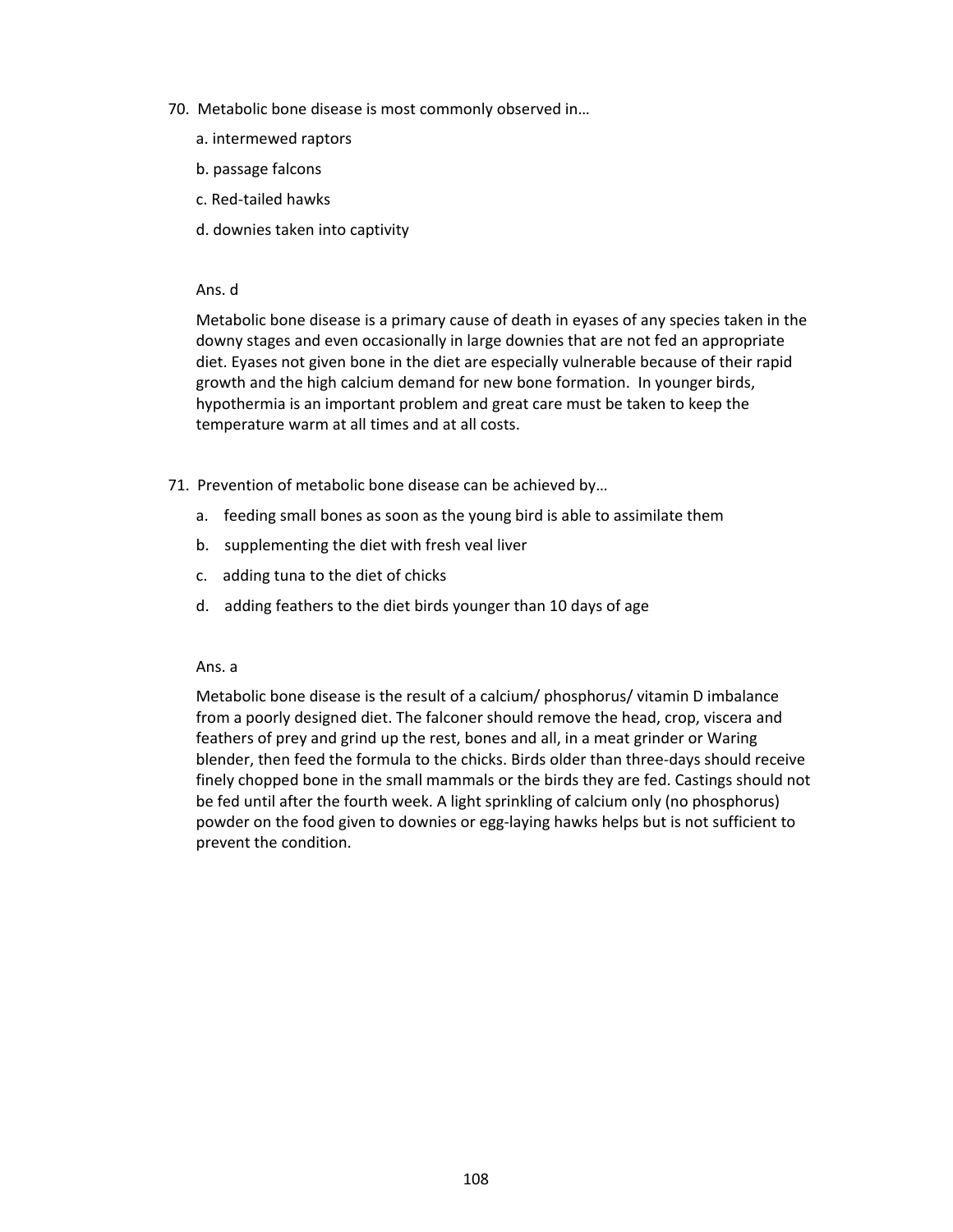- 72. If stargazing is caused by a dietary deficiency, the recommended treatment is…
	- a. vitamin A supplementation
	- b. vitamin C supplementation
	- c. phosphorous supplementation
	- d. vitamin B1 supplementation

A bird with "stargazing syndrome" has inflammation of the brain and will stand with its head upward or backward over its shoulders. A similar condition can be seen in birds with severe head trauma. Deficiency in vitamin B1 can cause lesions in the brain leading to stargazing behavior. Rapid treatment can be curative.

- 73. The preferred treatment for "stargazing syndrome" is...
	- a. sunlight and vitamin D3
	- b. calcium supplement
	- c. phosphorous supplement
	- d. Vionate

#### Ans. a

A bird with "stargazing syndrome" has inflammation of the brain and will stand with its head upward or backward over its shoulders. The most common cause in raptors appears to be a vitamin D3 deficiency. Birds cannot absorb vitamin D2, which is the form most commonly found in vitamin capsules intended for human beings. Vitamin D3 is found in cod liver oil and in vitamin drops intended for birds. The normal source in raptors is the Sun's ultra-violet irradiation of the oil on the feathers, which converts some of it into vitamin D3. Hence, putting the birds outside in the sunlight is a cure. Most other vitamin deficiencies can be avoided by feeding whole bodies of small birds and mammals or by giving a multi-vitamin powder occasionally on the meat.

74. True or False. A raptor with a broken leg or wing should be killed in a humane manner since these bones cannot be set or casted with any degree of success.

#### Ans. False

Trauma, gunshot injuries, entanglement may result in bone fracture and significant tissue damage. Immediate veterinary must be sought out to limit the damage caused by the bone fragments and control infection. Immediate and proper alignment of broken bones, combined with appropriate antibiotic therapy and pain management have optimized the recovery of birds with fractured bones. Surgery, when indicated, hastens recovery and allows for a faster return to function.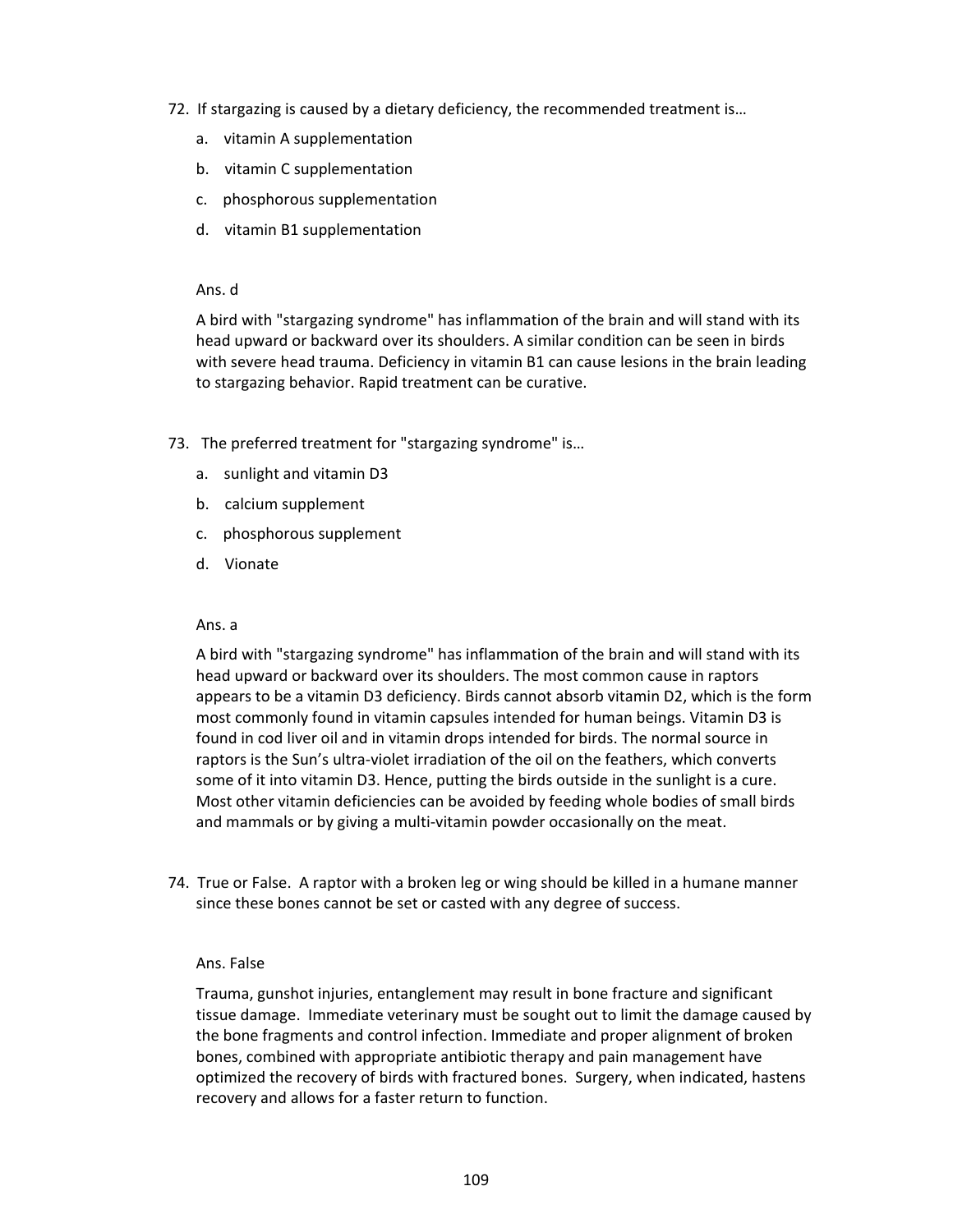- 75. Lead toxicity due to ingestion of lead shot in food items…
	- a. does not occur in raptors as they are resistant to lead toxicity
	- b. occurs only in owls which do not have crop
	- c. is cured easily with administration of antibiotics and supportive care
	- d. requires immediate veterinary care which will include binding of the lead and supportive care

Neurological signs are commonly seen in all raptors following ingestion of lead pellets; the signs can range from weakness to seizures and often include paralysis of the gastrointestinal tract. Lead toxicity can result in permanent and fatal damage to the brain, kidneys and pancreas. Death will result if treatment is delayed. Aggressive chelating therapy (use of binding agents to neutralize and get rid of lead), supportive care and monitoring of blood parameters (for anemia, liver and renal functions) and of blood lead levels, as well as radiographs (to monitor for the presence and expulsion of gunshots) are essential for the recovery of the animal.

- 76. Improper use of drugs and hormones to stimulate molt can…
	- a. be fatal
	- b. result in poor quality feathers
	- c. result in aberrant feather size and pigmentation
	- d. all of the above

## Ans. d

Hormonal manipulations to induce molt can be fatal and are discouraged. This includes the use of thyroid hormone and progesterone.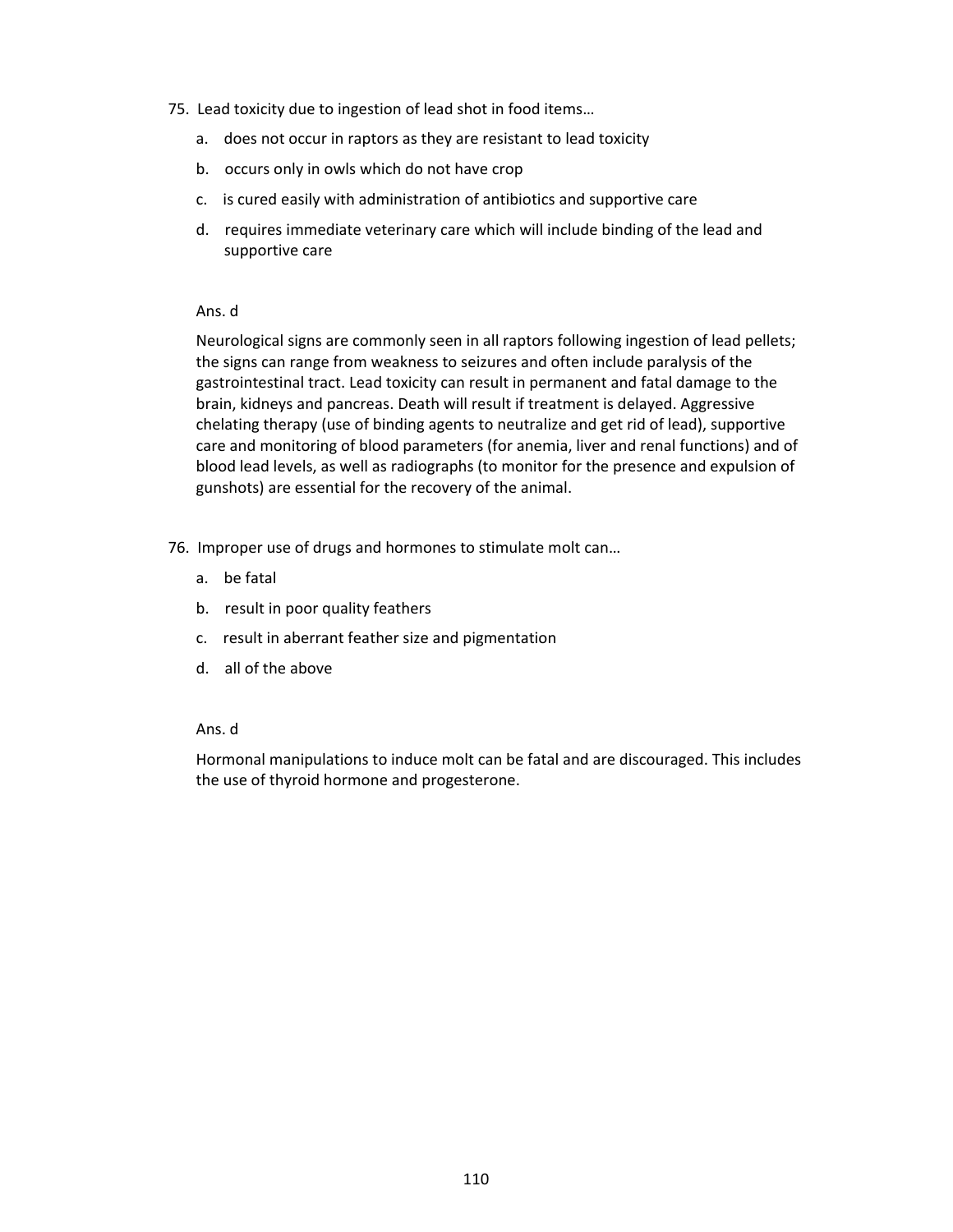- 77. The proper method for transporting a wild caught raptor is…
	- a. upside down hanging by its back leg
	- b. in a dark padded box, ideally with a hood covering the head
	- c. in a an uncovered wire cage
	- d. tightly wrapped in tape

#### Ans. b

Raptors are not physiologically adapted to stay upside down for any period of time; strain to the joints and muscles may occur during struggle and restraint. Uncovered and wire cages will result in excessive exposure and self-inflicted injuries while the bird attempts to escape. Tape will result in damage to feathers and may severely compromise breathing. The carrier should be well ventilated, large enough so the bird does not touch any part of the crate when its wings are closed, that it can make positional adjustments, and has sufficient head and tail clearance. Padding the inside of the carrier is highly recommended.

- 78. You notice your downy eyas is unable to sit up. It feeds greedily enough but sprawls on its breast. It makes repeated attempts to sit upright and begins to voice its discomfort by an irritable, high-pitched chittering. As the disorder progresses, the, bird becomes extremely restless shifting about in an awkward crawl, chattering continuously. The best diagnosis is…
	- a. coccidiosis
	- b. cramp
	- c. frounce
	- d. aspergillosis

#### Ans. b

About the third day after the pain calls begin, the arching of the bones caused by muscle spasms can be seen in the long bones of the legs, more rarely in the wings as well. Death usually occurs on the fourth or fifth day after the first symptoms appear.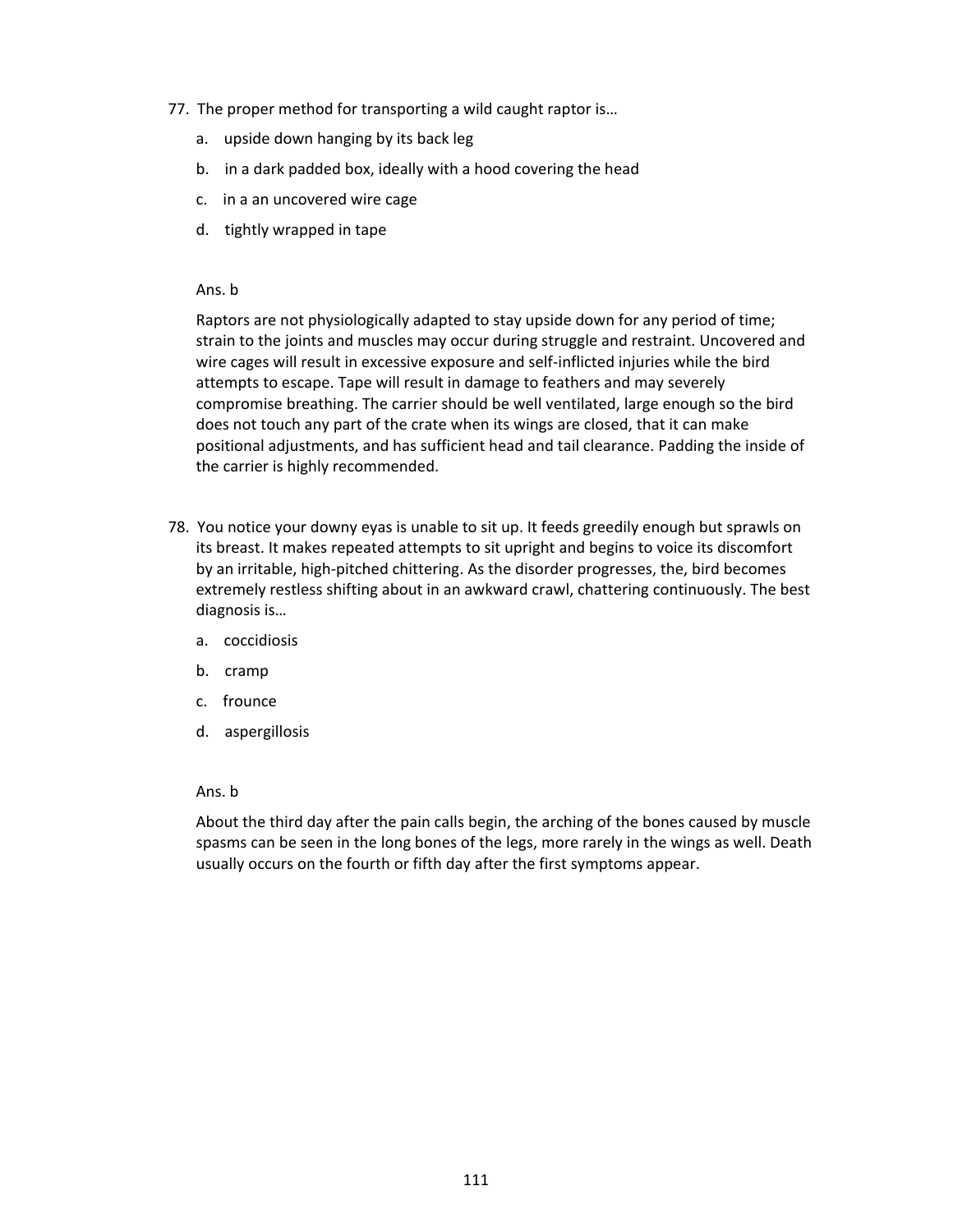- 79. Cramp is a disease most commonly found in…
	- a. intermewed raptors
	- b. passage falcons
	- c. Red-tailed Hawks
	- d. downies taken into captivity

Cramp or rickets is a primary cause of death in eyases of any species taken in the downy stages and even occasionally in large downies. The younger the bird, the greater the care that must be taken to keep it warm at all times and at all costs. The disease can be avoided by assuring that young, older than three-days, receive finely chopped bone in the small mammals or the birds they are fed. Castings should not be fed until after the fourth week. A light sprinkling of calcium phosphorous powder on the food given to downies or egg-laying hawks is probably a good idea.

- 80. A major cause of cramp is…
	- a. roundworms
	- b. vitamin B deficiency
	- c. a flagellate protozoan called *Trichomena gallinae*
	- d. calcium deficiency caused by feeding lean beef

## Ans. d

Cramp is now known to result from a calcium and/or phosphorous deficiency in the young bird's diet. Hawks and falcons fed only lean meat acquire the syndrome because lean meat has very little calcium. There is no cure but bone material in the diet is a preventive. Eyases not given bone in the diet are especially vulnerable because of the high calcium demand for new bone. The whole bodies of small animals are an ideal source of bone in a raptors diet. The falconer should remove the head, crop, viscera, and feathers, then grind up the rest, bones and all, in a meat grinder or Waring blender, and feed the mush to the downy youngsters.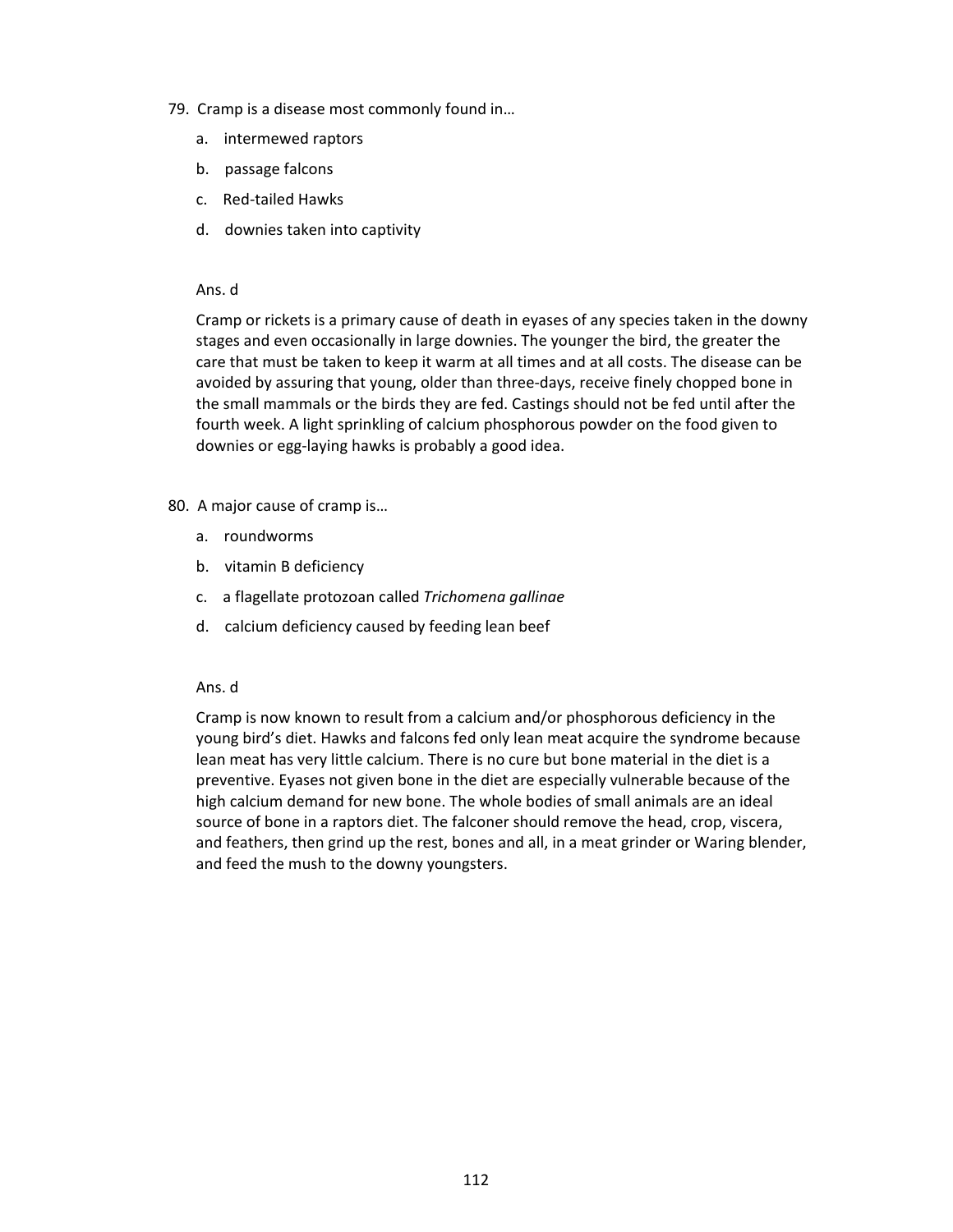- 81. Internal parasites…
	- a. are common in captive raptors
	- b. are usually easily treated
	- c. can cause death or debilitation
	- d. all of the above

Parasites are common in healthy wild birds, but are more prevalent and are of greater concern in debilitated birds. A raptor's immune system is often compromised if the bird is stressed, sick or injured. This can lead to an increase in parasitism. Checking for internal parasites will improve the health status of the captive bird. New drugs have made treatment of internal parasites so easy that most birds are now treated prophylactically. Piperazine and Ivermectin are effective for treating almost all known parasites. Prophylactic treatment is recommended.

82. True or false. Intestinal parasites can be treated using one "all-around" anti-parasitic such as Ivermectin.

#### Ans. False.

There are many types of internal parasites that require specific medications for treatment. Parasites such as nematodes (round worms), cestodes (tapeworms) and protozoans (coccidia, giardia) all require different drugs for treatment.

- 83. A good treatment for roundworms in a raptor's digestive tract is...
	- a. Tetracycline
	- b. Enheptin
	- c. Piperazine. Fenbendazole (Panacur)
	- d. Furacin

#### Ans. c

A number of species of roundworm (Nematodes) are found in hawks. The most common, ascarid worms, live free in the intestinal tract and absorb nutrients from the host's food, they cause no harm unless they are present in very large numbers, in which case they can physically block the intestine or cause loss of weight when the hawk is already in poor condition. Roundworm eggs are found (microscopically) in the mutes of raptors. When food is dropped on the hawk house floor, and fed to another raptor, the infection spreads. A veterinarian should be consulted to determine the dosage appropriate for the size and weight of the bird being treated.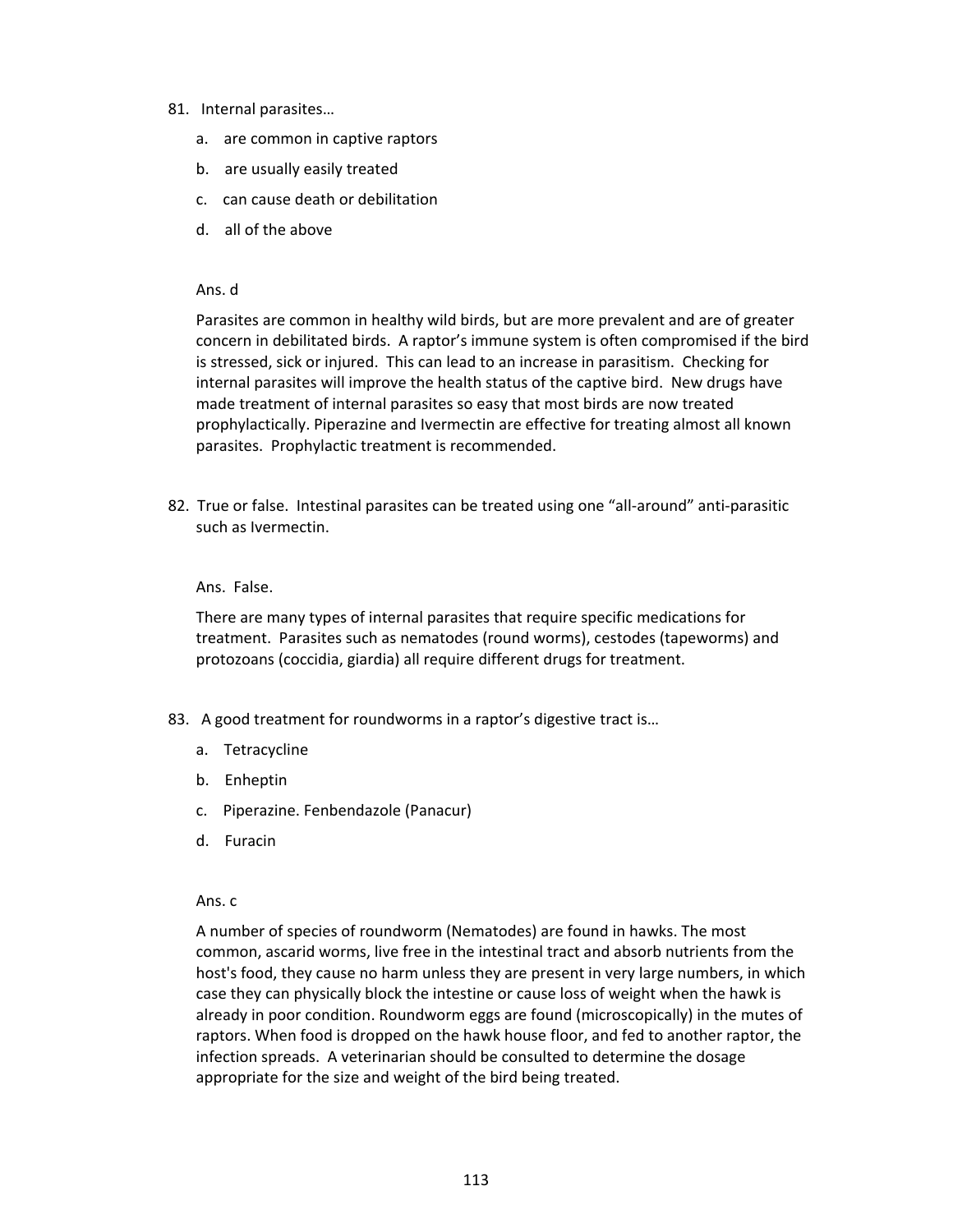- 84. Parasites visible in mutes without a microscope may include…
	- a. capillaria
	- b. roundworm
	- c. tapeworm
	- d. both b and c

Tapeworms are common in hawks. They are not responsible for disease unless they are present in very large numbers, and even then, they usually only result in a loss of weight or condition. Their segments (proglottids) are readily seen in the mutes and hence most falconers feel obliged to treat them.

- 85. The preferred treatment for tapeworm infestation is…
	- a. Ancoban
	- b. Enheptin
	- c. Vitamin C
	- d. Praziquantel

#### Ans. d

Cestodes (tapeworms) are segmented flat worms which are usually low in prevalence and low in pathogenicity, but in high number they can cause intestinal obstruction in high numbers. Rodents are the intermediate host of the tapeworm and small rice-like segments can sometimes be seen in the bird's droppings. Treatment is Praziquantel, a drug that expels cestodes from the intestine.

When a hawk's mutes become watery and there is no increase or loss in appetite, an infestation of roundworm is the likely culprit. Tapeworm segments can also sometimes be seen in the bird's mutes. Fortunately, tapeworms can be effectively controlled with proper veterinary care.

86. True or false. Bird lice can kill a healthy raptor.

#### Ans. False

Avian lice are usually not a parasite of serious concern. Healthy birds are able to groom off the lice and can resist an over abundance. Ill birds can become infested. Most lice feed on feathers and skin debris but some lice feed on quills and may chew into the skin. Treatment is usually through dustings or sprays. Ivermectin may also be used.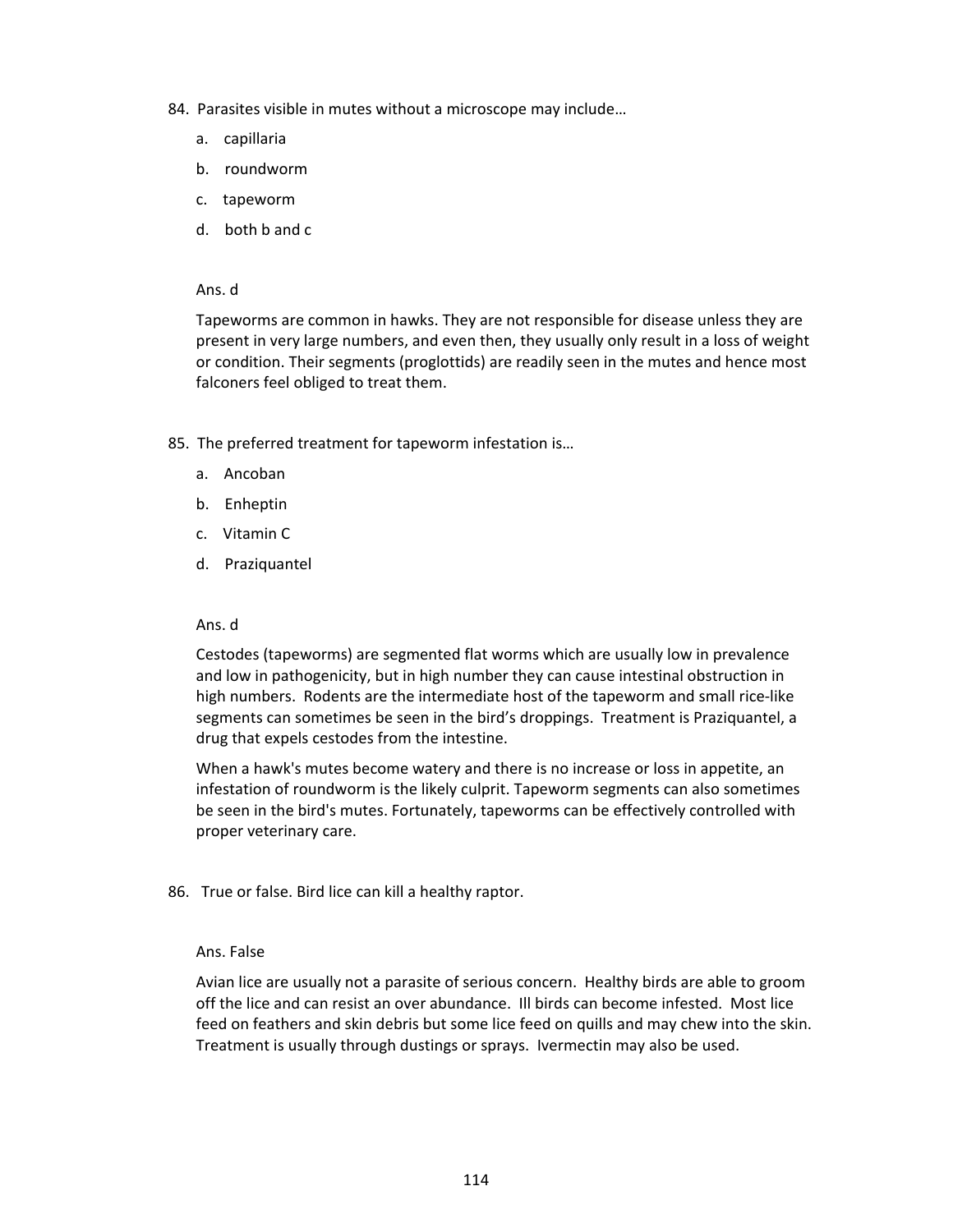- 87. As soon as possible after taking a nestling raptor, its ears should be inspected for...
	- a. hearing ability
	- b. maggots
	- c. feather growth in that area
	- d. castings

Ans. b

All eyases should be inspected for maggots (miasis) in the ears. The parasite is especially common in Cooper's Hawks in the southern part of their range, caused by the screwworm fly. It is also common in young Red-tailed Hawks.

- 88. The best treatment for maggots (miasis) is...
	- a. saline in the ears
	- b. Furacin
	- c. Vionate
	- d. Piperazine

#### Ans. a

While occasionally fatal to naturally-raised young, maggots are easily cleared from the ears of young hawks taken by a falconer. A few drops of saline will cause them to forsake the ear cavity and they can be readily removed and destroyed. The ear canal can be filled with saline solution and the maggots will float to the surface. Use forceps to carefully pick them out.

89. True or false: Hippoboscids are dangerous to hawks.

#### Ans. True

Hippoboscids are blood sucking parasites. Large numbers can create anemia and they are known to transmit haemoproteus (intracellular parasites that infect the red blood cells) and West Nile Virus. Birds with Hippoboscids should be treated immediately.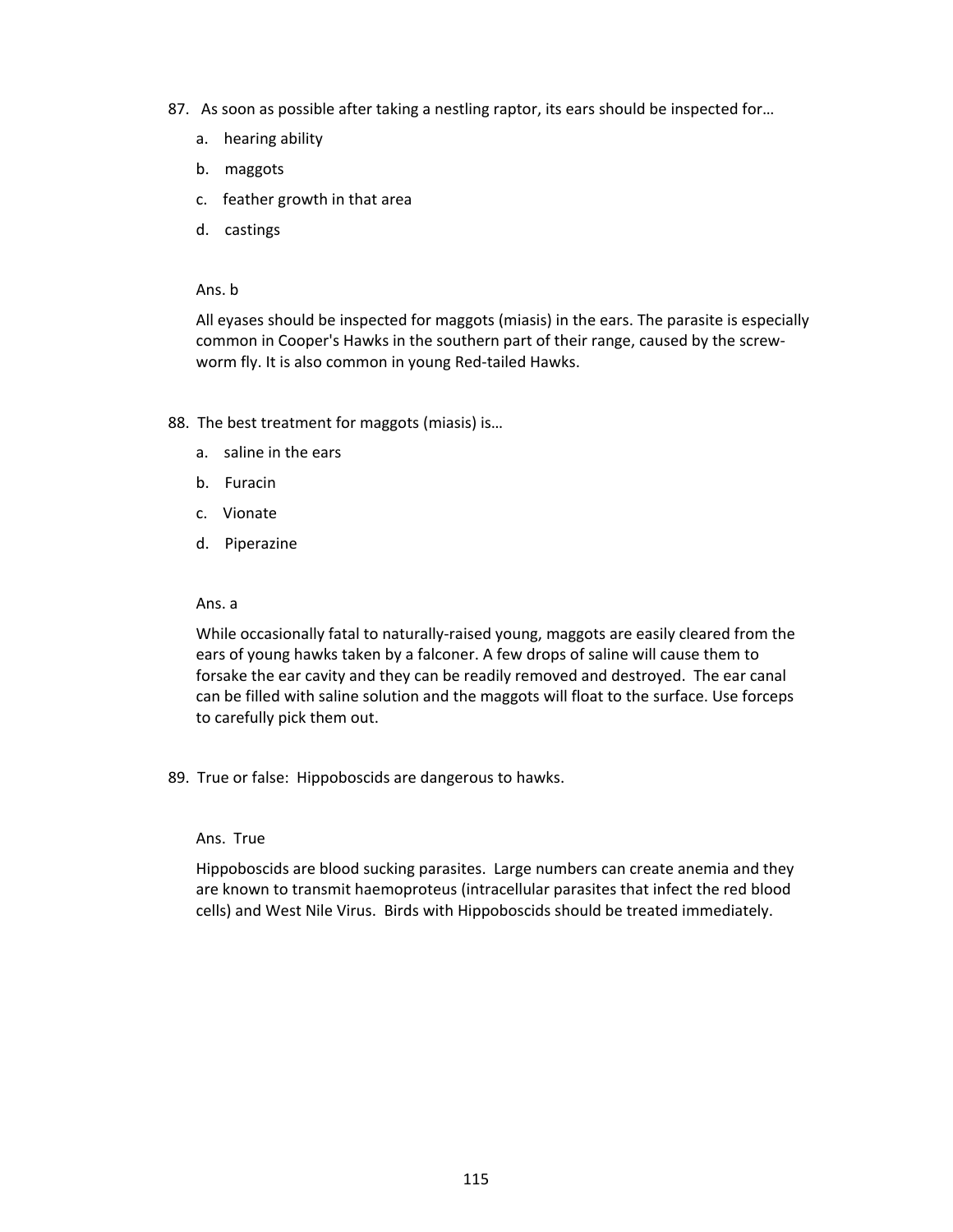# **Rules and Regulations**

1. True or false: Suspension or revocation of a falconry permit is the responsibility of the State, tribe, or territory.

Ans. True

2. True or false: As an apprentice you may have any number of State, tribal, or territorial falconry permits and you may possess the number of raptors allowed by those permits.

Ans. False

3. True or false: A raptor bred in captivity must be banded with a seamless, non-reusable metal band.

Ans. True

4. True or false: Without exception, your sponsor is responsible for the health, maintenance and security of raptors you possess under your permit.

Ans. False

5. You must have raptor housing facilities approved before you may obtain a bird to use in falconry.

Ans. True

6. You must have jesses or the materials and equipment to make them, leash and swivel, bath container, and appropriate scales or balances for weighing raptor(s) you possess.

Ans. True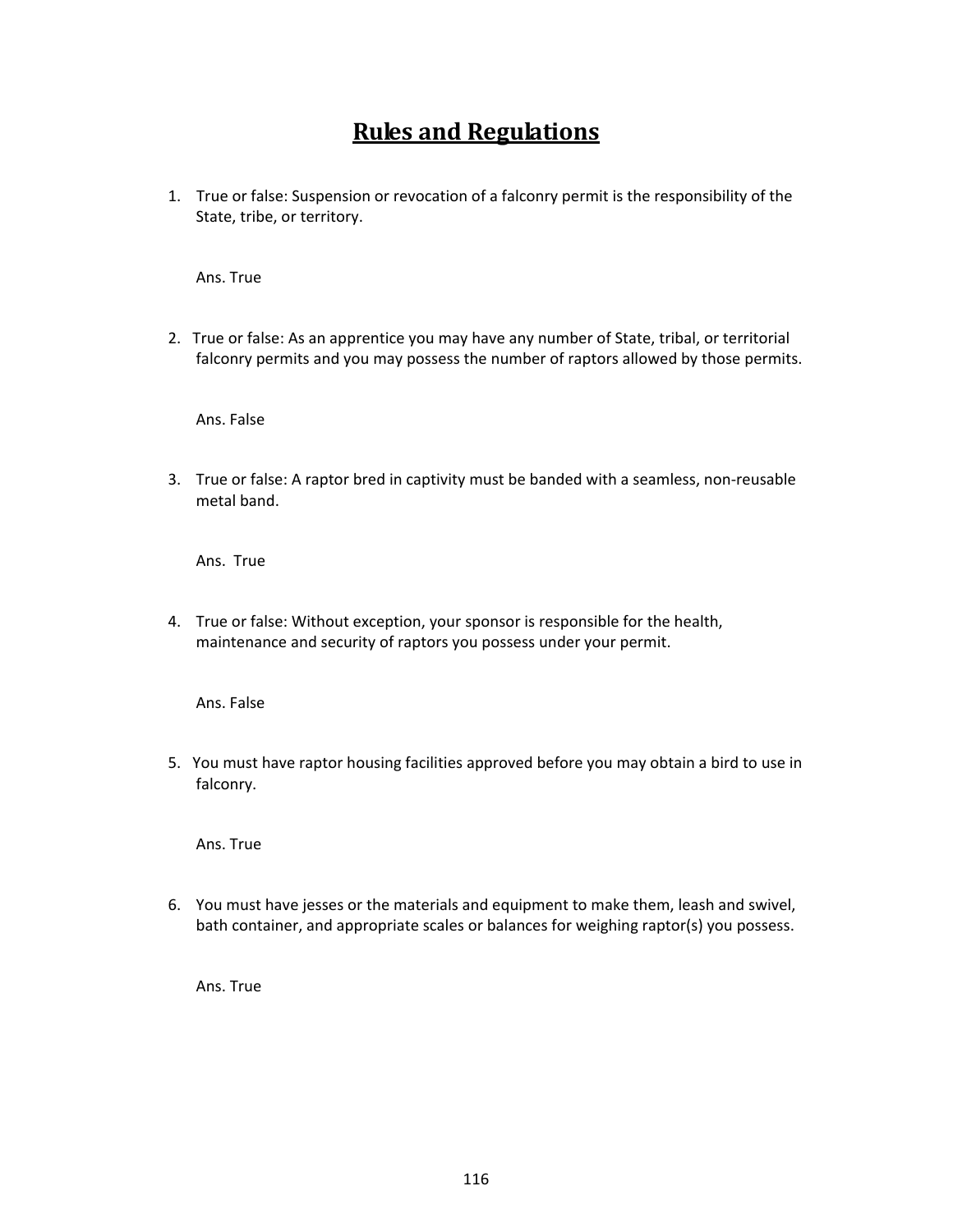- 7. If you capture a bird you are not allowed to possess, you…
	- a. may give the bird to another falconer who is allowed to posses it
	- b. must release it immediately
	- c. may request a written exception
	- d. must immediately report the capture to the USFWS office near you

Ans. b

- 8. You may recapture a falconry bird you have lost…
	- a. within one week
	- b. within one month
	- c. at any time
	- d. you are not allowed to recapture a falconry bird at any time

Ans. c

9. True or false: If you are an Apprentice falconer, you may not take a nestling from the wild.

Ans. True

10. True or false: When flown free, a hybrid raptor must have at least two attached radio transmitters to help you to locate the bird.

Ans. True

11. True or false: You may release any falconry bird back to the wild and are not required to follow State or territorial and Federal laws and regulations before the release.

Ans. False

12. True or false: Raptors removed from the wild for falconry are always considered ``wild'' raptors.

Ans. True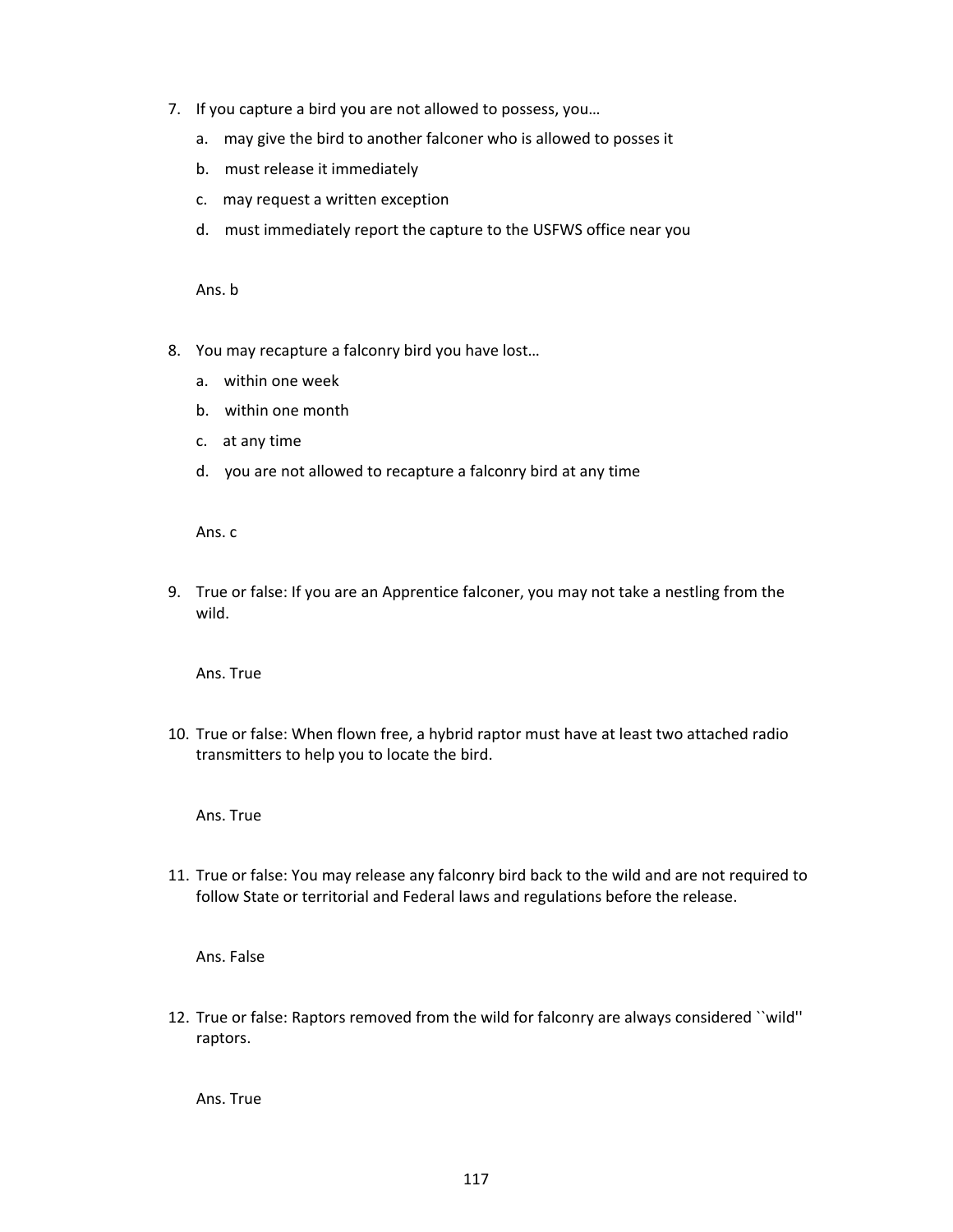- 13. If you are an Apprentice falconer, you may use a bird you possess in conservation education programs presented in public venues…
	- a. only to a civic group by invitation of the organizers
	- b. only to a group of other falconers
	- c. only under the supervision of a General or Master falconer
	- d. only with the permission of your sponsor

Ans. c

14. True or false: You may use falconry raptors to make movies, commercials, or in other commercial ventures.

Ans. False

15. True or false: You may receive feathers for imping from other permitted falconers, wildlife rehabilitators, or propagators in the United States, and you may give feathers to them.

Ans. True

16. True or false: Your falconry permit does not authorize you to capture or release raptors or practice falconry on public lands if it is prohibited on those lands, or on private property, without permission from the landowner or custodian.

Ans. True

- 17. As an Apprentice falconer you may possess a bird that is imprinted on humans…
	- a. if it is a Red-tailed Hawk hawk
	- b. with your sponsors approval
	- c. if it is given to you by a rehabilitator
	- d. none of the above

Ans. d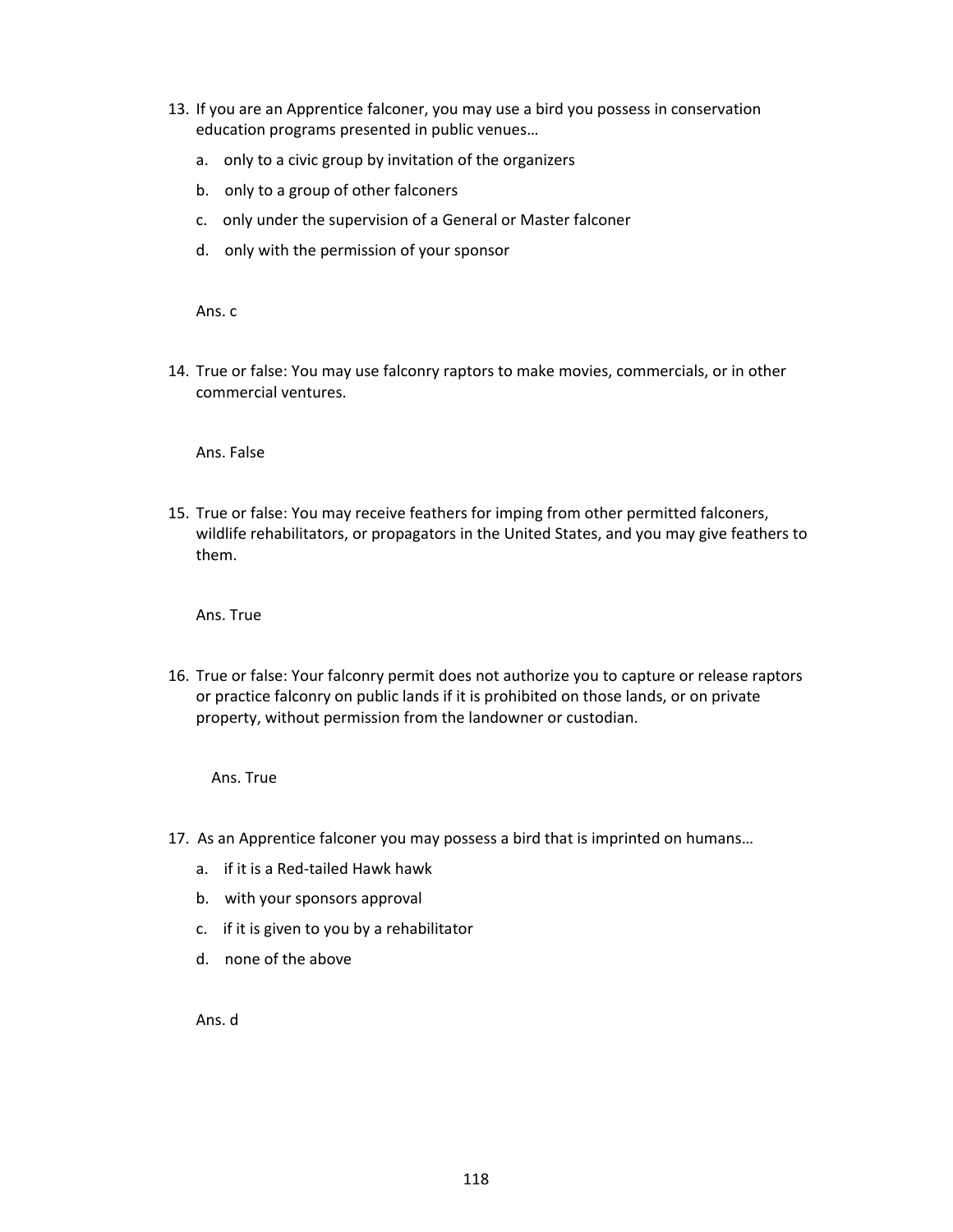18. True or false: You may substitute any falconry school program or education to shorten the period of 2 years at the Apprentice level.

Ans. False

19. True or false: You must be at least 21 years of age before you can qualify as a General Falconer.

Ans. False

20. True or false: You must have your permit(s) or legible copies of them in your immediate possession if you are not at the location of your falconry facilities and you are trapping, transporting, working with, or flying your falconry raptor(s).

Ans. True

- 21. A General falconer decides to breed two (2) of the raptors he/she legally possesses under his/her NYS Falconry License. This is…
	- a. of no concern or interest to State DEC authorities
	- b. legal, since the birds are possessed under a State falconry license
	- c. illegal to do pursuant to a State falconry license
	- d. a waste of time, since falconry birds will not breed in captivity

Ans. c

A NYS falconry license does not authorize raptor propagation. The falconer must obtain a State license that authorizes raptor propagation and if held for more than 8 months for propagation, a Federal Propagation Permit.

- 22. Assuming a NYS Apprentice falconer has been licensed for at least 2 years; what is the youngest age he or she can be considered for upgrade to a General falconer?
	- a. 16 years old
	- b. 18 years old
	- c. 20 years old
	- d. 21 years old

Ans. b

New York State Falconry Regulations state that an Apprentice falconer must be a least 18 years old to be eligible for an upgrade to a General falconer.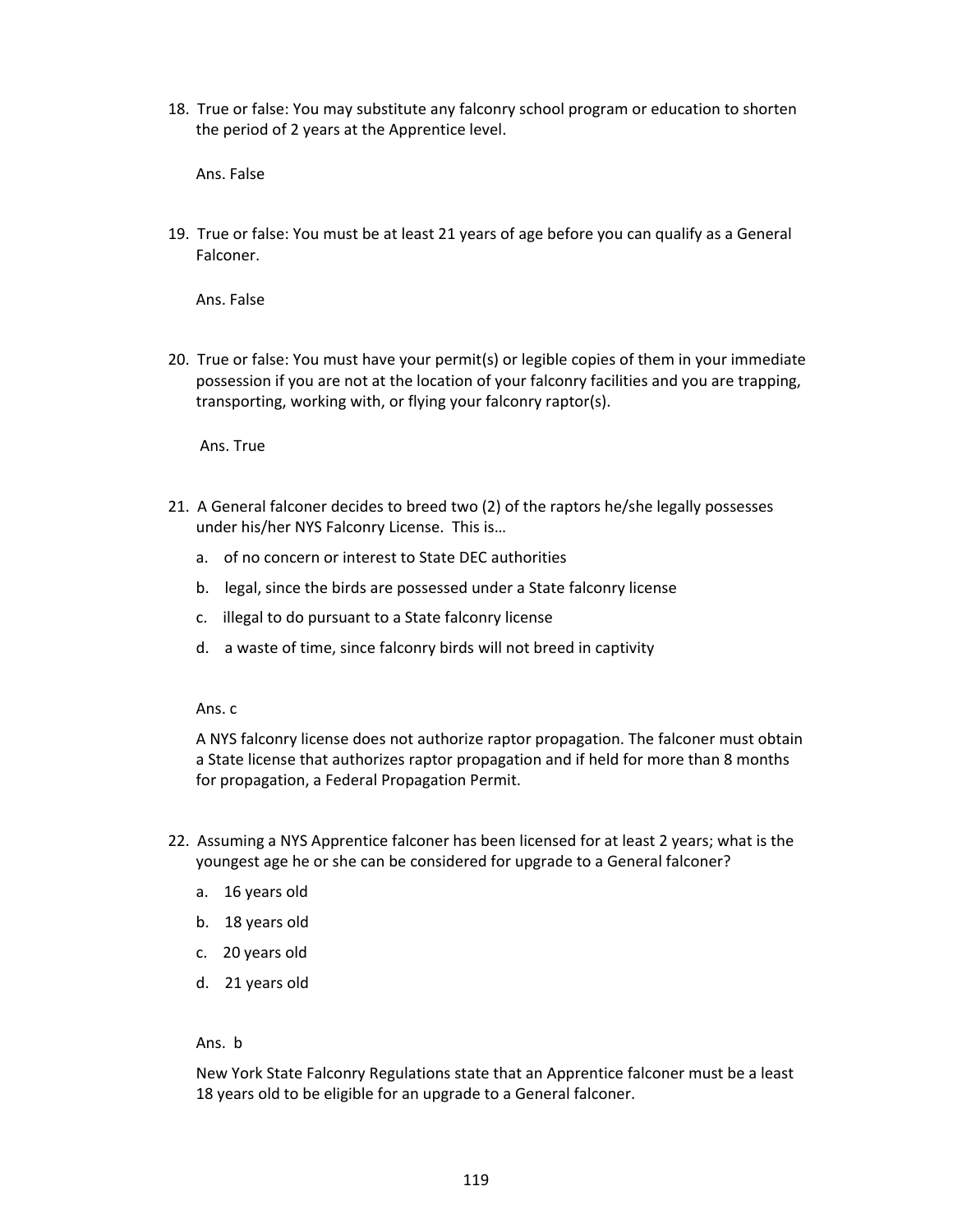- 23. A NYS Apprentice falconer may, under the supervision of his or her sponsor, capture from the wild one of the following species:
	- a. a passage Red-shouldered Hawk
	- b. an eyas American Kestrel
	- c. a passage Red-tailed Hawk
	- d. all of the above

#### Ans. c

New York State Falconry Regulations prohibit the taking or possession of eyas raptors by Apprentice falconers. Apprentice falconers may only take or possess passage Red-tailed Hawks or American Kestrels.

- 24. To be eligible for a New York State Apprentice Falconry License, an applicant must be…
	- a. at least 14 years old
	- b. at least 16 years old
	- c. at least 18 years old
	- d. none of the above

#### Ans. a

In accordance with the New York State Falconry Regulations, one of the criteria to be eligible for a New York State Apprentice Falconry License is that you be at least 14 years old.

- 25. According to Article 11, Title 10, Section 11-1005, of the New York State Environmental Conservation Law, how many members may be appointed to the Commissioner of Environmental Conservation Falconry Advisory Board?
	- a. not less than three (3)
	- b. not less than four (4)
	- c. not less than five (5)
	- d. not less than nine (9)

#### Ans. c

The Falconry Advisory Board advises the Commissioner of the New York State Department of Environmental Conservation on the qualifications of applicants for a falconry license, reviewing and screening applications for a falconry license, recommending the species and number of raptors possessed and taken form the wild and recommending falconry hunting seasons and regulations for various game species.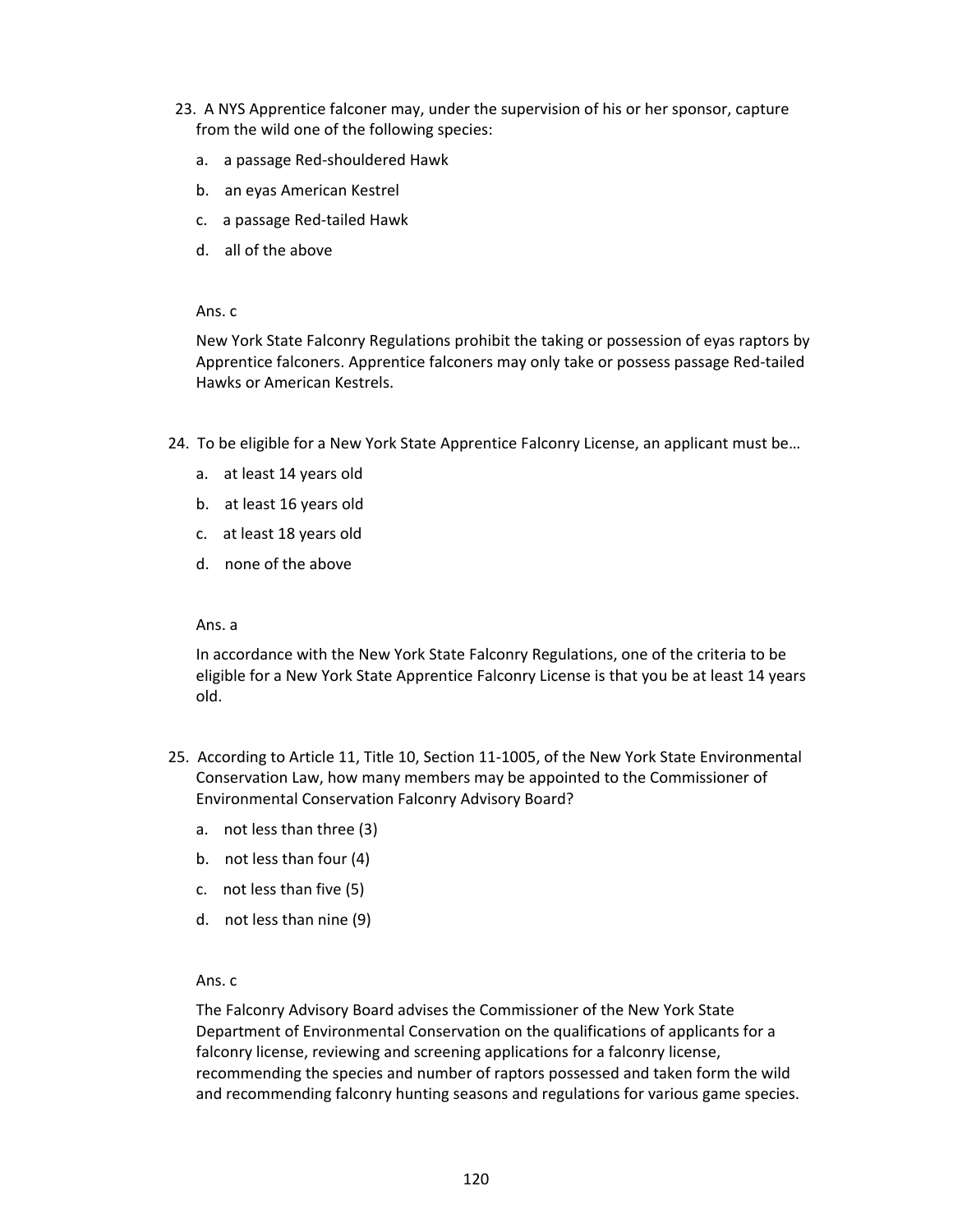- 26. If a falconer's bird accidently kills an animal that is outside of the legal season, or of the wrong species or sex, the falconer shall…
	- a. immediately bury the dead animal
	- b. take the dead animal into possession to feed to the raptor at a later date
	- c. leave the dead animal where it lies and/or allow his/her raptor to feed upon the kill
	- d. report the accidental kill to an Environmental Conservation Officer

#### Ans. c

New York State Falconry Regulations allow the falconer to leave the dead wildlife where it lies or let his/her raptor feed upon the wildlife prior to leaving the site of the kill.

- 27. Select the answer that includes those requirements that apply: Qualifications for an Apprentice falconer to be eligible for upgrade to become a General falconer include…
	- 1) the Apprentice must be at least 18 years old and have practiced falconry with wild raptors for at least two (2) years.
	- 2) the Apprentice must have possessed and hunted wild raptors for at least four (4) months of each year.
	- 3) the Apprentice must provide a written summary to the department of their experience maintaining falconry raptors, including what species they held and how long each bird was possessed.
	- 4) The Apprentice must provide written recommendation for advancement by his/her sponsor and at least one other NYS licensed general or master falconer who has evaluated the candidate's level of proficiency in the sport of falconry in the field.
	- a. numbers 1, 2 and 3
	- b. numbers 1, 2, 3 and 4
	- c. numbers 1, 2, and 4
	- d. numbers 1, 3, and 4

#### Ans. b

New York State Falconry Regulations requires that an Apprentice falconer be at least 18 years old; have practiced falconry for at least two (2) years with wild raptors and maintained, trained, flown and hunted these birds for at least four (4) months of each year; provide a written summary documenting their experience maintaining their raptors including what species they held and how long each species was possessed and provide a letter from their sponsor and one other general or master falconer recommending them for advancement.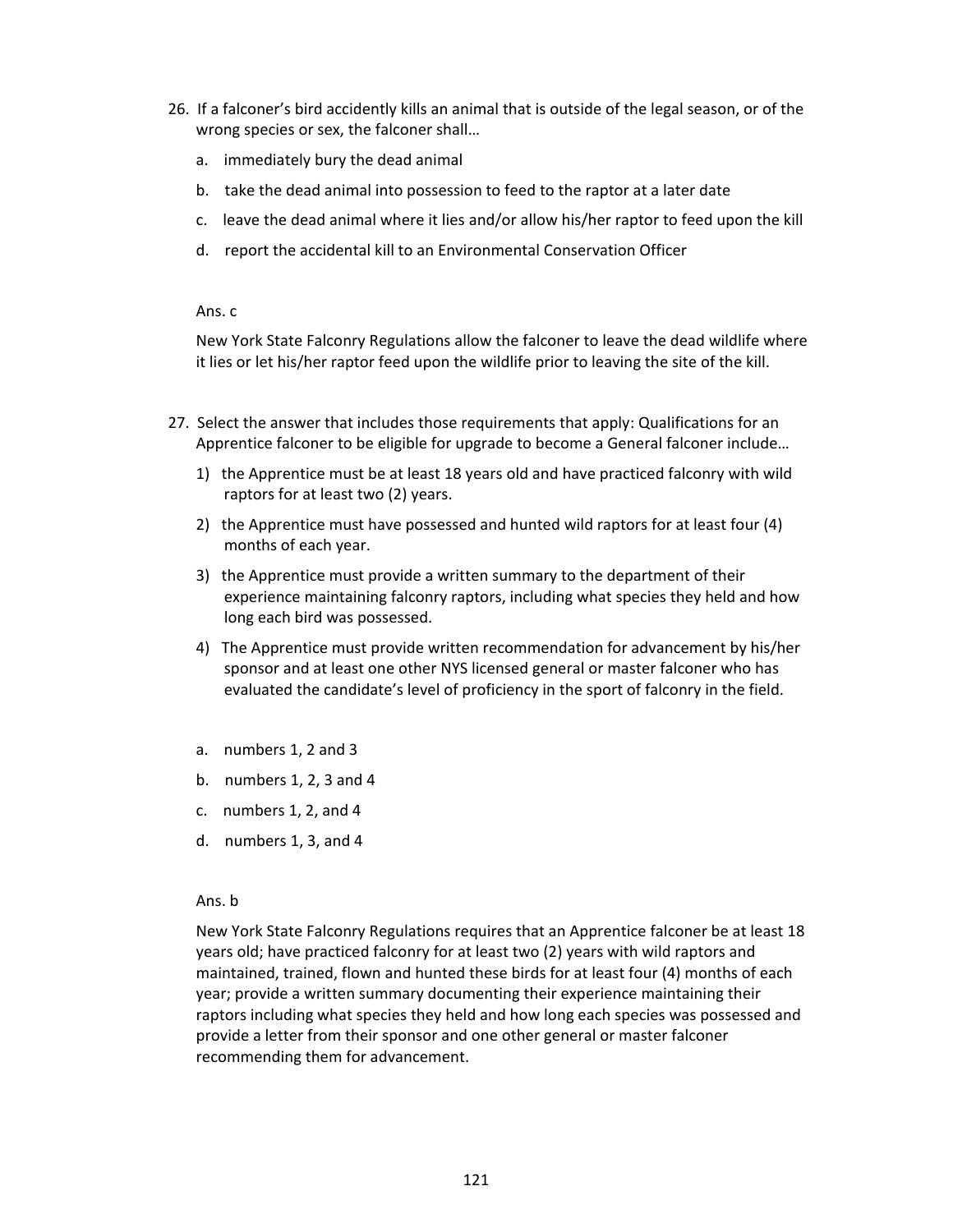- 28. One qualification that a falconer must follow after taking a nestling raptor is to install metal flashing at the base of the tree in which the nest is located. Such flashing must…
	- a. be at least two feet wide and completely wrapped around the tree
	- b. be at least four feet from the ground
	- c. be painted to match the color of the tree
	- d. all of the above

New York State Falconry Regulations require a falconer to take preventive measures to protect the remaining nestlings in the nest. This includes installing metal flashing which is at least 2 feet wide, wrapped completely around the tree, painted the same color as the tree and is at least 4 feet from the ground. This flashing must be removed after the remaining nestlings have fledged.

- 29. First year passage birds may only be captured from…
	- a. September 1 through December 31
	- b. September 1 through January 15
	- c. September 1 through January 31
	- d. September 1 through March 31

Ans. c

New York State Falconry Regulations allow the capture of first-year passage birds from September 1 through January 31, inclusive.

- 30. While present at the capture of a first-year passage Red-tailed Hawk by another falconer, you as a licensed NYS falconer may take possession of the bird at the capture site if…
	- a. the falconer who captured the bird reports the take and then transfers the hawk to you
	- b. the falconer gives the bird to you and you report the take
	- c. the falconer who captured the bird reports the take and waits three months before transferring the bird to you
	- d. none of the above
	- Ans. b

New York State Falconry Regulations provide for the acquisition of a bird, taken by another falconer, to a licensed falconer at the capture site. The falconer receiving the bird from the person who captured the bird is responsible for reporting the take and the bird counts as one of the two (2) raptors the falconer receiving the bird is allowed to capture in that year.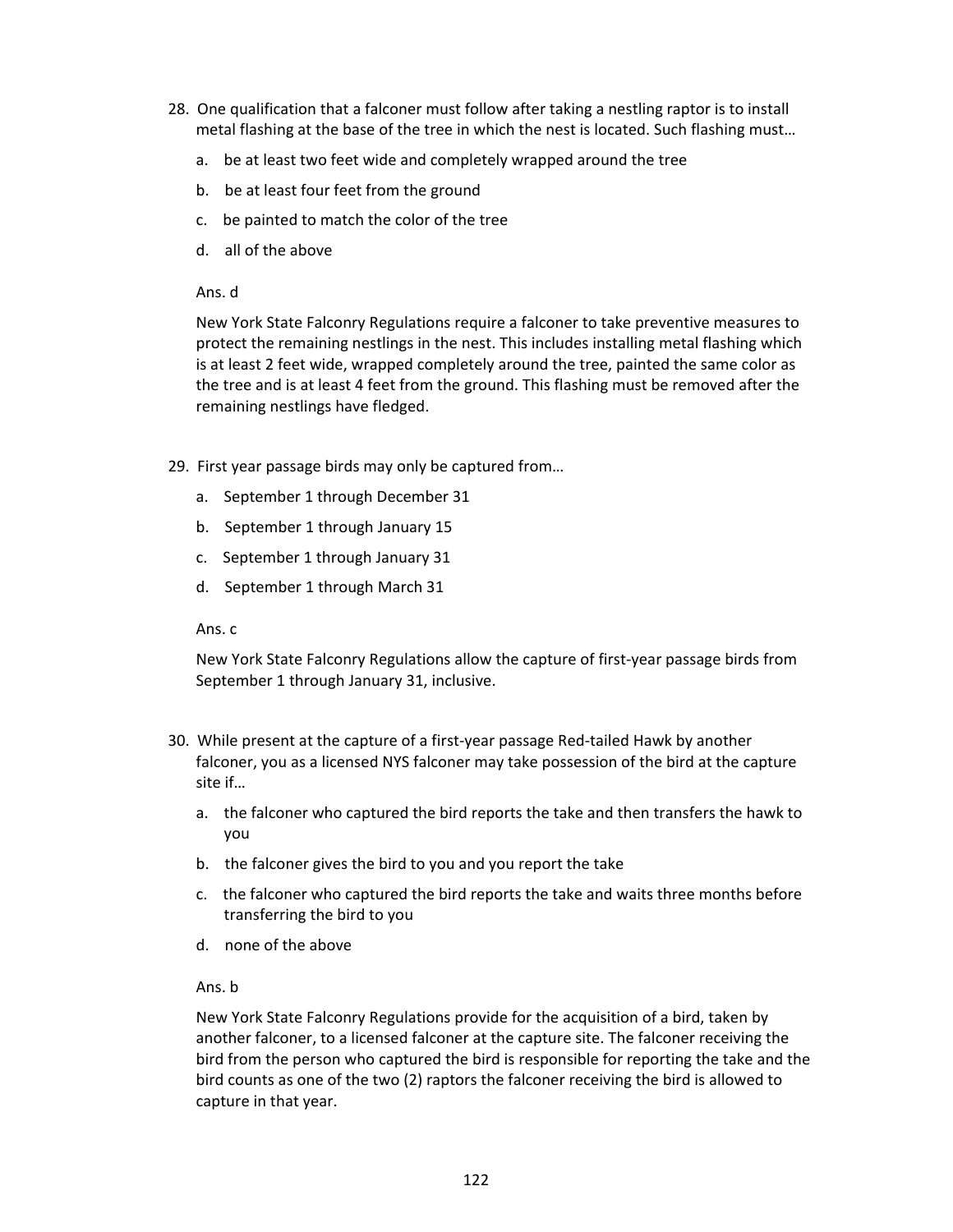31. True or false: General Falconers may not possess more than three (3) raptors and may not obtain or take more than two (2) replacement raptors during any calendar year.

#### Ans. True

New York State Falconry Regulations allow General falconers to possess up to three (3) raptors at any one time and the replacement of up to two (2) raptors during any calendar year.

32. True or false: Captive-bred progeny of lawfully acquired raptors may be bought, sold, bartered and offered for sale or barter under a falconry license.

## Ans. True

New York State Falconry Regulations allow for the buying, selling and trading of legally held captive-bred raptors under a falconry license.

33. True or false: The Lacey Act pertains to illegal interstate traffic of wildlife.

## Ans. True

Under the Lacey Act it is a violation of Federal Law to import, export, transport, sell, receive, acquire, or purchase in interstate or foreign commerce any wildlife that was taken, transported, possessed, or sold in violation of any State or Foreign law.

34. True or false: Individuals licensed as Master falconers in New York State may possess a Northern Harrier for falconry.

## Ans. False

The Northern Harrier or Northern Harrier (Circus cyaneus) is listed as a threatened species in New York State and may not be possessed for falconry pursuant to 6 NYCRR Part 173.1

35. True or false: While hunting game with a falcon in New York State, a falconer must observe the same hunting hours as those prescribed for the licensed small game gun hunter.

#### Ans. True

A falconer must possess a small game hunting license in addition to their falconry license and comply with all the provisions of the Environmental Conservation Law and regulations governing the hunting of small game.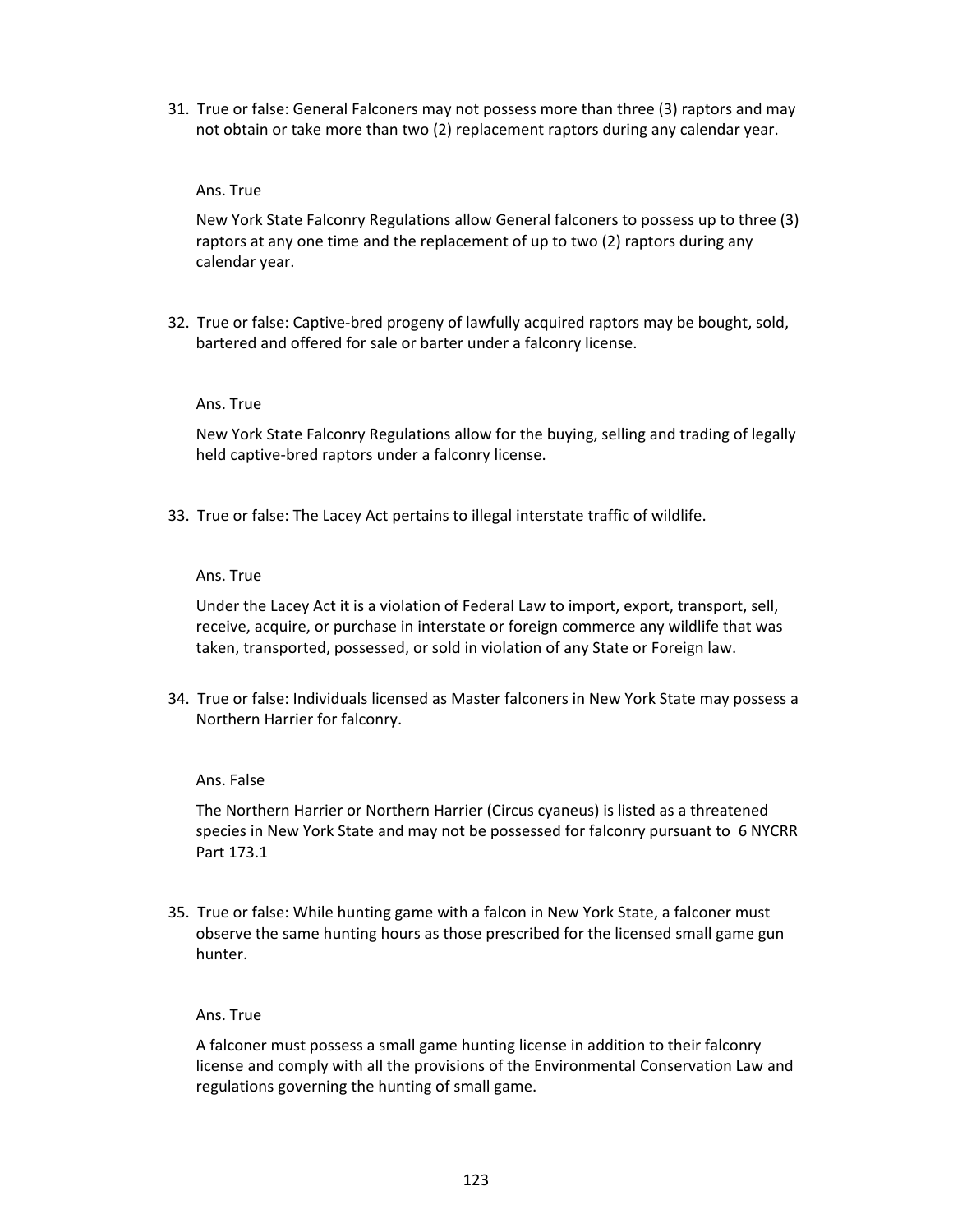36. True or false: The holder of a New York State Falconry license and a valid small game hunting license is not required to have a Federal "Duck Stamp" to legally hunt waterfowl with a raptor.

## Ans. False

A falconer who hunts migratory waterfowl must possess a Federal "Duck Stamp", in addition to their falconry license and New York State small game hunting license to legally comply with all provisions of State and Federal law.

37. True or false: An annual falconry report is only required when a falconer's activities have included hunting.

#### Ans. False

All licensed falconers must file an annual report regardless of whether they hunted during the previous hunting season. This report is due by December 31st of each year.

38. True or false: Blue jays, Robins and Field sparrows may be hunted with a raptor.

#### Ans. False

Most passerines are protected from any type of hunting. The House or English Sparrow, Starling, wild Pigeon and Monk parakeet are not protected species in New York.

39. True or false: Apprentice falconers my not capture, but may possess, nestling raptors.

#### Ans. False

Apprentice falconers may only possess a first-year passage Red-tailed hawk or American Kestrel taken from the wild.

40. True or false: In New York State, nestling raptors may only be captured on Fridays, Saturdays and Sundays from April 15th through July 15th.

#### Ans. False

Pursuant to 6 NYCRR Part 173.3 nestling raptors may be captured from May 1 through July 31, inclusive, except that nestling Great Horned Owls (Bubo virginianus) may be captured from February 1 through July 31, inclusive (due to their earlier hatching period).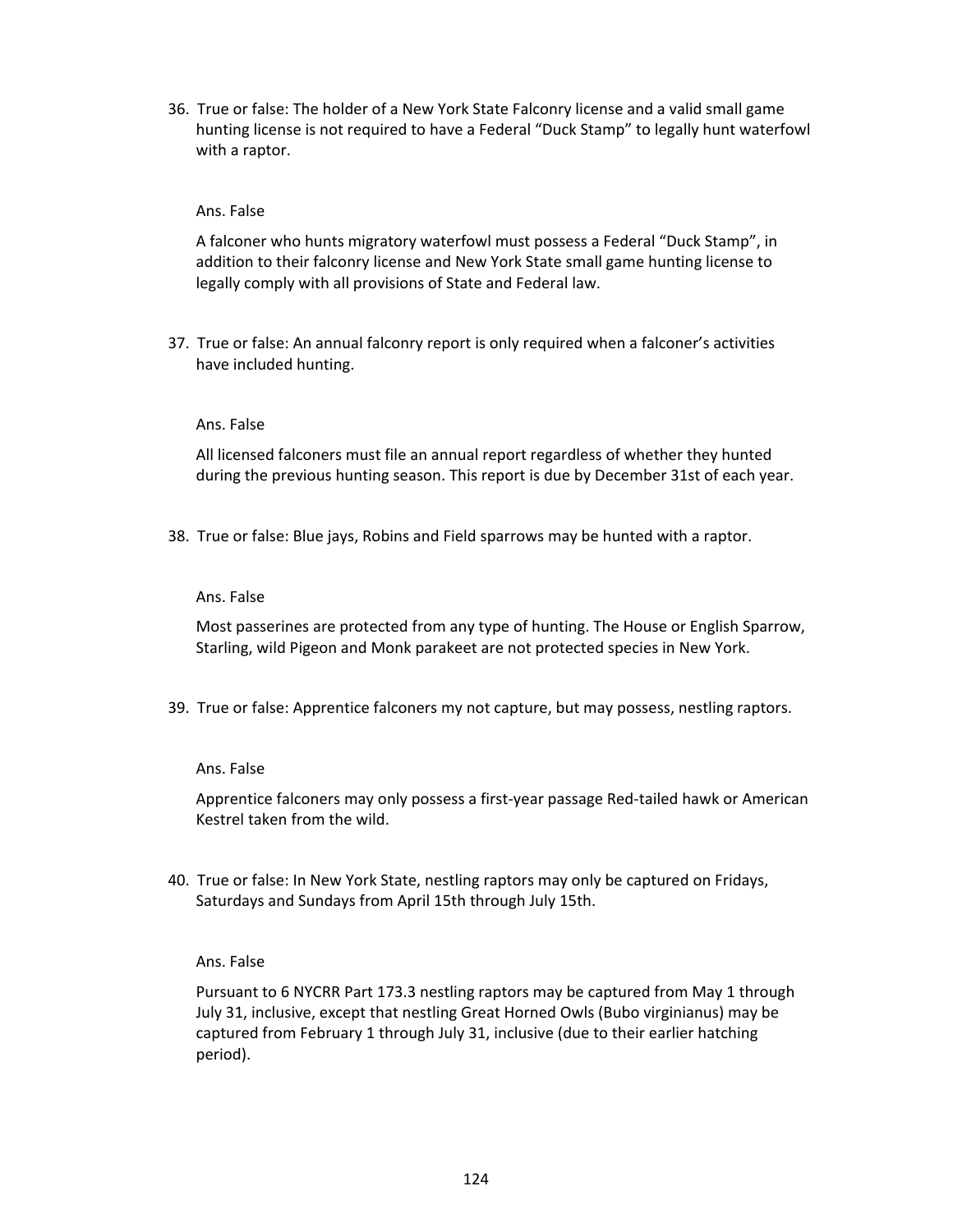41. True or false: Licensed falconers in New York State must obtain a signed and written capture authorization form prior to capturing raptors from the wild.

#### Ans. False

In New York, a falconer must only have their valid state falconry license and permission of the land-owner prior to capturing any raptor from the wild.

42. True or false: General and Master falconers may remove only one nestling raptor from any one nest.

#### Ans. True

A falconer may capture only one nestling raptor from any one nest. Furthermore, a nestling may not be captured from the nest unless there is a least one other nestling remaining in the nest.

43. True or false: A New York State falconry license expires on December 31st of the year it was issued.

#### Ans. False

New York falconry licenses expire every fifth year following issuance.

44. True or false. An Apprentice falconer must be under the direct supervision of their sponsor only on the first occasion when they hunt with their raptor.

#### Ans. False

An Apprentice must be under the direct supervision of his or her sponsor on at least the first two occasions when hunting with their raptor. However, the sponsor may decide that additional supervised hunts are necessary to develop or ascertain the apprentice's competence.

45. True or false: Captive-bred progeny of lawfully acquired raptors may be bought, sold, bartered and offered for sale under a falconry license.

## Ans. True

In New York, lawfully acquired captive-bred raptors may be sold or bartered to individuals who possess the appropriate licenses.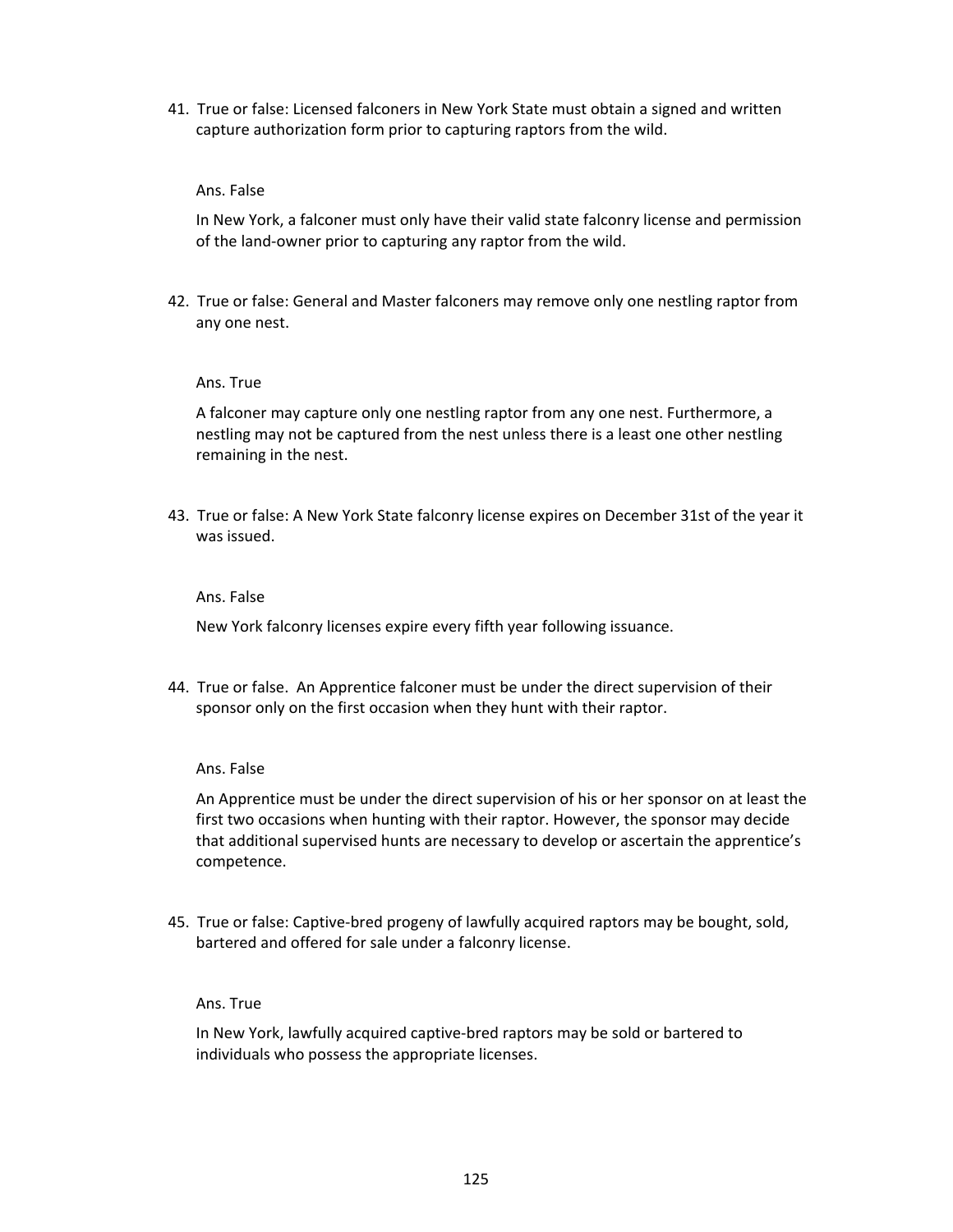46. True or false: Adult Red-tailed Hawks may be captured for use in falconry under a Master falconry license.

## Ans. False

Only passage raptors may be taken for falconry under *any* class of falconry license. A falconer who captures a raptor in adult plumage must immediately release that raptor at the capture site.

47. True or false: No falconer shall capture first-year passage birds after January 1st.

## Ans. False

First-year passage birds may be captured from September 1st through January 31st, inclusive.

48. True or false: Application for or renewal of a falconry license must be made on forms provided by the department.

## Ans. True

Pursuant to ECL 11-1003 and 6 NYCRR Part 173.2 the New York State Department of Environmental Conservation, Division of Fish, Wildlife and Marine Resources shall provide the forms necessary to apply for or renew a New York State resident falconry license.

49. True or false: A falconer must report the death, escape, or permanent release of any raptor held under their falconry license.

#### Ans. True

A falconer must either enter the required information within ten (10) days in the U. S. Fish and Wildlife Service (USFWS) electronic database at http.//permits.fws.gov/186A or submit a paper federal form 186A to the department.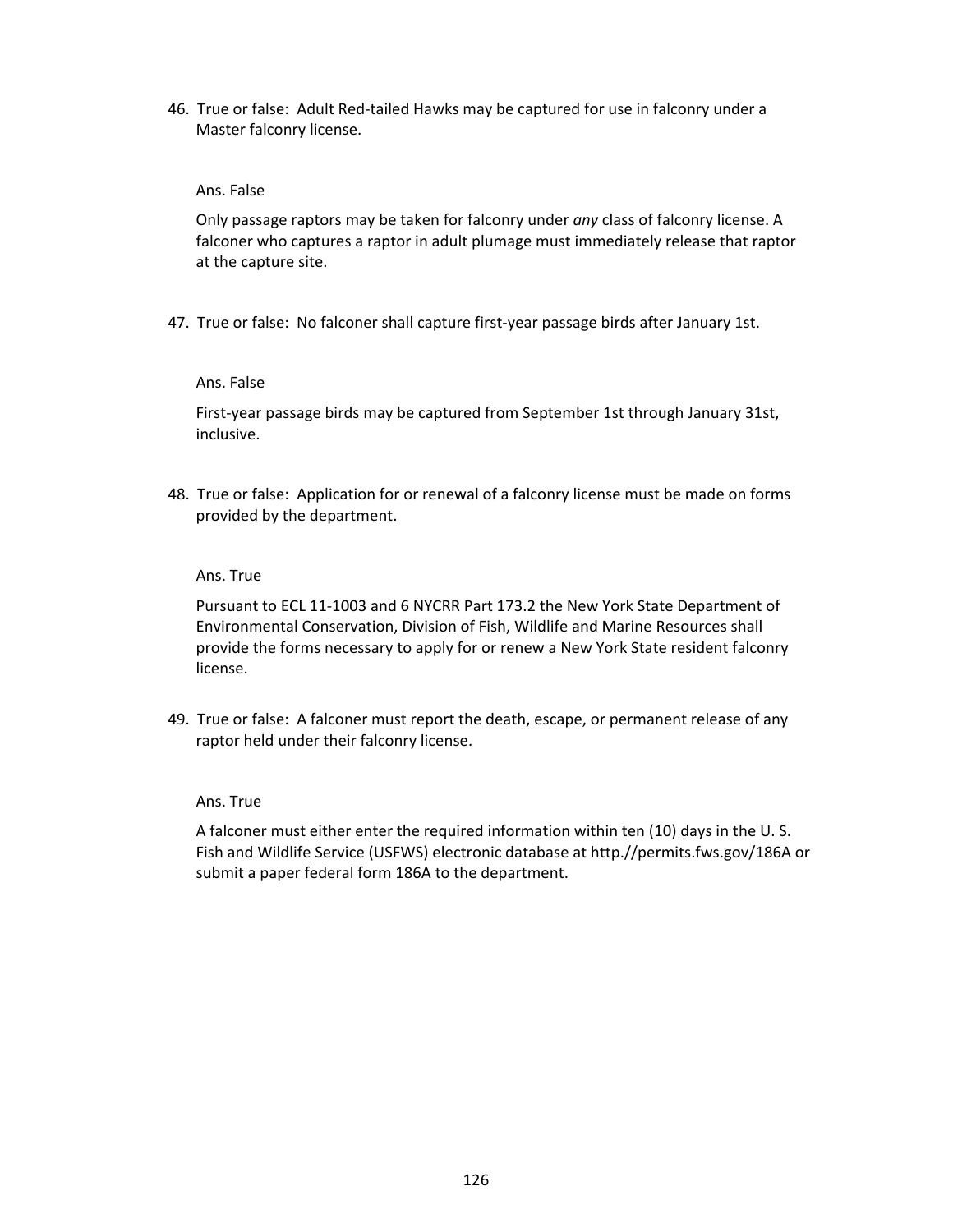50. True or false: New York State licensed Apprentice falconers may not possess more than one raptor at any one time and may not obtain more than one raptor for replacement during any calendar year.

## Ans. True

Apprentice falconers may only possess either one passage Red-tailed Hawk or one passage American Kestrel, taken from the wild during any calendar year. If their bird escapes, dies or is permanently released, Apprentice falconers may take only one replacement bird during that same calendar year.

- 51. Falconers are bound by the ethics of the sport, by New York State Falconry Regulations and by tradition to
	- a. Never tell the location of an eyrie to anyone other than a fellow falconer
	- b. Never talk to the press without the permission of the North American Falconers Association
	- c. Always give a trained bird to a novice falconer when they are done with it
	- d. Always leave at least one young in any eyrie

#### Ans. d

Leaving at least one young in the nest allows the adult birds to complete their normal annual breeding cycle successfully, which establishes a biological tie to the nest-site and insures their return the following year.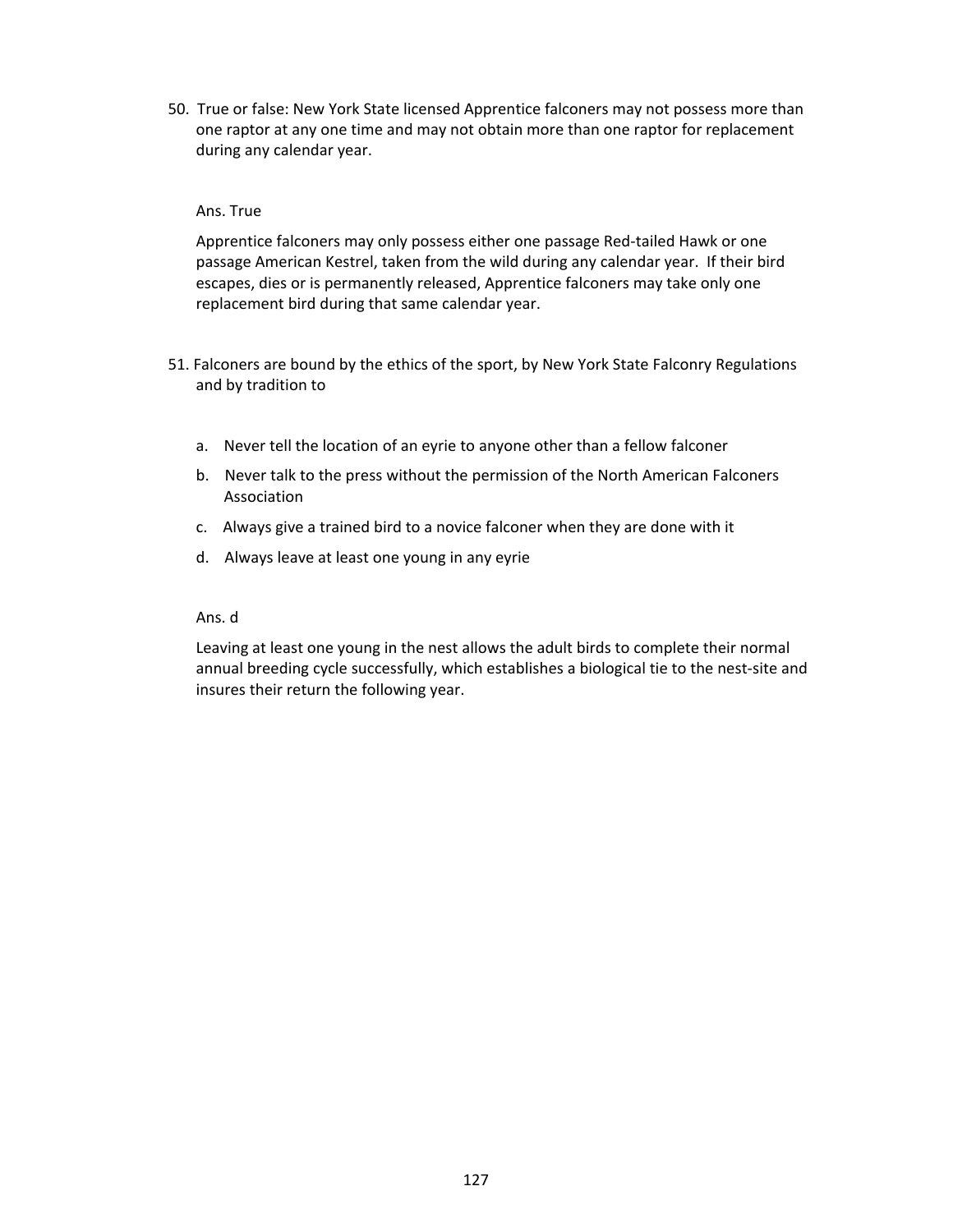## **Appendix 6 NYCRR Parts 173.1 – 173.10**

## 173.1. Definitions:

As used in this Part, the following terms shall mean:

"*Abatement*" means the use of trained raptors to scare, herd, flush, haze and pursue (and in some cases to take) depredating migratory birds or other wildlife where allowed, to mitigate depredation problems, including threats to human health or safety.

"*Capture*" means the act of taking or attempting to take a raptor alive from the wild.

"*Conservation education*" means display of legally held raptors in educational programs presented in public venues which provide information about the biology, ecological roles, and conservation needs of raptors and other migratory birds.

"*Department*" means the Department of Environmental Conservation.

"*Environmental Conservation Law*" means Chapter 43-B of the Consolidated Laws of New York.

"*Falconer*" means a person who possesses a valid Apprentice, General or Master Falconry license.

"*Falconry*" means the sport of hunting by the use of trained raptors, and includes the training, feeding, and handling of such birds and their recapture after being released for hunting or training. Falconry does not include the propagation of raptors.

"*First year passage bird*" means a raptor less than one year old which is neither a nestling nor in adult plumage.

"*Hacking*" (hack) means the temporary release of a raptor held for falconry to the wild so that it may adjust to the wild at an appropriate time of year and appropriate location. Hacking may be used to prepare the raptor to become an independent hunter for either release to the wild or recapture for further training for use in falconry.

"*Hybrid*" means offspring of birds listed as two or more distinct species.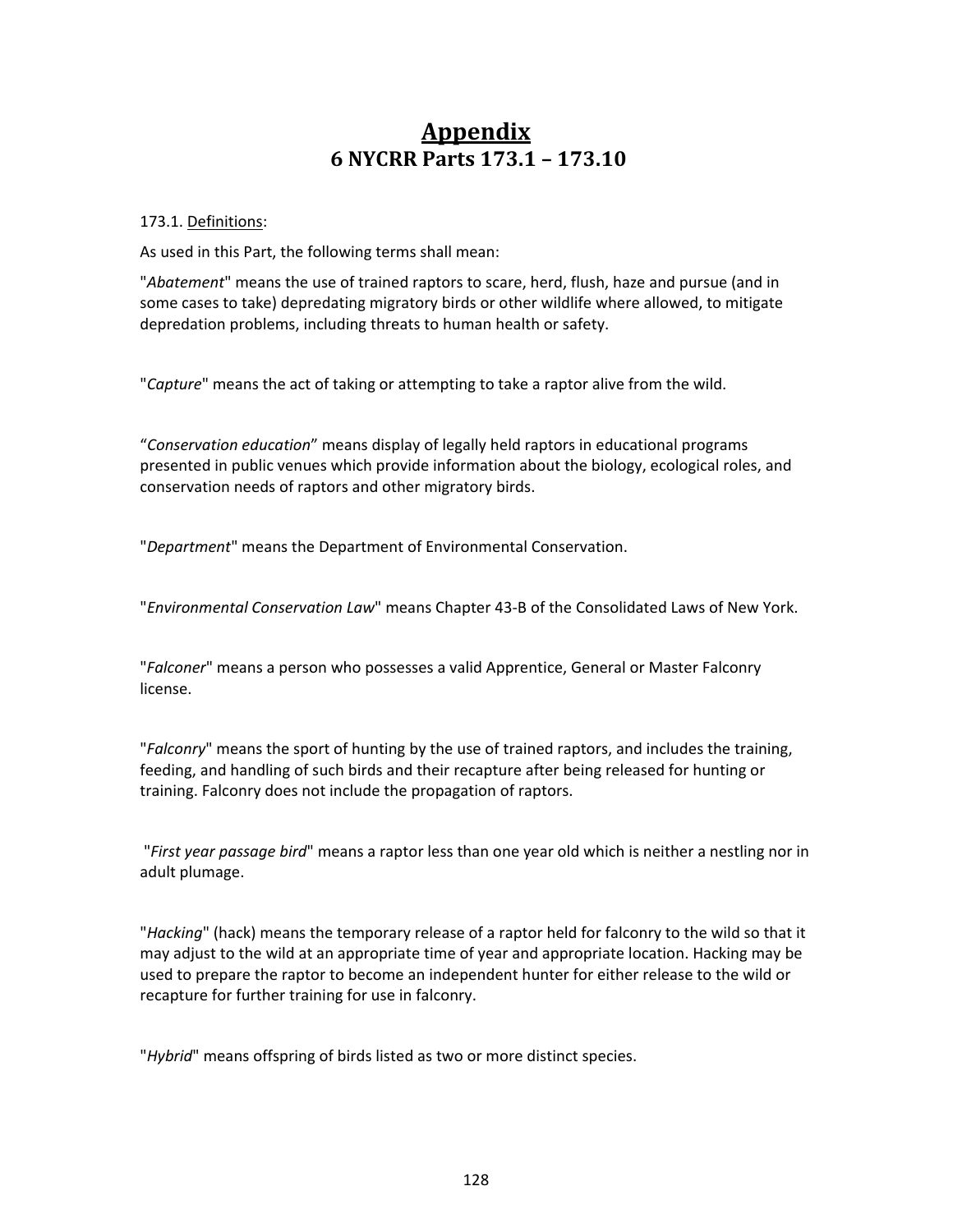"*Imping*" means repair of feathers on live birds by replacing a damaged feather with a molted feather.

"*Nestling*" means a young raptor which is still in the nest and is not yet capable of flying.

"*Native*" means any species which spends some portion of its life cycle within New York State, has occurred in New York State on a regular basis for many years, and was not the result of intentional or accidental introduction.

"*Raptors*" means all species and hybrids defined in section 11-1001 of the New York State Environmental Conservation Law.

"*Sponsor*" means a person who possesses a valid General or Master Falconry license and who agrees with the department, in writing, to be responsible for individually instructing and training an Apprentice falconer under his/her direct supervision in the fundamentals of falconry. A sponsor must work directly with his or her Apprentice to determine if the Apprentice is eligible to advance to the General license or if the Apprentice license should be terminated by the department upon expiration. A sponsor must provide written recommendations concerning his or her Apprentice to the department upon request.

## 173.2. Falconry license:

(a) A New York State resident must possess a valid Apprentice, General or Master Falconry license issued pursuant to this part, to obtain, buy, sell, barter, possess and train raptors for falconry or to engage in falconry.

(b) A nonresident of New York State may engage in falconry in New York State without a New York State Falconry license provided he or she meets all the following requirements:

(1) possesses a valid New York State nonresident license authorizing the hunting of small game;

(2) possesses written proof that he or she is legally authorized to engage in falconry in the State or province where he or she resides;

(3) possesses written proof that he or she legally possesses the raptor(s) to be used for falconry in New York State.

(c) Application for, or renewal of, a falconry license must be made on forms provided by the department. All falconry licenses shall expire on December 31 every fifth year following issuance. The fee for a falconry license is forty dollars.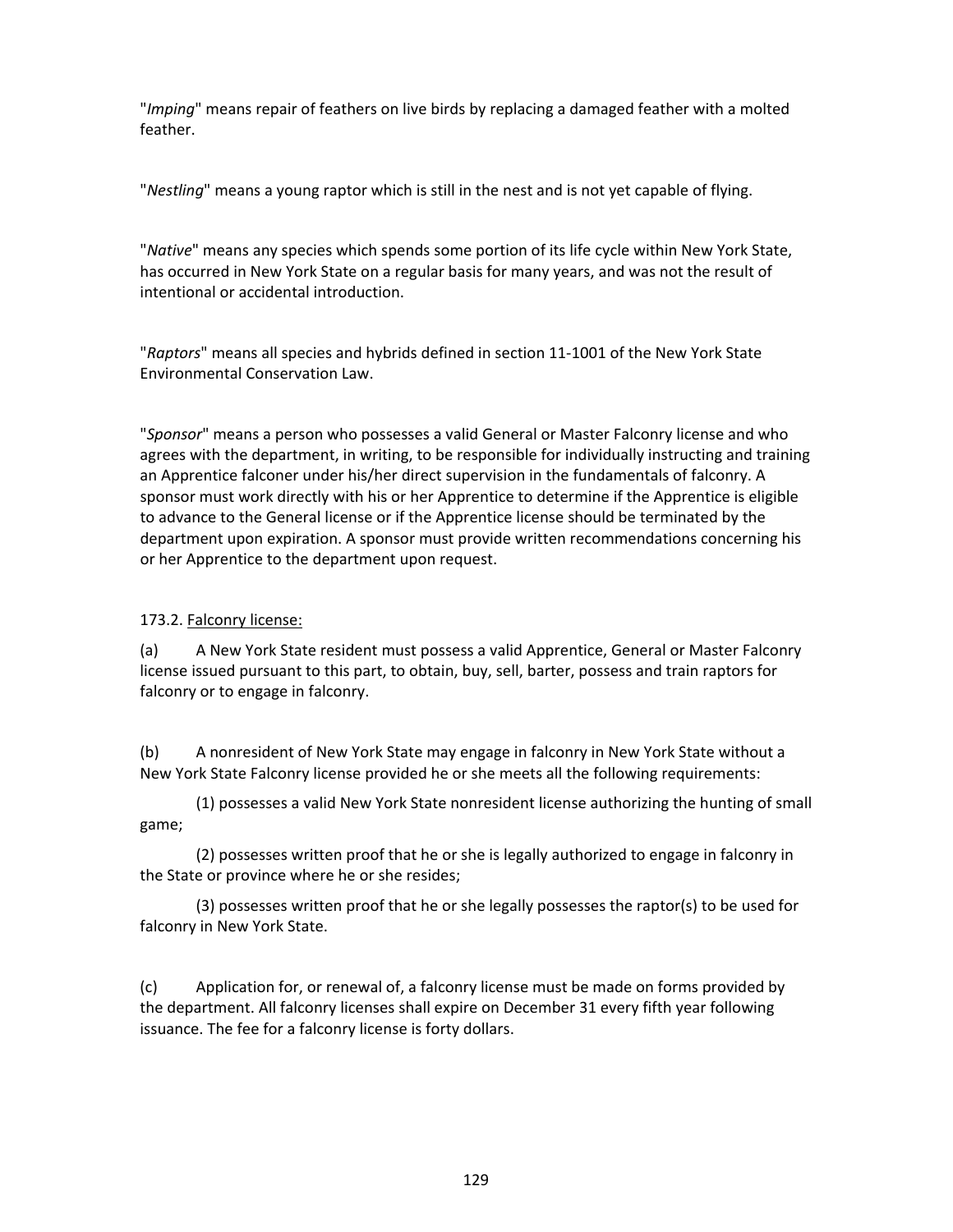(d) A person must meet all of the following requirements to be issued a falconry license:

(1) receive a score of eighty percent or higher on a written examination administered by the department to test the applicant's knowledge of falconry and related matters; and

(2) possess equipment and facilities for housing raptors that meet or exceed the standards for care of raptors listed in section 173.6 of this Part; and

(3) possess a valid New York State hunting license authorizing the hunting of small game.

(e) The department issues three types of falconry licenses:

(1) *Apprentice Falconry license*. Apprentice falconers must:

(i) be at least 14 years old; and

(ii) if under 18 years of age, have a parent or legal guardian sign their application; and

(iii) have a sponsor who is a licensed General or Master falconer in New York who has at least two years of experience in the practice of falconry as a licensed General falconer; and

(iv) be under the direct supervision of his or her sponsor on at least the first two occasions when the Apprentice hunts with a raptor; and

(v) comply with requests by his or her sponsor to ensure adequate training and to provide for the care of the raptors.

(2) Apprentice falconers may not:

(i) possess more than one raptor and may not obtain more than one raptor for replacement during any calendar year; or

(ii) capture or possess nestling raptors.

(3) Apprentice falconers may:

(i) only possess an American Kestrel (Falco sparverius) or a Red-tailed Hawk (Buteo jamaicensis) taken from the wild; and

(ii) capture raptors listed in subparagraph (i) of this paragraph only under the direct supervision of their sponsor.

(4) *General Falconry license*. General falconers must:

(i) be at least 18 years old; and

(ii) have practiced falconry with wild raptor(s) at the Apprentice falconer level or the equivalent for at least two years including maintaining, training, flying and hunting the raptor(s) for at least 4 months in each year; and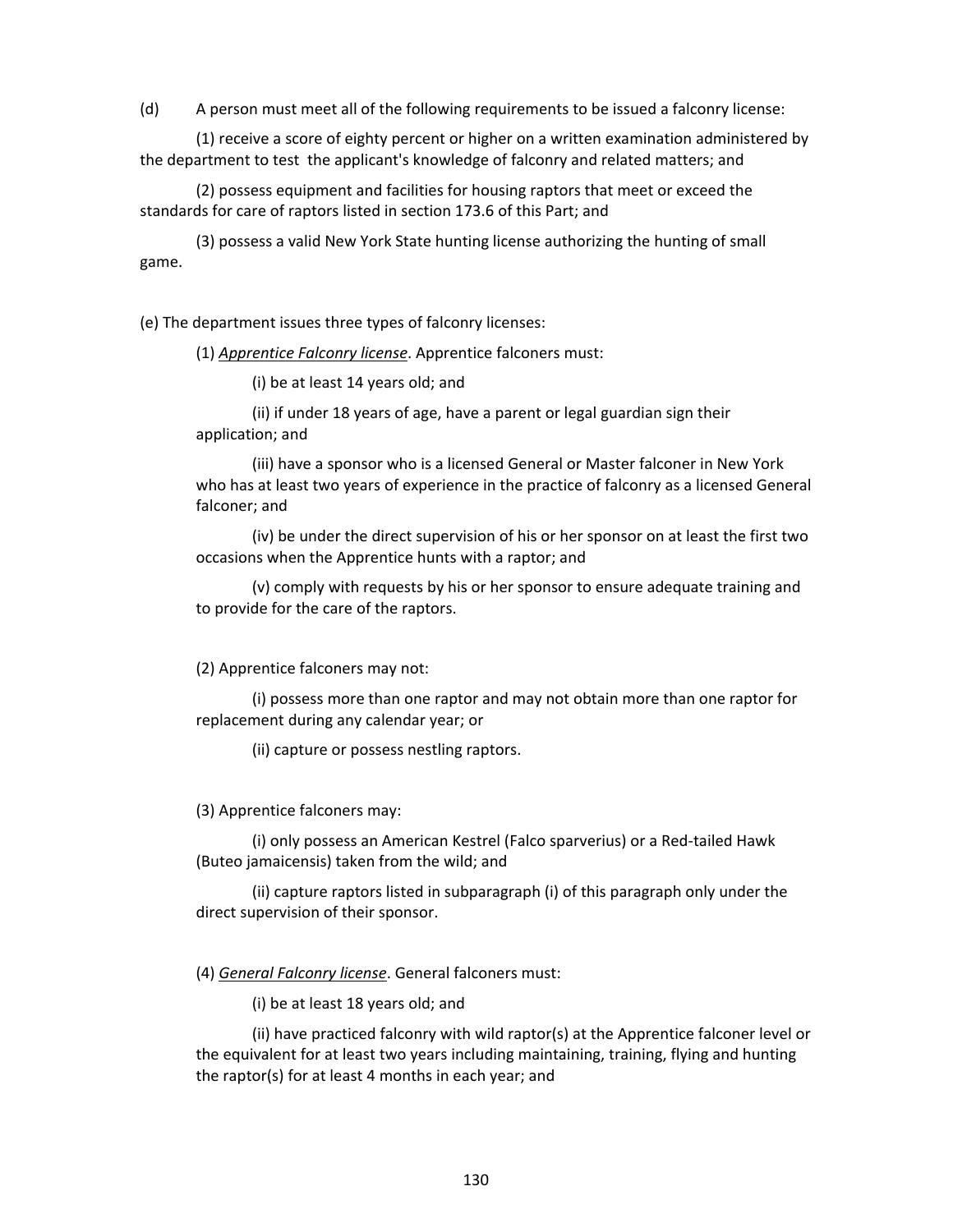(iii) provide a written summary to the department documenting their experience maintaining falconry raptors including a summary of what species they held as an Apprentice falconer and how long each bird was possessed; and

(iv) provide written recommendation for advancement to the General Falconry license by his or her sponsor and at least one other New York State General or Master falconer who has evaluated the Apprentice in the field to ascertain the candidate's level of proficiency in the sport of falconry and the skill and ability in the care of raptors commensurate with the activities and responsibilities of a General falconer.

## (5) General falconers may not:

(i) possess more than three raptors and may not obtain or take more than two replacement raptors during any calendar year; or

(ii) sponsor more than three Apprentice falconers at any one time; or

(iii) sponsor an Apprentice falconer unless the General falconer has at least two years of experience in the practice of falconry as a licensed General falconer.

(6) *Master Falconry license*. Master falconers must:

(i) have at least five years of experience in the practice of falconry as a licensed General falconer or the equivalent; and

(ii) have possessed a raptor for at least 3 years of the time specified in subparagraph (i) of this paragraph; and

(iii) provide written recommendations for advancement to the Master license from three Master falconers who have evaluated the General falconer in the field to ascertain the candidate's level of proficiency in the sport of falconry and the skill and ability in the care of raptors commensurate with the activities and responsibilities of a Master falconer; and

(iv) be approved, in writing, for advancement to the Master license by the Falconry Advisory Board.

#### (7) Master falconers may not:

(i) possess more than thirteen raptors at any one time during the calendar year not to exceed more than five raptors taken from the wild; or

(ii) possess more than three of the following species: white-tailed eagle (Haliaeetus albicilla) or Steller's sea eagle (Haliaeetus pelagicus) at any one time during the calendar year, however, you may possess a white-tailed eagle or Steller's sea eagle only if you meet the qualifications set forth under paragraph 9 of this section. A whitetailed eagle or Steller's sea-eagle will count as one of the raptors you are allowed to possess; or

(iii) take more than two raptors from the wild as replacements during a calendar year; or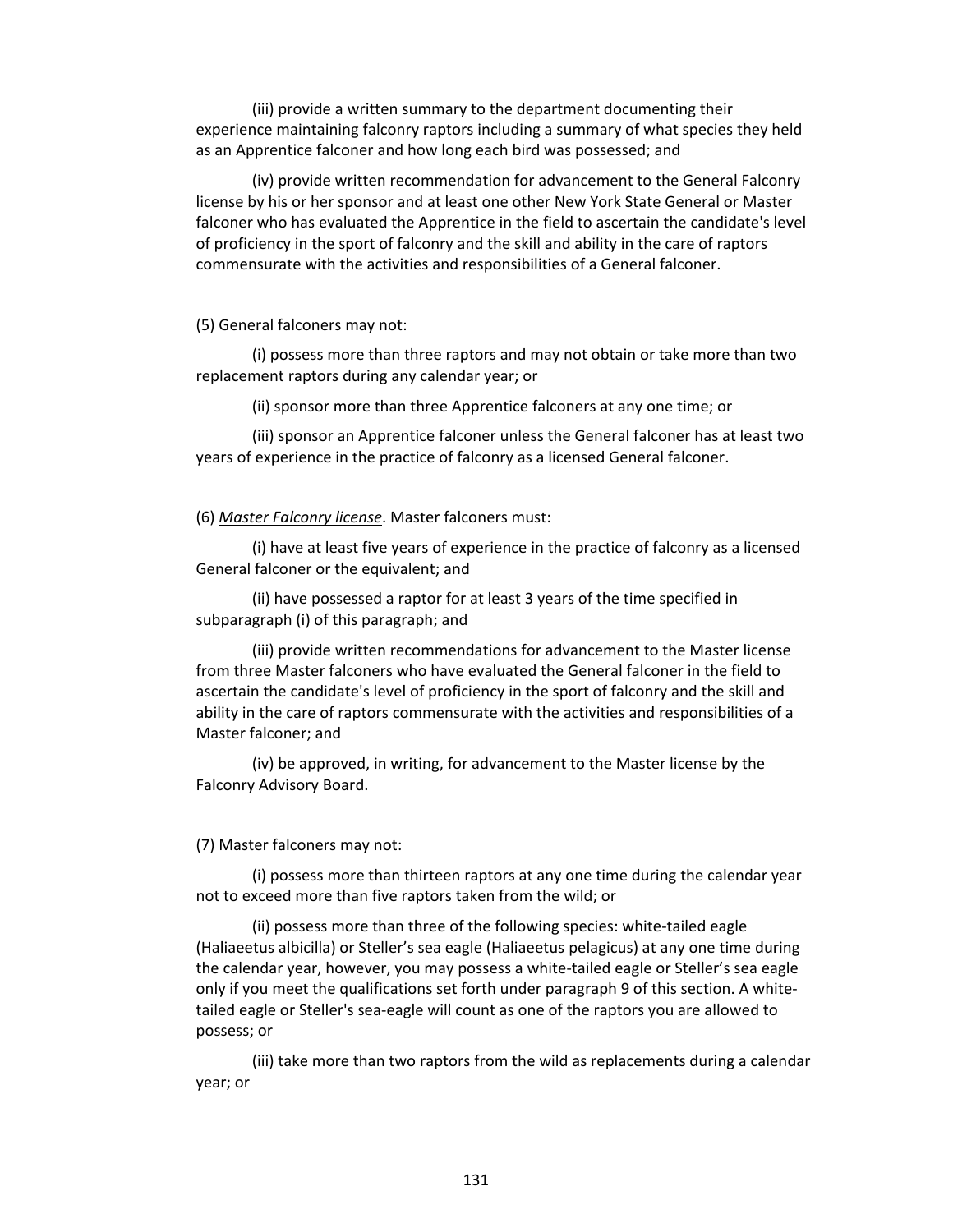(iv) sponsor more than three Apprentice falconers at any one time.

(8) Master falconers may obtain any number of captive bred raptors as replacements during the calendar year; however, the falconer must train them in the pursuit of wild game and use them in hunting.

(9) Master falconers may possess white-tailed eagles or Steller's sea eagles provided he or she:

(i) submits a written account of their experience to the department in handling large raptors, including information about the species they have handled and the type and duration of the activity in which they gained the experience; and

(ii) submits two letters of reference from individuals with experience handling or flying large raptors such as eagles, ferruginous hawks (Buteo regalis), goshawks (Accipiter gentilis), or great horned owls (*Bubo virginianus*); and

(iii) receives approval, in writing, from the Falconry Advisory Board following review and approval of the documentation required in subparagraphs (i) and (ii) above.

(f) The department may add conditions to any falconry license to effect the purposes of Title 10 of Article 11 of the Environmental Conservation Law.

(g) The department may seize and place raptor(s) held pursuant to a falconry license if the falconer:

(1) fails to provide proper care for the raptors in his or her possession that jeopardizes the health or welfare of the bird; or

(2) allows raptor(s) in his or her possession to become a public nuisance; or

(3) no longer possesses a valid falconry license; or

(4) fails to comply with the terms or conditions of the falconry license; or

(5) fails to comply with the license renewal procedures provided in subdivision (c) of this section; or

(6) takes, acquires or possesses raptors exceeding the limits of their license class provided in subdivision (e) of this section.

(h) The department may deny or refuse to renew a falconry license to any individual who within the three years prior to application for a falconry license or renewal of a falconry license has been convicted of or settled by civil compromise any violation of any provision of the Environmental Conservation Law or regulation of the department.

(i) All falconers must submit an annual falconry report to the department by December 31 of each year, on forms provided by the department. This report must state, for the preceding year, the band number(s) of the species (if applicable), species, sex, age and the dates of acquisition,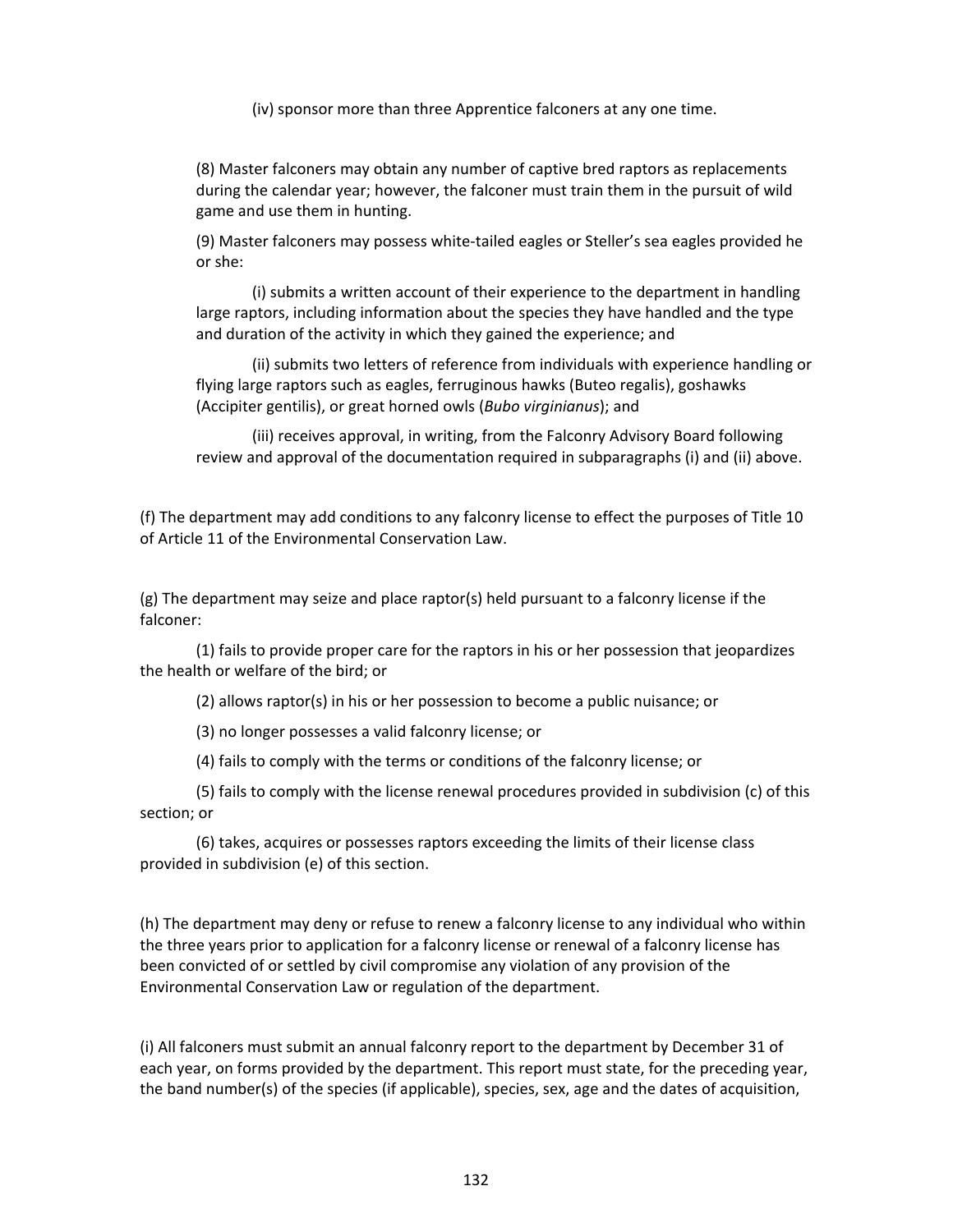where or from whom these raptors were acquired, and any other information requested on the forms.

(j) A falconer whose license has lapsed for fewer than 5 years may have their license reinstated at the level it was previously held provided the falconer can provide proof of certification at that level.

(k) A falconer whose license has lapsed for 5 years or longer may have their license reinstated at the level it was previously held provided the falconer completes the steps outlined in subdivision (d) of this section.

## 173.3. Acquisition of raptors:

(a) Raptors which have been captured from the wild may not be bought, sold, bartered or offered for sale or barter under a falconry license.

(b) Captive bred progeny of lawfully acquired raptors may be bought, sold, bartered, and offered for sale or barter under a falconry license.

(c) A falconer may obtain a raptor from a person outside New York State by any method which is legal where that person resides.

(d) Raptors may not be captured from the wild by any method that is injurious to the bird.

(e) Nestling raptors may only be captured from May 1 through July 31 inclusive, except that nestling great horned owls (Bubo virginianus) may be captured from February 1 through July 31 inclusive.

(f) A falconer may capture only one nestling raptor from any one nest. A nestling may not be captured from its nest unless there is at least one other nestling remaining in the nest.

(g) A falconer who captures a nestling raptor must, at the time of capture, install metal flashing at the base of the tree in which the nest is located. Such flashing must be at least two feet wide, must be wrapped completely around the tree, must be at least four feet from the ground, and must be painted to match the color of the tree trunk. The flashing must be removed after the remaining nestlings have left the nest.

(h) First year passage birds may only be captured from September 1 through January 31 inclusive.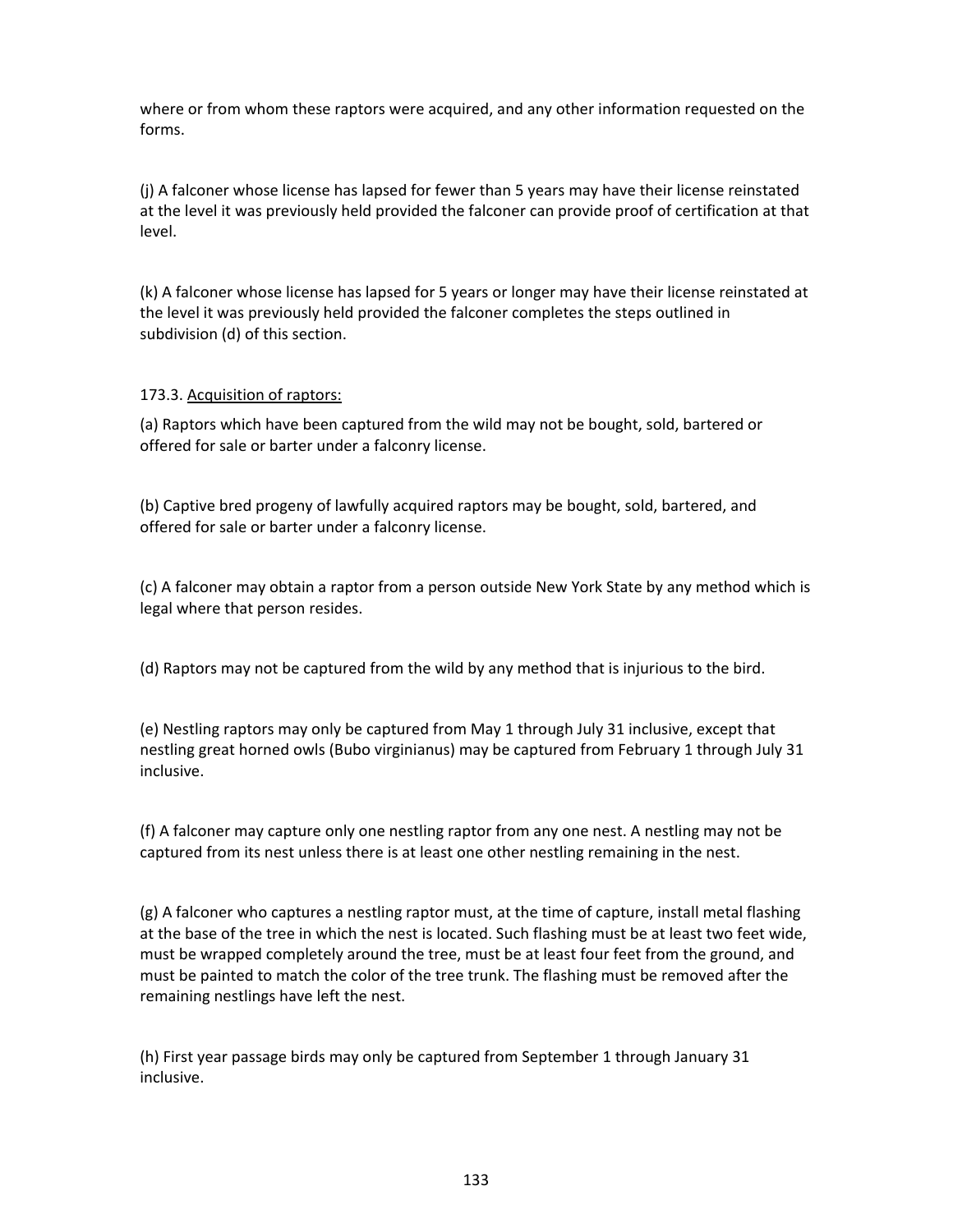(i) A falconer who captures a raptor in adult plumage must immediately release that raptor at the site of capture.

(j) A falconer must immediately release a raptor that is caught unintentionally or which the falconer is not authorized to possess.

(k) A falconer must have his or her valid falconry license on their person when capturing raptors.

(l) A falconer must obtain permission from a landowner before he or she captures a raptor on private land. Permission must be obtained from the administering agency before capturing a raptor on public land.

(m) A falconer, who will be receiving a wild caught raptor, who is present at the capture site where the raptor is taken from the wild is considered the person who removes the bird from the wild even if another individual captures the bird. The falconer receiving the bird from the person who captured the bird is responsible for reporting the take of the bird as outlined in subdivision 173.7(a) of this Part and the bird will count as one of the raptors the falconer receiving the bird is allowed to capture in that year.

(n) A falconer, who will be receiving a wild caught raptor, who is not at the capture site where a raptor is taken from the wild is not considered the person who removes the bird from the wild. The person who captures the bird from the wild must be a General or Master falconer and is responsible for reporting the take of the bird as outlined in subdivision 173.7(a) of this Part. The bird will count as one of the raptors the person who captured the bird from the wild is allowed to take in that year. If the falconer who took the raptor from the wild later transfers the bird to another falconer; both must report the transaction as outlined in section 173.7 of this Part.

(o) A falconer who has a long term or permanent physical impairment that prevents him or her from attending the capture of a raptor from the wild may have another licensed General or Master falconer capture the bird for them. The falconer who is unable to attend the capture is responsible for reporting the take of the bird as outlined in subdivision 173.7(a) of this Part and the bird will count as one of the birds he or she is allowed to take from the wild that year.

(p) A falconer who captures a raptor that is injured due to falconer trapping efforts may either:

(1) place the bird on their falconry permit then he or she must report the take as outlined in subdivision 173.7(a) of this Part and the bird will count as one of the raptors the falconer is allowed to take in that year; or

(2) directly transfer the bird to a veterinarian or licensed wildlife rehabilitator and the bird will not count against the falconer's allowed take or the number of raptors the falconer may possess. In either case, the falconer is responsible for the costs of care and rehabilitation of the bird.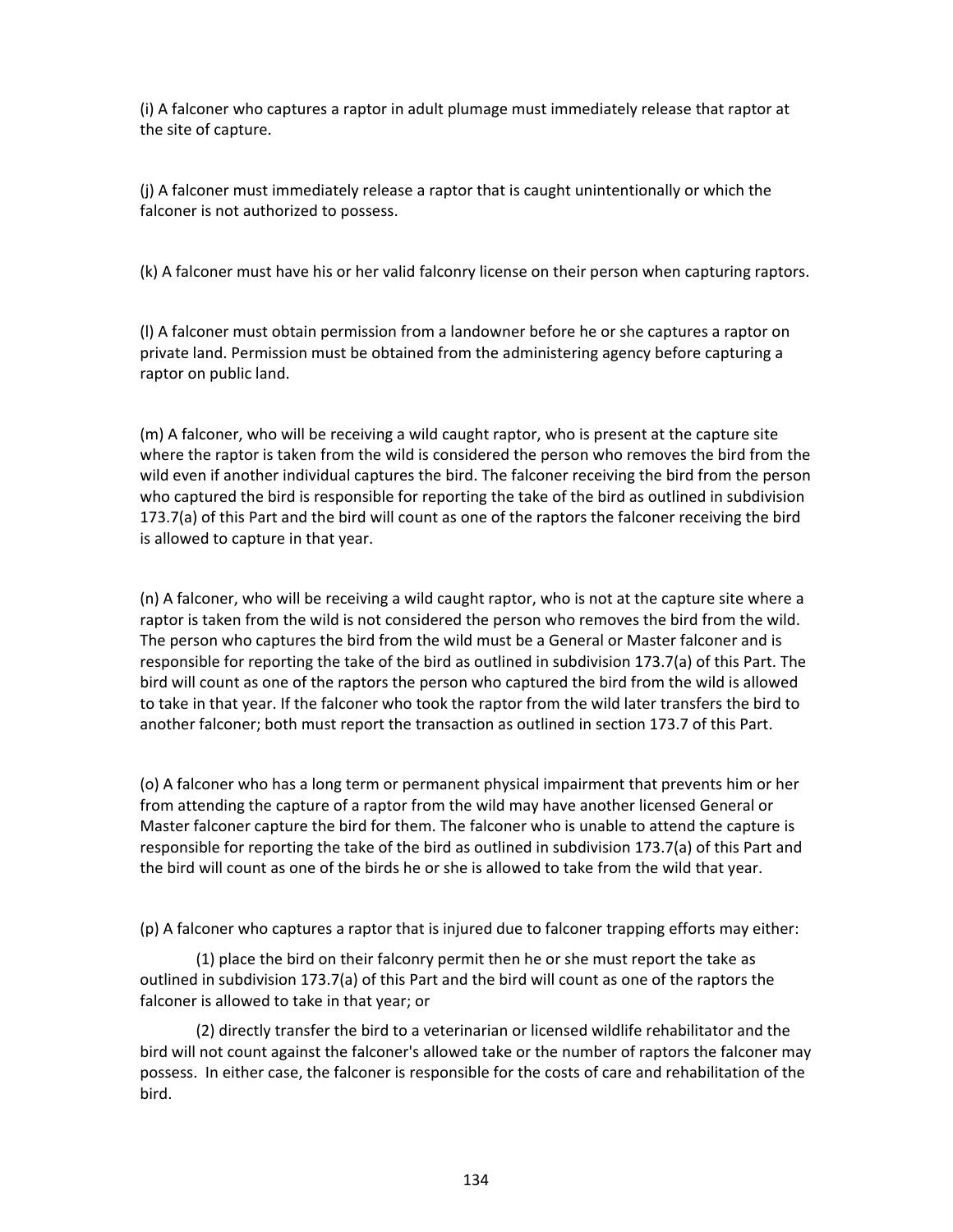(q) The department may authorize the donation of a raptor to a falconer.

(r) A General or Master falconer may obtain a first year raptor of a species that he or she is authorized to possess directly from a licensed wildlife rehabilitator. A raptor acquired from a rehabilitator will count as one of the birds the falconer is allowed to take from the wild that year.

## 173.4. Possession of raptors:

The department may prohibit the possession of certain raptors for falconry when such possession would present a threat to the species or to the sport of falconry.

## 173.5. Hunting with raptors:

(a) Any person who hunts with a raptor must possess a valid falconry license and a valid license authorizing the hunting of small game. These licenses must be carried by the falconer when hunting.

(b) A falconer hunting with a raptor must comply with all the provisions of the Environmental Conservation Law and regulations governing the hunting of small game.

(1) A falconer whose raptor kills wildlife that is out of season or of the wrong species or sex shall leave the dead wildlife where it lies, except that the raptor may feed upon the wildlife prior to leaving the site of the kill.

(c) A falconer may hunt domestic game birds with raptors on a shooting preserve licensed pursuant to Section 11-1903 of the Environmental Conservation Law.

(d) A falconer hunting with raptors on a shooting preserve must comply with all applicable provisions of the Environmental Conservation Law relating to the hunting of small game and the hunting of domestic game birds pursuant to Section 11-1903 of the Environmental Conservation Law.

(e) All hybrid raptors must have at least two radio transmitters attached to them when free flown.

## 173.6. Care of raptors:

(a) Each falconer must provide care for raptors in his or her possession. Such care must include at a minimum all of the following:

(1) Indoor facilities (mews) will include: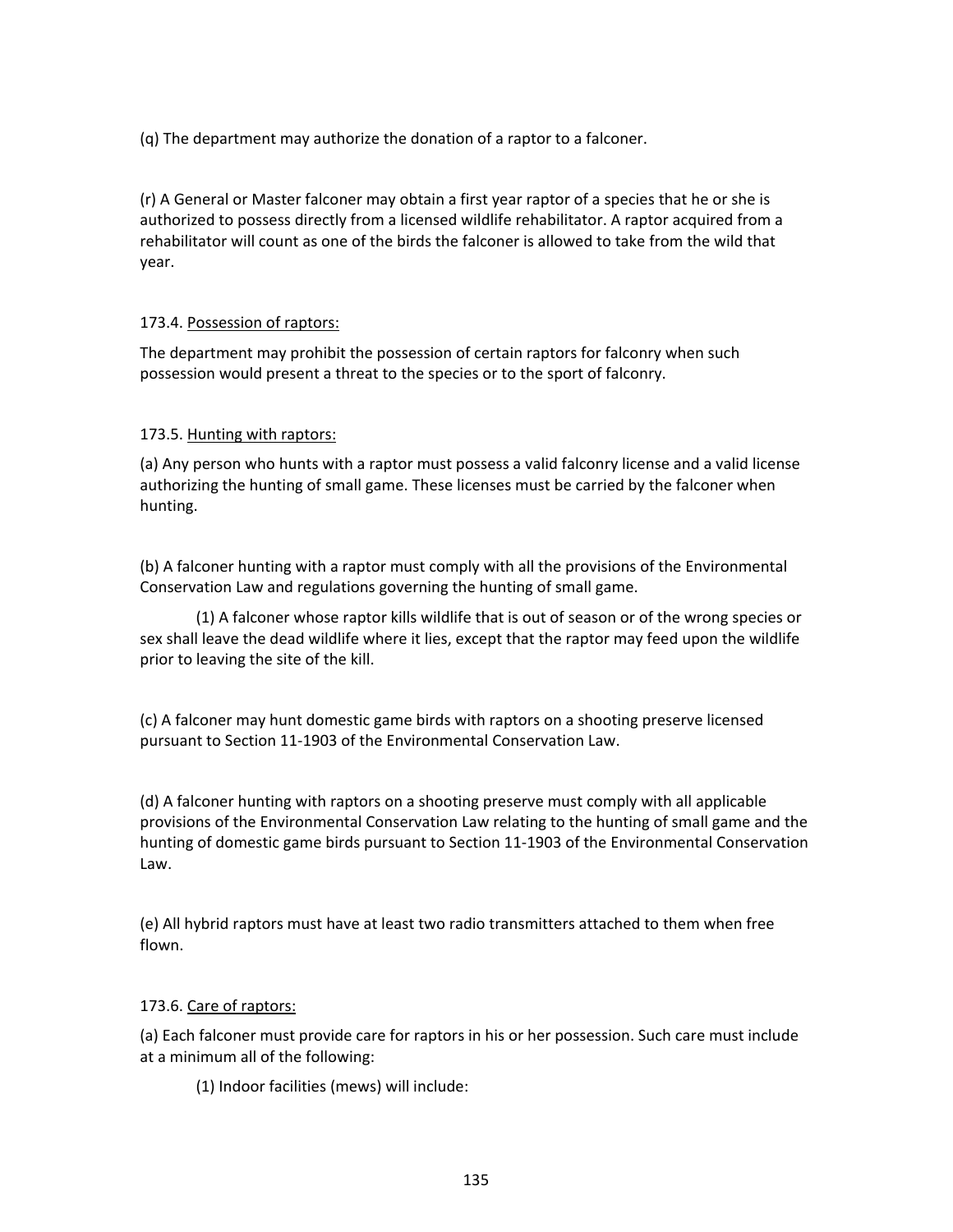(i) inside dimensions not less than eight (8) feet in each direction. In no case shall small wire bird cages sold in pet stores for smaller birds be used to house raptors;

(ii) interior surfaces containing no beams, ledges, or other protrusions on which the raptors might injure themselves, unless raptors are to be maintained tethered;

(iii) at least one window, with vertical bars or rods on the inside, spaced narrower than the width of the bird's body, on the south or east portion of the mews, of sufficient size to pass sunlight and ventilation sufficient to maintain the raptors in good health. The outside of the windows should be covered with a screen or 1/4" or 1/2" hardware cloth (wire) to prevent entrance of rats or weasels;

(iv) at least one door to permit easy access and cleaning of facilities. If such door opens directly to the out-of-doors, it shall have a shield or another door on the inside to prevent escape of the raptor, and shall be key-locked and have a spring or hook on the inside to keep it closed;

(v) floor surface which shall permit easy cleaning and shall be well drained;

(vi) a perch, of such size, strength, and construction as to permit the raptors to grip and hold it with their talons safely and in a manner in keeping with the birds' perching habits in the wild; and

(vii) a pan of clean water for each raptor.

(2) Outdoor facilities will include:

(i) sufficient space to allow tethered raptors to bate (attempt flight) without striking wings on the sides or top of the facility; and

(ii) sides and top of facility enclosed with material suitable to exclude predators.

(3) Environmental protection will include:

(i) maintenance of facility temperature within healthful range;

(ii) shielding from high wind and winter storms;

(iii) protection from avian and ground predators; and

(iv) prevention of disturbances which would likely cause injury.

(4) Equipment will include:

(i) a pair of Aylmeri (style) jesses (or similar type). An Aylmeri jess consists of an anklet, grommet, and a removable strap for attaching the anklet and grommet to the swivel;

(ii) a swivel which is strong enough that the raptor cannot break it, but not so large as to weigh the bird down or injure it;

(iii) a leash of quality leather or synthetic material;

(iv) a bath container, two (2) to six (6) inches deep and wider than the length of the raptor, for drinking and bathing, for each raptor;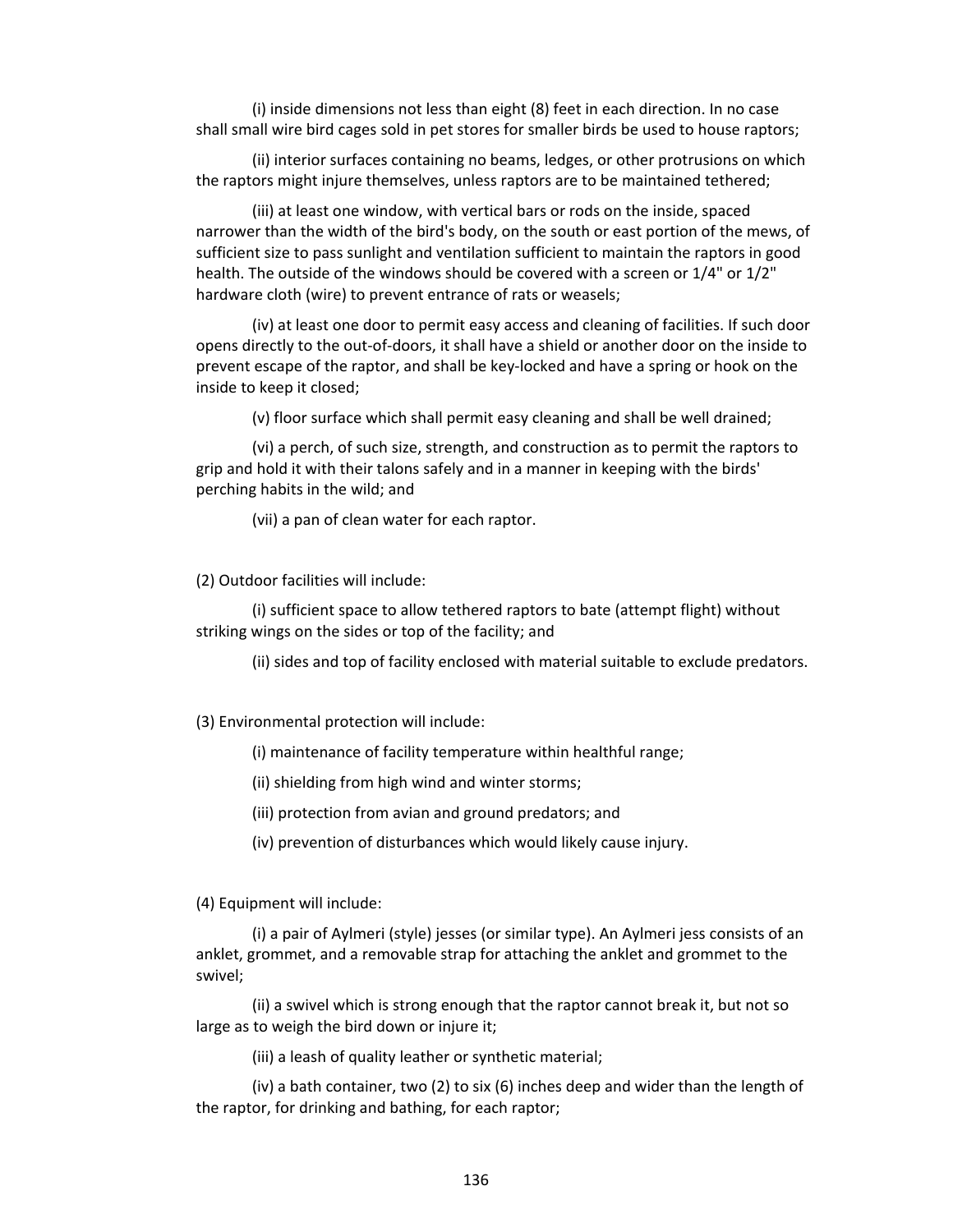(v) an outdoor perch, for each raptor, of such size, strength, and construction as to permit the raptor to grip and hold it with its talons safely and in a manner in keeping with the birds perching habits in the wild; and

(vi) a reliable weighting scale or balance graduated in increments of not more than one half (1/2) ounce (15 grams).

(5) Care will include:

(i) provision at all times of conditions sufficient for maximum health, comfort, safety, and security of the raptor;

(ii) removal of waste and other debris as well as soiled floor covering material as necessary to comply with subparagraph (i) of this paragraph; and

(iii) maintenance of the raptor facilities and equipment in a state of complete repair at all times.

(b) A falconer may designate in writing another person to care for the falconer's raptor(s) in the event that the falconer is absent or in an emergency. If the period of care will exceed 30 days, the falconer must notify and obtain the department's prior approval and inform the department in writing of where the bird is to be held, who is to care for it, and approximately how many days it is to be in the care of the second person.

(c) A falconer may house their raptor(s) on property owned by another where the falconer resides, or at a different location.

(1) Regardless of location, the facilities must meet the standards of this section.

(2) The falconer must submit a signed and dated statement showing that the falconer or the property owner agrees that the falconry facilities, equipment, and raptors may be inspected without advance notice by the department at any reasonable time of day. Inspections must be in the presence of the licensee.

## 173.7. Disposition of raptors:

(a) A falconer who takes, acquires, transfers, rebands, or microchips a raptor; has a raptor stolen; permanently releases a raptor to the wild; loses a raptor to the wild and does not recover the bird within 30 days; or if a bird they possess dies; must enter the required information within ten (10) days in the United States Fish and Wildlife Service (USFWS) electronic database at http://permits.fws.gov/186A or submit a paper federal form 3-186A to the department.

(b) A falconer must notify the USFWS and the department within 10 days of the theft of any raptor.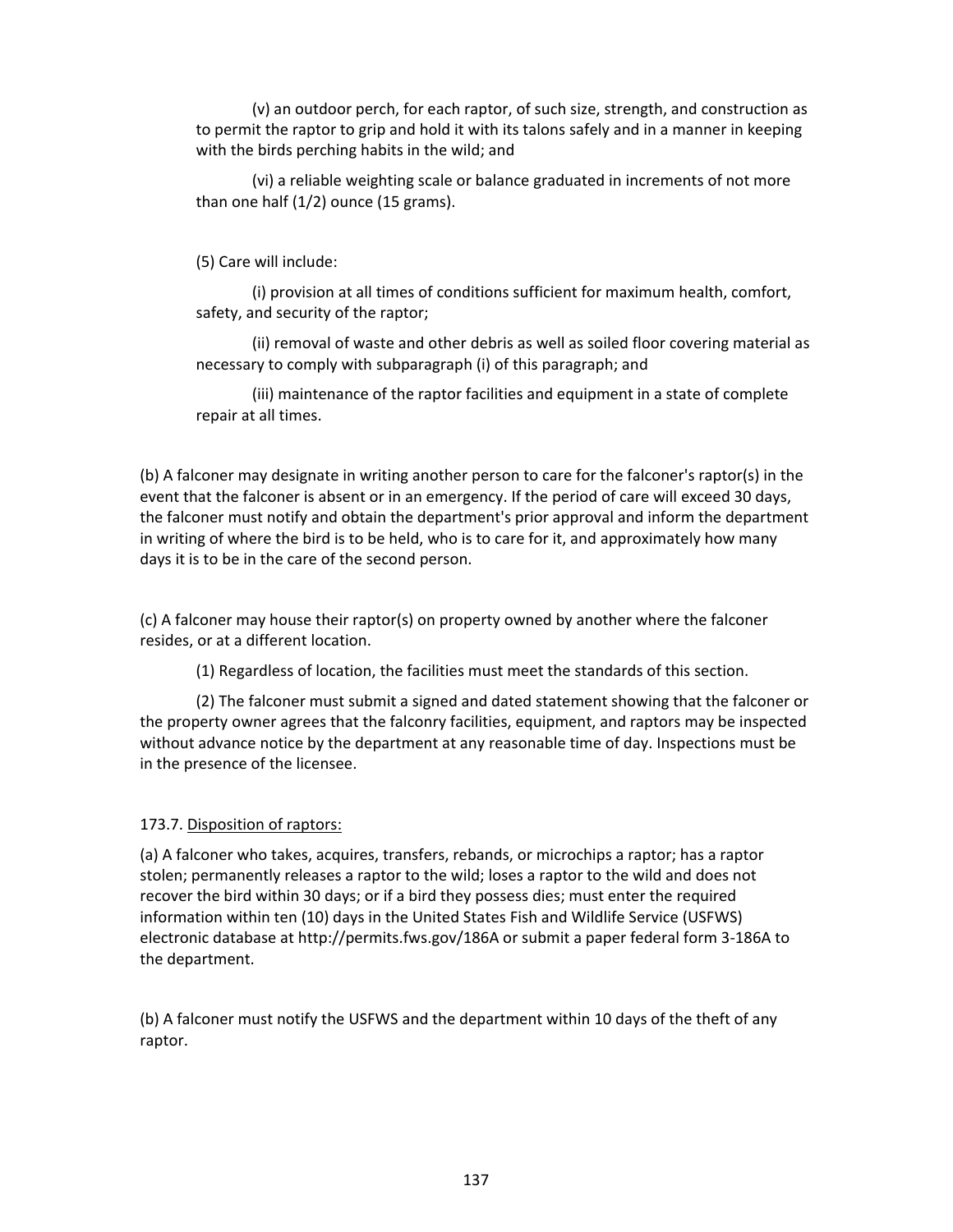(c) A falconer must keep copies of all electronic database submissions documenting take, transfer, loss, release, rebanding or microchipping of each falconry raptor until five years after the transfer, loss or death of the raptor.

(d) A falconer may sell, purchase or barter, or offer to sell, purchase or barter captive bred raptors marked with seamless bands to other individuals who are licensed to possess the birds.

(e) A falconer may not sell, purchase, trade, or barter, or offer to sell, purchase, trade, or barter wild raptors. Wild raptors may only be transferred to individuals who are licensed to possess the birds.

(f) A falconer may transfer a wild caught raptor to a propagation license only after the bird has been used in falconry for at least 2 years (only one year for sharp-shinned hawk (Accipiter striatus), Cooper's hawk (A. cooperii), merlin (Falco columbarius) or American kestrel (F. sparverius)). The falconer must report the transfer of the bird as outlined in subdivision 173.7(a) of this Part and provide a copy of the 3-186A form documenting acquisition of the bird by the propagator to the federal migratory bird permit office that administers the propagation permit.

(g) A falconer may transfer a wild caught raptor to an individual licensed to possess the raptor in less than two years if the bird has been injured and a veterinarian has determined that the bird can no longer be flown for falconry. When transferring the bird, the falconer must provide a written statement from the veterinarian attesting to the nature of the injury and that the bird is not useable in falconry along with a copy of the 3-186A form documenting acquisition of the bird to the federal migratory bird permits office that administers the other permit.

(h) A falconer may use a raptor held under a falconry license for captive propagation purposes without transferring the bird from their falconry license provided:

(1) the falconer has a USFWS license authorizing the propagation of the raptor and;

(2) the bird is used for fewer than 8 months in a year and fewer than 8 consecutive months in captive propagation.

(i) All raptors permanently transferred to a propagation license must be banded with a permanent, non-reusable, numbered band issued by the USFWS.

(j) A General or Master falconer may use raptors held under their falconry license for conservation education and falconry education programs without transferring the bird(s) to an education license provided:

(1) the bird(s) are used primarily for falconry;

(2) the programs address falconry and conservation education;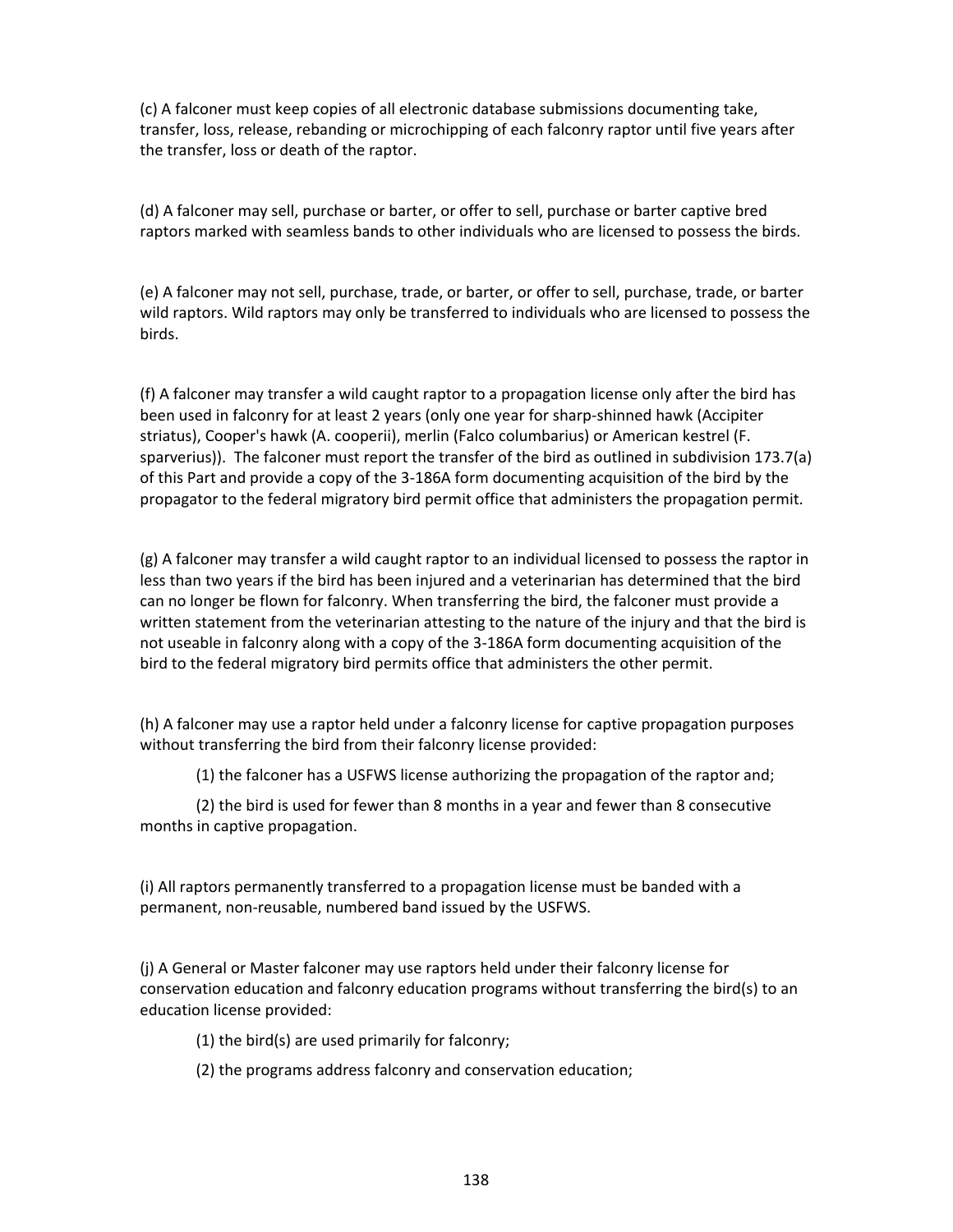(3) the programs are not conducted for profit, however, a falconer may charge a fee for presentation of a conservation education program provided that the fee does not exceed the amount required to recoup the cost of presenting the program.

(k) An Apprentice falconer may present conservation education programs using the raptor held under their falconry license only under the direct supervision of a General or Master falconer.

(l) A General or Master falconer may assist a licensed wildlife rehabilitator to condition and/or evaluate raptors in preparation for release to the wild. The falconer may keep the bird they are helping to rehabilitate at the falconer's facilities provided:

(1) the rehabilitator provides the falconer with a written letter that identifies the bird and explains that the falconer is assisting in its rehabilitation;

(2) the falconer returns any such bird that cannot be permanently released to the rehabilitator;

(3) the falconer, upon coordination with the rehabilitator, releases the bird to the wild or returns it to the rehabilitator.

(m) A General or Master falconer who is assisting a rehabilitator to condition raptors does not have to add the bird to their falconry license; the bird will remain under the permit of the rehabilitator.

(n) A falconer may not permanently release a raptor to the wild that is not native to New York State or is a hybrid of any kind.

(o) A General or Master falconer may permanently release a raptor to the wild that is native to New York State and is captive bred provided:

(1) the falconer receives written permission from the department;

(2) the raptor must be hacked to the wild;

(3) the raptor is not hacked near a nesting area of a State or Federally listed threatened or endangered bird species or in any other location where the raptor is likely to harm a State or Federally listed threatened or endangered animal species that might be disturbed or taken by a falconry raptor being hacked;

(4) a raptor being hacked to the wild will count against the number of raptors the falconer may possess.

(p) A falconer must remove a raptor's falconry leg band (if present) prior to permanently releasing a raptor to the wild. The falconer must report release of the bird as outlined in subdivision 173.7(a) of this Part.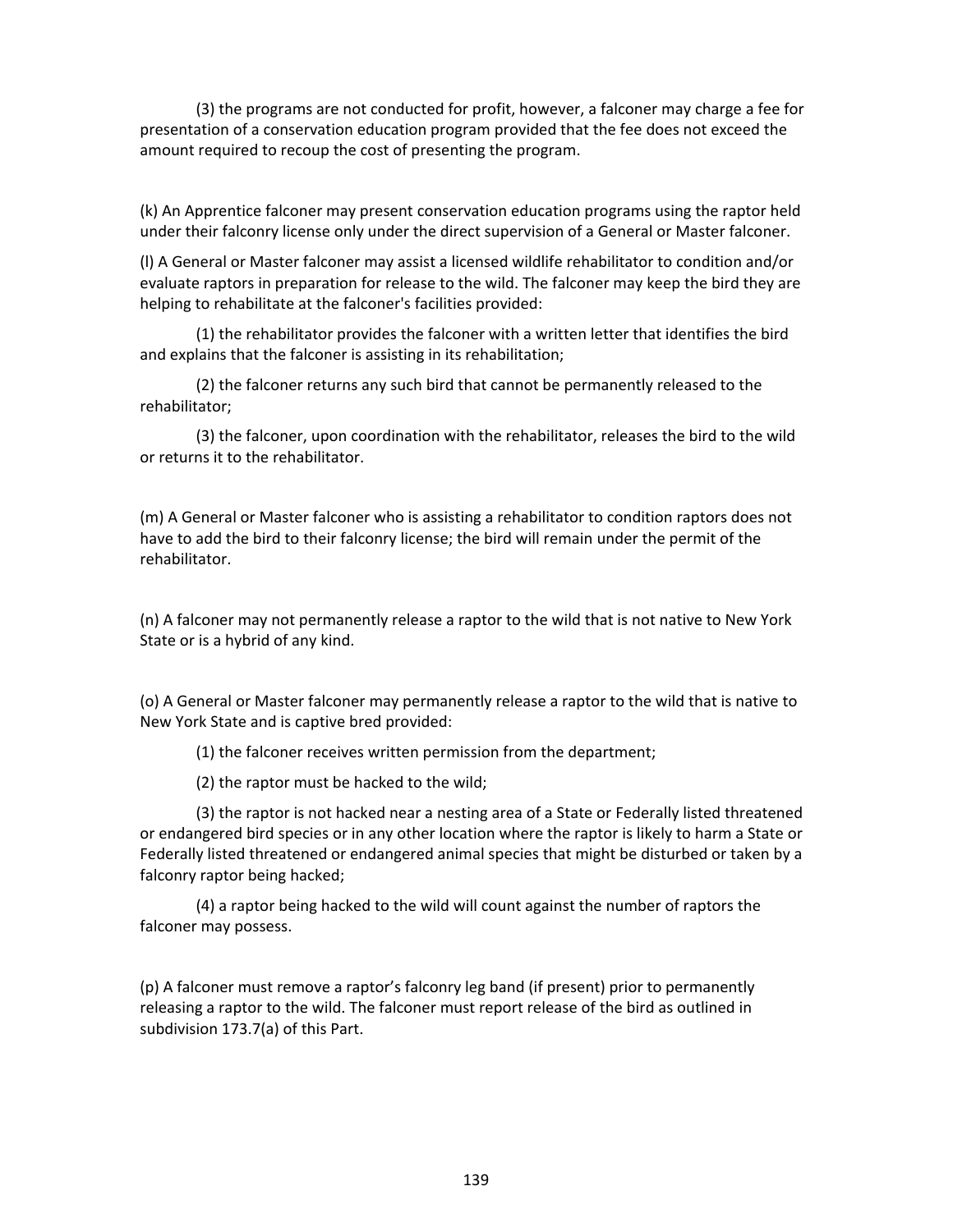(q) Feathers that are molted, or feathers from birds held in captivity that die, may not be retained or exchanged except for imping purposes as long as the falconer holds a valid license.

## 173.8. Marking of raptors:

(a) All raptors bred in captivity must be banded with a seamless metal band or have an implanted International Organization for Standardization (ISO) compliant (134.2 kHz) microchip.

(b) If a band must be removed from a captive bred raptor or if the band is lost, the falconer must, within ten days from the day he or she removes the seamless band or note the loss of the band, report it and either request a replacement USFWS non-reusable leg band from the department to replace the lost or removed band, or implant an ISO compliant (134.2 kHz) microchip in the bird.

(c) Any peregrine falcon (Falcon peregrinus), gyrfalcon (F. rusticolus), goshawk (Accipiter gentilis) or Harris' hawk (Parabuteo unicinctus), except a captive bred raptor lawfully marked by a numbered, seamless band, must be banded with a permanent, non-reusable, numbered USFWS leg band or have an implanted ISO compliant (134.2 kHz) microchip.

(d) If a band must be removed from a wild raptor, the falconer must, within five days from the day the band is removed or loss is noted, report it and either request a replacement USFWS non-reusable leg band from the department to replace the lost or removed band, or implant an ISO compliant (134.2 kHz) microchip in the bird.

(e) Upon rebanding or microchipping a raptor the falconer must immediately enter the required information in the USFWS electronic database at http://permits.fws.gov/186A or submit a paper Federal form 3-186A to the department.

## 173.9. Abatement:

(a) A Master falconer may use raptors held under the authority of his/her falconry license for abatement activities provide:

(1) the falconer possesses a valid USFWS permit authorizing the use of raptors for abatement activities;

(2) the species of raptor(s) to be used for abatement activities are authorized under the falconer's USFWS permit;

(3) the falconer submits a copy of their USFWS permit authorizing the use of raptors for abatement activities to the department prior to conducting abatement activities;

(4) the falconer maintains accurate records of abatement operations on a calendar-year basis.